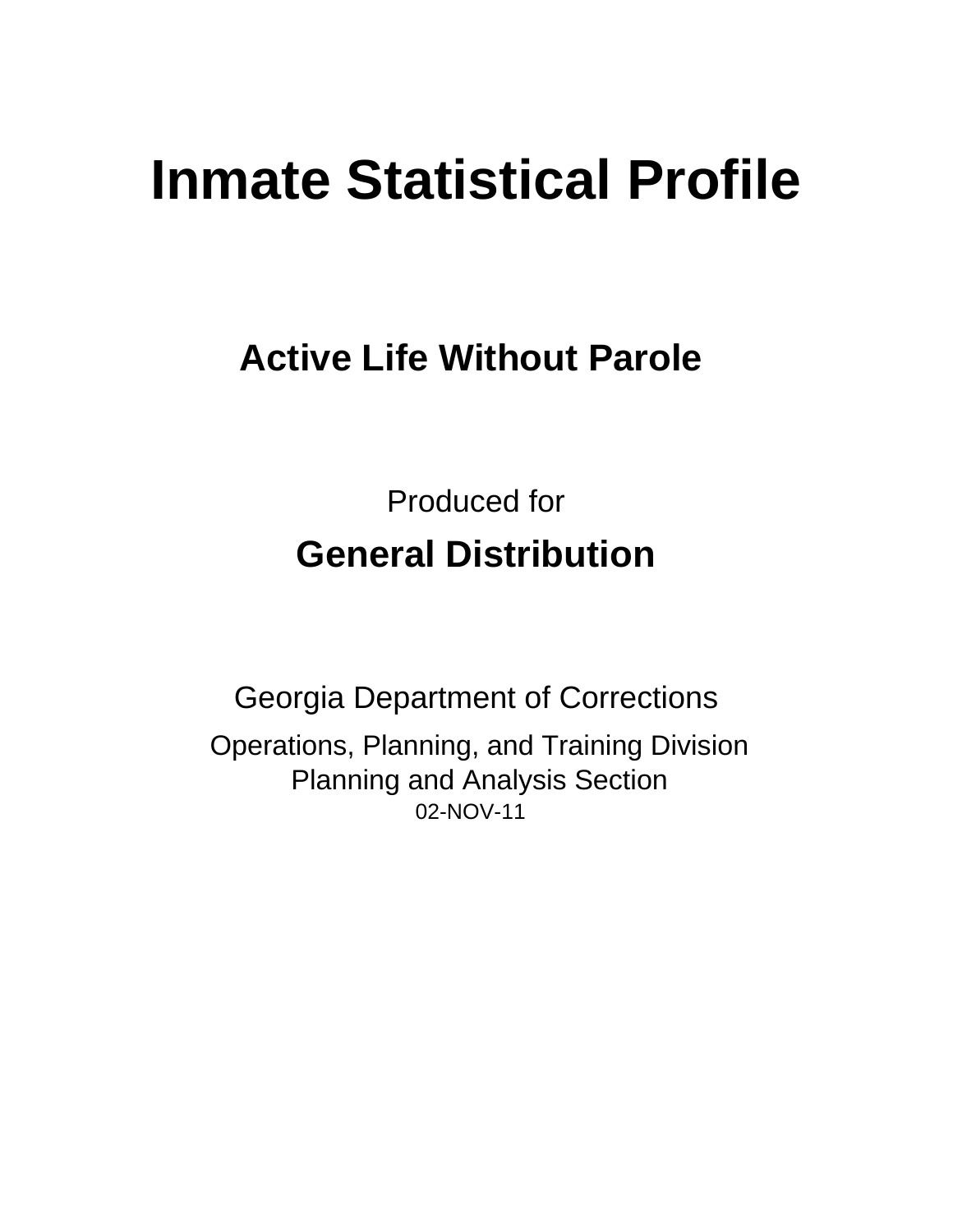# Inmate Statistical Profile 02-NOV-11

Contents

**Active Life Without Parole** 

Produced for General Distribution

# **Table of Contents**

| <b>Demographic information</b>                                       |
|----------------------------------------------------------------------|
| 5 Current age, broken out in ten year age groups                     |
| 6 Race group                                                         |
| 7 Marital status, self-reported at entry to prison                   |
| 8 Number of children, self-reported at entry to prison               |
| 9 Religious affiliation, self-reported at entry to prison            |
| 10 Home county - self-reported at entry to prison                    |
| 14 Socioeconomic class, self-reported at entry to prison             |
| 15 Environment to age 16, self-reported at entry to prison           |
| 16 Guardian status to age 16, self-reported at entry to prison       |
| 17 Employment status before prison, self-reported at entry to prison |
| 18 Age at admission                                                  |
| 20 Height, measured at entry to prison                               |
| 21 Weight, measured at entry to prison                               |
| 22 Military service                                                  |
| <b>Correctional information</b>                                      |
| 23 Type of admission to prison                                       |
| 24 Current / last security status                                    |
| 25 Current / last institution type                                   |
| 26 Institution type - transitional centers                           |
| 27 Institution type - county prisons                                 |
| 28 Institution type - state prisons                                  |
| 29 Institution type - private prisons                                |
| 30 Institution type - pre-release centers                            |
| 31 Institution type - inmate boot camp                               |
| 32 Number of disciplinary reports                                    |
| 33 Number of transfers                                               |
| 34 Number of escapes                                                 |
| 35 Time served in current (or last) institution                      |
| Educational, psychological and physical information                  |
| 36 Highest grade level attained                                      |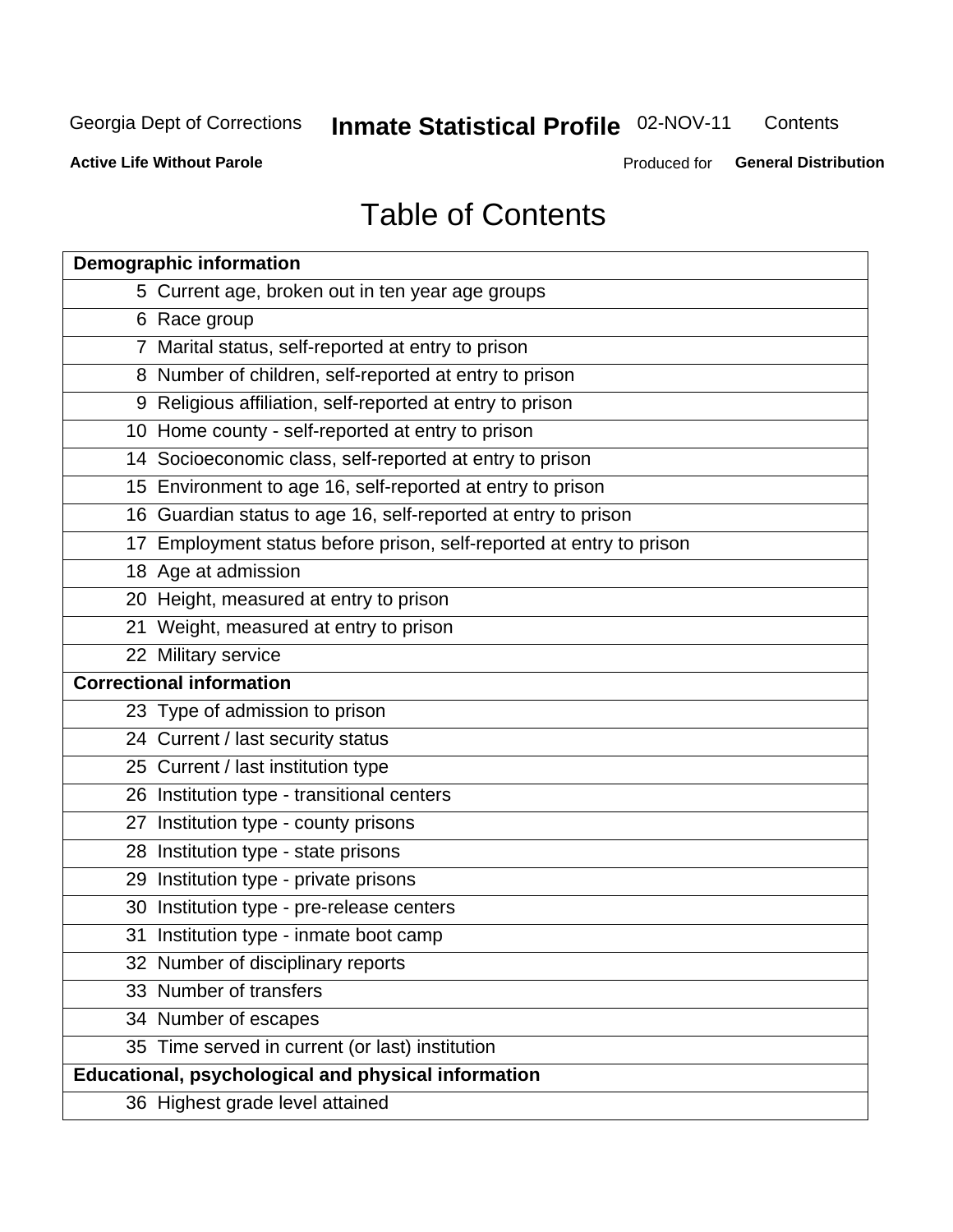# **Inmate Statistical Profile 02-NOV-11**

Contents

**Active Life Without Parole** 

Produced for General Distribution

# **Table of Contents**

| <b>Educational, psychological and physical information</b>       |
|------------------------------------------------------------------|
| 37 Culture fair IQ scores                                        |
| 38 Wide Range Achievement Test (WRAT) reading score              |
| 39 Wide Range Achievement Test (WRAT) math score                 |
| 40 Wide Range Achievement Test (WRAT) spelling score             |
| 41 Scope of substance abuse - summary                            |
| 42 Scope of substance abuse - detail                             |
| 43 Current / last mental health treatment level                  |
| 44 PULHESDWIT medical scale - 'P' overall condition ('P'hysical) |
| 45 PULHESDWIT medical scale - 'U' upper body                     |
| 46 PULHESDWIT medical scale - 'L' lower body                     |
| 47 PULHESDWIT medical scale - 'H' hearing                        |
| 48 PULHESDWIT medical scale - 'E' vision                         |
| 49 PULHESDWIT medical scale -'S' psychiatric                     |
| 50 PULHESDWIT medical scale - 'D' dental                         |
| 51 PULHESDWIT medical scale - 'W' work ability                   |
| 52 PULHESDWIT medical scale - 'I' impairment                     |
| 53 PULHESDWIT medical scale - 'T' transportability               |
| 54 Criminality in family, self-reported                          |
| 55 Alcoholism in family, self-reported                           |
| 56 Drug abuse in family, self-reported                           |
| 57 Subjected to frequent beatings, self-reported                 |
| 58 Father absent during inmate's childhood                       |
| 59 Mother absent during inmate's childhood                       |
| 60 Inmate diagnosed as manipulative                              |
| 61 Inmate diagnosed as assaultive                                |
| <b>Crimes and criminal history information</b>                   |
| 62 Number of prior Georgia incarcerations                        |
| 63 Prison sentence in years                                      |
| 64 Primary offense, broken out into felonies vs misdemeanors     |
| 65 Primary offense, broken out into six broad crime categories   |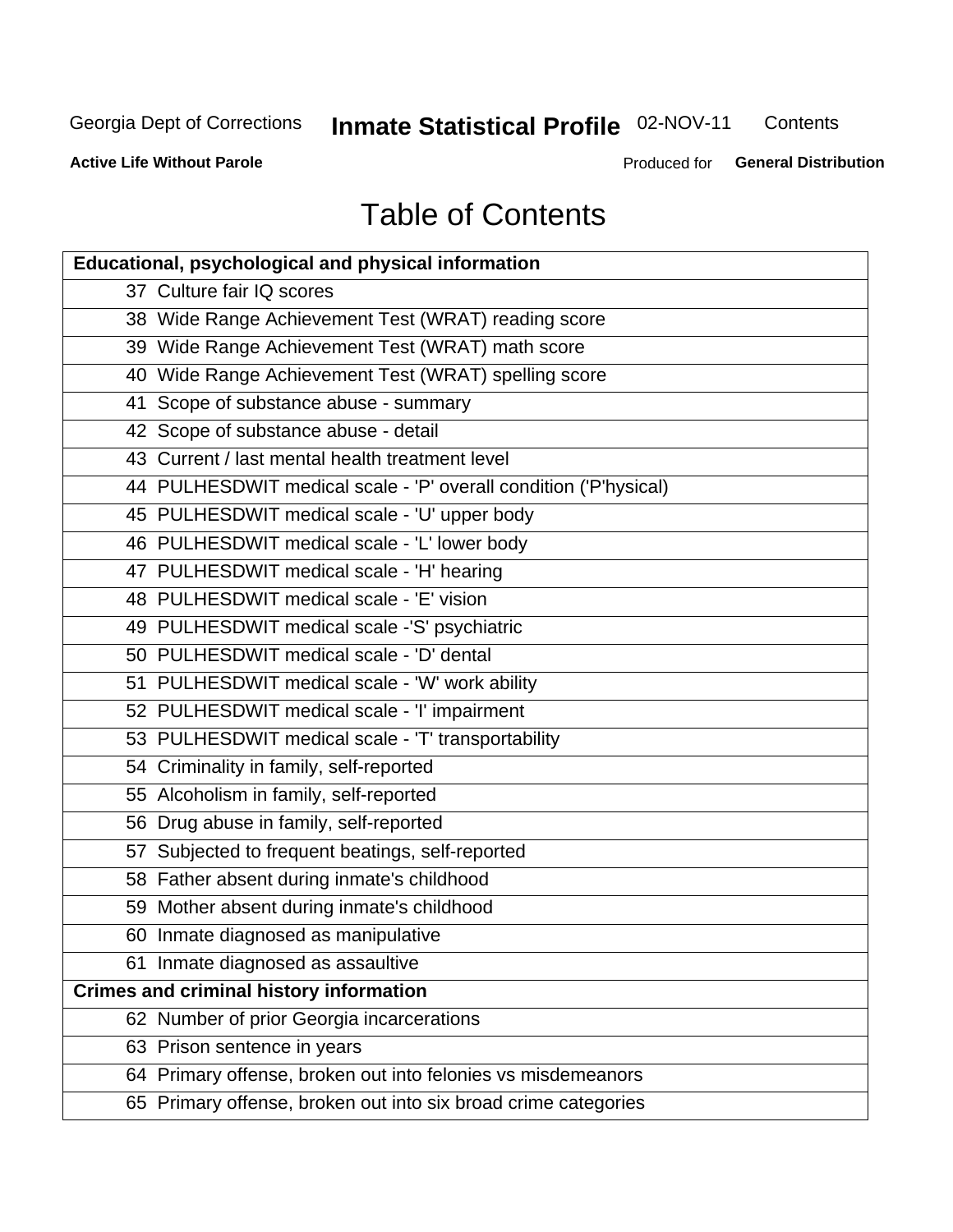# Inmate Statistical Profile 02-NOV-11

Contents

**Active Life Without Parole** 

Produced for General Distribution

# **Table of Contents**

| <b>Crimes and criminal history information</b>        |
|-------------------------------------------------------|
| 66 Primary offense, detailed offense code             |
| 67 County of conviction of primary offense            |
| 71 Circuit of conviction of primary offense           |
| 73 Years served (jail + prison) in this incarceration |
| <b>Medical information</b>                            |
| 74 Results of most recent HIV test                    |
| 75 Results of most recent tuberculosis test           |
| 76 Results of most recent syphilis test               |
| 77 Results of most recent Hepatitis-C test            |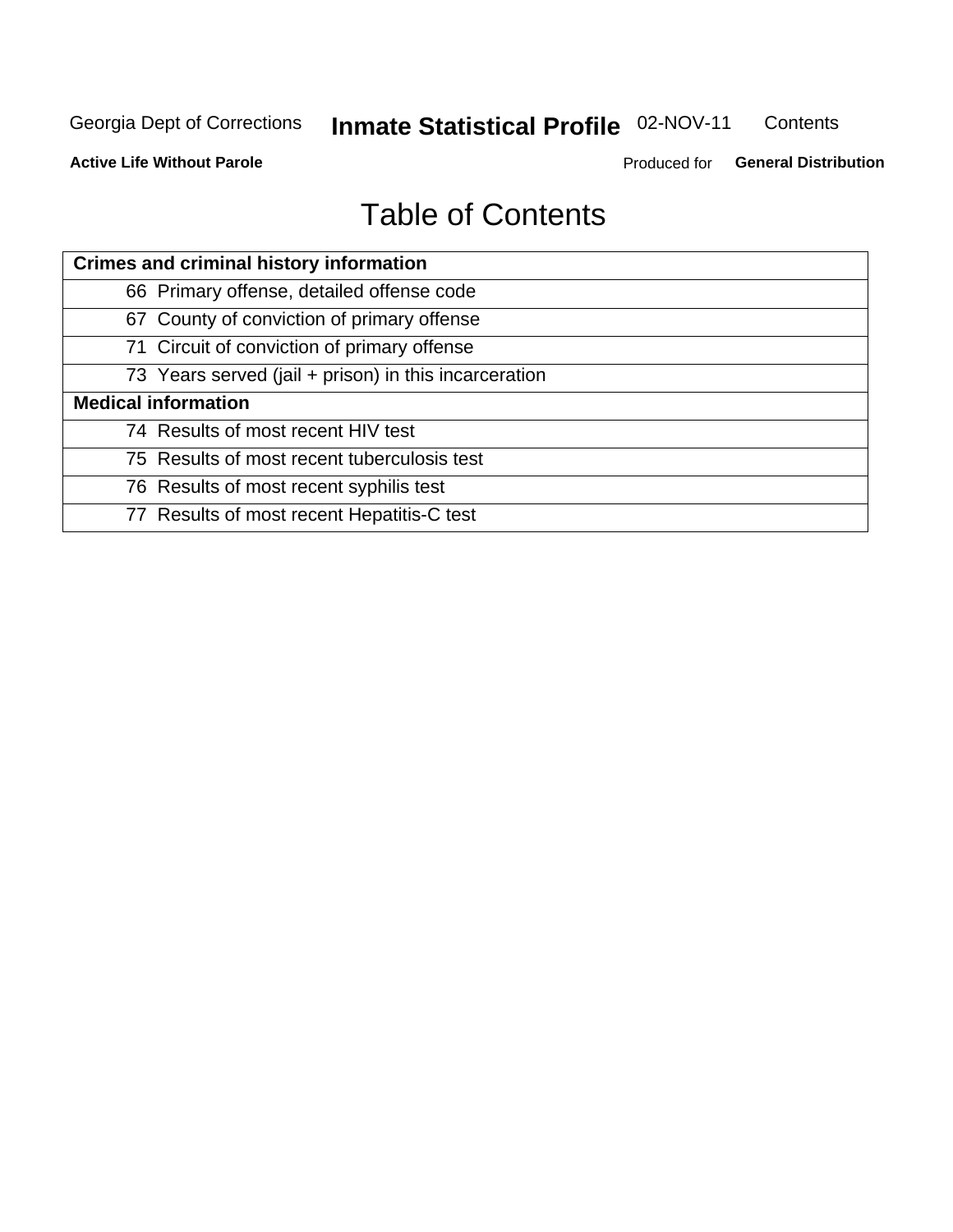# Inmate Statistical Profile 02-NOV-11 Page 5

#### **Active Life Without Parole**

#### Produced for General Distribution

### Current age, broken out in ten-year age groups

COL % - percent each COUNT is of its particular column

|                          |                 | <b>Male</b> |         |              | <b>Female</b> |          | <b>Total</b>    |            |
|--------------------------|-----------------|-------------|---------|--------------|---------------|----------|-----------------|------------|
| <b>Current Age</b>       | <b>Count</b>    | Col %       | Row %   | <b>Count</b> | Col %         | Row %    | <b>Total</b>    | Col %      |
| <b>Teens (1-19)</b>      | 2               | $0.30\%$    | 100.00% |              |               |          | $\overline{2}$  | 0.29%      |
| <b>Twenties (20-29)</b>  | 59              | $8.77\%$    | 96.72%  | 2            | 15.38%        | $3.28\%$ | 61              | 8.89%      |
| Thirties (30-39)         | 211             | $31.35\%$   | 98.14%  | 4            | 30.77%        | 1.86%    |                 | 215 31.34% |
| <b>Forties (40-49)</b>   | 218             | 32.39%      | 98.20%  | 4            | 30.77%        | 1.80%    |                 | 222 32.36% |
| <b>Fifties (50-59)</b>   | 135             | 20.06%      | 97.83%  | 3            | 23.08%        | 2.17%    |                 | 138 20.12% |
| <b>Sixties (60-69)</b>   | 35              | 5.20%       | 100.00% |              |               |          | 35              | 5.10%      |
| Seventy + (70 and above) | 13 <sub>1</sub> | 1.93%       | 100.00% |              |               |          | 13 <sub>1</sub> | 1.90%      |
| <b>Total Reported</b>    | 673             | 100%        | 98.10%  | 13           | 100%          | 1.90%    | 686             | 100%       |

| .                    |     |        |     |
|----------------------|-----|--------|-----|
| $C = 4 - 7$<br>_____ | 672 | $\sim$ | 686 |

| Mean<br>(average)    | 43.01 | 41.08 | 42.98 |
|----------------------|-------|-------|-------|
| Median (middle)      |       |       |       |
| Mode (most frequent) |       |       |       |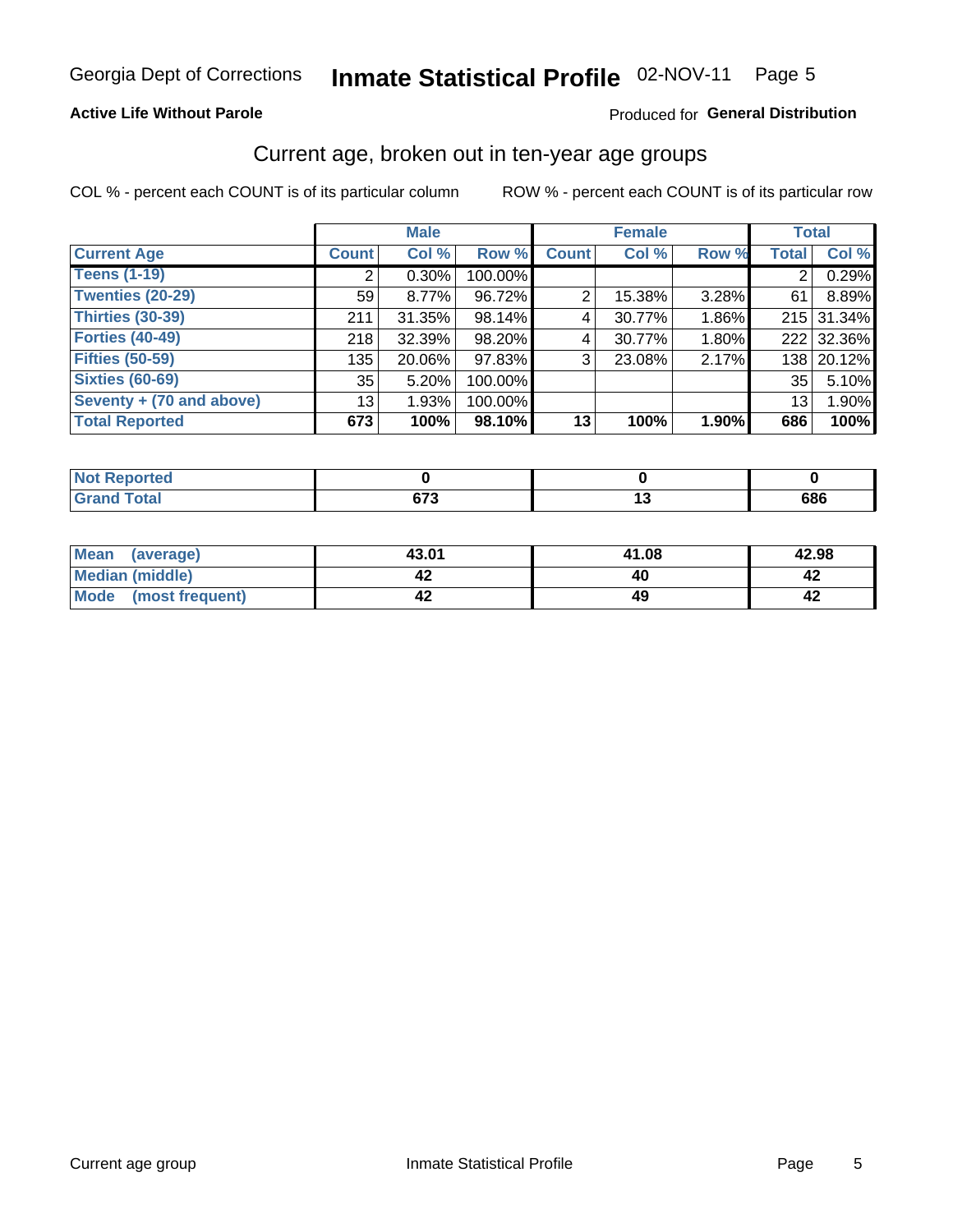#### Inmate Statistical Profile 02-NOV-11 Page 6

#### **Active Life Without Parole**

**Produced for General Distribution** 

### Race group

COL % - percent each COUNT is of its particular column

|                              |              | <b>Male</b> |                    |    | <b>Female</b> |       |              | <b>Total</b> |
|------------------------------|--------------|-------------|--------------------|----|---------------|-------|--------------|--------------|
| <b>Race Group</b>            | <b>Count</b> | Col %       | <b>Row % Count</b> |    | Col %         | Row % | <b>Total</b> | Col %        |
| <b>White</b>                 | 160          | 23.77%      | 96.97%             | 5  | 38.46%        | 3.03% | 165          | 24.05%       |
| <b>Black</b><br>$\mathbf{2}$ | 500          | 74.29%      | 98.43%             | 8  | 61.54%        | 1.57% | 508          | 74.05%       |
| <b>Other</b><br>5.           |              | .15%        | 100.00%            |    |               |       |              | .15%         |
| <b>Asian</b><br>6            |              | .15%        | 100.00%            |    |               |       |              | .15%         |
| <b>Hispanic</b><br>10        | 11           | 1.63%       | 100.00%            |    |               |       | 11           | 1.60%        |
| <b>Total Reported</b>        | 673          | 100%        | 98.1%              | 13 | 100%          | 1.9%  | 686          | 100%         |

| <b>ported</b> |                   |         |
|---------------|-------------------|---------|
| <b>Total</b>  | 070<br>07 J<br>__ | <br>686 |

| M | --- | $-1$ |
|---|-----|------|
|   |     |      |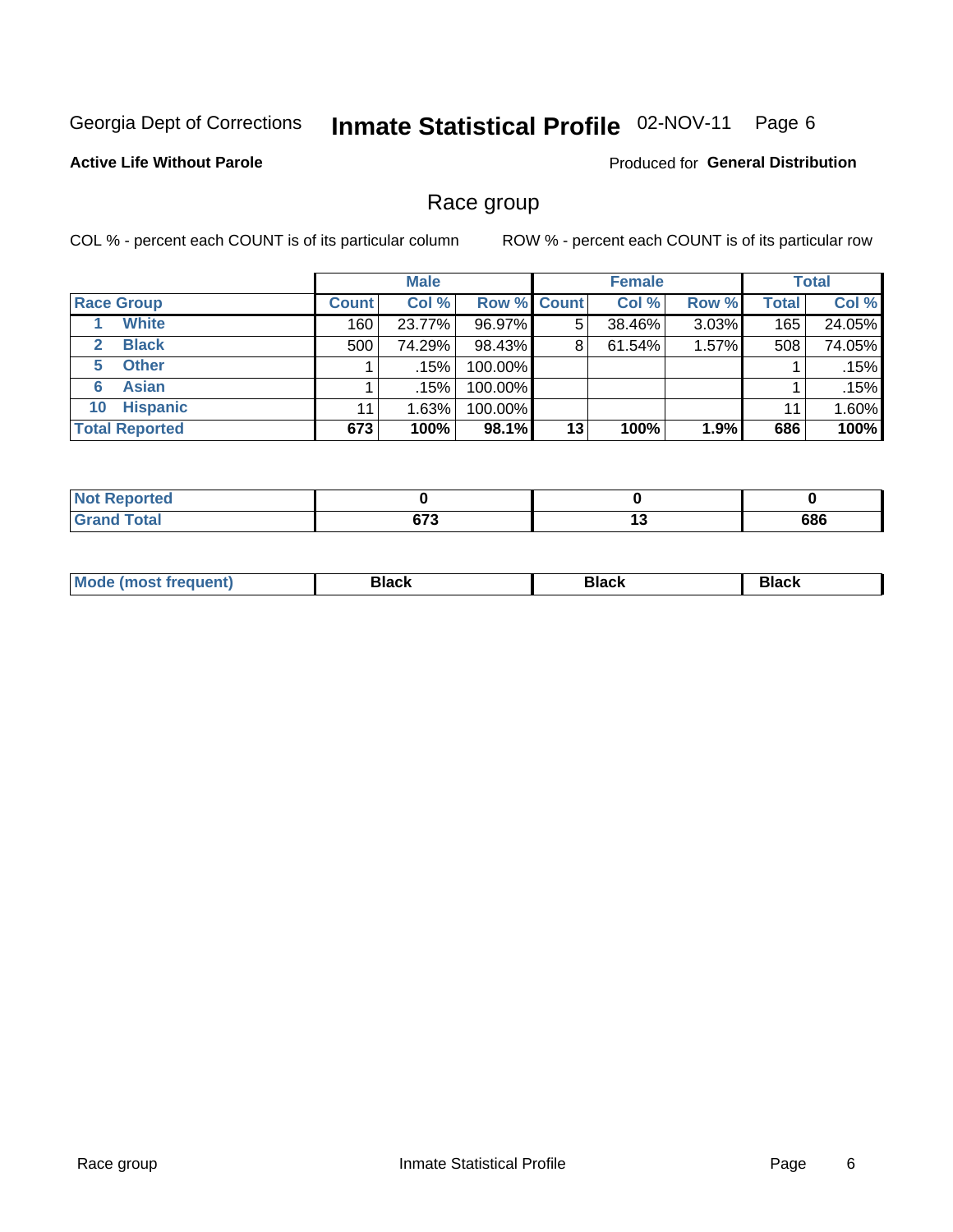# Inmate Statistical Profile 02-NOV-11 Page 7

#### **Active Life Without Parole**

#### Produced for General Distribution

### Marital status, self-reported at entry to prison

COL % - percent each COUNT is of its particular column

|                            |              | <b>Male</b> |         |              | <b>Female</b> |        |              | <b>Total</b> |
|----------------------------|--------------|-------------|---------|--------------|---------------|--------|--------------|--------------|
| <b>Marital Status</b>      | <b>Count</b> | Col %       | Row %   | <b>Count</b> | Col %         | Row %  | <b>Total</b> | Col %        |
| <b>Unknown</b><br>$\bf{0}$ | 4            | .59%        | 100.00% |              |               |        | 4            | .58%         |
| <b>Divorced</b><br>D       | 53           | 7.88%       | 98.15%  |              | 7.69%         | 1.85%  | 54           | 7.87%        |
| <b>Married</b><br>М        | 105          | 15.60%      | 97.22%  | 3            | 23.08%        | 2.78%  | 108          | 15.74%       |
| <b>Separated</b><br>S      | 15           | 2.23%       | 100.00% |              |               |        | 15           | 2.19%        |
| <b>Unmarried</b><br>U      | 483          | 71.77%      | 98.57%  | ⇁            | 53.85%        | 1.43%  | 490          | 71.43%       |
| <b>Widow</b><br>W          | 13           | 1.93%       | 86.67%  | 2            | 15.38%        | 13.33% | 15           | 2.19%        |
| <b>Total Reported</b>      | 673          | 100%        | 98.1%   | 13           | 100%          | 1.9%   | 686          | 100%         |

| orted<br>NOT RADO |     |     |
|-------------------|-----|-----|
| <b>Total</b>      | c71 | 686 |

|--|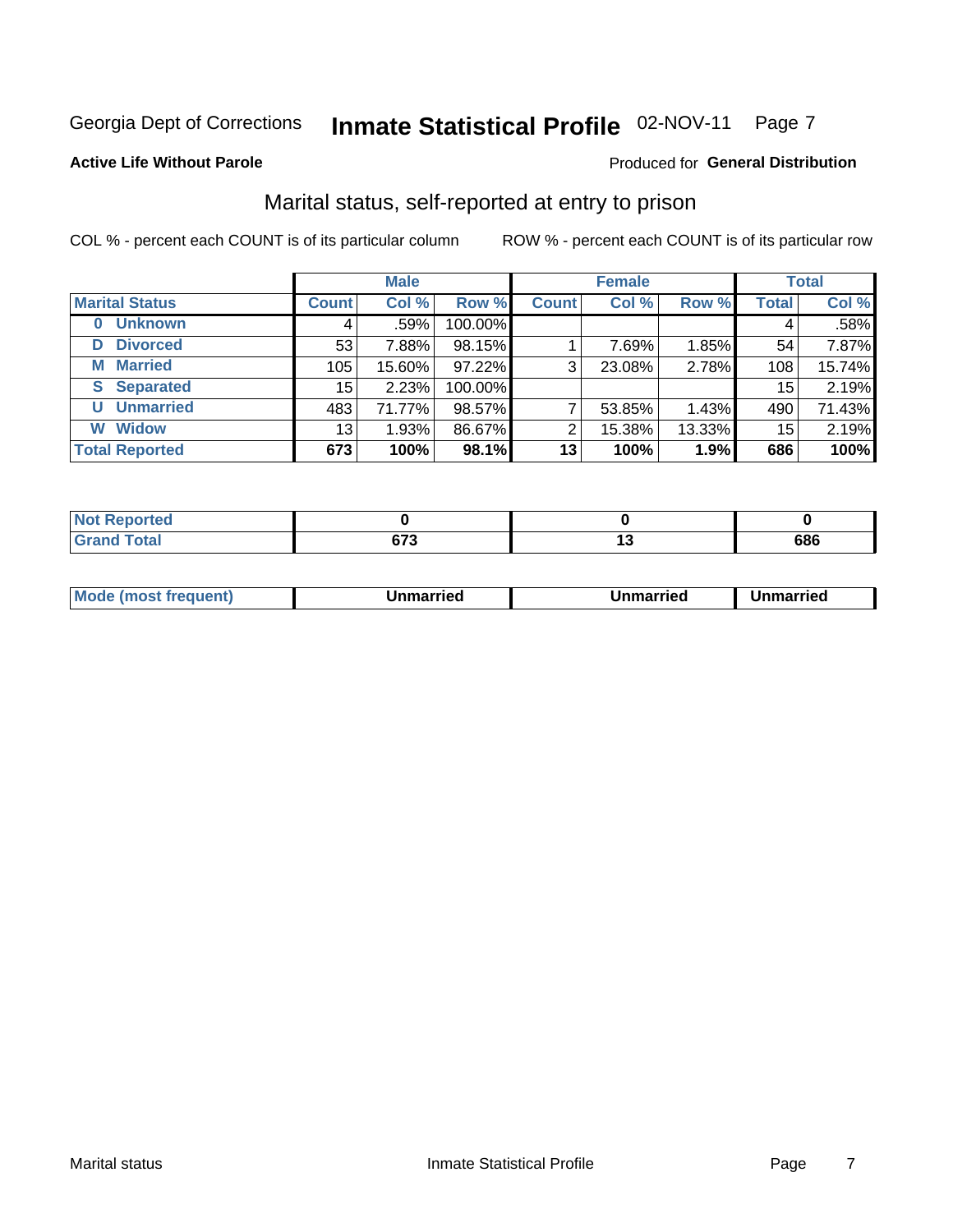#### Inmate Statistical Profile 02-NOV-11 Page 8

#### **Active Life Without Parole**

#### Produced for General Distribution

# Number of children, self reported at entry to prison

COL % - percent each COUNT is of its particular column

|                           |              | <b>Male</b> |         |              | <b>Female</b> |       | <b>Total</b> |        |
|---------------------------|--------------|-------------|---------|--------------|---------------|-------|--------------|--------|
| <b>Number of Children</b> | <b>Count</b> | Col %       | Row %   | <b>Count</b> | Col %         | Row % | <b>Total</b> | Col %  |
| $\bf{0}$                  | 244          | 36.42%      | 98.39%  | 4            | 30.77%        | 1.61% | 248          | 36.31% |
|                           | 168          | 25.07%      | 97.67%  | 4            | 30.77%        | 2.33% | 172          | 25.18% |
| $\overline{2}$            | 119          | 17.76%      | 97.54%  | 3            | 23.08%        | 2.46% | 122          | 17.86% |
| 3                         | 68           | 10.15%      | 98.55%  |              | 7.69%         | 1.45% | 69           | 10.10% |
| 4                         | 41           | 6.12%       | 97.62%  |              | 7.69%         | 2.38% | 42           | 6.15%  |
| 5                         | 17           | 2.54%       | 100.00% |              |               |       | 17           | 2.49%  |
| $\overline{6}$            | 5            | 0.75%       | 100.00% |              |               |       | 5            | 0.73%  |
|                           |              | 0.15%       | 100.00% |              |               |       |              | 0.15%  |
| 8                         |              | 0.15%       | 100.00% |              |               |       |              | 0.15%  |
| $\boldsymbol{9}$          | 2            | 0.30%       | 100.00% |              |               |       | 2            | 0.29%  |
| 10                        |              | 0.15%       | 100.00% |              |               |       |              | 0.15%  |
| Over 10                   | 3            | 0.45%       | 100.00% |              |               |       | 3            | 0.44%  |
| <b>Total Reported</b>     | 670          | 100%        | 98.10%  | 13           | 100%          | 1.90% | 683          | 100%   |

| meo<br>w              |       |     |
|-----------------------|-------|-----|
| $f = 4 \pi$<br>$\sim$ | $- -$ | 686 |

| Mean<br>(average)       | 1.45 | ∣.31 | 1.44 |
|-------------------------|------|------|------|
| Median (middle)         |      |      |      |
| Mode<br>(most frequent) |      |      |      |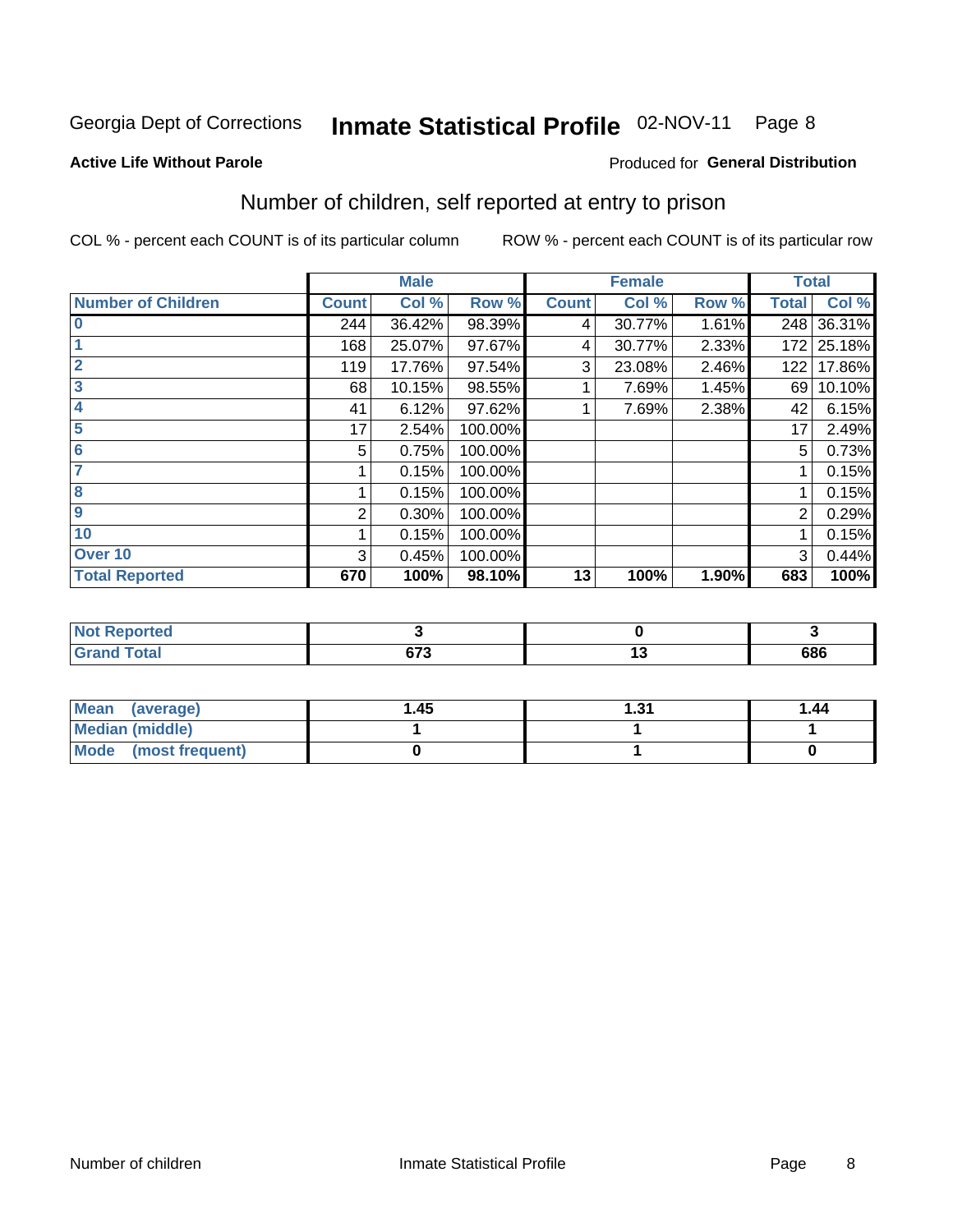#### Inmate Statistical Profile 02-NOV-11 Page 9

#### **Active Life Without Parole**

#### Produced for General Distribution

### Religious affiliation, self-reported at entry to prison

COL % - percent each COUNT is of its particular column

|              |                              |              | <b>Male</b> |         |                | <b>Female</b> |       |       | <b>Total</b> |
|--------------|------------------------------|--------------|-------------|---------|----------------|---------------|-------|-------|--------------|
|              | <b>Religious Affiliation</b> | <b>Count</b> | Col %       | Row %   | <b>Count</b>   | Col %         | Row % | Total | Col %        |
|              | <b>Islam</b>                 | 41           | 7.95%       | 97.62%  |                | 9.09%         | 2.38% | 42    | 7.97%        |
| $\mathbf{2}$ | <b>Catholic</b>              | 18           | 3.49%       | 94.74%  |                | 9.09%         | 5.26% | 19    | 3.61%        |
| 3            | <b>Baptist</b>               | 220          | 42.64%      | 96.92%  |                | 63.64%        | 3.08% | 227   | 43.07%       |
| 4            | <b>Methodist</b>             | 10           | 1.94%       | 100.00% |                |               |       | 10    | 1.90%        |
| 7            | <b>Chc Of God</b>            |              | .19%        | 100.00% |                |               |       |       | .19%         |
| 8            | <b>Holiness</b>              | 19           | 3.68%       | 100.00% |                |               |       | 19    | 3.61%        |
| 9            | <b>Jewish</b>                |              | .19%        | 100.00% |                |               |       |       | .19%         |
| 10           | <b>Anglican</b>              |              | .19%        | 100.00% |                |               |       |       | .19%         |
| 12           | <b>Hindu</b>                 | 2            | .39%        | 100.00% |                |               |       | 2     | .38%         |
| 16           | <b>Seven D Ad</b>            | 4            | .78%        | 100.00% |                |               |       | 4     | .76%         |
| 17           | <b>Jehovah Wt</b>            | 9            | 1.74%       | 100.00% |                |               |       | 9     | 1.71%        |
| 18           | <b>Latr Day S</b>            |              | .19%        | 100.00% |                |               |       |       | .19%         |
| 20           | <b>Other Prot</b>            | 80           | 15.50%      | 97.56%  | $\overline{2}$ | 18.18%        | 2.44% | 82    | 15.56%       |
| 96           | <b>None</b>                  | 109          | 21.12%      | 100.00% |                |               |       | 109   | 20.68%       |
|              | <b>Total Reported</b>        | 516          | 100%        | 97.91%  | 11             | 100%          | 2.09% | 527   | 100%         |

| rreo<br>. | ---<br>וטו |    | 159 |
|-----------|------------|----|-----|
|           | 570        | ., | 686 |

| <b>Mode (most frequent)</b> | 3aptist | Baptist | Baptist |
|-----------------------------|---------|---------|---------|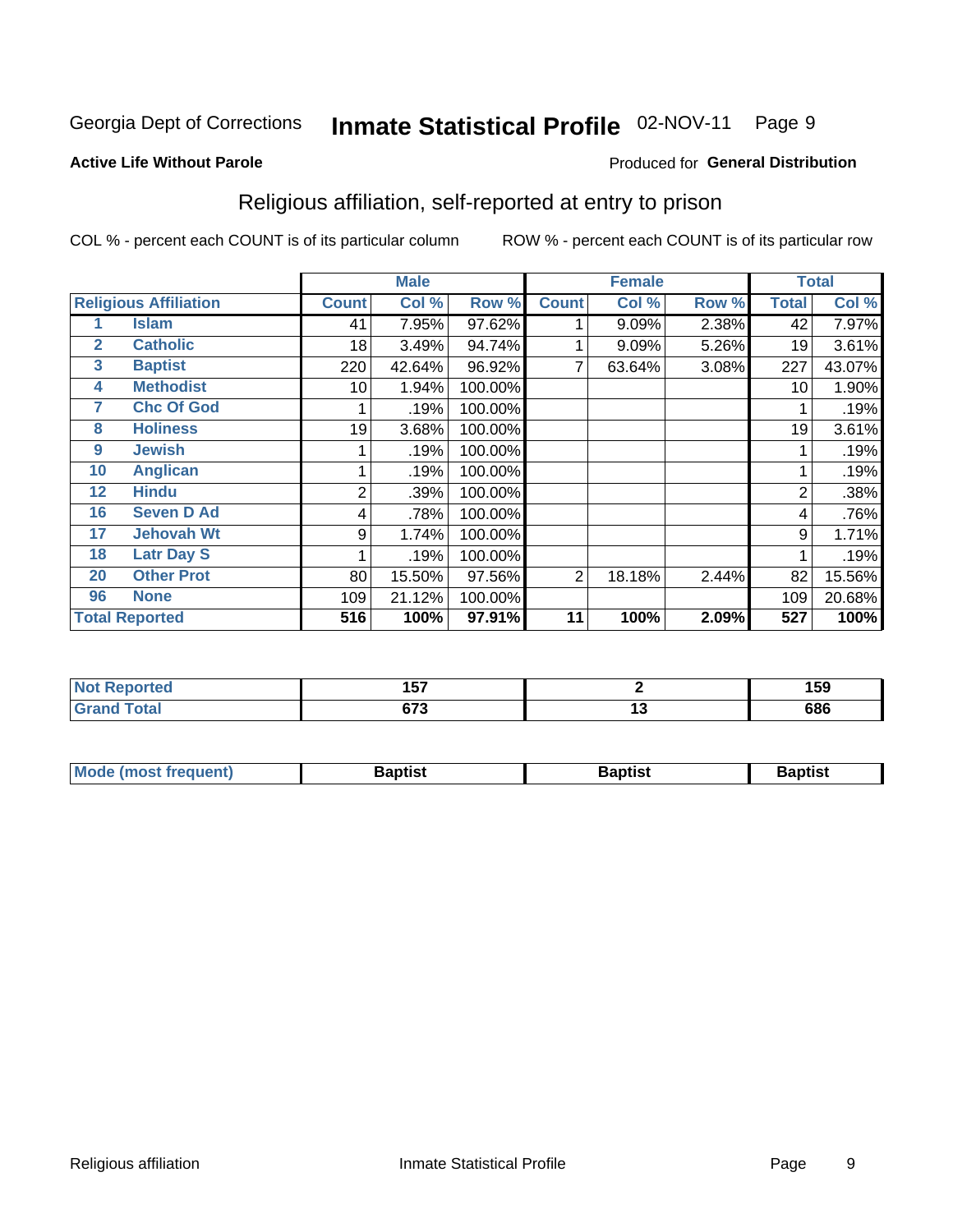# Inmate Statistical Profile 02-NOV-11 Page 10

#### **Active Life Without Parole**

#### **Produced for General Distribution**

### Home county, self-reported at entry to prison

COL % - percent each COUNT is of its particular column

|     |                             |                | <b>Male</b> |         |              | <b>Female</b> |        | <b>Total</b>   |        |
|-----|-----------------------------|----------------|-------------|---------|--------------|---------------|--------|----------------|--------|
|     | <b>Home County</b>          | <b>Count</b>   | Col %       | Row %   | <b>Count</b> | Col %         | Row %  | <b>Total</b>   | Col %  |
| 000 | <b>Unknown</b>              | 98             | 14.56%      | 98.99%  | 1            | 7.69%         | 1.01%  | 99             | 14.43% |
| 001 | <b>Appling County</b>       | 3              | .45%        | 100.00% |              |               |        | 3              | .44%   |
| 002 | <b>Atkinson County</b>      | $\mathbf 1$    | .15%        | 100.00% |              |               |        | 1              | .15%   |
| 003 | <b>Bacon County</b>         | $\mathbf 1$    | .15%        | 100.00% |              |               |        | 1              | .15%   |
| 005 | <b>Baldwin County</b>       | 4              | .59%        | 100.00% |              |               |        | 4              | .58%   |
| 007 | <b>Barrow County</b>        | 3              | .45%        | 100.00% |              |               |        | 3              | .44%   |
| 008 | <b>Bartow County</b>        | $\overline{7}$ | 1.04%       | 100.00% |              |               |        | 7              | 1.02%  |
| 009 | <b>Ben Hill County</b>      | 4              | .59%        | 100.00% |              |               |        | 4              | .58%   |
| 010 | <b>Berrien County</b>       | $\overline{2}$ | .30%        | 100.00% |              |               |        | $\overline{2}$ | .29%   |
| 011 | <b>Bibb County</b>          | 14             | 2.08%       | 100.00% |              |               |        | 14             | 2.04%  |
| 012 | <b>Bleckley County</b>      | 3              | .45%        | 100.00% |              |               |        | 3              | .44%   |
| 014 | <b>Brooks County</b>        | 1              | .15%        | 100.00% |              |               |        | 1              | .15%   |
| 016 | <b>Bulloch County</b>       | 4              | .59%        | 80.00%  | 1            | 7.69%         | 20.00% | 5              | .73%   |
| 017 | <b>Burke County</b>         | 5              | .74%        | 100.00% |              |               |        | 5              | .73%   |
| 018 | <b>Butts County</b>         | $\overline{2}$ | .30%        | 100.00% |              |               |        | $\overline{2}$ | .29%   |
| 020 | <b>Camden County</b>        | 5              | .74%        | 100.00% |              |               |        | 5              | .73%   |
| 021 | <b>Candler County</b>       | $\overline{2}$ | .30%        | 100.00% |              |               |        | $\overline{2}$ | .29%   |
| 022 | <b>Carroll County</b>       | $\overline{c}$ | .30%        | 100.00% |              |               |        | $\overline{2}$ | .29%   |
| 023 | <b>Catoosa County</b>       | $\mathbf 1$    | .15%        | 100.00% |              |               |        | 1              | .15%   |
| 024 | <b>Charlton County</b>      | 1              | .15%        | 100.00% |              |               |        | 1              | .15%   |
| 025 | <b>Chatham County</b>       | 33             | 4.90%       | 100.00% |              |               |        | 33             | 4.81%  |
| 026 | <b>Chattahoochee County</b> | 1              | .15%        | 100.00% |              |               |        | 1              | .15%   |
| 028 | <b>Cherokee County</b>      | $\overline{2}$ | .30%        | 100.00% |              |               |        | $\overline{2}$ | .29%   |
| 029 | <b>Clarke County</b>        | 14             | 2.08%       | 100.00% |              |               |        | 14             | 2.04%  |
| 031 | <b>Clayton County</b>       | 17             | 2.53%       | 100.00% |              |               |        | 17             | 2.48%  |
| 033 | <b>Cobb County</b>          | 17             | 2.53%       | 100.00% |              |               |        | 17             | 2.48%  |
| 034 | <b>Coffee County</b>        | $\overline{2}$ | .30%        | 100.00% |              |               |        | $\overline{2}$ | .29%   |
| 035 | <b>Colquitt County</b>      | $\overline{c}$ | .30%        | 100.00% |              |               |        | $\overline{2}$ | .29%   |
| 036 | <b>Columbia County</b>      | 3              | .45%        | 100.00% |              |               |        | 3              | .44%   |
| 037 | <b>Cook County</b>          | 5              | .74%        | 100.00% |              |               |        | 5              | .73%   |
| 038 | <b>Coweta County</b>        | 4              | .59%        | 100.00% |              |               |        | 4              | .58%   |
| 040 | <b>Crisp County</b>         | 4              | .59%        | 100.00% |              |               |        | 4              | .58%   |
| 043 | <b>Decatur County</b>       | $\mathbf 1$    | .15%        | 100.00% |              |               |        | 1              | .15%   |
| 044 | <b>Dekalb County</b>        | 44             | 6.54%       | 100.00% |              |               |        | 44             | 6.41%  |
| 046 | <b>Dooly County</b>         | 1              | .15%        | 50.00%  | 1            | 7.69%         | 50.00% | $\overline{2}$ | .29%   |
| 047 | <b>Dougherty County</b>     | 21             | 3.12%       | 100.00% |              |               |        | 21             | 3.06%  |
| 048 | <b>Douglas County</b>       | $\overline{7}$ | 1.04%       | 87.50%  | 1            | 7.69%         | 12.50% | 8              | 1.17%  |
| 049 | <b>Early County</b>         | $\mathbf{1}$   | .15%        | 100.00% |              |               |        | 1              | .15%   |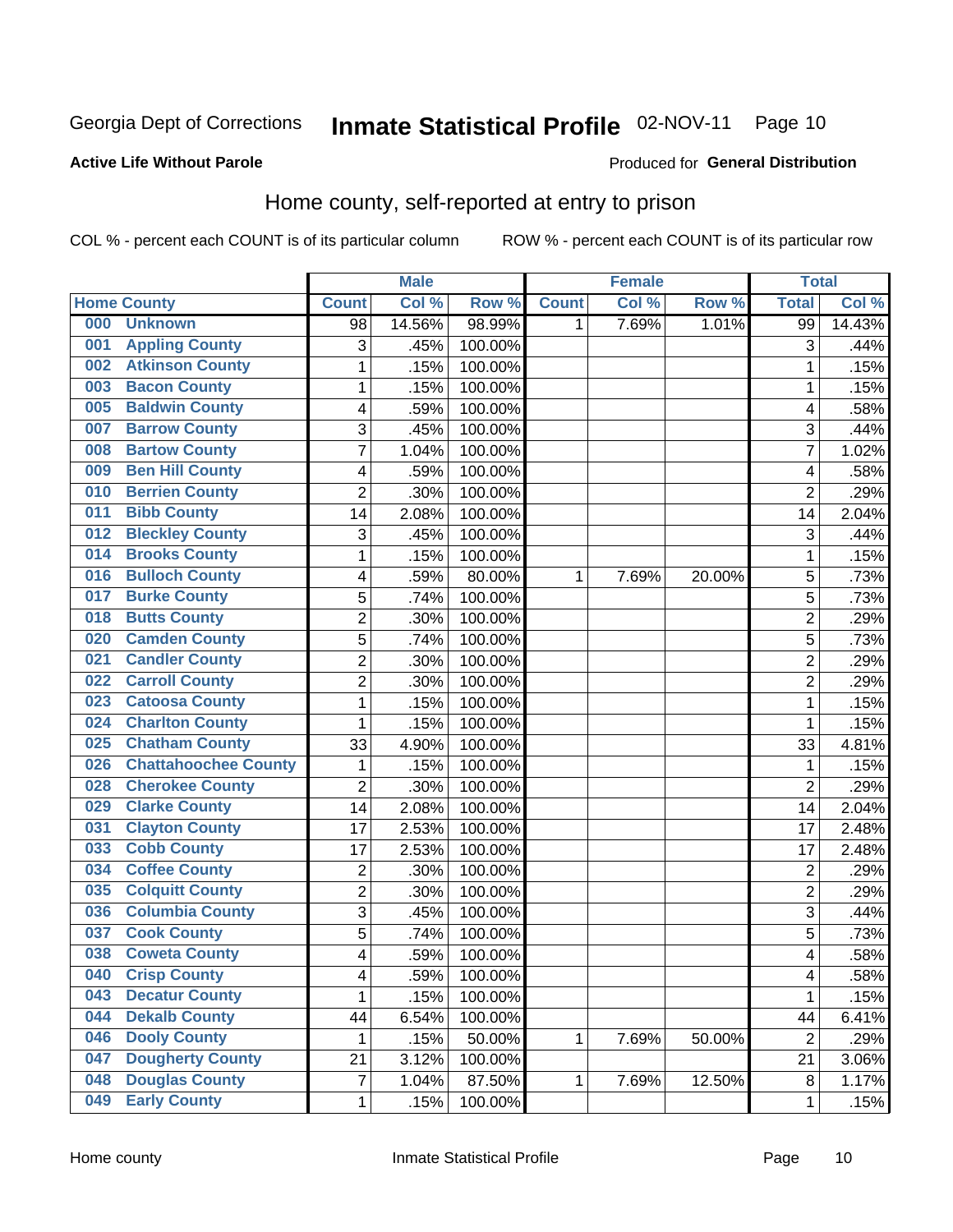# Inmate Statistical Profile 02-NOV-11 Page 11

#### **Active Life Without Parole**

#### **Produced for General Distribution**

### Home county, self-reported at entry to prison

COL % - percent each COUNT is of its particular column

|     |                          |                         | <b>Male</b> |         |                | <b>Female</b> |       | <b>Total</b>   |        |
|-----|--------------------------|-------------------------|-------------|---------|----------------|---------------|-------|----------------|--------|
|     | <b>Home County</b>       | <b>Count</b>            | Col %       | Row %   | <b>Count</b>   | Col%          | Row % | <b>Total</b>   | Col %  |
| 051 | <b>Effingham County</b>  | 3                       | .45%        | 100.00% |                |               |       | 3              | .44%   |
| 052 | <b>Elbert County</b>     | $\overline{\mathbf{4}}$ | .59%        | 100.00% |                |               |       | 4              | .58%   |
| 053 | <b>Emanuel County</b>    | $\overline{c}$          | .30%        | 100.00% |                |               |       | $\overline{c}$ | .29%   |
| 056 | <b>Fayette County</b>    | 3                       | .45%        | 100.00% |                |               |       | 3              | .44%   |
| 057 | <b>Floyd County</b>      | 8                       | 1.19%       | 100.00% |                |               |       | 8              | 1.17%  |
| 058 | <b>Forsyth County</b>    | $\mathbf{1}$            | .15%        | 100.00% |                |               |       | 1              | .15%   |
| 059 | <b>Franklin County</b>   | $\overline{2}$          | .30%        | 100.00% |                |               |       | $\overline{2}$ | .29%   |
| 060 | <b>Fulton County</b>     | 89                      | 13.22%      | 97.80%  | $\overline{2}$ | 15.38%        | 2.20% | 91             | 13.27% |
| 061 | <b>Gilmer County</b>     | 1                       | .15%        | 100.00% |                |               |       | 1              | .15%   |
| 063 | <b>Glynn County</b>      | 11                      | 1.63%       | 100.00% |                |               |       | 11             | 1.60%  |
| 066 | <b>Greene County</b>     | 1                       | .15%        | 100.00% |                |               |       | 1              | .15%   |
| 067 | <b>Gwinnett County</b>   | 12                      | 1.78%       | 92.31%  | 1              | 7.69%         | 7.69% | 13             | 1.90%  |
| 068 | <b>Habersham County</b>  | $\mathbf{1}$            | .15%        | 100.00% |                |               |       | 1              | .15%   |
| 069 | <b>Hall County</b>       | 9                       | 1.34%       | 100.00% |                |               |       | 9              | 1.31%  |
| 070 | <b>Hancock County</b>    | $\overline{2}$          | .30%        | 100.00% |                |               |       | $\overline{c}$ | .29%   |
| 071 | <b>Haralson County</b>   | $\overline{2}$          | .30%        | 100.00% |                |               |       | $\overline{2}$ | .29%   |
| 072 | <b>Harris County</b>     | $\mathbf{1}$            | .15%        | 100.00% |                |               |       | 1              | .15%   |
| 073 | <b>Hart County</b>       | $\overline{2}$          | .30%        | 100.00% |                |               |       | $\overline{2}$ | .29%   |
| 075 | <b>Henry County</b>      | $\overline{\mathbf{4}}$ | .59%        | 100.00% |                |               |       | 4              | .58%   |
| 076 | <b>Houston County</b>    | $\bf 8$                 | 1.19%       | 100.00% |                |               |       | 8              | 1.17%  |
| 078 | <b>Jackson County</b>    | 5                       | .74%        | 100.00% |                |               |       | 5              | .73%   |
| 080 | <b>Jeff Davis County</b> | $\mathbf{1}$            | .15%        | 100.00% |                |               |       | 1              | .15%   |
| 081 | <b>Jefferson County</b>  | 1                       | .15%        | 100.00% |                |               |       | 1              | .15%   |
| 082 | <b>Jenkins County</b>    | $\overline{2}$          | .30%        | 100.00% |                |               |       | $\overline{2}$ | .29%   |
| 085 | <b>Lamar County</b>      | $\mathbf{1}$            | .15%        | 100.00% |                |               |       | 1              | .15%   |
| 087 | <b>Laurens County</b>    | $\overline{\mathbf{4}}$ | .59%        | 100.00% |                |               |       | 4              | .58%   |
| 088 | <b>Lee County</b>        | $\mathbf{1}$            | .15%        | 100.00% |                |               |       | 1              | .15%   |
| 089 | <b>Liberty County</b>    | 6                       | .89%        | 100.00% |                |               |       | 6              | .87%   |
| 090 | <b>Lincoln County</b>    | 1                       | .15%        | 100.00% |                |               |       | 1              | .15%   |
| 091 | <b>Long County</b>       | $\mathbf{1}$            | .15%        | 100.00% |                |               |       | 1              | .15%   |
| 092 | <b>Lowndes County</b>    | $\overline{\mathbf{4}}$ | .59%        | 100.00% |                |               |       | 4              | .58%   |
| 095 | <b>Madison County</b>    | 1                       | .15%        | 100.00% |                |               |       | 1              | .15%   |
| 096 | <b>Marion County</b>     | $\mathbf{1}$            | .15%        | 100.00% |                |               |       | 1              | .15%   |
| 097 | <b>Mcduffie County</b>   | $\overline{2}$          | .30%        | 100.00% |                |               |       | 2              | .29%   |
| 098 | <b>Mcintosh County</b>   | $\overline{2}$          | .30%        | 100.00% |                |               |       | $\overline{2}$ | .29%   |
| 100 | <b>Miller County</b>     | $\mathbf 1$             | .15%        | 100.00% |                |               |       | 1              | .15%   |
| 101 | <b>Mitchell County</b>   | $\mathbf 1$             | .15%        | 100.00% |                |               |       | 1              | .15%   |
| 102 | <b>Monroe County</b>     | $\overline{2}$          | .30%        | 100.00% |                |               |       | $\overline{2}$ | .29%   |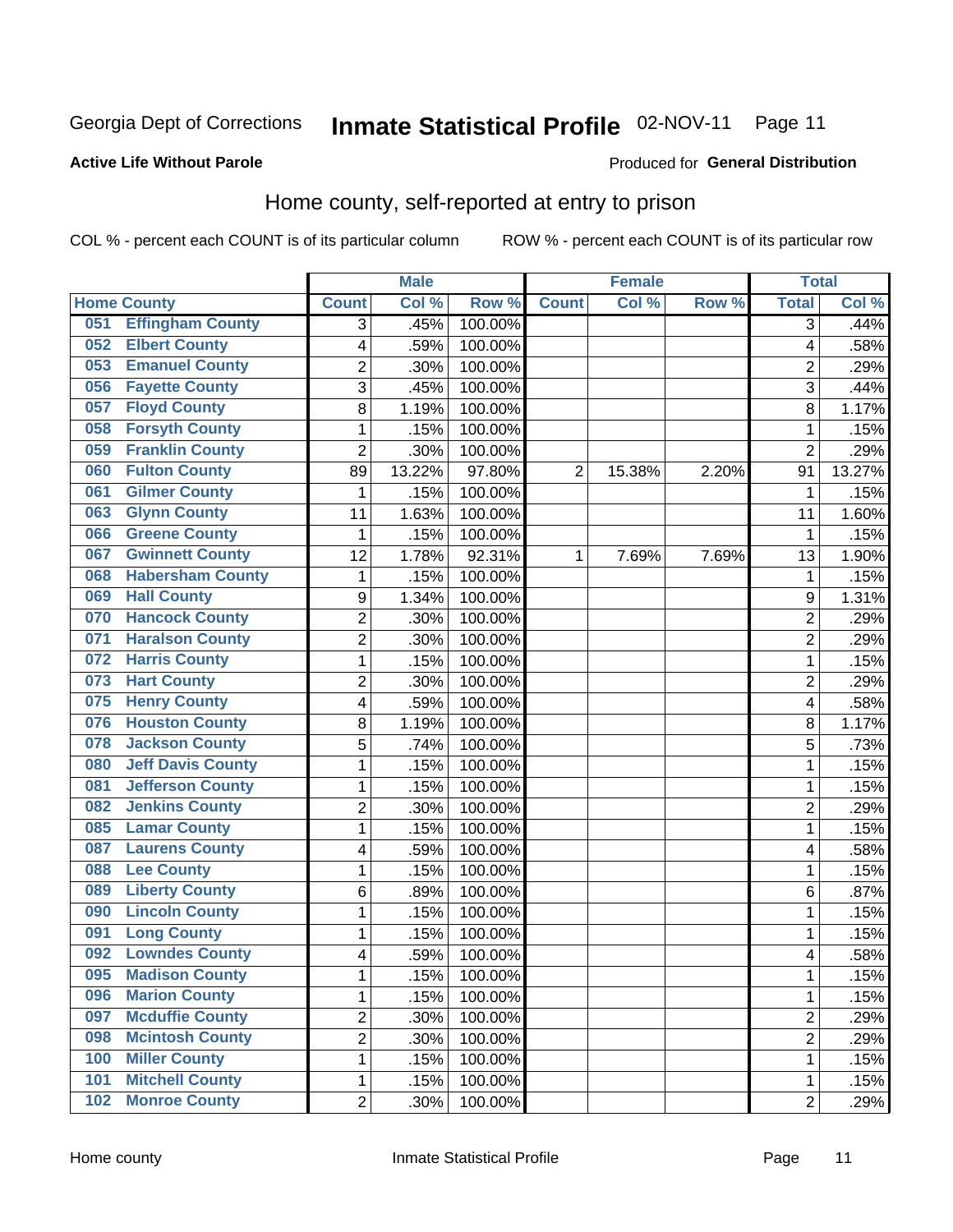# Inmate Statistical Profile 02-NOV-11 Page 12

#### **Active Life Without Parole**

#### Produced for General Distribution

### Home county, self-reported at entry to prison

COL % - percent each COUNT is of its particular column

|                  |                                             |                          | <b>Male</b> |                  |                | <b>Female</b> |        | <b>Total</b>   |       |
|------------------|---------------------------------------------|--------------------------|-------------|------------------|----------------|---------------|--------|----------------|-------|
|                  | <b>Home County</b>                          | <b>Count</b>             | Col %       | Row <sup>%</sup> | <b>Count</b>   | Col %         | Row %  | <b>Total</b>   | Col % |
| 104              | <b>Morgan County</b>                        | $\overline{2}$           | .30%        | 100.00%          |                |               |        | 2              | .29%  |
| 106              | <b>Muscogee County</b>                      | 18                       | 2.67%       | 100.00%          |                |               |        | 18             | 2.62% |
| 107              | <b>Newton County</b>                        | 2                        | .30%        | 66.67%           | 1              | 7.69%         | 33.33% | 3              | .44%  |
| 109              | <b>Oglethorpe County</b>                    | $\overline{2}$           | .30%        | 100.00%          |                |               |        | $\overline{2}$ | .29%  |
| 110              | <b>Paulding County</b>                      | $\overline{2}$           | .30%        | 100.00%          |                |               |        | 2              | .29%  |
| 111              | <b>Peach County</b>                         | $\mathbf{1}$             | .15%        | 100.00%          |                |               |        | 1              | .15%  |
| 113              | <b>Pierce County</b>                        | 2                        | .30%        | 100.00%          |                |               |        | 2              | .29%  |
| 114              | <b>Pike County</b>                          | $\overline{\mathbf{4}}$  | .59%        | 80.00%           | 1              | 7.69%         | 20.00% | 5              | .73%  |
| $\overline{115}$ | <b>Polk County</b>                          | 3                        | .45%        | 100.00%          |                |               |        | 3              | .44%  |
| 117              | <b>Putnam County</b>                        | 3                        | .45%        | 100.00%          |                |               |        | 3              | .44%  |
| 119              | <b>Rabun County</b>                         | 1                        | .15%        | 100.00%          |                |               |        | 1              | .15%  |
| 120              | <b>Randolph County</b>                      | 3                        | .45%        | 100.00%          |                |               |        | 3              | .44%  |
| 121              | <b>Richmond County</b>                      | 22                       | 3.27%       | 91.67%           | $\overline{2}$ | 15.38%        | 8.33%  | 24             | 3.50% |
| 122              | <b>Rockdale County</b>                      | $\overline{2}$           | .30%        | 100.00%          |                |               |        | $\overline{2}$ | .29%  |
| 125              | <b>Seminole County</b>                      | $\mathbf{1}$             | .15%        | 100.00%          |                |               |        | 1              | .15%  |
| 126              | <b>Spalding County</b>                      | 7                        | 1.04%       | 100.00%          |                |               |        | 7              | 1.02% |
| 127              | <b>Stephens County</b>                      | 1                        | .15%        | 100.00%          |                |               |        | 1              | .15%  |
| 129              | <b>Sumter County</b>                        | 1                        | .15%        | 100.00%          |                |               |        | 1              | .15%  |
| 132              | <b>Tattnall County</b>                      | 1                        | .15%        | 100.00%          |                |               |        | 1              | .15%  |
| 134              | <b>Telfair County</b>                       | 1                        | .15%        | 100.00%          |                |               |        | 1              | .15%  |
| 136              | <b>Thomas County</b>                        | $\overline{\mathcal{A}}$ | .59%        | 100.00%          |                |               |        | 4              | .58%  |
| 137              | <b>Tift County</b>                          | 5                        | .74%        | 100.00%          |                |               |        | 5              | .73%  |
| 138              | <b>Toombs County</b>                        | 10                       | 1.49%       | 100.00%          |                |               |        | 10             | 1.46% |
| 140              | <b>Treutlen County</b>                      | 1                        | .15%        | 100.00%          |                |               |        | 1              | .15%  |
| 144              | <b>Union County</b>                         | 1                        | .15%        | 100.00%          |                |               |        | 1              | .15%  |
| 145              | <b>Upson County</b>                         | $\overline{2}$           | .30%        | 100.00%          |                |               |        | $\overline{2}$ | .29%  |
| 146              | <b>Walker County</b>                        | 3                        | .45%        | 75.00%           | 1              | 7.69%         | 25.00% | 4              | .58%  |
| 147              | <b>Walton County</b>                        | 5                        | .74%        | 100.00%          |                |               |        | 5              | .73%  |
| 148              | <b>Ware County</b>                          | 6                        | .89%        | 100.00%          |                |               |        | 6              | .87%  |
| 150              | <b>Washington County</b>                    | 3                        | .45%        | 100.00%          |                |               |        | 3              | .44%  |
| 151              | <b>Wayne County</b>                         | $\mathbf{1}$             | .15%        | 100.00%          |                |               |        | 1              | .15%  |
| 154              | <b>White County</b>                         | 1                        | .15%        | 100.00%          |                |               |        | 1              | .15%  |
| 155              | <b>Whitfield County</b>                     | 3                        | .45%        | 100.00%          |                |               |        | 3              | .44%  |
| 158              | <b>Wilkinson County</b>                     | $\mathbf{1}$             | .15%        | 100.00%          |                |               |        | 1              | .15%  |
| 159              | <b>Worth County</b>                         | 1                        | .15%        | 100.00%          |                |               |        | 1              | .15%  |
| 999              | <b>Other Custody/Out Of</b><br><b>State</b> | $\overline{2}$           | .30%        | 66.67%           | 1              | 7.69%         | 33.33% | 3              | .44%  |
|                  | <b>Total Rported</b>                        | 673                      | 100%        | 98.1%            | 13             | 100%          | 1.9%   | 686            | 100%  |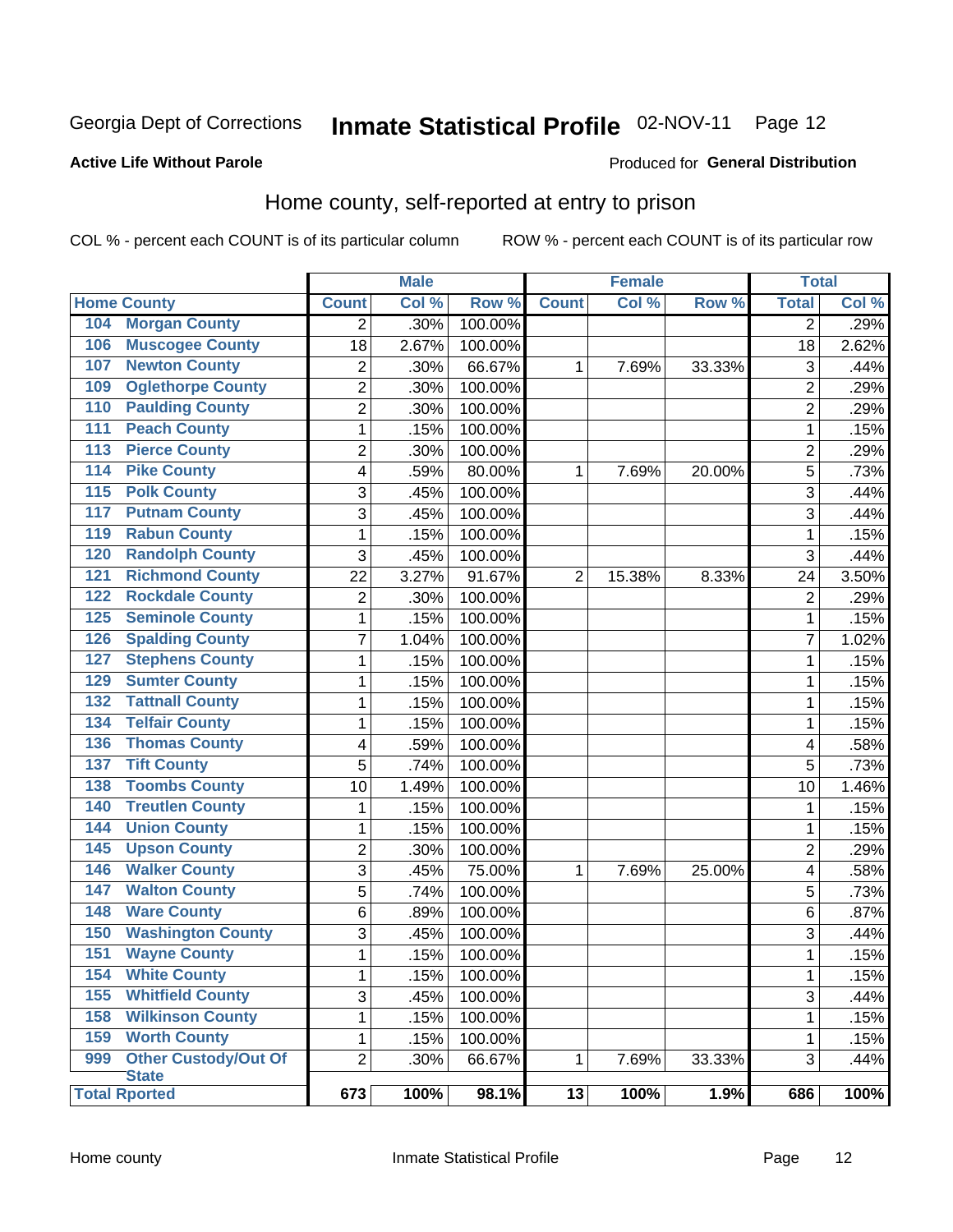# Inmate Statistical Profile 02-NOV-11 Page 13

#### **Active Life Without Parole**

#### Produced for General Distribution

### Home county, self-reported at entry to prison

COL % - percent each COUNT is of its particular column

|                     | <b>Male</b> | <b>Female</b> | Total |
|---------------------|-------------|---------------|-------|
| <b>Not Reported</b> |             |               |       |
| <b>Grand Total</b>  | 673         | . .<br>∪י     | 686   |

| Mode<br>(most frequent)<br>າknown | <b>Fulton County</b> | known |
|-----------------------------------|----------------------|-------|
|-----------------------------------|----------------------|-------|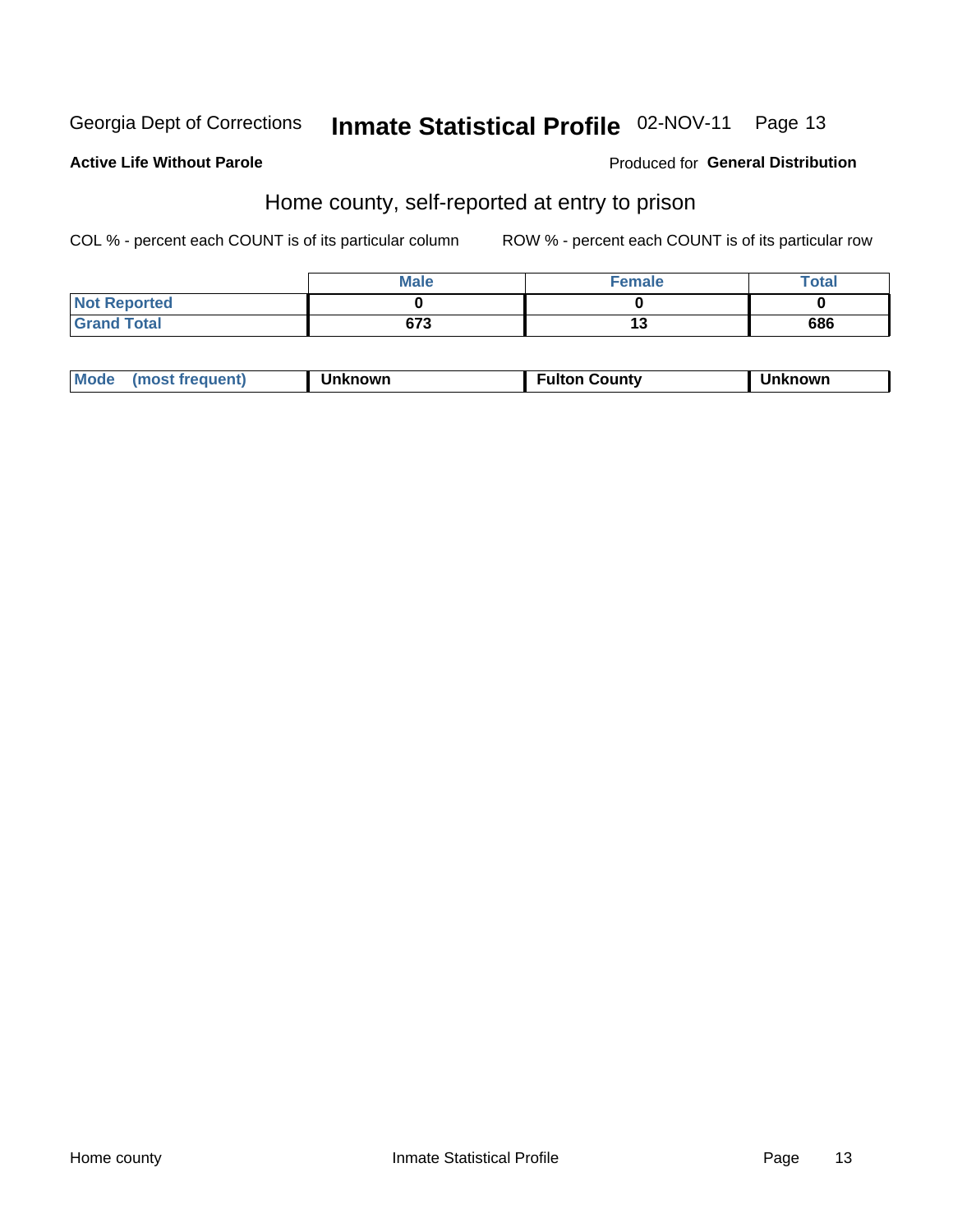# Inmate Statistical Profile 02-NOV-11 Page 14

#### **Active Life Without Parole**

#### Produced for General Distribution

### Socioeconomic class, self-reported at entry to prison

COL % - percent each COUNT is of its particular column

|                       | <b>Male</b><br><b>Female</b> |        |            | <b>Total</b> |           |       |       |          |
|-----------------------|------------------------------|--------|------------|--------------|-----------|-------|-------|----------|
| Socioeconomic Class   | <b>Count</b>                 | Col %  | Row %      | <b>Count</b> | Col %     | Row % | Total | Col %    |
| <b>Welfare</b>        | 34                           | 6.42%  | 100.00%    |              |           |       | 34    | $6.31\%$ |
| <b>Occ Employ</b>     | 24                           | 4.53%  | $100.00\%$ |              |           |       | 24    | 4.45%    |
| <b>Minimum Std</b>    | 268                          | 50.57% | $99.26\%$  |              | $22.22\%$ | .74%  | 270   | 50.09%   |
| <b>Middle</b>         | 204                          | 38.49% | 96.68%     |              | 77.78%    | 3.32% | 211   | 39.15%   |
| <b>Total Reported</b> | 530                          | 100%   | 98.33%     |              | 100%      | 1.67% | 539   | 100%     |

| τeα | 147ء               | $\overline{\phantom{a}}$ |
|-----|--------------------|--------------------------|
| .   | . TV               | $\overline{\phantom{a}}$ |
|     | <b>C70</b><br>נ וט | 686                      |

|  | Mo | Minin<br>Std<br>$- - - -$ | <b>Middle</b> | Min<br>Std<br>. |
|--|----|---------------------------|---------------|-----------------|
|--|----|---------------------------|---------------|-----------------|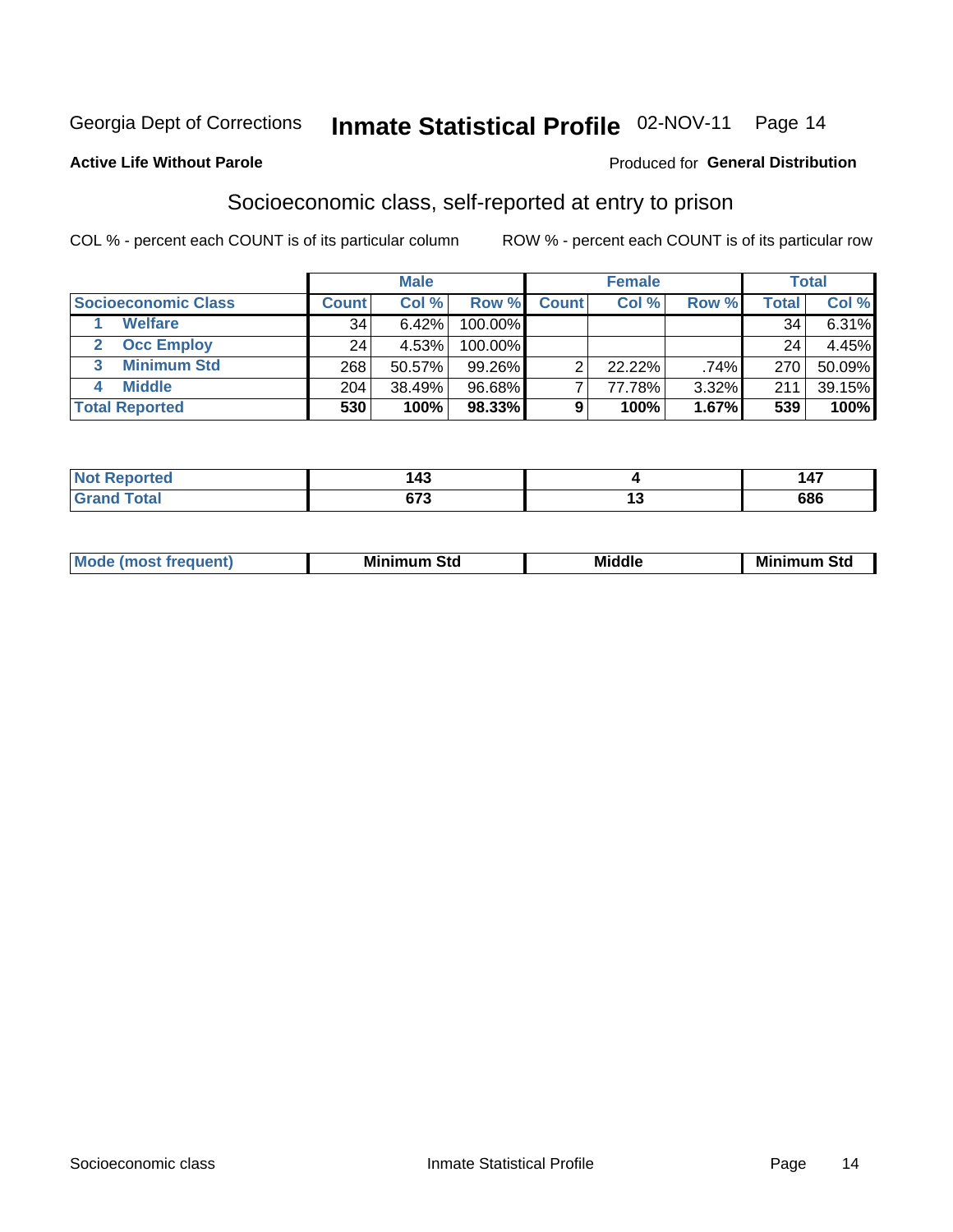# Inmate Statistical Profile 02-NOV-11 Page 15

#### **Active Life Without Parole**

#### Produced for General Distribution

### Environment to age 16, self-reported at entry to prison

COL % - percent each COUNT is of its particular column

|                                      |              | <b>Male</b> |           |                | <b>Female</b> |        |                 | <b>Total</b> |
|--------------------------------------|--------------|-------------|-----------|----------------|---------------|--------|-----------------|--------------|
| <b>Environment to age 16</b>         | <b>Count</b> | Col %       | Row %     | <b>Count</b>   | Col %         | Row %  | <b>Total</b>    | Col %        |
| <b>Rural/Farm</b>                    | 10           | 1.85%       | 100.00%   |                |               |        | 10 <sub>1</sub> | 1.82%        |
| <b>Rural/Nfarm</b><br>$\overline{2}$ | 25           | 4.63%       | 89.29%    | 3 <sub>1</sub> | 30.00%        | 10.71% | 28              | 5.09%        |
| 3 S.M.S.A                            | 222          | 41.11%      | $99.55\%$ |                | 10.00%        | .45%   | 223             | 40.55%       |
| <b>Urban</b><br>4                    | 115          | 21.30%      | 96.64%    |                | 40.00%        | 3.36%  | 119             | 21.64%       |
| <b>Small Town</b><br>5               | 168          | 31.11%      | 98.82%    | 2              | 20.00%        | 1.18%  | 170             | 30.91%       |
| <b>Total Reported</b>                | 540          | 100%        | 98.18%    | 10             | 100%          | 1.82%  | 550             | 100%         |

| <b>Not Reported</b> | ,<br>טטו      |    | 136 |
|---------------------|---------------|----|-----|
| <b>Total</b>        | $\sim$<br>ں ر | '' | 686 |

| $Mc$ | M | <b>Jrhan</b> | M.     |
|------|---|--------------|--------|
|      |   | _____        | ______ |
|      |   |              |        |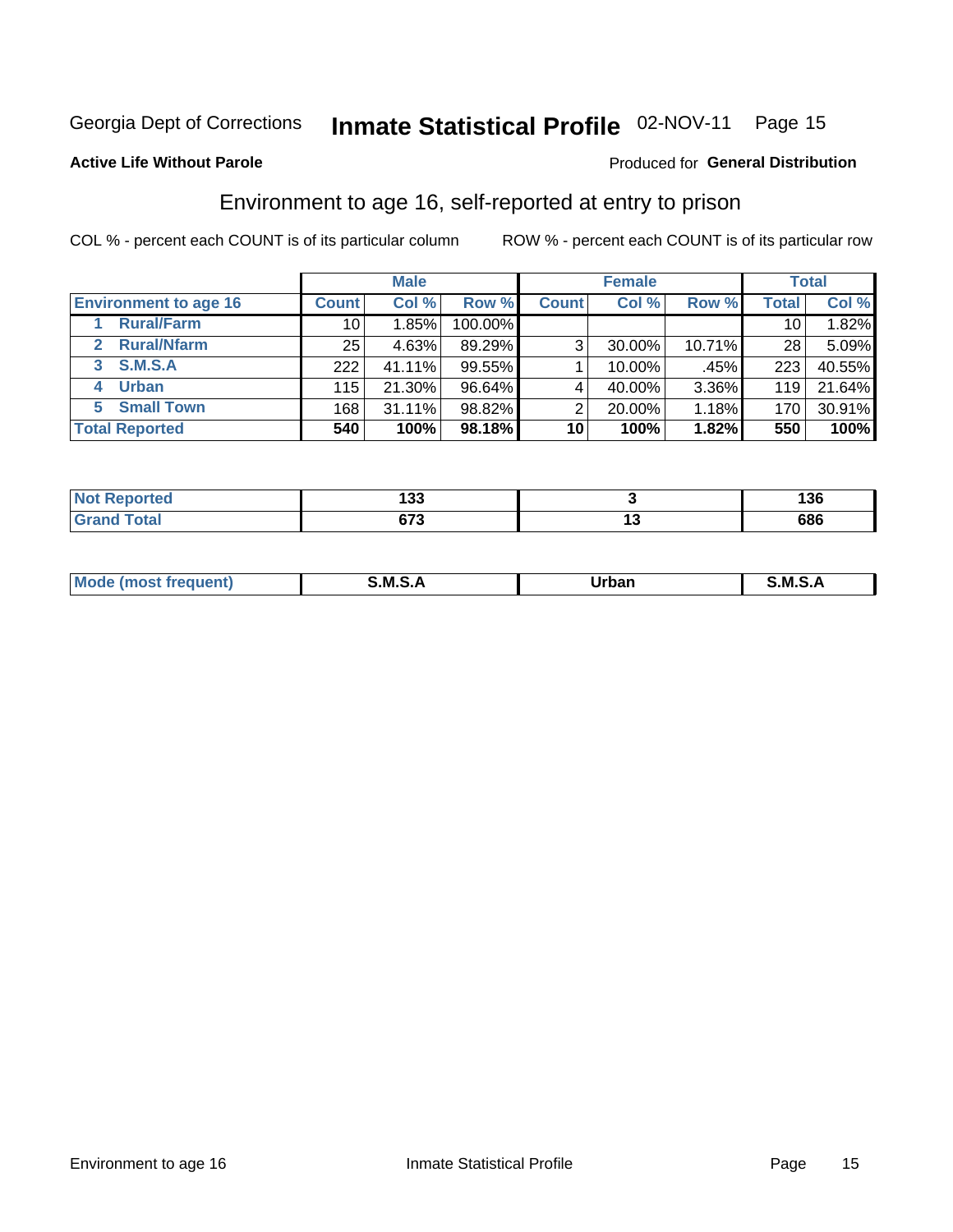# Inmate Statistical Profile 02-NOV-11 Page 16

#### **Active Life Without Parole**

#### Produced for General Distribution

### Guardian status to age 16, self-reported at entry to prison

COL % - percent each COUNT is of its particular column

|                                  |                 | <b>Male</b> |         |              | <b>Female</b> |       |              | <b>Total</b> |
|----------------------------------|-----------------|-------------|---------|--------------|---------------|-------|--------------|--------------|
| <b>Guardian Status To Age 16</b> | <b>Count</b>    | Col %       | Row %   | <b>Count</b> | Col %         | Row % | <b>Total</b> | Col %        |
| 2 Father Only                    | 9               | 2.03%       | 100.00% |              |               |       | 9            | 2.00%        |
| <b>3 Both Parents</b>            | 188             | 42.34%      | 97.92%  | 4            | 66.67%        | 2.08% | 192          | 42.67%       |
| <b>4 Mother Only</b>             | 174             | 39.19%      | 99.43%  |              | 16.67%        | .57%  | 175          | 38.89%       |
| <b>6 Oth Female</b>              | 15 <sub>1</sub> | 3.38%       | 100.00% |              |               |       | 15           | 3.33%        |
| <b>7 Oth Male</b>                | 4               | .90%        | 100.00% |              |               |       | 4            | .89%         |
| 8 Step-Parents                   | 12              | 2.70%       | 100.00% |              |               |       | 12           | 2.67%        |
| 9 Foster Home                    | 9               | 2.03%       | 100.00% |              |               |       | 9            | 2.00%        |
| <b>10 Grand Parents</b>          | 33              | 7.43%       | 97.06%  |              | 16.67%        | 2.94% | 34           | 7.56%        |
| <b>Total Reported</b>            | 444             | 100%        | 98.67%  | 6            | 100%          | 1.33% | 450          | 100%         |

| Reported<br>NOT. | 229         | ን 20<br>∠งง |
|------------------|-------------|-------------|
| Total            | ~70<br>נ וט | 686         |

| <b>Mode (most frequent)</b> | <b>Both Parents</b> | <b>Both Parents</b> | <b>Both Parents</b> |
|-----------------------------|---------------------|---------------------|---------------------|
|                             |                     |                     |                     |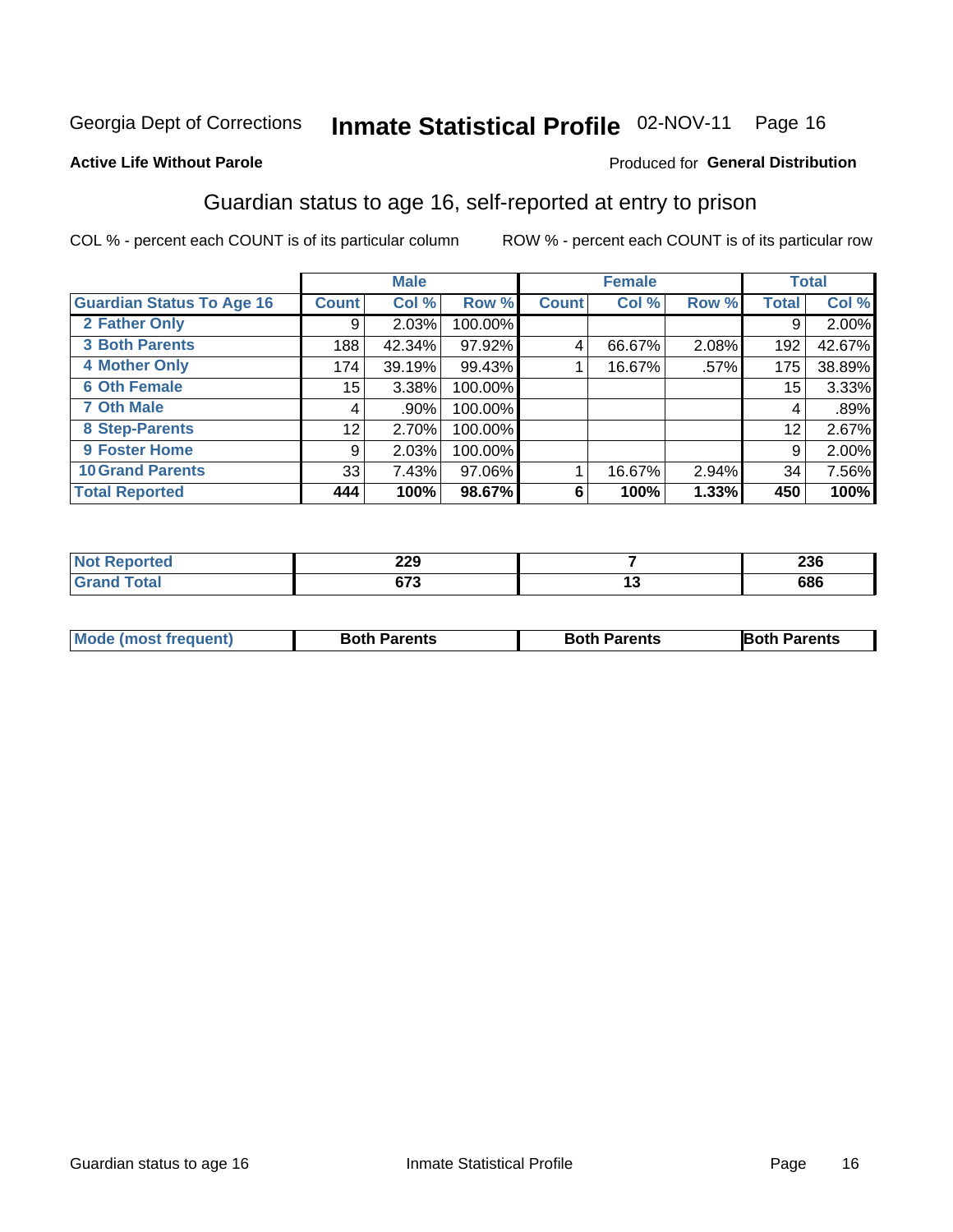#### Inmate Statistical Profile 02-NOV-11 Page 17

#### **Active Life Without Parole**

#### Produced for General Distribution

### Employment status before prison, self-reported at entry to prison

COL % - percent each COUNT is of its particular column

|                          |         |     | <b>Male</b> |         |              | <b>Female</b> |       |       | <b>Total</b> |
|--------------------------|---------|-----|-------------|---------|--------------|---------------|-------|-------|--------------|
| <b>Employment Status</b> | Count l |     | Col %       | Row %   | <b>Count</b> | Col %         | Row % | Total | Col %        |
| <b>Full Time</b>         |         | 306 | 53.87%      | 98.08%  | 6            | 66.67%        | 1.92% | 312   | 54.07%       |
| <b>Part Time</b><br>2    |         | 42  | 7.39%       | 100.00% |              |               |       | 42    | 7.28%        |
| Unempl $<$ 6m<br>3       |         | 56  | 9.86%       | 98.25%  |              | 11.11%        | 1.75% | 57    | 9.88%        |
| Unempl > 6m<br>4         |         | 93  | 16.37%      | 97.89%  | 2            | 22.22%        | 2.11% | 95    | 16.46%       |
| <b>Never Workd</b><br>5  |         | 41  | 7.22%       | 100.00% |              |               |       | 41    | 7.11%        |
| <b>Student</b><br>6      |         |     | 1.23%       | 100.00% |              |               |       | ⇁     | 1.21%        |
| <b>Incapable</b><br>7    |         | 23  | 4.05%       | 100.00% |              |               |       | 23    | 3.99%        |
| <b>Total Reported</b>    |         | 568 | 100%        | 98.44%  | 9            | 100%          | 1.56% | 577   | 100%         |

| тес | 105         | 109     |
|-----|-------------|---------|
|     | ^¬^<br>ט וט | <br>686 |

| Mc | ∴ull | ----<br>ıme<br>w |
|----|------|------------------|
|    |      |                  |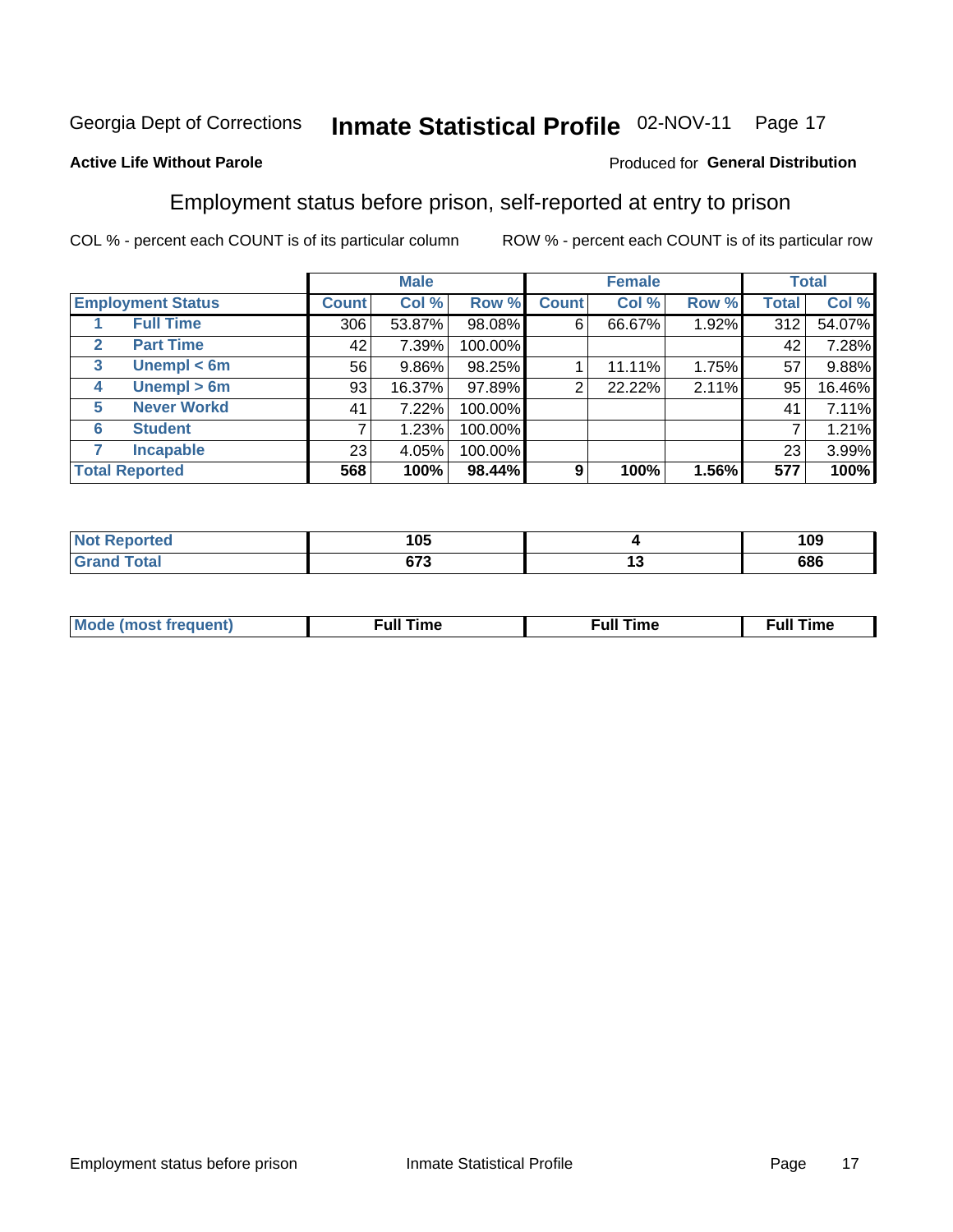# Inmate Statistical Profile 02-NOV-11 Page 18

#### **Active Life Without Parole**

Produced for General Distribution

### Age at admission

COL % - percent each COUNT is of its particular column

|                         |                         | <b>Male</b> |         |                | <b>Female</b> |        |                | <b>Total</b> |
|-------------------------|-------------------------|-------------|---------|----------------|---------------|--------|----------------|--------------|
| <b>Age At Admission</b> | <b>Count</b>            | Col %       | Row %   | <b>Count</b>   | Col %         | Row %  | <b>Total</b>   | Col %        |
| 15                      | 1                       | 0.15%       | 100.00% |                |               |        | 1              | 0.15%        |
| 16                      | 1                       | 0.15%       | 100.00% |                |               |        | $\mathbf{1}$   | 0.15%        |
| $\overline{17}$         | $\overline{\mathbf{c}}$ | 0.30%       | 100.00% |                |               |        | $\overline{2}$ | 0.29%        |
| 18                      | 5                       | 0.74%       | 100.00% |                |               |        | $\overline{5}$ | 0.73%        |
| 19                      | 12                      | 1.78%       | 100.00% |                |               |        | 12             | 1.75%        |
| 20                      | 10                      | 1.49%       | 90.91%  | 1              | 7.69%         | 9.09%  | 11             | 1.60%        |
| 21                      | 19                      | 2.82%       | 100.00% |                |               |        | 19             | 2.77%        |
| 22                      | 28                      | 4.16%       | 100.00% |                |               |        | 28             | 4.08%        |
| 23                      | 20                      | 2.97%       | 95.24%  | 1              | 7.69%         | 4.76%  | 21             | 3.06%        |
| 24                      | 24                      | 3.57%       | 100.00% |                |               |        | 24             | 3.50%        |
| $\overline{25}$         | 22                      | 3.27%       | 95.65%  | 1              | 7.69%         | 4.35%  | 23             | 3.35%        |
| 26                      | 28                      | 4.16%       | 100.00% |                |               |        | 28             | 4.08%        |
| $\overline{27}$         | 26                      | 3.86%       | 96.30%  | $\mathbf{1}$   | 7.69%         | 3.70%  | 27             | 3.94%        |
| 28                      | 25                      | 3.71%       | 100.00% |                |               |        | 25             | 3.64%        |
| 29                      | 30                      | 4.46%       | 100.00% |                |               |        | 30             | 4.37%        |
| 30                      | 21                      | 3.12%       | 100.00% |                |               |        | 21             | 3.06%        |
| 31                      | 22                      | 3.27%       | 100.00% |                |               |        | 22             | 3.21%        |
| 32                      | 24                      | 3.57%       | 92.31%  | $\overline{2}$ | 15.38%        | 7.69%  | 26             | 3.79%        |
| 33                      | 21                      | 3.12%       | 100.00% |                |               |        | 21             | 3.06%        |
| 34                      | 16                      | 2.38%       | 100.00% |                |               |        | 16             | 2.33%        |
| 35                      | 19                      | 2.82%       | 95.00%  | 1              | 7.69%         | 5.00%  | 20             | 2.92%        |
| 36                      | 32                      | 4.75%       | 100.00% |                |               |        | 32             | 4.66%        |
| $\overline{37}$         | 21                      | 3.12%       | 100.00% |                |               |        | 21             | 3.06%        |
| 38                      | 20                      | 2.97%       | 100.00% |                |               |        | 20             | 2.92%        |
| 39                      | 17                      | 2.53%       | 94.44%  | 1              | 7.69%         | 5.56%  | 18             | 2.62%        |
| 40                      | 15                      | 2.23%       | 100.00% |                |               |        | 15             | 2.19%        |
| 41                      | 27                      | 4.01%       | 100.00% |                |               |        | 27             | 3.94%        |
| 42                      | 24                      | 3.57%       | 100.00% |                |               |        | 24             | 3.50%        |
| 43                      | 13                      | 1.93%       | 92.86%  | 1              | 7.69%         | 7.14%  | 14             | 2.04%        |
| 44                      | 13                      | 1.93%       | 92.86%  | 1              | 7.69%         | 7.14%  | 14             | 2.04%        |
| 45                      | 16                      | 2.38%       | 100.00% |                |               |        | 16             | 2.33%        |
| 46                      | 15                      | 2.23%       | 88.24%  | $\overline{2}$ | 15.38%        | 11.76% | 17             | 2.48%        |
| 47                      | 12                      | 1.78%       | 100.00% |                |               |        | 12             | 1.75%        |
| 48                      | 11                      | 1.63%       | 91.67%  | 1              | 7.69%         | 8.33%  | 12             | 1.75%        |
| 49                      | 11                      | 1.63%       | 100.00% |                |               |        | 11             | 1.60%        |
| 50                      | $6\phantom{1}6$         | 0.89%       | 100.00% |                |               |        | 6              | 0.87%        |
| $\overline{51}$         | $6\phantom{1}6$         | 0.89%       | 100.00% |                |               |        | 6              | 0.87%        |
| 52                      | 6                       | 0.89%       | 100.00% |                |               |        | 6              | 0.87%        |
| 53                      | $\overline{\mathbf{c}}$ | 0.30%       | 100.00% |                |               |        | 2              | 0.29%        |
| 54                      | 3                       | 0.45%       | 100.00% |                |               |        | $\overline{3}$ | 0.44%        |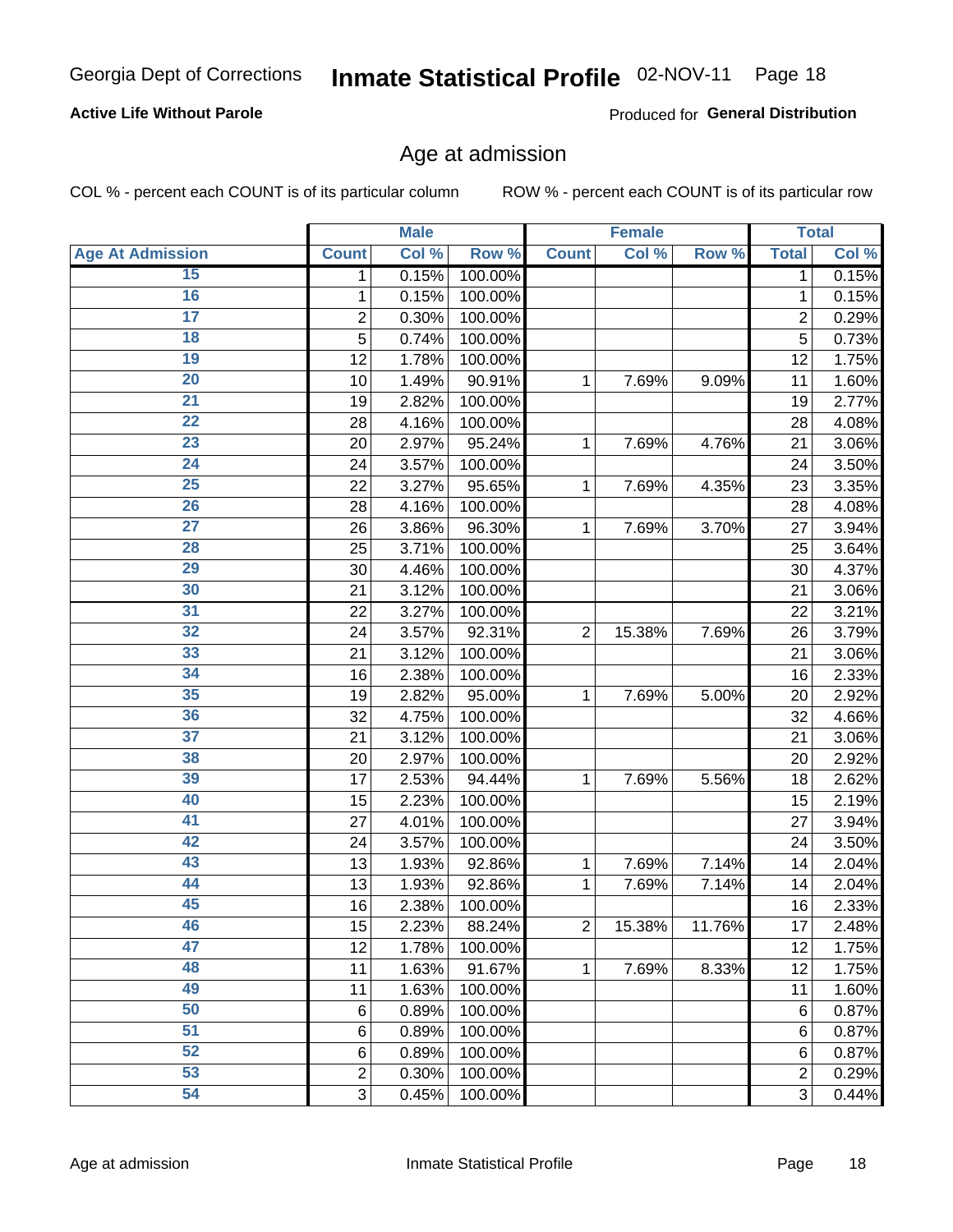# Inmate Statistical Profile 02-NOV-11 Page 19

#### **Active Life Without Parole**

Produced for General Distribution

### Age at admission

COL % - percent each COUNT is of its particular column

|                         |              | <b>Male</b> |         |              | <b>Female</b> |       |       | <b>Total</b> |
|-------------------------|--------------|-------------|---------|--------------|---------------|-------|-------|--------------|
| <b>Age At Admission</b> | <b>Count</b> | Col %       | Row %   | <b>Count</b> | Col %         | Row % | Total | Col %        |
| 55                      | 3            | 0.45%       | 100.00% |              |               |       | 3     | 0.44%        |
| 56                      | 6            | 0.89%       | 100.00% |              |               |       | 6     | 0.87%        |
| 57                      | 5            | 0.74%       | 100.00% |              |               |       | 5     | 0.73%        |
| 58                      | 2            | 0.30%       | 100.00% |              |               |       | 2     | 0.29%        |
| 60                      |              | 0.15%       | 100.00% |              |               |       |       | 0.15%        |
| 62                      |              | 0.15%       | 100.00% |              |               |       |       | 0.15%        |
| 63                      |              | 0.15%       | 100.00% |              |               |       |       | 0.15%        |
| 64                      | 3            | 0.45%       | 100.00% |              |               |       | 3     | 0.44%        |
| 65                      |              | 0.15%       | 100.00% |              |               |       |       | 0.15%        |
| 66                      |              | 0.15%       | 100.00% |              |               |       |       | 0.15%        |
| 67                      |              | 0.15%       | 100.00% |              |               |       |       | 0.15%        |
| 69                      |              | 0.15%       | 100.00% |              |               |       |       | 0.15%        |
| 71                      |              | 0.15%       | 100.00% |              |               |       |       | 0.15%        |
| <b>Total Reported</b>   | 673          | 100%        | 98.10%  | 13           | 100%          | 1.90% | 686   | 100%         |

| Reported<br>N         |        |         |
|-----------------------|--------|---------|
| <b>Total</b><br>Grand | $\sim$ | <br>686 |

| <b>Mean</b><br>(average) | 34.48 | 35.38 | 34.50     |
|--------------------------|-------|-------|-----------|
| Median (middle)          | ື     | 35    | ^^<br>-55 |
| Mode<br>(most frequent)  | 36    | 46    | 36        |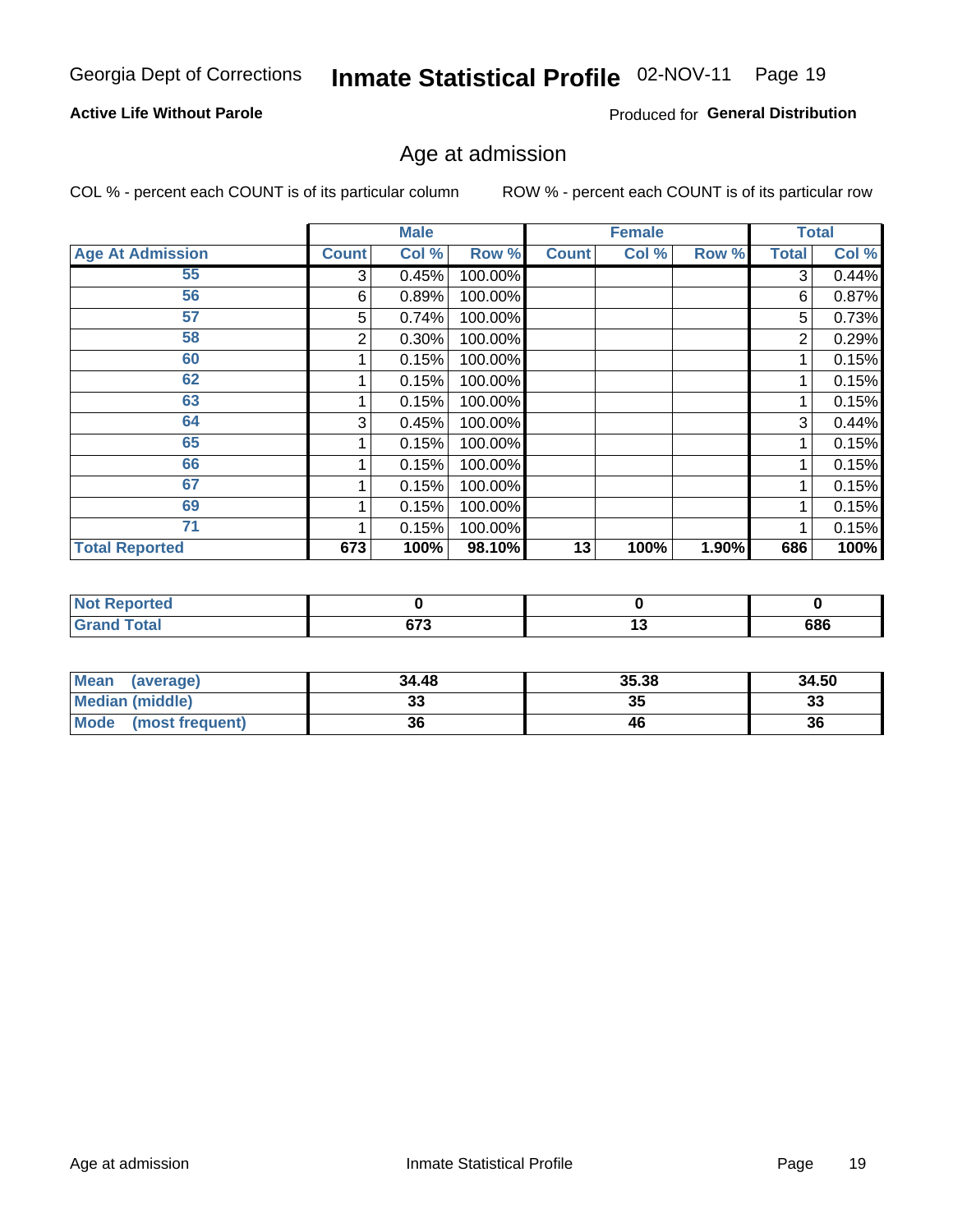# Inmate Statistical Profile 02-NOV-11 Page 20

#### **Active Life Without Parole**

Produced for General Distribution

### Height, measured at entry to prison

COL % - percent each COUNT is of its particular column

|                       |              | <b>Male</b> |         |              | <b>Female</b> |       |              | Total     |
|-----------------------|--------------|-------------|---------|--------------|---------------|-------|--------------|-----------|
| <b>Height</b>         | <b>Count</b> | Col %       | Row %   | <b>Count</b> | Col %         | Row % | <b>Total</b> | Col %     |
| 5'08''                |              | $0.54\%$    | 100.00% |              |               |       |              | 0.54%     |
| 5'10''                | 95           | 51.35%      | 100.00% |              |               |       |              | 95 51.35% |
| 5'11''                | 89           | 48.11%      | 100.00% |              |               |       |              | 89 48.11% |
| <b>Total Reported</b> | 185          | 100%        | 100.00% |              |               | 0.00% | 185          | 100%      |

| <b>Not</b><br><b>orted</b><br>renoi | 488   | vv. |
|-------------------------------------|-------|-----|
| <b>Total</b>                        | ~70   | COC |
| ' Grand                             | 0 I J | ססכ |

| <b>Mean</b><br>(average)       | 5'10'' | ш           | 5'10" |
|--------------------------------|--------|-------------|-------|
| <b>Median (middle)</b>         | 5'10"  |             | 5'10" |
| <b>Mode</b><br>(most frequent) | 5'10"  | <b>Null</b> | 5'10" |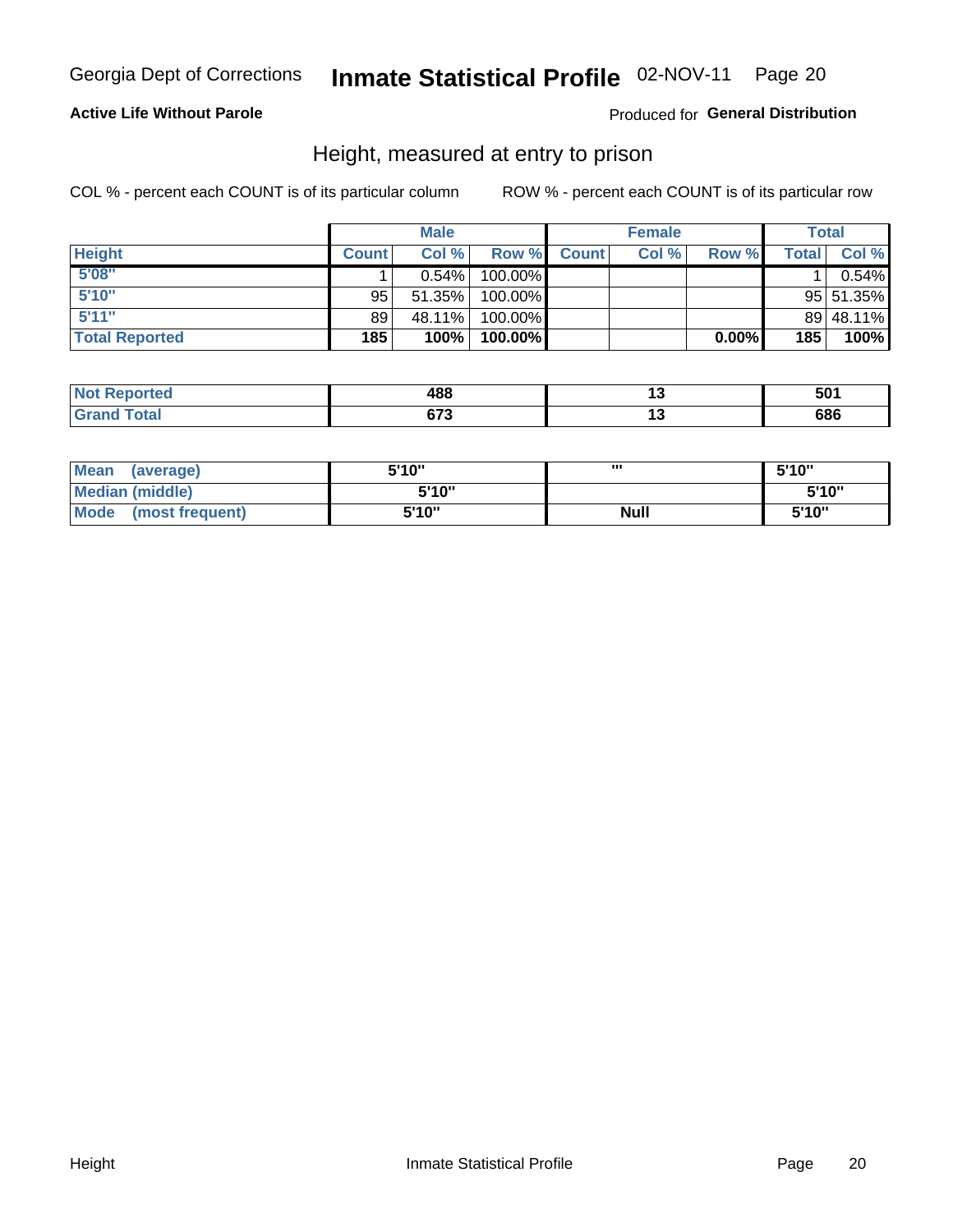# Inmate Statistical Profile 02-NOV-11 Page 21

#### **Active Life Without Parole**

#### Produced for General Distribution

# Weight, measured at entry to prison

COL % - percent each COUNT is of its particular column

|                       |                | <b>Male</b> |         |                 | <b>Female</b> |         | <b>Total</b>   |        |
|-----------------------|----------------|-------------|---------|-----------------|---------------|---------|----------------|--------|
| Weight                | <b>Count</b>   | Col %       | Row %   | <b>Count</b>    | Col %         | Row %   | <b>Total</b>   | Col %  |
| 90 - 99 pounds        | 1              | 0.15%       | 100.00% |                 |               |         | 1              | 0.15%  |
| 110 - 119 pounds      |                |             |         | $\overline{2}$  | 15.38%        | 100.00% | $\overline{2}$ | 0.29%  |
| 120 - 129 pounds      | $\overline{2}$ | 0.30%       | 100.00% |                 |               |         | $\overline{2}$ | 0.29%  |
| 130 - 139 pounds      | 13             | 1.93%       | 92.86%  | 1               | 7.69%         | 7.14%   | 14             | 2.04%  |
| 140 - 149 pounds      | 41             | 6.10%       | 100.00% |                 |               |         | 41             | 5.99%  |
| 150 - 159 pounds      | 60             | 8.93%       | 100.00% |                 |               |         | 60             | 8.76%  |
| 160 - 169 pounds      | 86             | 12.80%      | 96.63%  | 3               | 23.08%        | 3.37%   | 89             | 12.99% |
| 170 - 179 pounds      | 106            | 15.77%      | 99.07%  | 1               | 7.69%         | 0.93%   | 107            | 15.62% |
| 180 - 189 pounds      | 79             | 11.76%      | 97.53%  | $\overline{2}$  | 15.38%        | 2.47%   | 81             | 11.82% |
| 190 - 199 pounds      | 59             | 8.78%       | 100.00% |                 |               |         | 59             | 8.61%  |
| 200 - 209 pounds      | 56             | 8.33%       | 98.25%  | 1               | 7.69%         | 1.75%   | 57             | 8.32%  |
| 210 - 219 pounds      | 44             | 6.55%       | 97.78%  | 1               | 7.69%         | 2.22%   | 45             | 6.57%  |
| 220 - 229 pounds      | 44             | 6.55%       | 100.00% |                 |               |         | 44             | 6.42%  |
| 230 - 239 pounds      | 22             | 3.27%       | 100.00% |                 |               |         | 22             | 3.21%  |
| 240 - 249 pounds      | 22             | 3.27%       | 100.00% |                 |               |         | 22             | 3.21%  |
| 250 - 259 pounds      | 9              | 1.34%       | 81.82%  | $\overline{2}$  | 15.38%        | 18.18%  | 11             | 1.61%  |
| 260 - 269 pounds      | 8              | 1.19%       | 100.00% |                 |               |         | 8              | 1.17%  |
| 270 - 279 pounds      | 6              | 0.89%       | 100.00% |                 |               |         | 6              | 0.88%  |
| 280 - 289 pounds      | 4              | 0.60%       | 100.00% |                 |               |         | 4              | 0.58%  |
| 290 - 299 pounds      | $\overline{2}$ | 0.30%       | 100.00% |                 |               |         | 2              | 0.29%  |
| 300 - 309 pounds      | 1              | 0.15%       | 100.00% |                 |               |         | 1              | 0.15%  |
| 320 - 329 pounds      | 4              | 0.60%       | 100.00% |                 |               |         | 4              | 0.58%  |
| 330 - 339 pounds      | $\overline{2}$ | 0.30%       | 100.00% |                 |               |         | $\overline{2}$ | 0.29%  |
| 400 pounds and over   | 1              | 0.15%       | 100.00% |                 |               |         | 1              | 0.15%  |
| <b>Total Reported</b> | 672            | 100%        | 98.10%  | $\overline{13}$ | 100%          | 1.90%   | 685            | 100%   |

| Reported<br>N. |                |     |
|----------------|----------------|-----|
| <b>Fotal</b>   | $\sim$<br>נ וט | 686 |

| Mean<br>(average)       | 189 | --- | 189 |
|-------------------------|-----|-----|-----|
| <b>Median (middle)</b>  | 180 | 175 | 180 |
| Mode<br>(most frequent) | 170 | 110 | 170 |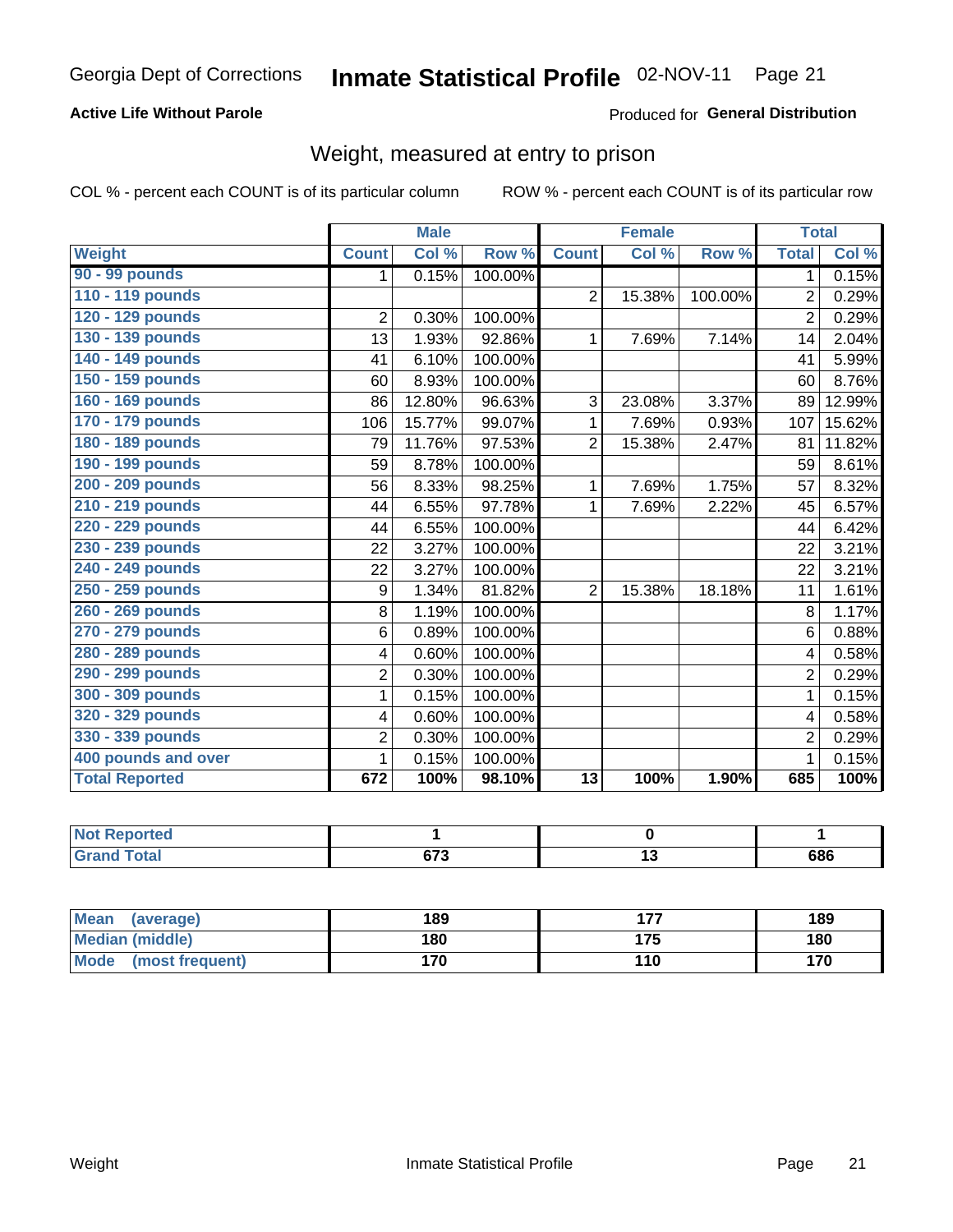#### Inmate Statistical Profile 02-NOV-11 Page 22

#### **Active Life Without Parole**

Produced for General Distribution

### Military service

COL % - percent each COUNT is of its particular column

|                          |              | <b>Male</b> |             |    | <b>Female</b> |       |              | <b>Total</b> |
|--------------------------|--------------|-------------|-------------|----|---------------|-------|--------------|--------------|
| <b>Military service</b>  | <b>Count</b> | Col %       | Row % Count |    | Col %         | Row % | <b>Total</b> | Col %        |
| <b>Air Force</b>         | 40           | 9.35%       | 100.00%     |    |               |       | 40           | 9.13%        |
| <b>Army</b>              | 6            | $1.40\%$    | 100.00%     |    |               |       | 6            | 1.37%        |
| <b>Navy</b><br>3         | 3            | $.70\%$     | 100.00%     |    |               |       | 3            | .68%         |
| <b>Marines</b><br>4      |              | .23%        | 100.00%     |    |               |       |              | .23%         |
| <b>Coast Guard</b><br>5. | 5            | 1.17%       | 100.00%     |    |               |       | 5            | 1.14%        |
| <b>None</b><br>96        | 373          | 87.15%      | 97.39%      | 10 | 100.00%       | 2.61% | 383          | 87.44%       |
| <b>Total Reported</b>    | 428          | 100%        | 97.72%      | 10 | 100%          | 2.28% | 438          | 100%         |

| <b>rted</b> | クイベ<br>24J<br>$\sim$ | 248     |
|-------------|----------------------|---------|
| iotal       | <b>C72</b><br>v / ა  | <br>686 |

|  |  | <b>Mode</b><br>uent)<br>most tren | Force<br>Aır | <b>Null</b> | orce |
|--|--|-----------------------------------|--------------|-------------|------|
|--|--|-----------------------------------|--------------|-------------|------|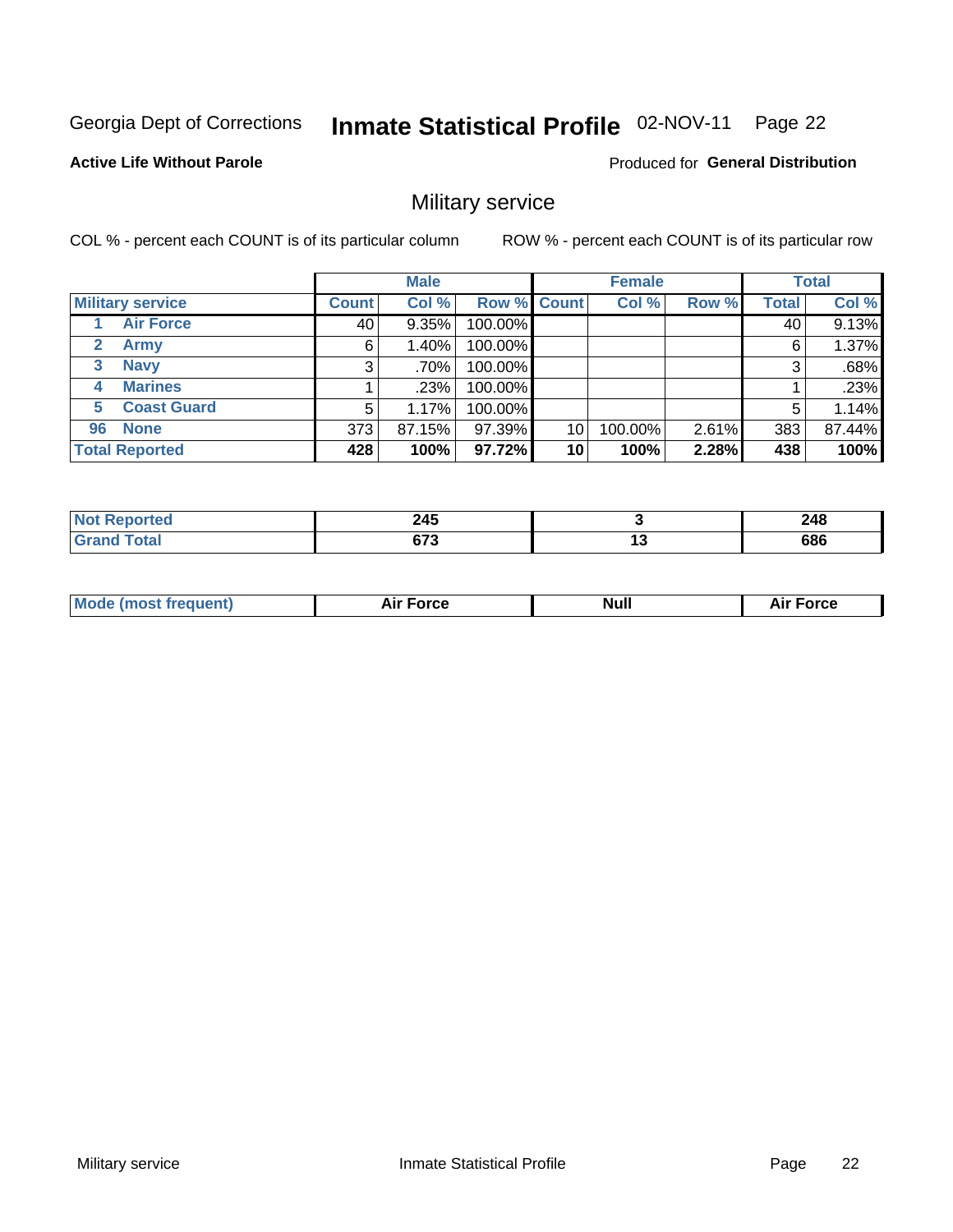#### Inmate Statistical Profile 02-NOV-11 Page 23

**Active Life Without Parole** 

Produced for General Distribution

### Type of admission to prison

COL % - percent each COUNT is of its particular column

|                                |              | <b>Male</b> |             |    | <b>Female</b> |          |       | Total  |
|--------------------------------|--------------|-------------|-------------|----|---------------|----------|-------|--------|
| <b>Type of Admission</b>       | <b>Count</b> | Col%        | Row % Count |    | Col %         | Row %    | Total | Col %  |
| <b>Committed From Court</b>    | 660          | $98.07\%$   | 98.07%      | 13 | 100.00%       | $1.93\%$ | 673   | 98.10% |
| <b>Parole Rev/New Sent</b>     |              | .15%        | 100.00%     |    |               |          |       | .15% l |
| <b>Prob Viol/Partial</b><br>6. |              | .15%        | 100.00%     |    |               |          |       | .15%   |
| 11 Life W/O Parole             |              | 1.63%       | 100.00%     |    |               |          | 11    | 1.60%  |
| <b>Total Reported</b>          | 673          | 100%        | 98.1%       | 13 | 100%          | 1.9%     | 686   | 100%   |

| <b>rted</b>                                   |                |        |     |
|-----------------------------------------------|----------------|--------|-----|
| $f \wedge f \wedge f$<br>$\sim$ $\sim$ $\sim$ | $\sim$<br>- 12 | $\sim$ | 686 |

|  | <b>Mode (most frequent)</b> | Court Cmmt | Cmmt<br>′ ourtت | Court Cmmt |
|--|-----------------------------|------------|-----------------|------------|
|--|-----------------------------|------------|-----------------|------------|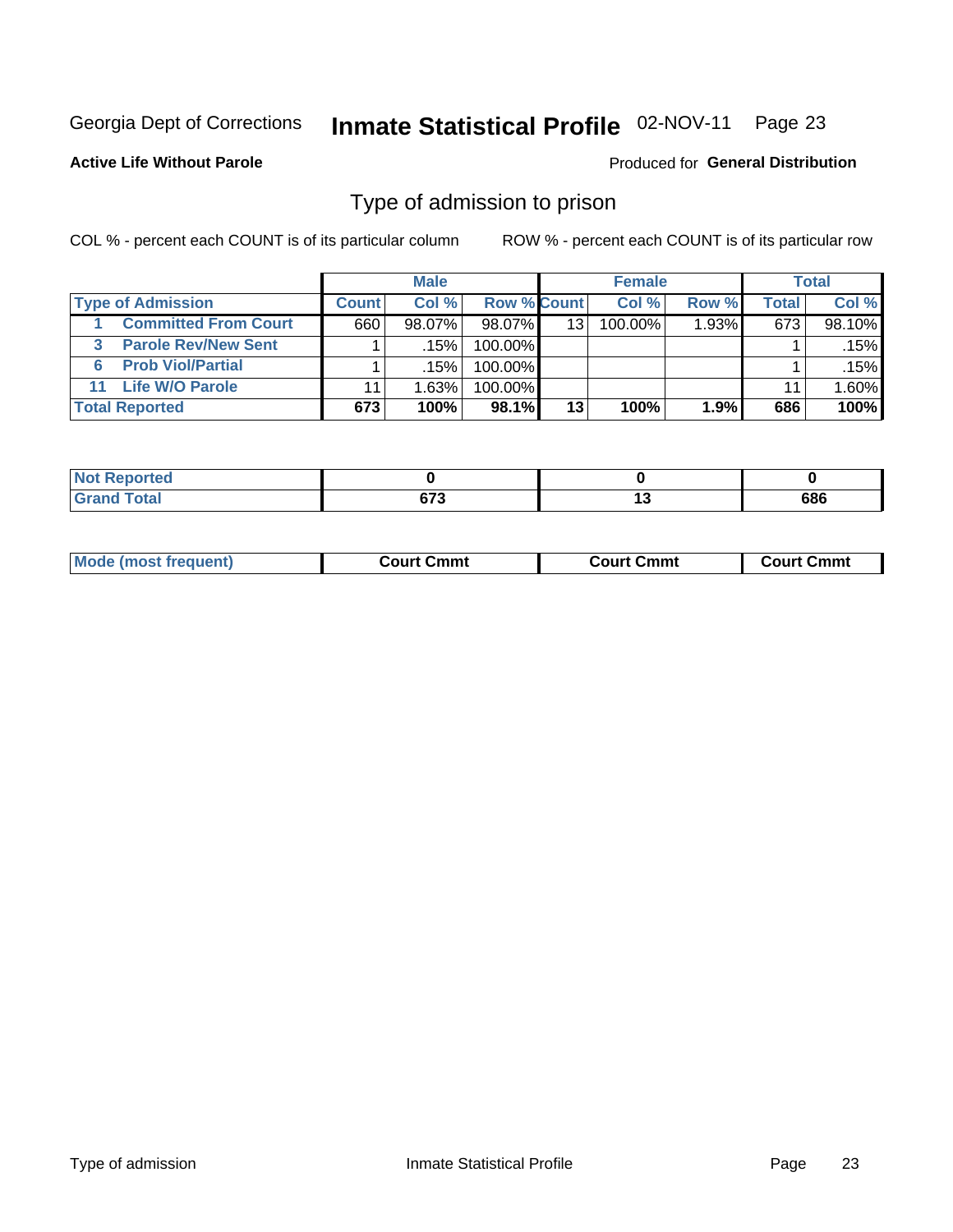# Inmate Statistical Profile 02-NOV-11 Page 24

**Active Life Without Parole** 

#### Produced for General Distribution

### Current / last security status

COL % - percent each COUNT is of its particular column

|                        |              | <b>Male</b> |                    |    | <b>Female</b> |        |       | <b>Total</b> |
|------------------------|--------------|-------------|--------------------|----|---------------|--------|-------|--------------|
| <b>Security Status</b> | <b>Count</b> | Col%        | <b>Row % Count</b> |    | Col %         | Row %  | Total | Col %        |
| 3 Minimum              |              | $.30\%$     | 100.00%            |    | $.00\%$       |        |       | .29%         |
| 4 Medium               | 12           | 1.80%       | 70.59%             | 5  | 38.46%        | 29.41% | 17    | 2.51%        |
| 5 Close                | 650          | 97.74%      | 98.78%             | 8  | 61.54%        | 1.22%  | 658   | 97.05%       |
| <b>6 Maximum</b>       |              | .15%        | 100.00%            |    | .00%          |        |       | .15%         |
| <b>Total Reported</b>  | 665          | 100%        | 98.08%             | 13 | 100%          | 1.92%  | 678   | 100%         |

| <b>Still being diagnosed</b> |     |     |
|------------------------------|-----|-----|
| <b>Not Reported</b>          |     |     |
| <b>Grand Total</b>           | 673 | 686 |

| <b>Mode</b><br>Close<br>: (most frequent)<br>oseت<br>Close<br>- - - -<br>- - - -<br>- - - - |
|---------------------------------------------------------------------------------------------|
|---------------------------------------------------------------------------------------------|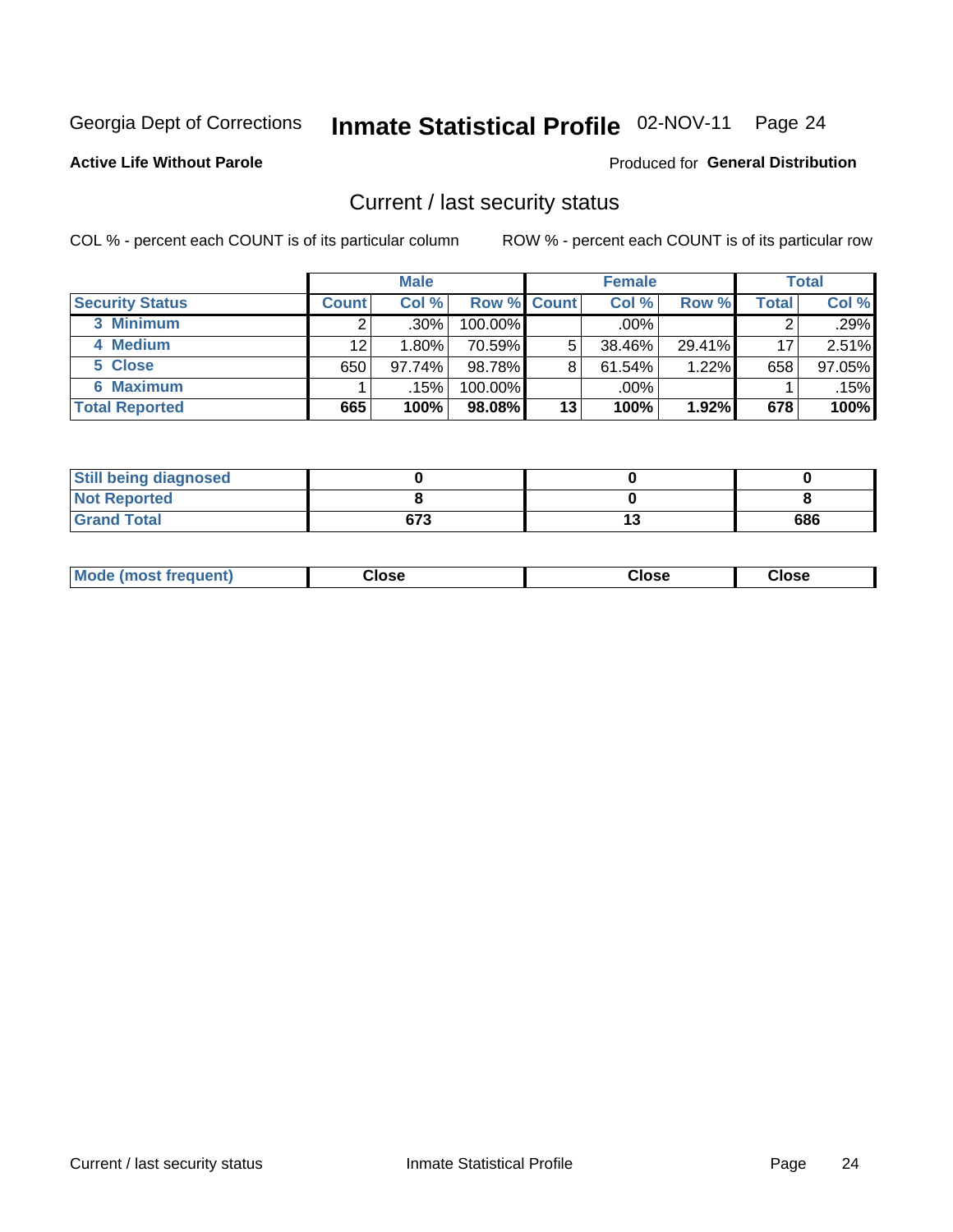# Inmate Statistical Profile 02-NOV-11 Page 25

**Active Life Without Parole** 

Produced for General Distribution

# Current / last type of institution

COL % - percent each COUNT is of its particular column

|                            |       | <b>Male</b> |                    |    | <b>Female</b> |       |                  | <b>Total</b> |
|----------------------------|-------|-------------|--------------------|----|---------------|-------|------------------|--------------|
| <b>Type of Institution</b> | Count | Col %       | <b>Row % Count</b> |    | Col %         | Row % | $\mathsf{Total}$ | Col %        |
| <b>State Prison</b>        | 668   | 99.55%      | 98.09%             | 13 | 100.00%       | 1.91% | 681              | 99.56%       |
| <b>Private Prison</b>      |       | .45%        | 100.00%            |    |               |       |                  | $.44\%$      |
| <b>Total Reported</b>      | 671   | 100%        | 98.1%              | 13 | 100%          | 1.9%  | 684              | 100%         |

| rtea |               |         |
|------|---------------|---------|
| int  | 0.70<br>u 1 J | <br>686 |

| <b>Mode (most frequent)</b> | <b>State Prison</b> | <b>State Prison</b> | <b>State Prison</b> |
|-----------------------------|---------------------|---------------------|---------------------|
|                             |                     |                     |                     |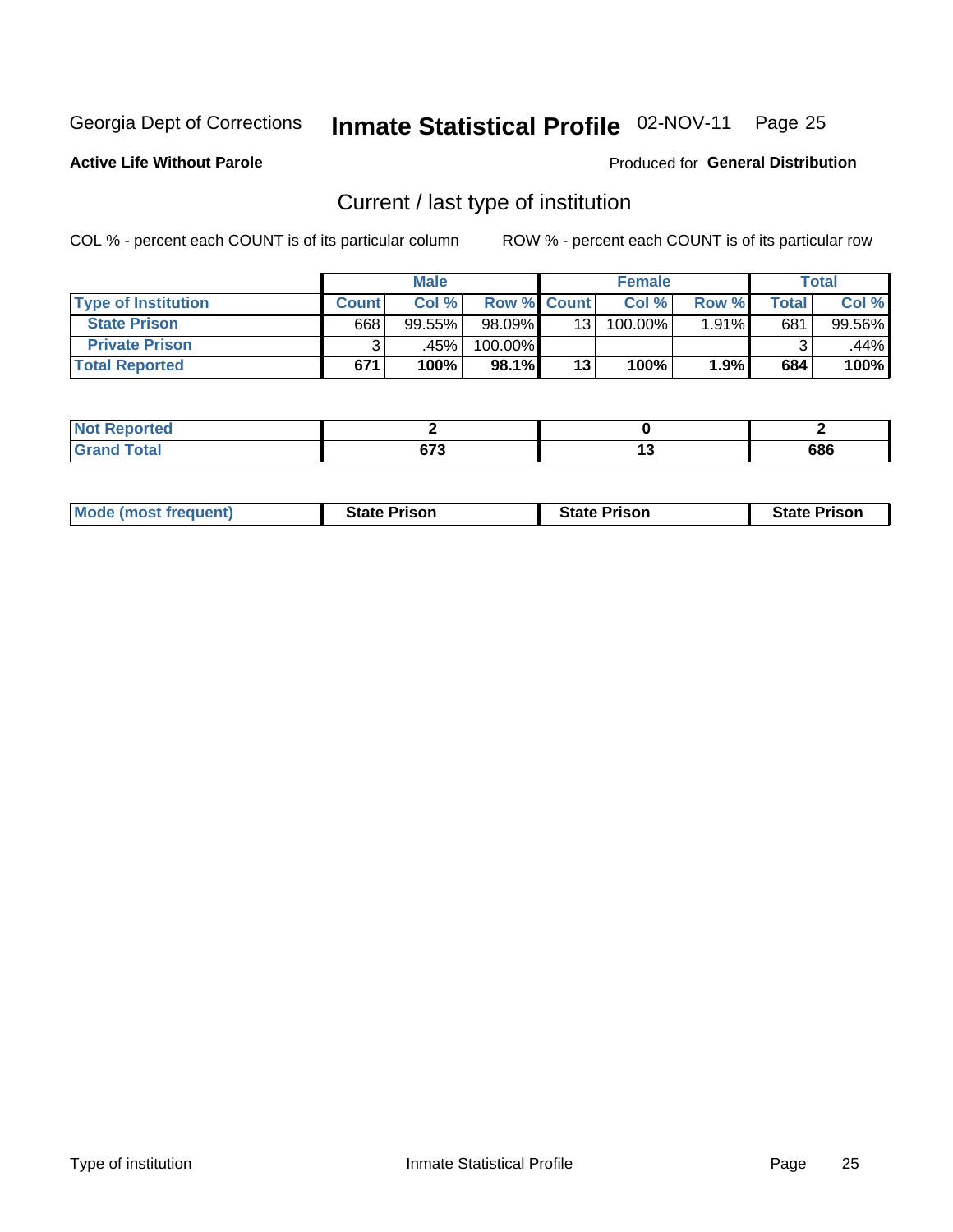# Inmate Statistical Profile 02-NOV-11 Page 26

#### **Active Life Without Parole**

#### Produced for General Distribution

### Institution type - transitional centers

COL % - percent each COUNT is of its particular column

|                                          |              | <b>Male</b> |                    | <b>Female</b> |             | <b>Total</b> |
|------------------------------------------|--------------|-------------|--------------------|---------------|-------------|--------------|
| <b>Institution Type - Trans. Centers</b> | <b>Count</b> | CoI%        | <b>Row % Count</b> | Col %         | Row % Total | Col %        |
| <b>Total Reported</b>                    |              |             |                    |               |             |              |

| <b>Reported</b><br><b>NOT</b>  |  |  |
|--------------------------------|--|--|
| $n+n$<br>C <sub>r</sub><br>--- |  |  |

| Mode (most frequent) | <b>Null</b> | <b>Null</b> | <b>Null</b> |
|----------------------|-------------|-------------|-------------|
|                      |             |             |             |
|                      |             |             |             |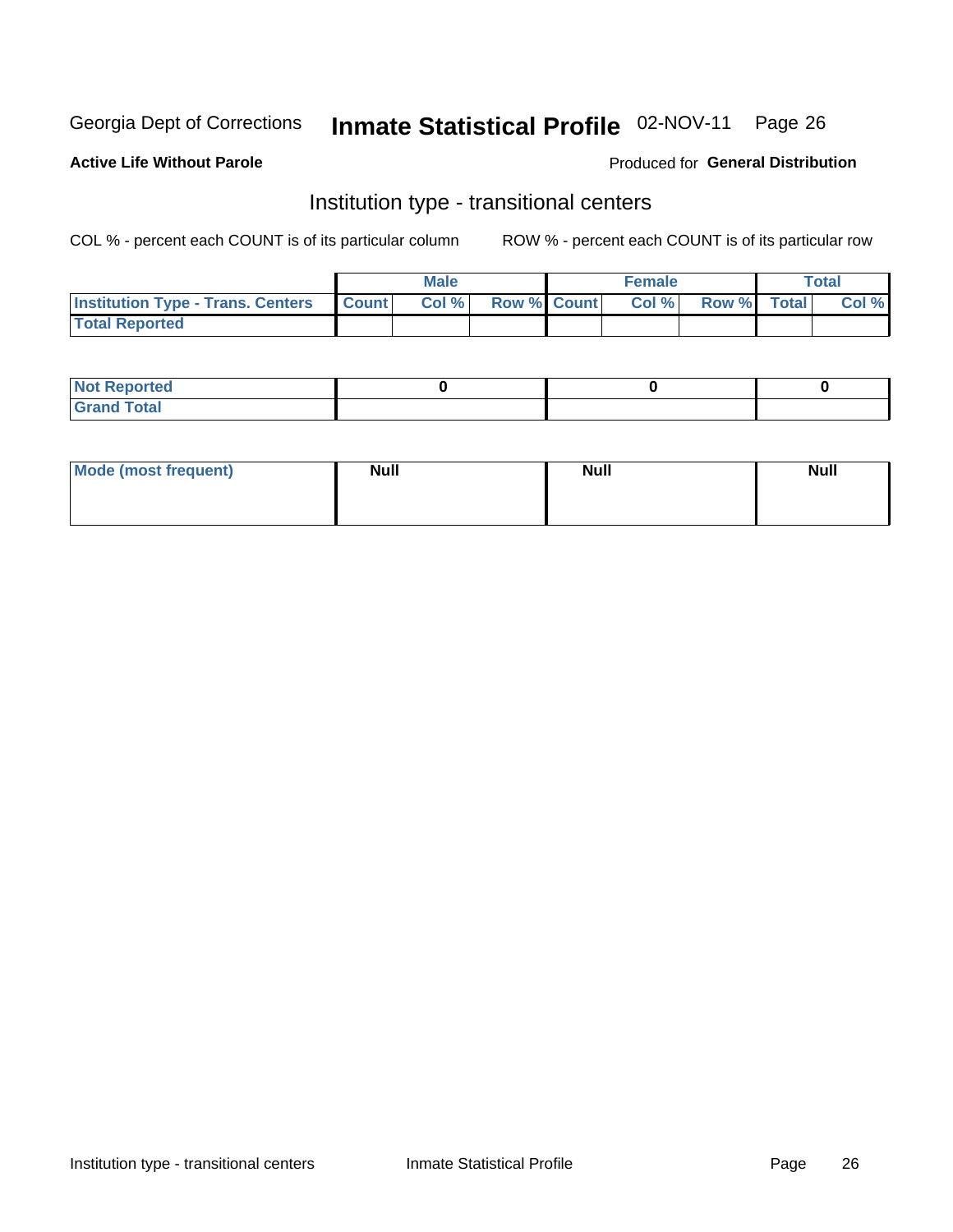# Inmate Statistical Profile 02-NOV-11 Page 27

**Active Life Without Parole** 

Produced for General Distribution

### Institution type - county prisons

COL % - percent each COUNT is of its particular column

|                                                    | <b>Male</b> |                          | <b>Female</b> |             | <b>Total</b> |
|----------------------------------------------------|-------------|--------------------------|---------------|-------------|--------------|
| <b>Institution Type - County Prisons   Count  </b> | Col %       | <b>Row % Count Col %</b> |               | Row % Total | Col %        |
| <b>Total Reported</b>                              |             |                          |               |             |              |

| <b>Not Reported</b>         |  |  |
|-----------------------------|--|--|
| <b>Total</b><br>-<br>______ |  |  |

| <b>Mode</b>      | <b>Null</b> | <b>Null</b> | <b>Null</b> |
|------------------|-------------|-------------|-------------|
| (most freauent). |             |             |             |
|                  |             |             |             |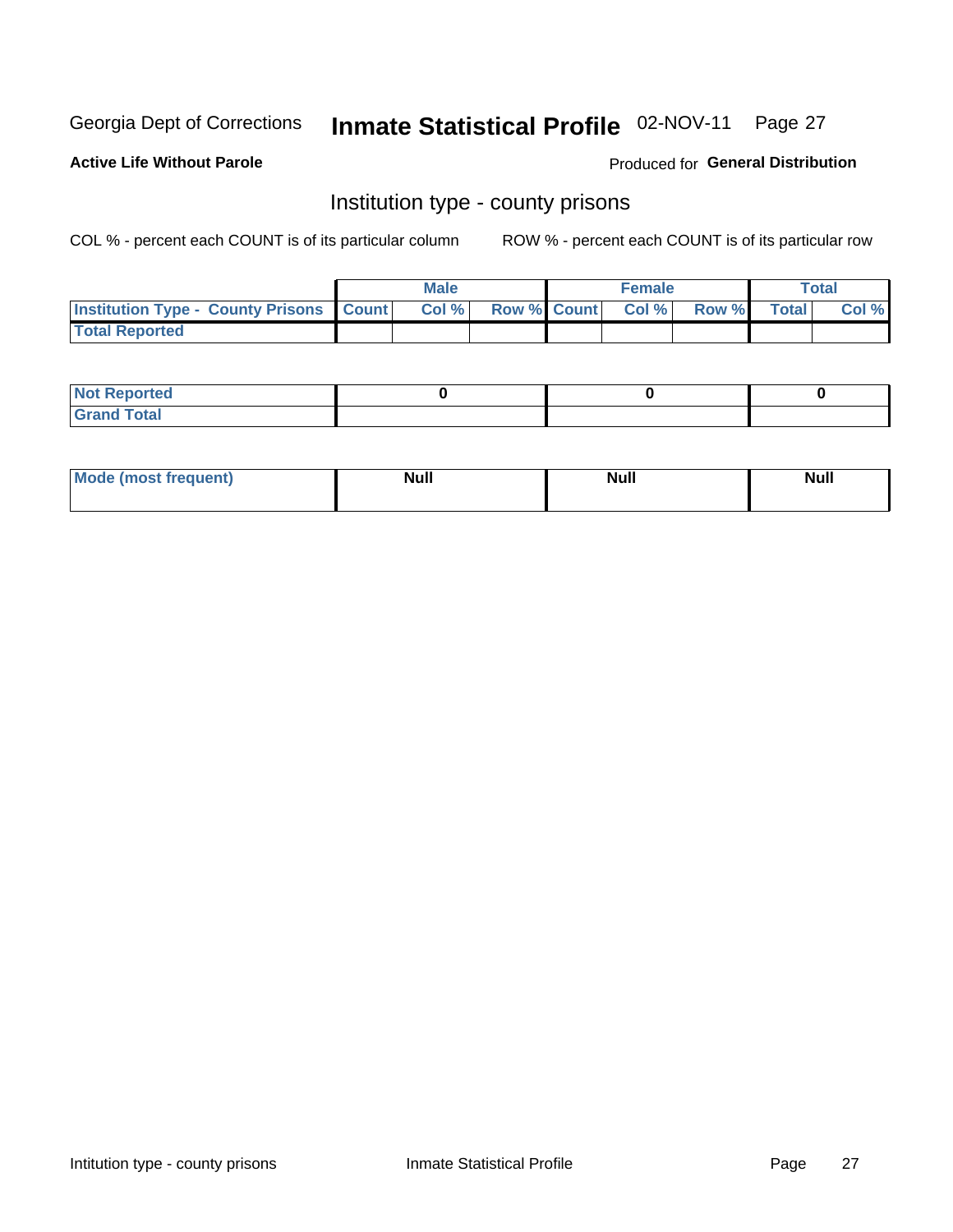# Inmate Statistical Profile 02-NOV-11 Page 28

#### **Active Life Without Parole**

#### Produced for General Distribution

### Institution type - state prisons

COL % - percent each COUNT is of its particular column

|                                         |              | <b>Male</b>               |         |                         | <b>Female</b>                 |         | <b>Total</b>                        |        |
|-----------------------------------------|--------------|---------------------------|---------|-------------------------|-------------------------------|---------|-------------------------------------|--------|
| <b>Institution Type - State Prisons</b> | <b>Count</b> | Col %                     | Row %   | <b>Count</b>            | Col %                         | Row %   | <b>Total</b>                        | Col %  |
| <b>Arrendale State Prison</b>           |              |                           |         | 9                       | 69.23%                        | 100.00% | 9                                   | 1.32%  |
| <b>Augusta State Med. Prison</b>        | 43           | 6.44%                     | 100.00% |                         |                               |         | 43                                  | 6.31%  |
| <b>Baldwin State Prison</b>             | 24           | 3.59%                     | 100.00% |                         |                               |         | 24                                  | 3.52%  |
| <b>Central State Prison</b>             | 1            | .15%                      | 100.00% |                         |                               |         |                                     | .15%   |
| <b>Coastal State Prison</b>             | 1            | .15%                      | 100.00% |                         |                               |         |                                     | .15%   |
| <b>Ga Diag Class Prison</b>             | 33           | 4.94%                     | 100.00% |                         |                               |         | 33                                  | 4.85%  |
| <b>Ga State Prison</b>                  | 6            | .90%                      | 100.00% |                         |                               |         | 6                                   | .88%   |
| <b>Hancock State Prison</b>             | 74           | 11.08%                    | 100.00% |                         |                               |         | 74                                  | 10.87% |
| <b>Hays State Prison</b>                | 76           | 11.38%                    | 100.00% |                         |                               |         | 76                                  | 11.16% |
| <b>Johnson State Prison</b>             | 2            | .30%                      | 100.00% |                         |                               |         | $\overline{2}$                      | .29%   |
| <b>Macon State Prison</b>               | 106          | 15.87%                    | 100.00% |                         |                               |         | 106                                 | 15.57% |
| <b>Phillips State Prison</b>            | 10           | 1.50%                     | 100.00% |                         |                               |         | 10                                  | 1.47%  |
| <b>Pulaski State Prison</b>             |              |                           |         | $\overline{\mathbf{4}}$ | 30.77%                        | 100.00% | 4                                   | .59%   |
| <b>Smith State Prison</b>               | 83           | 12.43%                    | 100.00% |                         |                               |         | 83                                  | 12.19% |
| <b>Telfair State Prison</b>             | 74           | 11.08%                    | 100.00% |                         |                               |         | 74                                  | 10.87% |
| <b>Valdosta Sp</b>                      | 62           | 9.28%                     | 100.00% |                         |                               |         | 62                                  | 9.10%  |
| <b>Ware State Prison</b>                | 72           | 10.78%                    | 100.00% |                         |                               |         | 72                                  | 10.57% |
| <b>Washington State Prison</b>          | 1            | .15%                      | 100.00% |                         |                               |         | 1                                   | .15%   |
| <b>Total Reported</b>                   | 668          | 100%                      | 98.09%  | $\overline{13}$         | 100%                          | 1.91%   | 681                                 | 100%   |
| <b>Not Reported</b>                     |              | 0                         |         |                         | 0                             |         | $\bf{0}$                            |        |
| <b>Grand Total</b>                      |              | 668                       |         |                         | $\overline{13}$               |         | 681                                 |        |
| <b>Mode (most frequent)</b>             |              | <b>Macon State Prison</b> |         |                         | <b>Arrendale State Prison</b> |         | <b>Macon State</b><br><b>Prison</b> |        |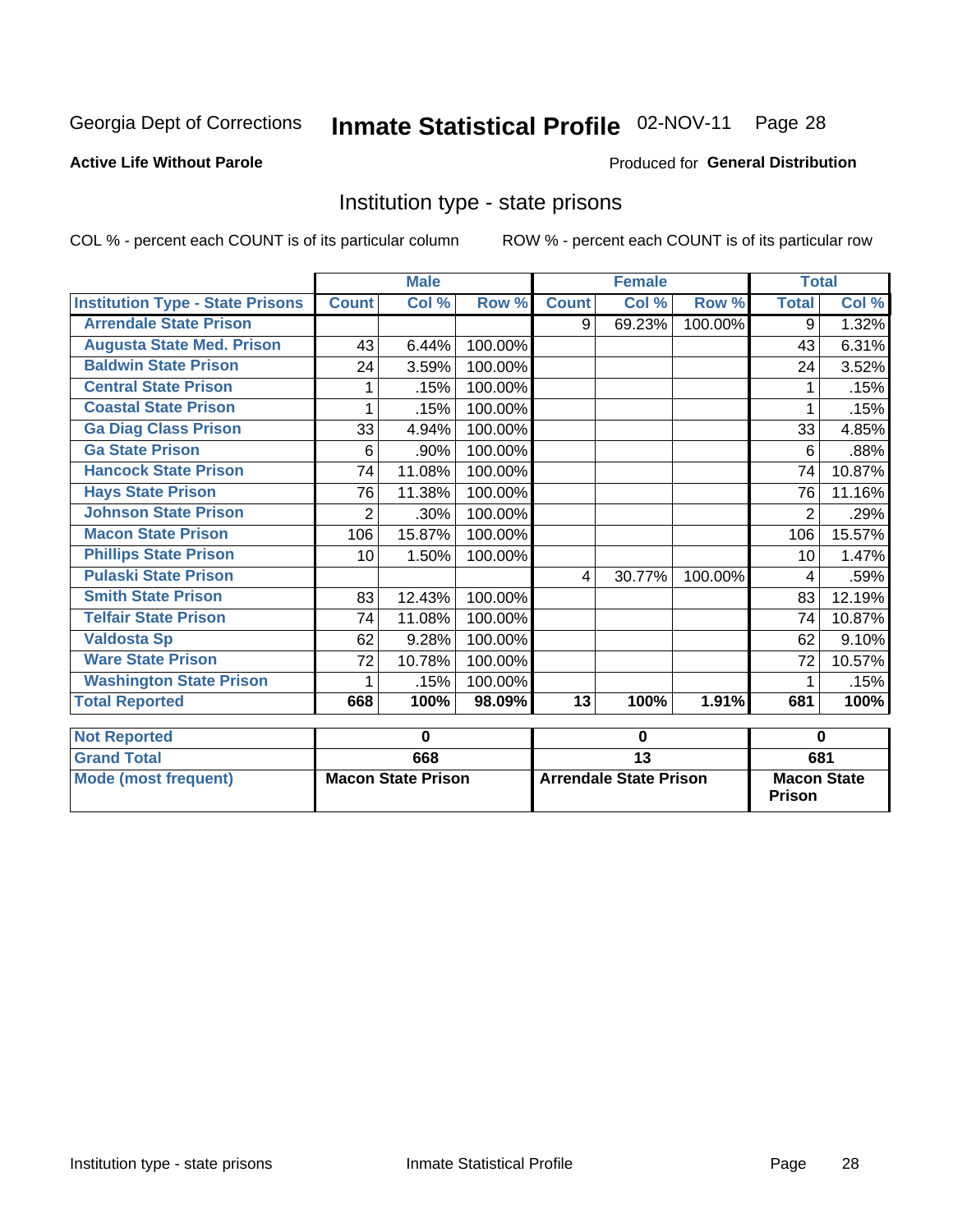# Inmate Statistical Profile 02-NOV-11 Page 29

**Active Life Without Parole** 

Produced for General Distribution

### Institution type - private prisons

COL % - percent each COUNT is of its particular column

|                                           |              | <b>Male</b> |                    | <b>Female</b> |       |              | Total   |
|-------------------------------------------|--------------|-------------|--------------------|---------------|-------|--------------|---------|
| <b>Institution Type - Private Prisons</b> | <b>Count</b> | Col%        | <b>Row % Count</b> | Col %         | Row % | <b>Total</b> | Col %   |
| <b>Coffee Corr Facility</b>               |              | 100.00%     | 100.00%            |               |       |              | 100.00% |
| <b>Total Reported</b>                     |              | $100\%$     | 100%               |               | %     |              | 100%    |

| ortea<br>                          |  |  |
|------------------------------------|--|--|
| $\sim$ $\sim$ $\sim$ $\sim$ $\sim$ |  |  |

| Mode (most frequent) | <b>Coffee Corr Facility</b> | Null | <b>Coffee Corr</b><br><b>Facility</b> |
|----------------------|-----------------------------|------|---------------------------------------|
|----------------------|-----------------------------|------|---------------------------------------|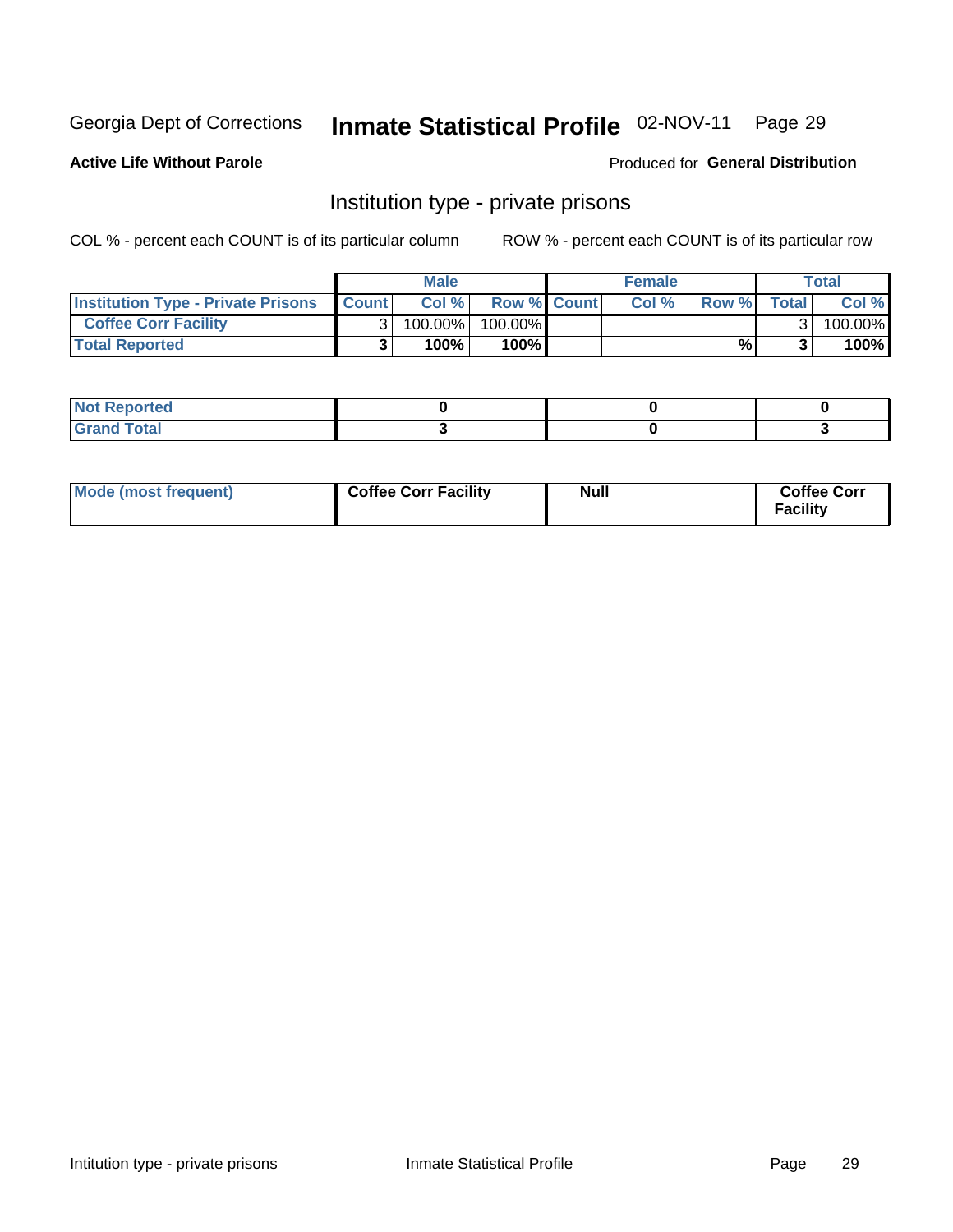# Inmate Statistical Profile 02-NOV-11 Page 30

**Active Life Without Parole** 

Produced for General Distribution

# Institution type - pre-release centers

COL % - percent each COUNT is of its particular column

|                                                   | <b>Male</b> |              |              | Female |             | <b>Total</b> |
|---------------------------------------------------|-------------|--------------|--------------|--------|-------------|--------------|
| <b>Institution Type - Prison Annexe   Count  </b> | Col %       | <b>Row %</b> | <b>Count</b> | Col %  | Row % Total | Col %        |
| <b>Total Reported</b>                             |             |              |              |        |             |              |

| <b>Reported</b><br>I NOT |  |  |
|--------------------------|--|--|
| <b>Total</b><br>$C$ ren  |  |  |

| $^{\prime}$ Mo <sub>t</sub><br>frequent)<br>⊥(mos* | <b>Null</b> | Noll<br><b>vull</b> | <b>Null</b> |
|----------------------------------------------------|-------------|---------------------|-------------|
|                                                    |             |                     |             |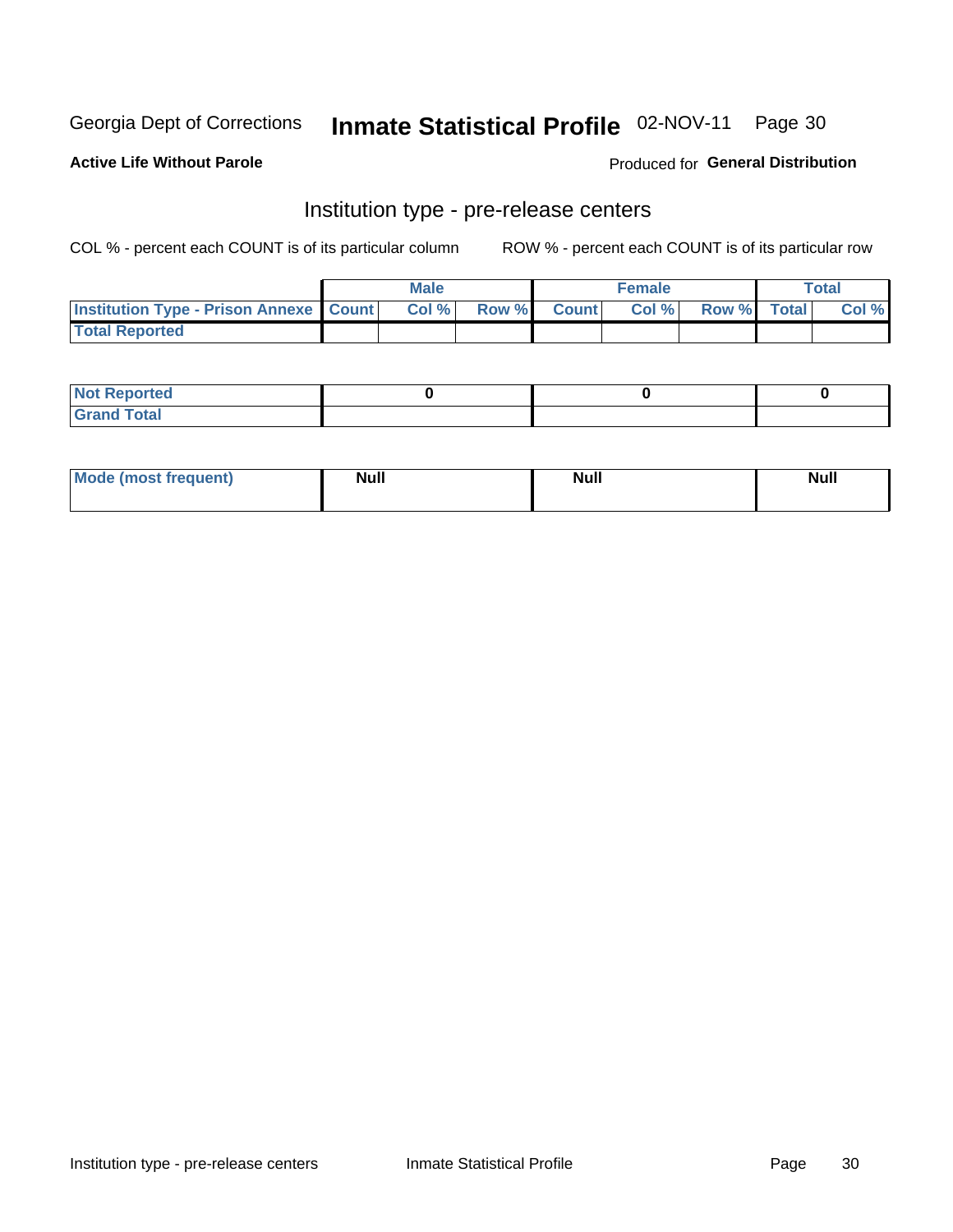#### Inmate Statistical Profile 02-NOV-11 Page 31

#### **Active Life Without Parole**

#### Produced for General Distribution

### Institution type - inmate boot camp

COL % - percent each COUNT is of its particular column

|                                      |              | <b>Male</b> |               |              | <b>Female</b> |             | <b>Total</b> |
|--------------------------------------|--------------|-------------|---------------|--------------|---------------|-------------|--------------|
| <b>Institution Type - Boot Camps</b> | <b>Count</b> | Col %       | <b>Row %I</b> | <b>Count</b> | Col %         | Row % Total | Col %        |
| <b>Total Rported</b>                 |              |             |               |              |               |             |              |

| <b>Not Reported</b> |  |  |
|---------------------|--|--|
| <b>Total</b><br>Cro |  |  |

| <b>I Mode (most frequent)</b> | <b>Null</b> | <b>Null</b> | <b>Null</b> |
|-------------------------------|-------------|-------------|-------------|
|                               |             |             |             |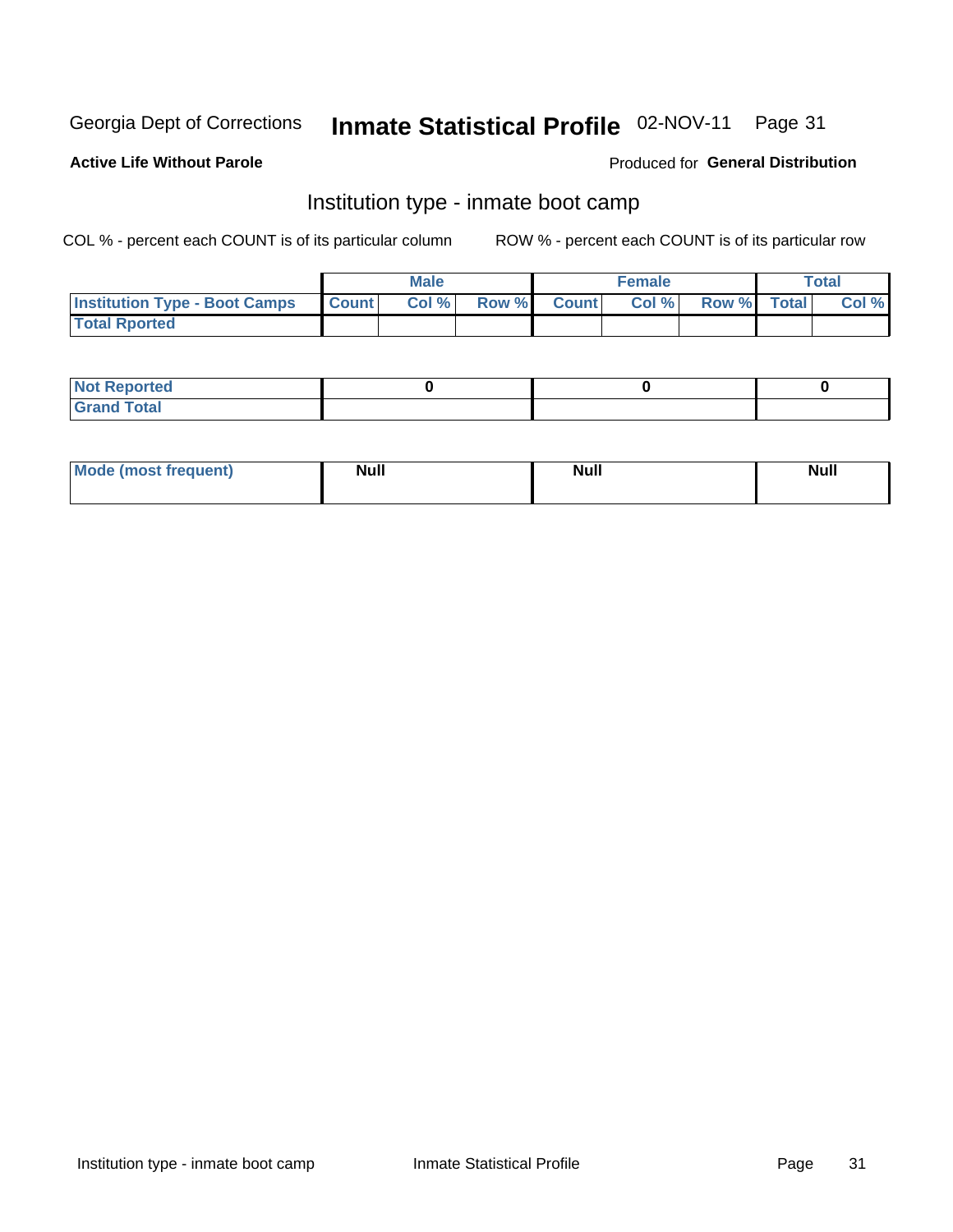# Inmate Statistical Profile 02-NOV-11 Page 32

**Active Life Without Parole** 

#### Produced for General Distribution

### Number of disciplinary reports

COL % - percent each COUNT is of its particular column

|                                       |              | <b>Male</b> |             |    | <b>Female</b> |          |              | <b>Total</b> |
|---------------------------------------|--------------|-------------|-------------|----|---------------|----------|--------------|--------------|
| <b>Number of Disciplinary Reports</b> | <b>Count</b> | Col %       | Row % Count |    | Col %         | Row %    | <b>Total</b> | Col %        |
|                                       | 181          | 26.89%      | 97.84%      | 4  | 30.77%        | $2.16\%$ | 185          | 26.97%       |
|                                       | 77           | 11.44%      | 98.72%      |    | 7.69%         | 1.28%    | 78           | 11.37%       |
|                                       | 55           | 8.17%       | 96.49%      | 2  | 15.38%        | 3.51%    | 57           | 8.31%        |
| 3                                     | 35           | 5.20%       | 94.59%      | 2  | 15.38%        | $5.41\%$ | 37           | 5.39%        |
|                                       | 40           | 5.94%       | 100.00%     |    |               |          | 40           | 5.83%        |
| 5                                     | 28           | 4.16%       | 100.00%     |    |               |          | 28           | 4.08%        |
| <b>More Than 5</b>                    | 257          | 38.19%      | 98.47%      | 4  | 30.77%        | 1.53%    | 261          | 38.05%       |
| <b>Total Reported</b>                 | 673          | 100%        | 98.10%      | 13 | 100%          | 1.90%    | 686          | 100%         |

| วrted<br>NO  |          |     |
|--------------|----------|-----|
| <b>Total</b> | ~70<br>u | 686 |

| Mean (average)       | 8.33 | 7.08 | 8.31 |
|----------------------|------|------|------|
| Median (middle)      |      |      |      |
| Mode (most frequent) |      |      |      |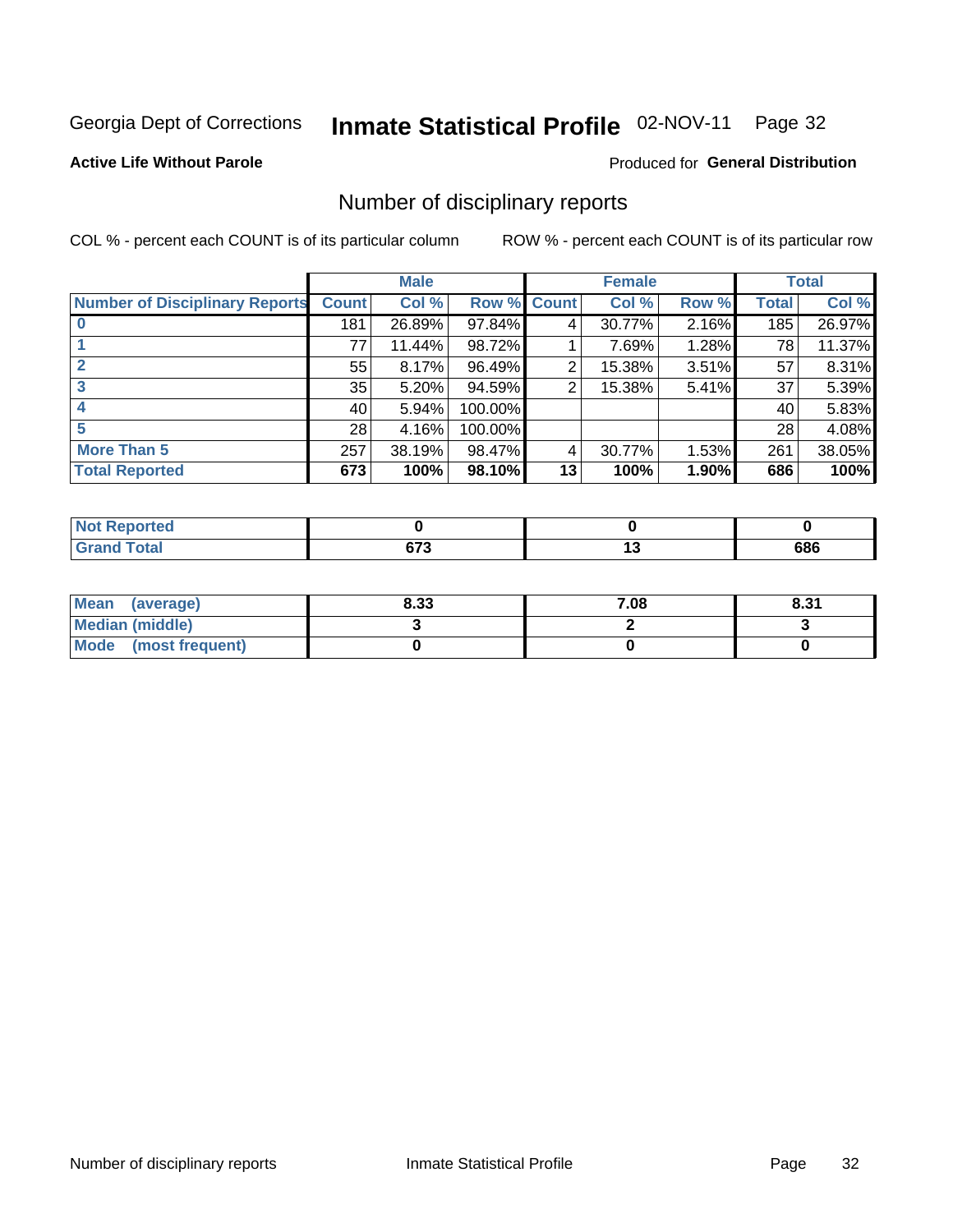# Inmate Statistical Profile 02-NOV-11 Page 33

#### **Active Life Without Parole**

#### **Produced for General Distribution**

### Number of transfers

COL % - percent each COUNT is of its particular column

|                            |         | <b>Male</b> |         |                | <b>Female</b> |          |       | <b>Total</b> |
|----------------------------|---------|-------------|---------|----------------|---------------|----------|-------|--------------|
| <b>Number of Transfers</b> | Count l | Col %       | Row %   | <b>Count</b>   | Col %         | Row %    | Total | Col %        |
|                            | 19      | 2.82%       | 90.48%  | $\overline{2}$ | 15.38%        | $9.52\%$ | 21    | 3.06%        |
|                            | 123     | 18.28%      | 96.09%  | 5              | 38.46%        | 3.91%    | 128   | 18.66%       |
| $\mathbf{2}$               | 120     | 17.83%      | 100.00% |                |               |          | 120   | 17.49%       |
|                            | 108     | 16.05%      | 99.08%  |                | 7.69%         | 0.92%    | 109   | 15.89%       |
|                            | 83      | 12.33%      | 94.32%  | 5              | 38.46%        | 5.68%    | 88    | 12.83%       |
| 5                          | 52      | 7.73%       | 100.00% |                |               |          | 52    | 7.58%        |
| <b>More Than 5</b>         | 168     | 24.96%      | 100.00% |                |               |          | 168   | 24.49%       |
| <b>Total Reported</b>      | 673     | 100%        | 98.10%  | 13             | 100%          | 1.90%    | 686   | 100%         |

| Reported<br>NOT |            |     |     |
|-----------------|------------|-----|-----|
| Total           | ~70<br>. . | . . | 686 |

| Mean (average)       | 4.14 | 2.15 | 4.10 |
|----------------------|------|------|------|
| Median (middle)      |      |      |      |
| Mode (most frequent) |      |      |      |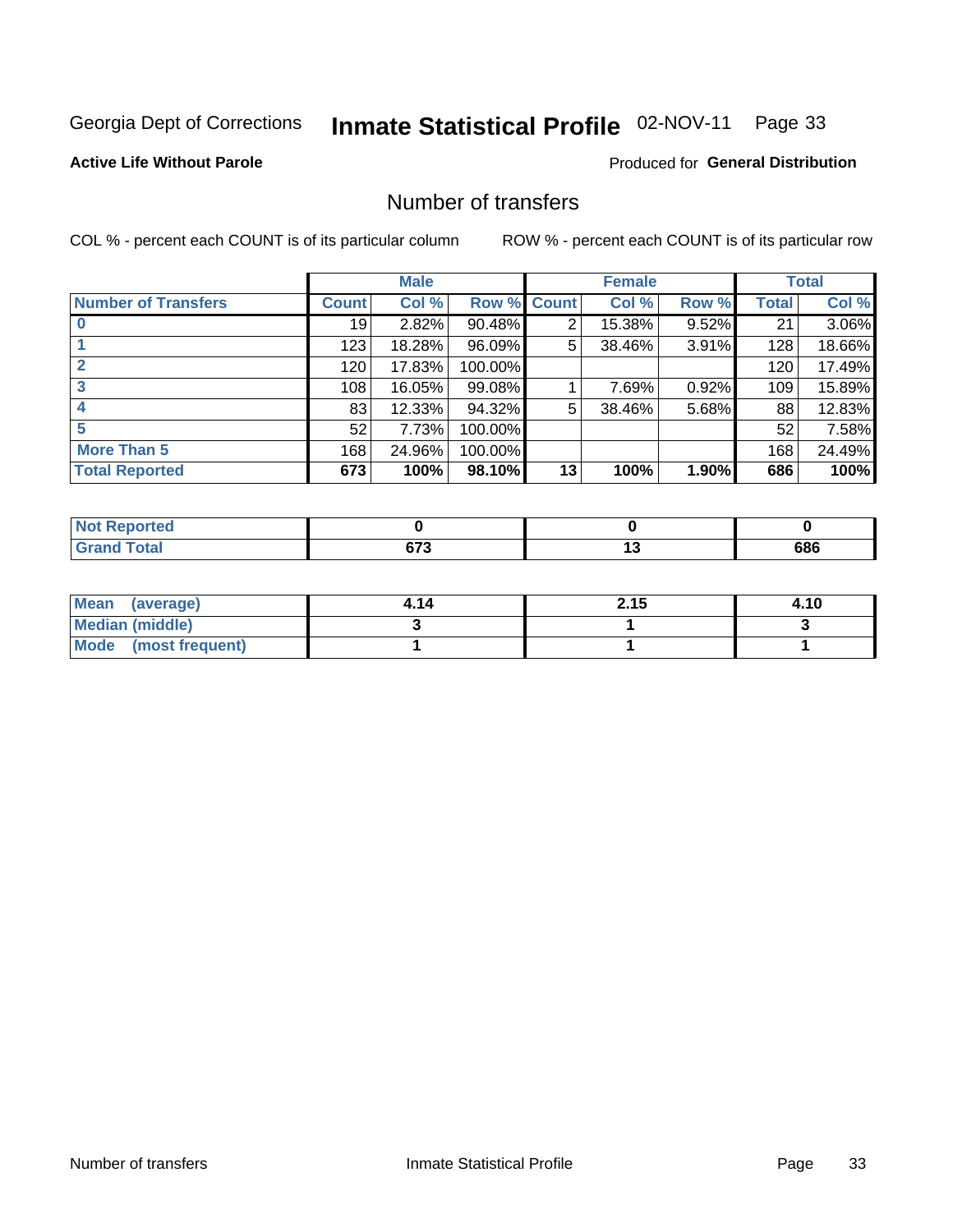# Inmate Statistical Profile 02-NOV-11 Page 34

**Active Life Without Parole** 

Produced for General Distribution

# Number of escapes

COL % - percent each COUNT is of its particular column

|                          |              | <b>Male</b> |                    |    | <b>Female</b> |          |       | Total  |
|--------------------------|--------------|-------------|--------------------|----|---------------|----------|-------|--------|
| <b>Number of Escapes</b> | <b>Count</b> | Col%        | <b>Row % Count</b> |    | Col %         | Row %    | Total | Col %  |
|                          | 671          | $99.70\%$   | $98.10\%$          | 13 | 100.00%       | $1.90\%$ | 684   | 99.71% |
|                          |              | 0.15%       | 100.00%            |    |               |          |       | 0.15%  |
|                          |              | 0.15%       | 100.00%            |    |               |          |       | 0.15%  |
| <b>Total Reported</b>    | 673          | 100%        | 98.10%             | 13 | 100%          | 1.90%    | 686   | 100.0% |

| <b>Not Reported</b>          |     |     |     |
|------------------------------|-----|-----|-----|
| <b>Total</b><br><b>Grand</b> | ~70 | . . | 686 |

| Mean (average)       |  |  |
|----------------------|--|--|
| Median (middle)      |  |  |
| Mode (most frequent) |  |  |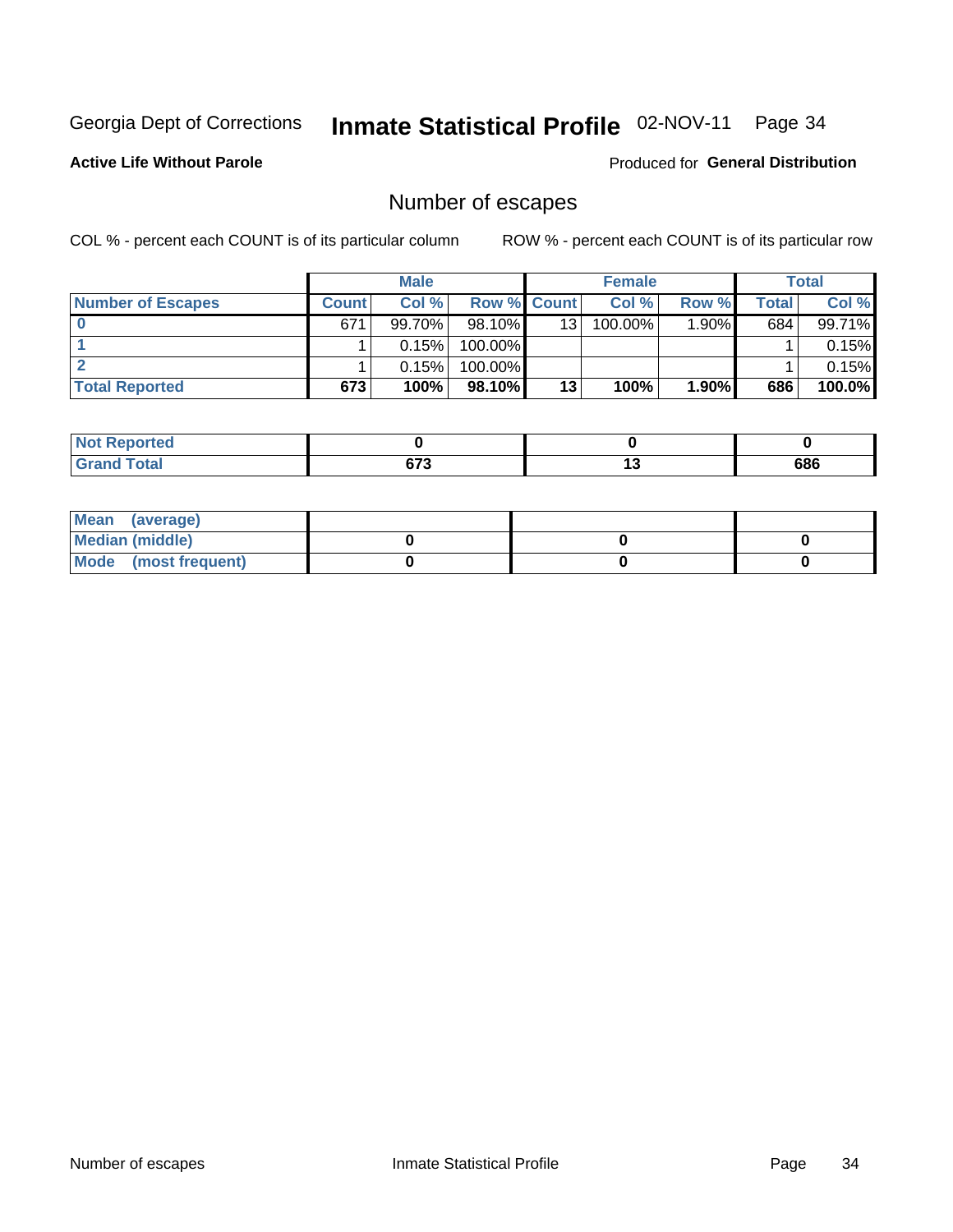# Inmate Statistical Profile 02-NOV-11 Page 35

#### **Active Life Without Parole**

### Produced for General Distribution

### Time served in current (or last) institution

COL % - percent each COUNT is of its particular column

|                              |              | <b>Male</b> |         |              | <b>Female</b> |        |              | <b>Total</b> |
|------------------------------|--------------|-------------|---------|--------------|---------------|--------|--------------|--------------|
| <b>Time In Institution</b>   | <b>Count</b> | Col %       | Row %   | <b>Count</b> | Col %         | Row %  | <b>Total</b> | Col %        |
| 0 to 3 months                | 74           | 11.00%      | 98.67%  | 1            | 7.69%         | 1.33%  | 75           | 10.93%       |
| 3.01 to 6 months             | 54           | 8.02%       | 98.18%  | 1            | 7.69%         | 1.82%  | 55           | 8.02%        |
| 6.01 to 9 months             | 48           | 7.13%       | 84.21%  | 9            | 69.23%        | 15.79% | 57           | 8.31%        |
| 9.01 to 12 months            | 30           | 4.46%       | 100.00% |              |               |        | 30           | 4.37%        |
| 12.01 to 18 months           | 77           | 11.44%      | 100.00% |              |               |        | 77           | 11.22%       |
| <b>18.01 to 24 months</b>    | 41           | 6.09%       | 100.00% |              |               |        | 41           | 5.98%        |
| $2.01$ to 3 years            | 107          | 15.90%      | 100.00% |              |               |        | 107          | 15.60%       |
| $3.01$ to 4 years            | 69           | 10.25%      | 100.00% |              |               |        | 69           | 10.06%       |
| $4.01$ to 5 years            | 32           | 4.75%       | 100.00% |              |               |        | 32           | 4.66%        |
| $\overline{5.01}$ to 6 years | 31           | 4.61%       | 100.00% |              |               |        | 31           | 4.52%        |
| 6.01 to 7 years              | 32           | 4.75%       | 96.97%  | 1            | 7.69%         | 3.03%  | 33           | 4.81%        |
| $7.01$ to 8 years            | 15           | 2.23%       | 93.75%  | 1            | 7.69%         | 6.25%  | 16           | 2.33%        |
| $8.01$ to 9 years            | 18           | 2.67%       | 100.00% |              |               |        | 18           | 2.62%        |
| 9.01 to 10 years             | 17           | 2.53%       | 100.00% |              |               |        | 17           | 2.48%        |
| Over 10 years                | 28           | 4.16%       | 100.00% |              |               |        | 28           | 4.08%        |
| <b>Total Reported</b>        | 673          | 100%        | 98.10%  | 13           | 100%          | 1.90%  | 686          | 100%         |

| <b>Not</b><br>Reported |                 |     |
|------------------------|-----------------|-----|
| <b>Cotal</b>           | $\sim$<br>0 I J | 686 |

| <b>Mean</b><br>(average) | 37 months | 18 months       | 36 months |  |
|--------------------------|-----------|-----------------|-----------|--|
| Median (middle)          | 25 months | months <b>n</b> | 25 months |  |
| Mode (most frequent)     | 3 months  | ' months        | months    |  |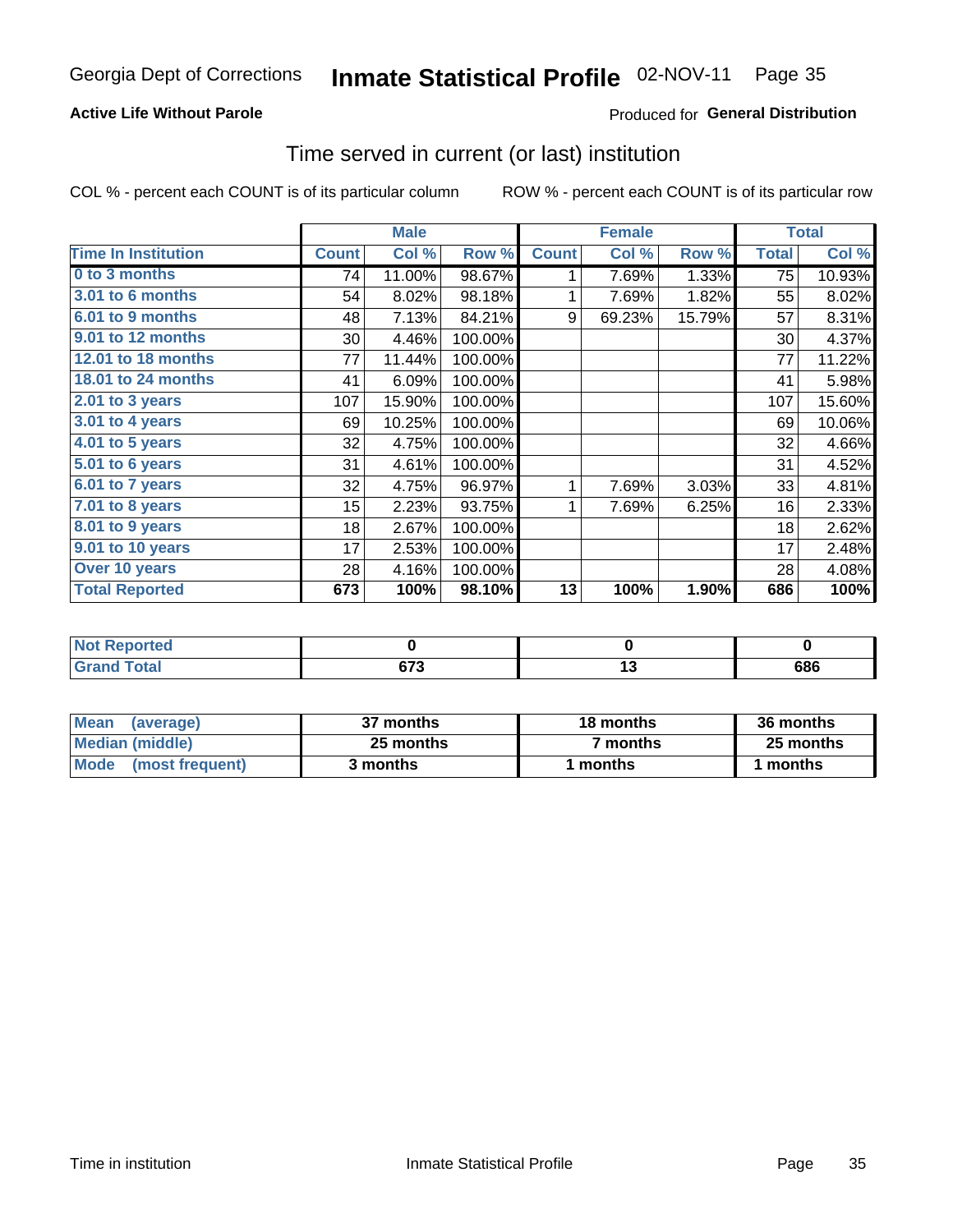# Inmate Statistical Profile 02-NOV-11 Page 36

#### **Active Life Without Parole**

#### Produced for General Distribution

### Highest grade level attained

COL % - percent each COUNT is of its particular column

|                              |                | <b>Male</b> |         |                 | <b>Female</b> |        |                | <b>Total</b> |
|------------------------------|----------------|-------------|---------|-----------------|---------------|--------|----------------|--------------|
| <b>Grade Level</b>           | <b>Count</b>   | Col %       | Row %   | <b>Count</b>    | Col %         | Row %  | <b>Total</b>   | Col %        |
| No school at all             | 1              | 0.15%       | 100.00% |                 |               |        | 1              | 0.15%        |
| <b>Grade 1</b>               |                | 0.15%       | 100.00% |                 |               |        | 1              | 0.15%        |
| <b>Grade 2</b>               | 1              | 0.15%       | 100.00% |                 |               |        | 1              | 0.15%        |
| <b>Grade 4</b>               | 4              | 0.62%       | 100.00% |                 |               |        | 4              | 0.61%        |
| Grade 5                      | 4              | 0.62%       | 100.00% |                 |               |        | 4              | 0.61%        |
| Grade 6                      | 5              | 0.77%       | 100.00% |                 |               |        | 5              | 0.76%        |
| <b>Grade 7</b>               | 21             | 3.24%       | 100.00% |                 |               |        | 21             | 3.18%        |
| <b>Grade 8</b>               | 51             | 7.87%       | 100.00% |                 |               |        | 51             | 7.72%        |
| <b>Grade 9</b>               | 76             | 11.73%      | 98.70%  | 1               | 7.69%         | 1.30%  | 77             | 11.65%       |
| Grade 10                     | 116            | 17.90%      | 98.31%  | $\overline{c}$  | 15.38%        | 1.69%  | 118            | 17.85%       |
| Grade 11                     | 96             | 14.81%      | 98.97%  | 1               | 7.69%         | 1.03%  | 97             | 14.67%       |
| <b>Grade 12 or GED</b>       | 172            | 26.54%      | 96.09%  | 7               | 53.85%        | 3.91%  | 179            | 27.08%       |
| <b>Some tech school</b>      | 6              | 0.93%       | 85.71%  | 1               | 7.69%         | 14.29% | 7              | 1.06%        |
| <b>Completed tech school</b> | 9              | 1.39%       | 100.00% |                 |               |        | 9              | 1.36%        |
| College, 1 year              | 21             | 3.24%       | 100.00% |                 |               |        | 21             | 3.18%        |
| College, 2 year              | 34             | 5.25%       | 97.14%  | 1               | 7.69%         | 2.86%  | 35             | 5.30%        |
| College, 3 year              | 11             | 1.70%       | 100.00% |                 |               |        | 11             | 1.66%        |
| <b>Bachelor's degree</b>     | 12             | 1.85%       | 100.00% |                 |               |        | 12             | 1.82%        |
| <b>Master's degree</b>       | 4              | 0.62%       | 100.00% |                 |               |        | 4              | 0.61%        |
| Ph.D. degree                 | 1              | 0.15%       | 100.00% |                 |               |        | 1              | 0.15%        |
| Law degree                   | $\overline{2}$ | 0.31%       | 100.00% |                 |               |        | $\overline{2}$ | 0.30%        |
| <b>Total Reported</b>        | 648            | 100%        | 98.03%  | $\overline{13}$ | 100%          | 1.97%  | 661            | 100.0%       |

| <b>REDORTED</b> | ሳሮ<br>ZJ | ሳር<br>~ |
|-----------------|----------|---------|
| ota             | ~70<br>u | 686     |

| <b>Mean</b><br>(average) | 10.85           | 11.62           | 10.86             |
|--------------------------|-----------------|-----------------|-------------------|
| <b>Median (middle)</b>   | Grade 11        | Grade 12 or GED | Grade 11          |
| Mode (most frequent)     | Grade 12 or GED | Grade 12 or GED | I Grade 12 or GED |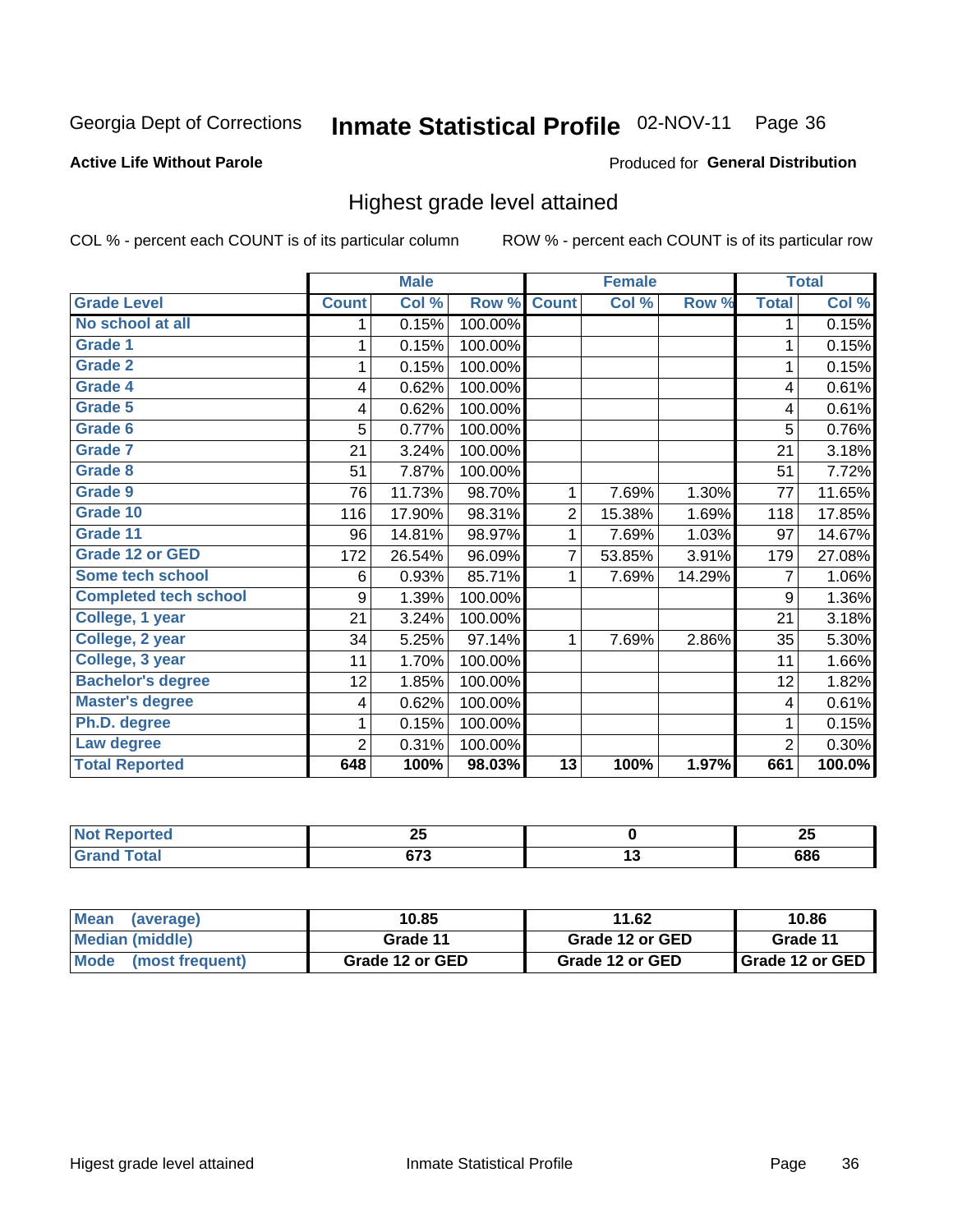# Inmate Statistical Profile 02-NOV-11 Page 37

#### **Active Life Without Parole**

#### Produced for General Distribution

## Culture fair IQ scores

COL % - percent each COUNT is of its particular column

|                       |              | <b>Male</b> |                    |                | <b>Female</b> |       |              | <b>Total</b> |
|-----------------------|--------------|-------------|--------------------|----------------|---------------|-------|--------------|--------------|
| <b>IQ Scores</b>      | <b>Count</b> | Col %       | <b>Row % Count</b> |                | Col %         | Row % | <b>Total</b> | Col %        |
| $60 - 69$             | 24           | 4.40%       | 100.00%            |                |               |       | 24           | 4.31%        |
| $70 - 79$             | 43           | 7.88%       | 97.73%             |                | 9.09%         | 2.27% | 44           | 7.90%        |
| $80 - 89$             | 88           | 16.12%      | 97.78%             | 2              | 18.18%        | 2.22% | 90           | 16.16%       |
| $90 - 99$             | 100          | 18.32%      | 97.09%             | 3              | 27.27%        | 2.91% | 103          | 18.49%       |
| $100 - 109$           | 149          | 27.29%      | 98.68%             | $\overline{2}$ | 18.18%        | 1.32% | 151          | 27.11%       |
| $110 - 119$           | 116          | 21.25%      | 98.31%             | $\overline{2}$ | 18.18%        | 1.69% | 118          | 21.18%       |
| $120 - 129$           | 26           | 4.76%       | 96.30%             |                | 9.09%         | 3.70% | 27           | 4.85%        |
| <b>Total Reported</b> | 546          | 100%        | 98.03%             | 11             | 100%          | 1.97% | 557          | 100%         |

| <b>Not Reported</b>         | 123 |    | 125 |
|-----------------------------|-----|----|-----|
| <b>Not Valid (under 60)</b> |     |    |     |
| <b>Grand Total</b>          | 673 | טו | 686 |

| <b>Mean</b><br>(average)       | 98  | 100 | 98  |
|--------------------------------|-----|-----|-----|
| <b>Median (middle)</b>         | 101 | 96  | 101 |
| <b>Mode</b><br>(most frequent) | 110 | 96  | 110 |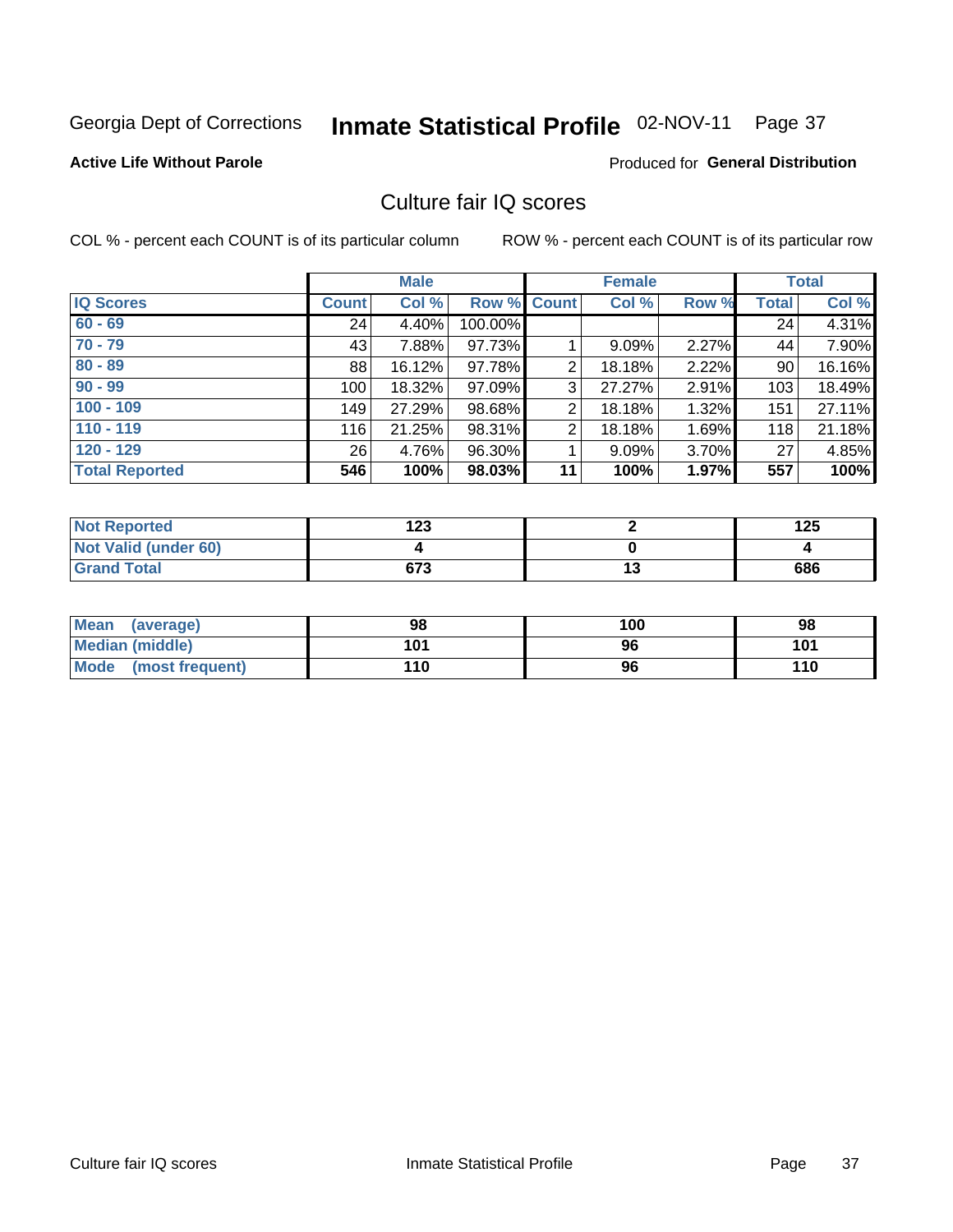#### Inmate Statistical Profile 02-NOV-11 Page 38

#### **Active Life Without Parole**

#### Produced for General Distribution

# Wide Range Achievement Test (WRAT) reading score

COL % - percent each COUNT is of its particular column

ROW % - percent each COUNT is of its particular row

|                           |              | <b>Male</b> |         |                | <b>Female</b> |       |              | <b>Total</b> |
|---------------------------|--------------|-------------|---------|----------------|---------------|-------|--------------|--------------|
| <b>WRAT Reading Score</b> | <b>Count</b> | Col %       | Row %   | <b>Count</b>   | Col %         | Row % | <b>Total</b> | Col %        |
| 0.1 to 0.9                | 14           | 2.52%       | 100.00% |                |               |       | 14           | 2.47%        |
| 1.0 to 1.9                | 18           | 3.24%       | 100.00% |                |               |       | 18           | 3.18%        |
| 2.0 to 2.9                | 29           | 5.23%       | 96.67%  | 1              | 9.09%         | 3.33% | 30           | 5.30%        |
| 3.0 to 3.9                | 33           | 5.95%       | 100.00% |                |               |       | 33           | 5.83%        |
| 4.0 to 4.9                | 40           | 7.21%       | 100.00% |                |               |       | 40           | 7.07%        |
| 5.0 to 5.9                | 49           | 8.83%       | 96.08%  | $\overline{2}$ | 18.18%        | 3.92% | 51           | 9.01%        |
| 6.0 to 6.9                | 47           | 8.47%       | 100.00% |                |               |       | 47           | 8.30%        |
| 7.0 to 7.9                | 20           | 3.60%       | 100.00% |                |               |       | 20           | 3.53%        |
| 8.0 to 8.9                | 41           | 7.39%       | 100.00% |                |               |       | 41           | 7.24%        |
| 9.0 to 9.9                | 43           | 7.75%       | 97.73%  | 1              | 9.09%         | 2.27% | 44           | 7.77%        |
| 10.0 to 10.9              | 12           | 2.16%       | 92.31%  | 1              | 9.09%         | 7.69% | 13           | 2.30%        |
| 11.0 to 11.9              | 36           | 6.49%       | 94.74%  | $\overline{2}$ | 18.18%        | 5.26% | 38           | 6.71%        |
| 12.0 to 12.9              | 116          | 20.90%      | 99.15%  | 1              | 9.09%         | 0.85% | 117          | 20.67%       |
| 13                        | 57           | 10.27%      | 95.00%  | 3              | 27.27%        | 5.00% | 60           | 10.60%       |
| <b>Total Reported</b>     | 555          | 100%        | 98.06%  | 11             | 100%          | 1.94% | 566          | 100%         |
|                           |              |             |         |                |               |       |              |              |
| <b>Not Reported</b>       |              | 118         |         |                | $\mathbf 2$   |       |              | 120          |
| <b>Grand Total</b>        |              | 673         |         |                | 13            |       |              | 686          |

| <b>Mean</b><br>(average)       | 8.34 | 9.76            | 8.37 |
|--------------------------------|------|-----------------|------|
| <b>Median (middle)</b>         | 8.5  | 11 <sub>2</sub> | Ծ.J  |
| <b>Mode</b><br>(most frequent) |      | ıw              | יי   |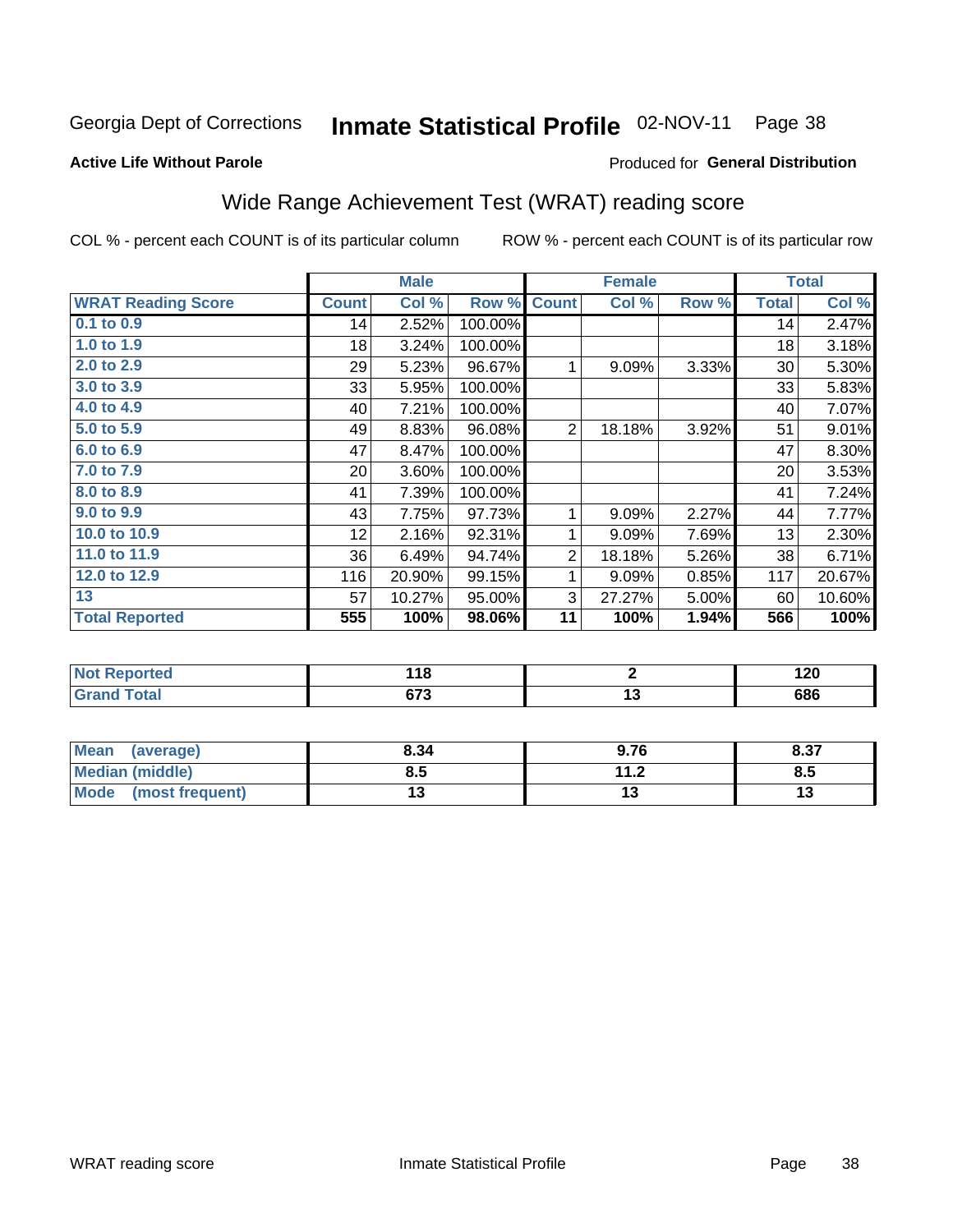#### Inmate Statistical Profile 02-NOV-11 Page 39

#### **Active Life Without Parole**

#### Produced for General Distribution

# Wide Range Achievement Test (WRAT) math score

COL % - percent each COUNT is of its particular column

|                              |                | <b>Male</b> |         |                | <b>Female</b>   |       |              | <b>Total</b> |
|------------------------------|----------------|-------------|---------|----------------|-----------------|-------|--------------|--------------|
| <b>WRAT Mathematic Score</b> | <b>Count</b>   | Col %       | Row %   | <b>Count</b>   | Col %           | Row % | <b>Total</b> | Col %        |
| $0.1$ to $0.9$               | $\overline{c}$ | 0.36%       | 100.00% |                |                 |       | 2            | 0.35%        |
| $1.0$ to 1.9                 | 4              | 0.72%       | 100.00% |                |                 |       | 4            | 0.71%        |
| 2.0 to 2.9                   | 17             | 3.06%       | 100.00% |                |                 |       | 17           | 3.00%        |
| 3.0 to 3.9                   | 38             | 6.85%       | 100.00% |                |                 |       | 38           | 6.71%        |
| 4.0 to 4.9                   | 58             | 10.45%      | 96.67%  | $\overline{2}$ | 18.18%          | 3.33% | 60           | 10.60%       |
| 5.0 to 5.9                   | 73             | 13.15%      | 98.65%  | 1              | 9.09%           | 1.35% | 74           | 13.07%       |
| 6.0 to 6.9                   | 110            | 19.82%      | 99.10%  | 1              | 9.09%           | 0.90% | 111          | 19.61%       |
| 7.0 to 7.9                   | 68             | 12.25%      | 98.55%  | 1              | 9.09%           | 1.45% | 69           | 12.19%       |
| 8.0 to 8.9                   | 41             | 7.39%       | 95.35%  | 2              | 18.18%          | 4.65% | 43           | 7.60%        |
| 9.0 to 9.9                   | 58             | 10.45%      | 96.67%  | $\overline{2}$ | 18.18%          | 3.33% | 60           | 10.60%       |
| 10.0 to 10.9                 | 26             | 4.68%       | 100.00% |                |                 |       | 26           | 4.59%        |
| 11.0 to 11.9                 | 15             | 2.70%       | 100.00% |                |                 |       | 15           | 2.65%        |
| 12.0 to 12.9                 | 35             | 6.31%       | 97.22%  | 1              | 9.09%           | 2.78% | 36           | $6.36\%$     |
| 13                           | 10             | 1.80%       | 90.91%  | 1              | 9.09%           | 9.09% | 11           | 1.94%        |
| <b>Total Reported</b>        | 555            | 100%        | 98.06%  | 11             | 100%            | 1.94% | 566          | 100%         |
|                              |                |             |         |                |                 |       |              |              |
| <b>Not Reported</b>          |                | 118         |         |                | $\mathbf 2$     |       |              | 120          |
| <b>Grand Total</b>           |                | 673         |         |                | $\overline{13}$ |       |              | 686          |

| Mean (average)         | 7.20 | о о<br>o.z | 2 ממ<br>$\mathcal{L}$ |
|------------------------|------|------------|-----------------------|
| <b>Median (middle)</b> | 6.9  | o.z        | 6.9                   |
| Mode (most frequent)   | 6.9  | 7. O       | 6.9                   |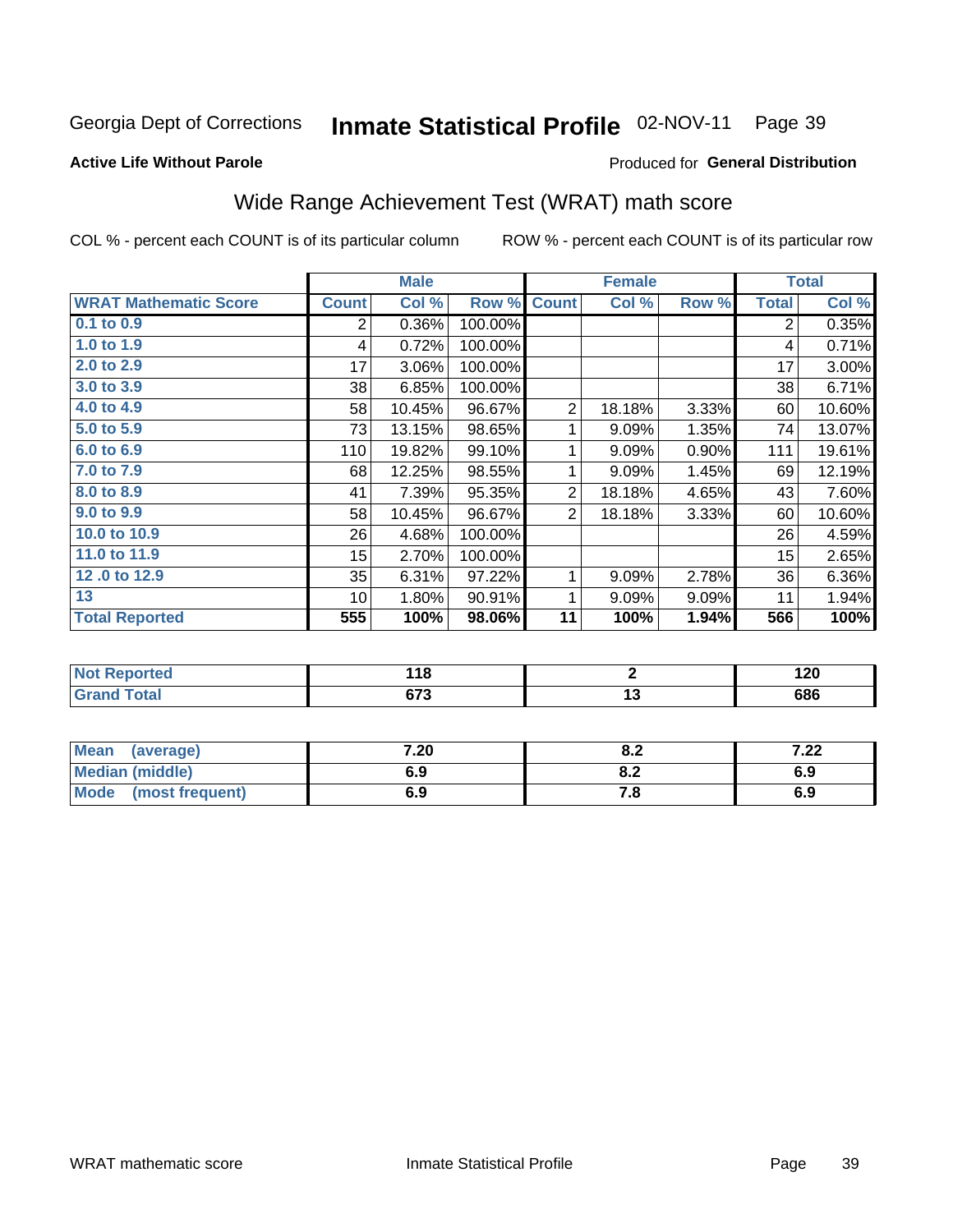#### Inmate Statistical Profile 02-NOV-11 Page 40

#### **Active Life Without Parole**

#### Produced for General Distribution

# Wide Range Achievement Test (WRAT) spelling score

COL % - percent each COUNT is of its particular column

|                            |              | <b>Male</b> |         |              | <b>Female</b>   |       |              | <b>Total</b> |
|----------------------------|--------------|-------------|---------|--------------|-----------------|-------|--------------|--------------|
| <b>WRAT Spelling Score</b> | <b>Count</b> | Col %       | Row %   | <b>Count</b> | Col %           | Row % | <b>Total</b> | Col %        |
| $0.1$ to $0.9$             | 7            | 1.26%       | 100.00% |              |                 |       | 7            | 1.24%        |
| 1.0 to 1.9                 | 25           | 4.51%       | 100.00% |              |                 |       | 25           | 4.42%        |
| 2.0 to 2.9                 | 41           | 7.40%       | 100.00% |              |                 |       | 41           | 7.26%        |
| 3.0 to 3.9                 | 32           | 5.78%       | 100.00% |              |                 |       | 32           | 5.66%        |
| 4.0 to 4.9                 | 45           | 8.12%       | 97.83%  | 1            | 9.09%           | 2.17% | 46           | 8.14%        |
| 5.0 to 5.9                 | 54           | 9.75%       | 100.00% |              |                 |       | 54           | 9.56%        |
| 6.0 to 6.9                 | 61           | 11.01%      | 98.39%  | 1            | 9.09%           | 1.61% | 62           | 10.97%       |
| 7.0 to 7.9                 | 46           | 8.30%       | 97.87%  | 1            | 9.09%           | 2.13% | 47           | 8.32%        |
| 8.0 to 8.9                 | 42           | 7.58%       | 97.67%  | 1            | 9.09%           | 2.33% | 43           | 7.61%        |
| 9.0 to 9.9                 | 39           | 7.04%       | 100.00% |              |                 |       | 39           | 6.90%        |
| 10.0 to 10.9               | 35           | 6.32%       | 100.00% |              |                 |       | 35           | 6.19%        |
| 11.0 to 11.9               | 36           | 6.50%       | 92.31%  | 3            | 27.27%          | 7.69% | 39           | 6.90%        |
| 12.0 to 12.9               | 64           | 11.55%      | 95.52%  | 3            | 27.27%          | 4.48% | 67           | 11.86%       |
| 13                         | 27           | 4.87%       | 96.43%  | 1            | 9.09%           | 3.57% | 28           | 4.96%        |
| <b>Total Reported</b>      | 554          | 100%        | 98.05%  | 11           | 100%            | 1.95% | 565          | 100%         |
|                            |              |             |         |              |                 |       |              |              |
| <b>Not Reported</b>        |              | 119         |         |              | $\mathbf{2}$    |       |              | 121          |
| <b>Grand Total</b>         |              | 673         |         |              | $\overline{13}$ |       |              | 686          |
|                            |              |             |         |              |                 |       |              |              |

| <b>Mean</b><br>(average) | 7.50 | 10.12         | 7.55 |
|--------------------------|------|---------------|------|
| Median (middle)          | ن. ا | 11 2<br>- 1.0 | ن. ، |
| Mode<br>(most frequent)  | ช.ว  | 12.3          | ၓ.Ე  |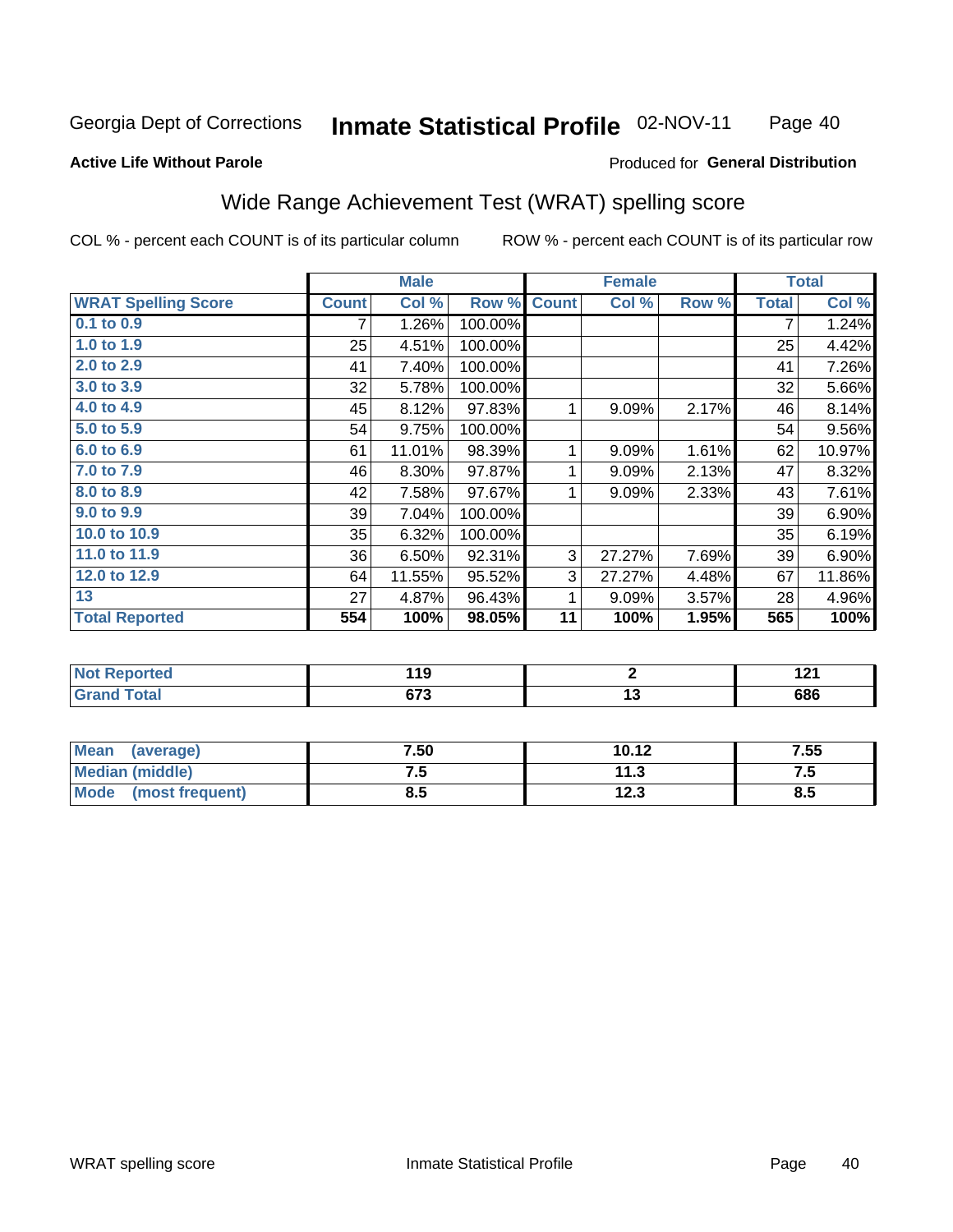### **Active Life Without Parole**

#### Produced for General Distribution

### Scope of substance abuse - summary

COL % - percent each COUNT is of its particular column

|                        |              | <b>Male</b> |           |              | <b>Female</b> |          |              | Total  |
|------------------------|--------------|-------------|-----------|--------------|---------------|----------|--------------|--------|
| <b>Substance Abuse</b> | <b>Count</b> | Col %       | Row %     | <b>Count</b> | Col %         | Row %    | <b>Total</b> | Col %  |
| <b>None</b>            | 309          | 45.91%      | 97.78%    |              | 53.85%        | $2.22\%$ | 316          | 46.06% |
| <b>Drugs only</b>      | 208          | 30.91%      | 98.58%    |              | 23.08%        | 1.42%    | 211          | 30.76% |
| <b>Alcohol only</b>    | 35           | $5.20\%$    | 100.00%   |              |               |          | 35           | 5.10%  |
| Drugs and alcohol      | 121          | 17.98%      | $97.58\%$ |              | 23.08%        | 2.42%    | 124          | 18.08% |
| <b>Total Reported</b>  | 673          | 100%        | 98.10%    | 13           | 100%          | 1.90%    | 686          | 100%   |

| <b>Reported</b><br>' Not     |     |     |
|------------------------------|-----|-----|
| <b>Total</b><br><b>Grand</b> | ~70 | 686 |

| Mode<br>None<br>None<br>None<br>quenu |
|---------------------------------------|
|---------------------------------------|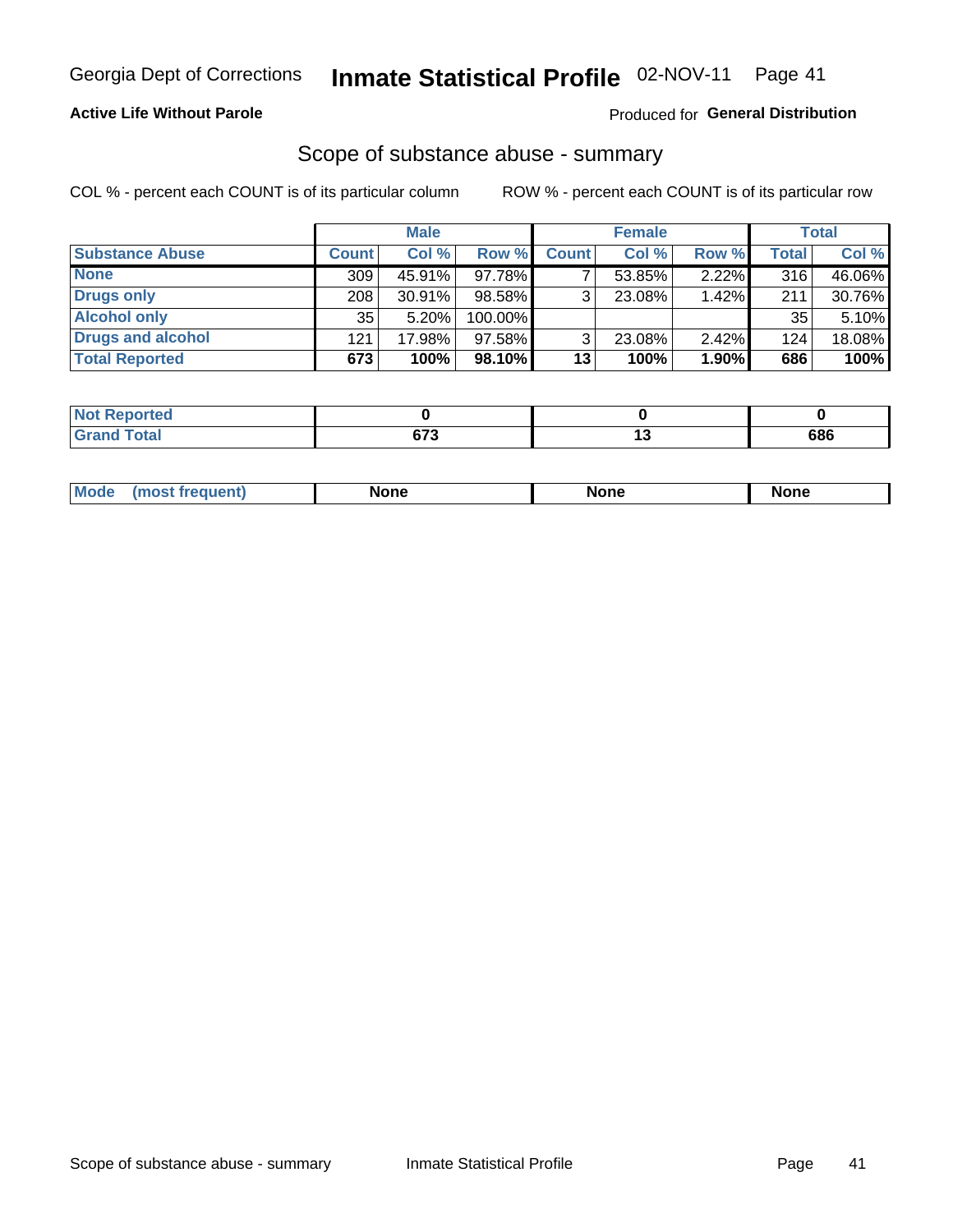### **Active Life Without Parole**

### **Produced for General Distribution**

### Scope of substance abuse - detail

COL % - percent each COUNT is of its particular column

|                                      |              | <b>Male</b> |         |              | <b>Female</b> |        |                | <b>Total</b> |
|--------------------------------------|--------------|-------------|---------|--------------|---------------|--------|----------------|--------------|
| <b>Substance Abuse</b>               | <b>Count</b> | Col %       | Row %   | <b>Count</b> | Col %         | Row %  | Total          | Col %        |
| No drug or alcohol problems          | 309          | 45.91%      | 97.78%  |              | 53.85%        | 2.22%  | 316            | 46.06%       |
| Drug addiction but no alcohol        | 3            | 0.45%       | 100.00% |              |               |        | 3              | 0.44%        |
| <b>Drug addiction and alcohol</b>    | 3            | 0.45%       | 100.00% |              |               |        | 3              | 0.44%        |
| abuse                                |              |             |         |              |               |        |                |              |
| <b>Drug addiction and alcoholism</b> | 2            | 0.30%       | 100.00% |              |               |        | $\overline{2}$ | 0.29%        |
| No drug problem but alcohol          | 29           | 4.31%       | 100.00% |              |               |        | 29             | 4.23%        |
| abuse                                |              |             |         |              |               |        |                |              |
| No drug problem but alcoholism       | 6            | 0.89%       | 100.00% |              |               |        | 6              | 0.87%        |
| Drug experiment but no alcohol       | 118          | 17.53%      | 99.16%  |              | 7.69%         | 0.84%  | 119            | 17.35%       |
| <b>Drug experiment &amp; alcohol</b> | 14           | 2.08%       | 100.00% |              |               |        | 14             | 2.04%        |
| abuse                                |              |             |         |              |               |        |                |              |
| Drug experiment & alcoholism         | 10           | 1.49%       | 100.00% |              |               |        | 10             | 1.46%        |
| Drug abuse but no alcohol            | 87           | 12.93%      | 97.75%  | 2            | 15.38%        | 2.25%  | 89             | 12.97%       |
| Drug abuse and alcohol abuse         | 77           | 11.44%      | 98.72%  |              | 7.69%         | 1.28%  | 78             | 11.37%       |
| <b>Drug abuse and alcoholism</b>     | 15           | 2.23%       | 88.24%  | 2            | 15.38%        | 11.76% | 17             | 2.48%        |
| <b>Total Reported</b>                | 673          | 100%        | 98.10%  | 13           | 100%          | 1.90%  | 686            | 100%         |

| ported               |              |    |     |
|----------------------|--------------|----|-----|
| <b>otal</b><br>_____ | ~70<br>u 1 J | יי | 686 |

| Mode (most frequent) | No drug or alcohol problems No drug or alcohol problems No drug or alcohol |          |
|----------------------|----------------------------------------------------------------------------|----------|
|                      |                                                                            | problems |
|                      |                                                                            |          |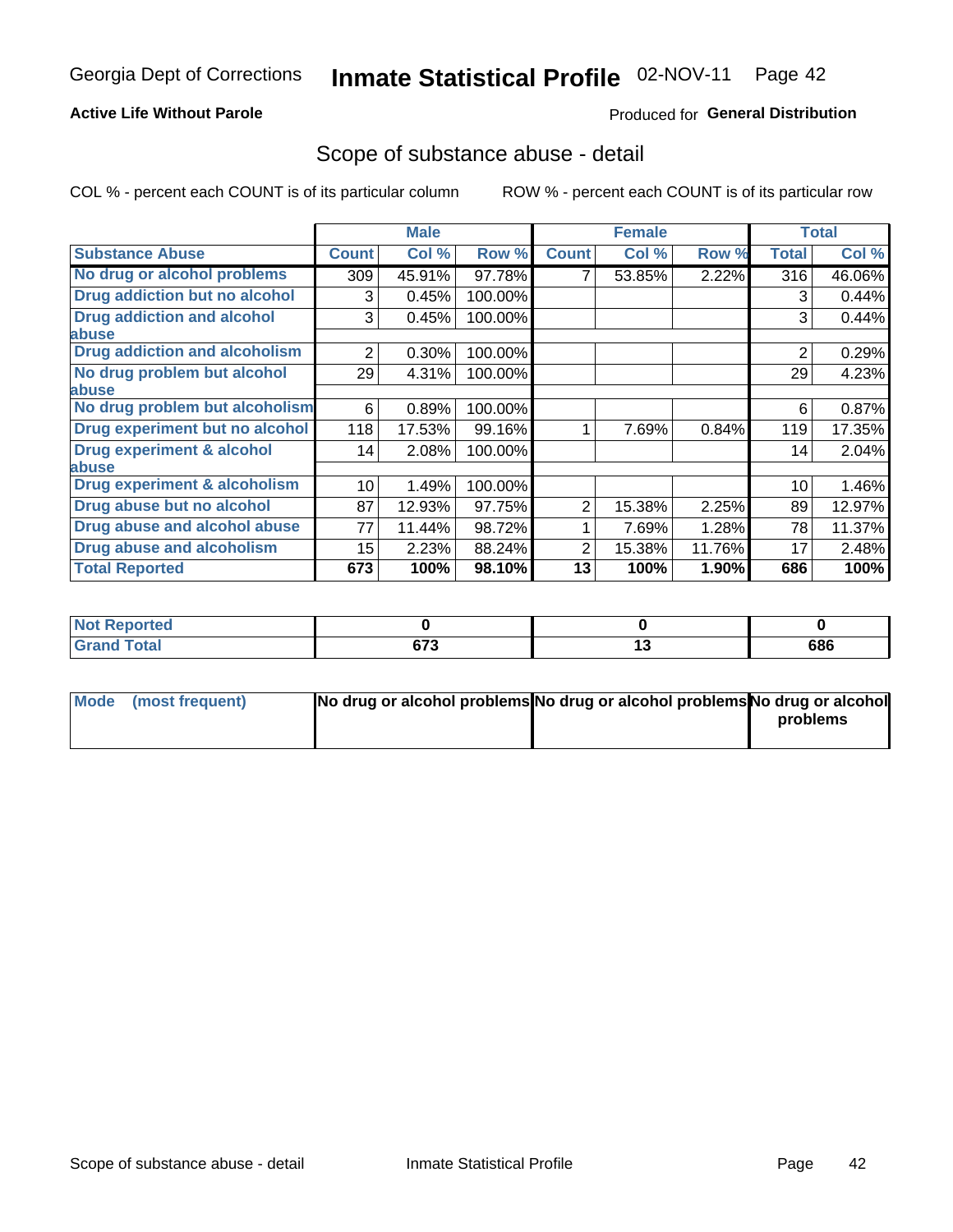# Inmate Statistical Profile 02-NOV-11 Page 43

#### **Active Life Without Parole**

#### Produced for General Distribution

# Current / last mental health treatment level

COL % - percent each COUNT is of its particular column

|                                    |              | <b>Male</b> |         |              | <b>Female</b> |       |              | <b>Total</b> |
|------------------------------------|--------------|-------------|---------|--------------|---------------|-------|--------------|--------------|
| <b>Mental Health Treatment Lev</b> | <b>Count</b> | Col %       | Row %   | <b>Count</b> | Col %         | Row % | <b>Total</b> | Col %        |
| 1 No problem at current time       | 52           | 20.08%      | 98.11%  |              | 10.00%        | 1.89% | 53           | 19.70%       |
| 2 Receiving outpatient             | 154          | 59.46%      | 94.48%  | 9            | 90.00%        | 5.52% | 163          | 60.59%       |
| <b>Treatment</b>                   |              |             |         |              |               |       |              |              |
| 3 Inpatient, moderate              | 43           | 16.60%      | 100.00% |              |               |       | 43           | 15.99%       |
| <b>Treatment</b>                   |              |             |         |              |               |       |              |              |
| 4 Inpatient, intensive             | 9            | 3.47%       | 100.00% |              |               |       | 9            | 3.35%        |
| Treatment                          |              |             |         |              |               |       |              |              |
| <b>5 Undergoing crisis</b>         |              | 0.39%       | 100.00% |              |               |       |              | 0.37%        |
| <b>stabilization</b>               |              |             |         |              |               |       |              |              |
| <b>Total Evaluated</b>             | 259          | 100%        | 96.28%  | 10           | 100%          | 3.72% | 269          | 100%         |

| Never had MH<br>evaluation |                    |            | .   |
|----------------------------|--------------------|------------|-----|
| $f$ atal                   | 070<br>37 J<br>- - | 1 v<br>$-$ | 686 |

| <b>Median (middle)</b>  | <b>Receiving outpatient</b><br>treatment | <b>Receiving outpatient</b><br>treatment | <b>Receiving</b><br>outpatient<br>treatment |  |
|-------------------------|------------------------------------------|------------------------------------------|---------------------------------------------|--|
| Mode<br>(most frequent) | <b>Receiving outpatient</b><br>treatment | <b>Receiving outpatient</b><br>treatment | <b>Receiving</b><br>outpatient<br>treatment |  |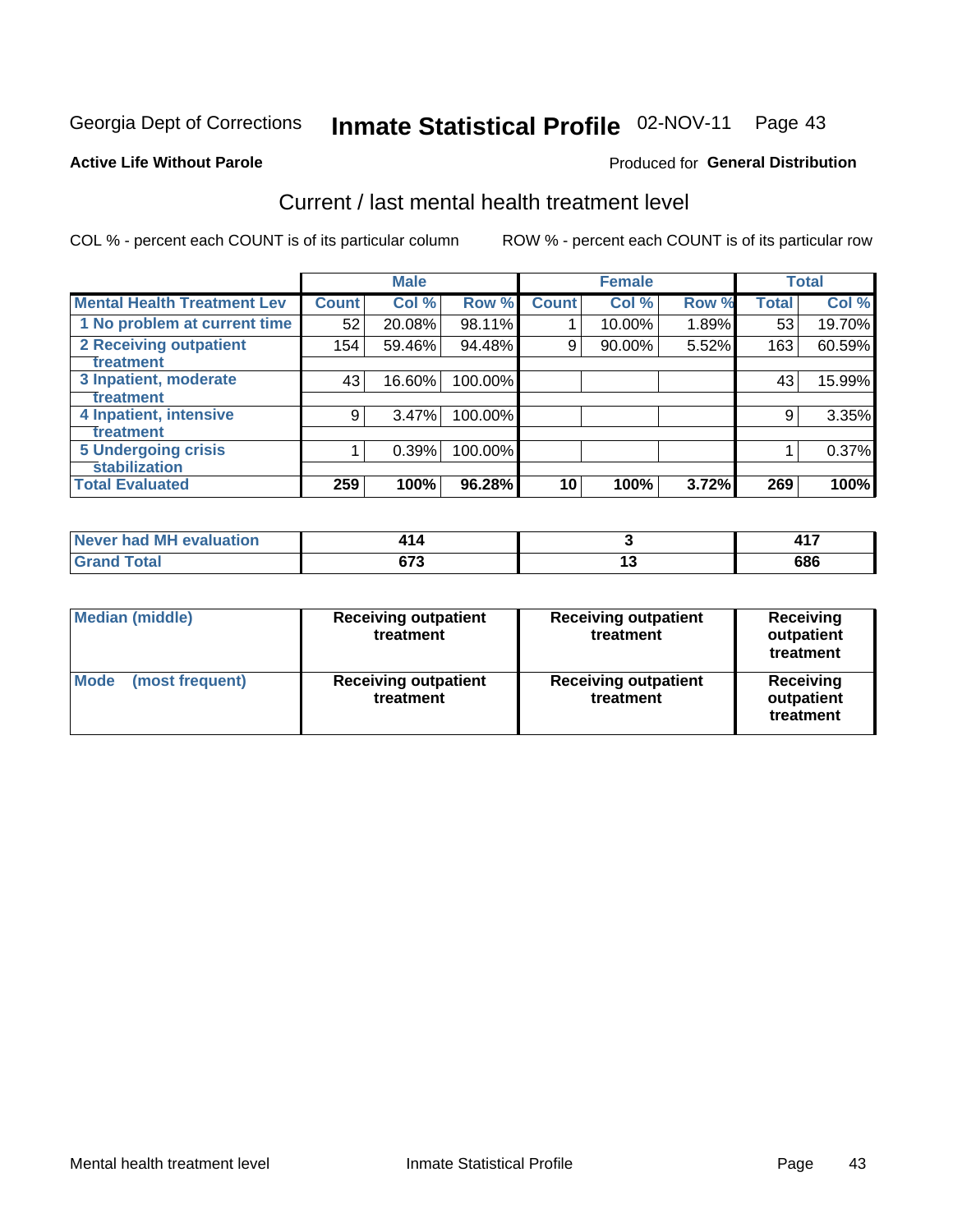#### Inmate Statistical Profile 02-NOV-11 Page 44

### **Active Life Without Parole**

### Produced for General Distribution

# PULHESDWIT medical scale - 'P' overall condition ('P'hysical)

COL % - percent each COUNT is of its particular column

|                                  |                 | <b>Male</b> |             |    | <b>Female</b> |       |              | <b>Total</b> |
|----------------------------------|-----------------|-------------|-------------|----|---------------|-------|--------------|--------------|
| 'P' Overall Condition            | Count l         | Col %       | Row % Count |    | Col %         | Row % | <b>Total</b> | Col %        |
| 1 No medical illness             | 452             | 72.32%      | 99.12%      |    | 30.77%        | 0.88% | 456          | 71.47%       |
| 2 Well-controlled chronic        | 144             | 23.04%      | 94.12%      | 9  | 69.23%        | 5.88% | 153          | 23.98%       |
| <b>illness</b>                   |                 |             |             |    |               |       |              |              |
| 3 Poorly-controlled chronic      | 27 <sup>1</sup> | $4.32\%$    | 100.00%     |    |               |       | 27           | 4.23%        |
| <b>illness</b>                   |                 |             |             |    |               |       |              |              |
| 4 Significant problems requiring | 2               | 0.32%       | 100.00%     |    |               |       | 2            | 0.31%        |
| special housing                  |                 |             |             |    |               |       |              |              |
| <b>Total Reported</b>            | 625             | 100%        | 97.96%      | 13 | 100%          | 2.04% | 638          | 100%         |

| ueo           |                | 4۲  |
|---------------|----------------|-----|
| <u>i</u> Utal | $\sim$<br>- 11 | 686 |

| <b>Mode</b> | (most frequent) | 1 No medical illness | 2 Well-controlled chronic<br>illness | 1 No medical<br>illness |
|-------------|-----------------|----------------------|--------------------------------------|-------------------------|
|-------------|-----------------|----------------------|--------------------------------------|-------------------------|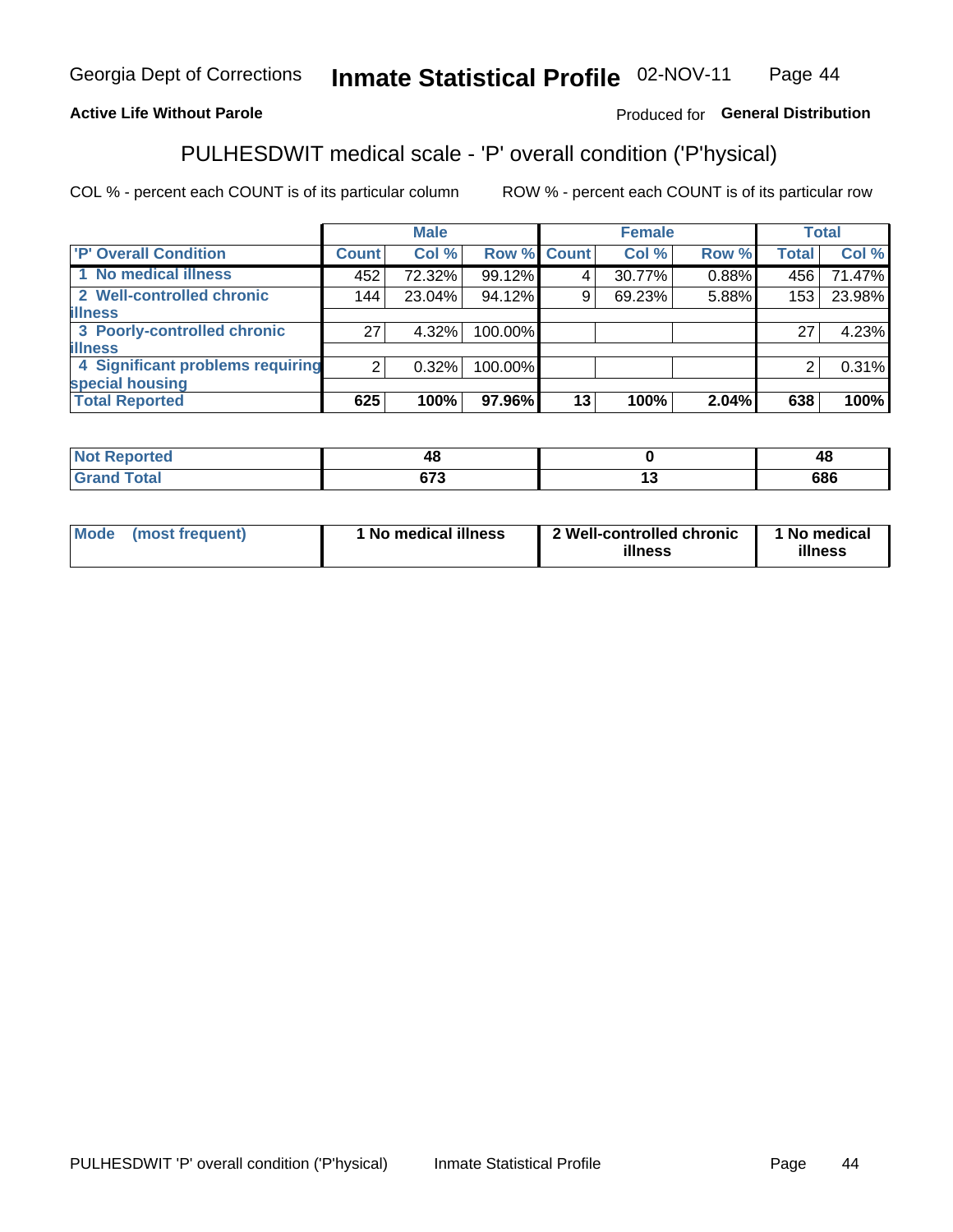#### **Active Life Without Parole**

### Produced for General Distribution

# PULHESDWIT medical scale - 'U' upper body

COL % - percent each COUNT is of its particular column

|                              |              | <b>Male</b> |         |              | <b>Female</b> |       |              | <b>Total</b> |
|------------------------------|--------------|-------------|---------|--------------|---------------|-------|--------------|--------------|
| <b>'U' Upper Body</b>        | <b>Count</b> | Col %       | Row %   | <b>Count</b> | Col %         | Row % | <b>Total</b> | Col %        |
| 1 Upper bones, joints,       | 588          | 94.38%      | 98.16%  | 11           | 84.62%        | 1.84% | 599          | 94.18%       |
| muscles all OK               |              |             |         |              |               |       |              |              |
| 2 One or both arms minimally | 27           | 4.33%       | 93.10%  | 2            | 15.38%        | 6.90% | 29           | 4.56%        |
| limited                      |              |             |         |              |               |       |              |              |
| 3 One or both arms           | 6            | 0.96%       | 100.00% |              |               |       | 6            | 0.94%        |
| moderately limited           |              |             |         |              |               |       |              |              |
| 4 One arm disabled,          |              | 0.16%       | 100.00% |              |               |       |              | 0.16%        |
| paralyzed, or amputated      |              |             |         |              |               |       |              |              |
| 5 Both arms disabled,        |              | 0.16%       | 100.00% |              |               |       |              | 0.16%        |
| paralyzed, or amputated      |              |             |         |              |               |       |              |              |
| <b>Total Reported</b>        | 623          | 100%        | 97.96%  | 13           | 100%          | 2.04% | 636          | 100%         |

| <b>Not Reported</b> | <u>JL</u>          | 50      |
|---------------------|--------------------|---------|
| <b>Grand Total</b>  | <b>C70</b><br>ט ונ | <br>686 |

|  | Mode (most frequent) | 1 Upper bones, joints,<br>muscles all OK | 1 Upper bones, joints,<br>muscles all OK | 1 Upper bones,<br>ljoints, muscles all<br>ΟK |
|--|----------------------|------------------------------------------|------------------------------------------|----------------------------------------------|
|--|----------------------|------------------------------------------|------------------------------------------|----------------------------------------------|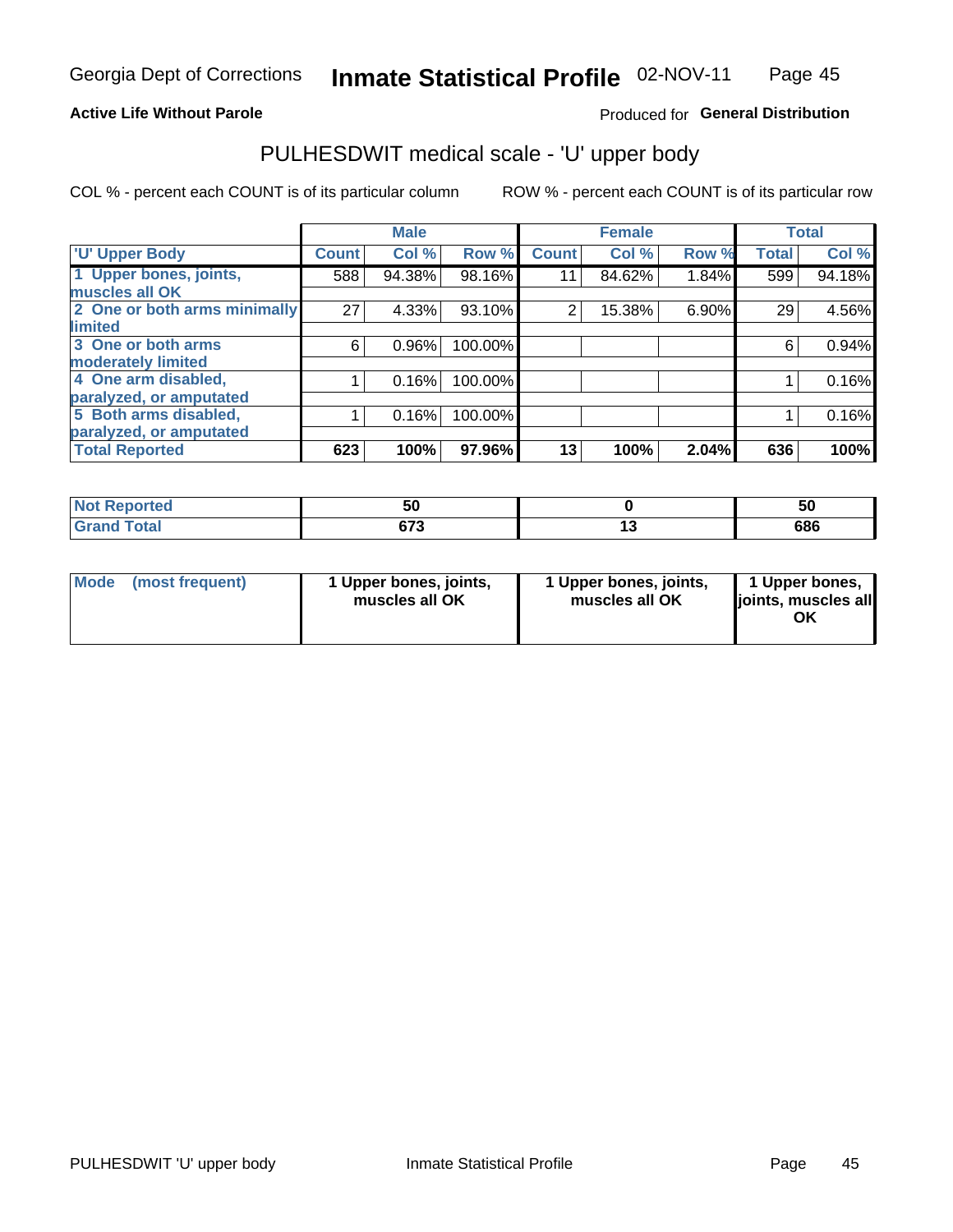#### **Active Life Without Parole**

Produced for General Distribution

# PULHESDWIT medical scale - 'L' lower body

COL % - percent each COUNT is of its particular column

|                                    | <b>Male</b> |              | <b>Female</b>                                             |       |              | <b>Total</b>   |
|------------------------------------|-------------|--------------|-----------------------------------------------------------|-------|--------------|----------------|
| <b>Count!</b>                      | Col %       | <b>Count</b> | Col %                                                     | Row % | <b>Total</b> | Col %          |
| 539                                | 86.38%      | 9            | 69.23%                                                    |       | 548          | 86.03%         |
|                                    |             |              |                                                           |       |              |                |
| 2 One or both legs minimally<br>72 | 11.54%      | 4            | 30.77%                                                    |       | 76           | 11.93%         |
|                                    |             |              |                                                           |       |              |                |
| 12                                 | 1.92%       |              |                                                           |       | 12           | 1.88%          |
|                                    |             |              |                                                           |       |              |                |
| 4 One leg disabled, paralyzed,     | 0.16%       |              |                                                           |       |              | 0.16%          |
|                                    |             |              |                                                           |       |              |                |
| 624                                | 100%        | 13           | 100%                                                      | 2.04% | 637          | 100%           |
|                                    |             |              | Row %<br>98.36%<br>94.74%<br>100.00%<br>100.00%<br>97.96% |       |              | 1.64%<br>5.26% |

| <b>Not Reported</b> |           | 49  |
|---------------------|-----------|-----|
| <b>Grand Total</b>  | ~70<br>۰. | 686 |

| Mode | (most frequent) | 1 Lower bones, joints,<br>muscles all OK | 1 Lower bones, joints,<br>muscles all OK | 1 Lower bones,<br>ljoints, muscles all<br>OK |
|------|-----------------|------------------------------------------|------------------------------------------|----------------------------------------------|
|------|-----------------|------------------------------------------|------------------------------------------|----------------------------------------------|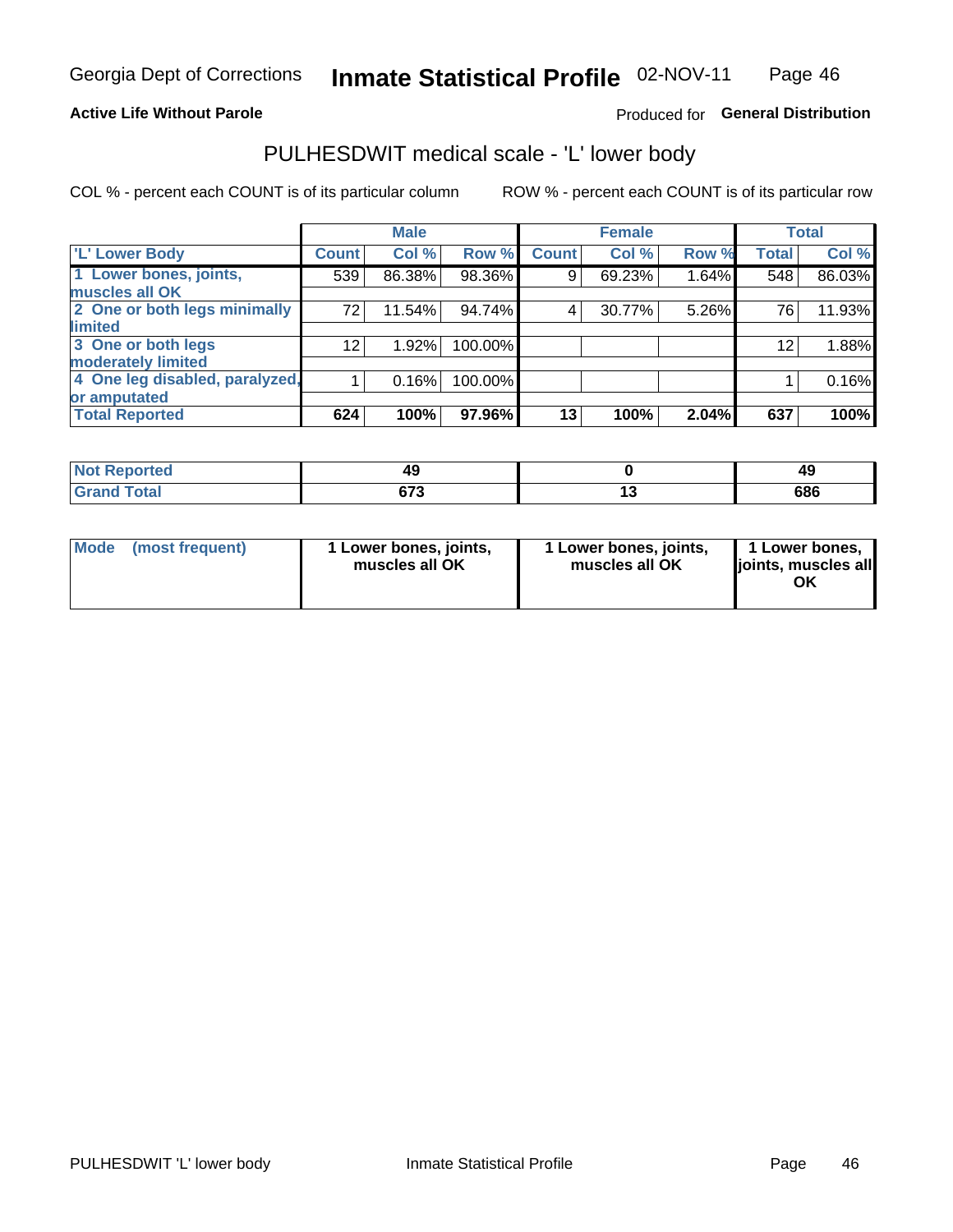**Active Life Without Parole** 

Produced for General Distribution

## PULHESDWIT medical scale - 'H' hearing

COL % - percent each COUNT is of its particular column

|                                |                 | <b>Male</b> |                    |     | <b>Female</b> |          | <b>Total</b> |        |
|--------------------------------|-----------------|-------------|--------------------|-----|---------------|----------|--------------|--------|
| 'H' Hearing                    | <b>Count</b>    | Col%        | <b>Row % Count</b> |     | Col%          | Row %    | <b>Total</b> | Col %  |
| 1 Normal hearing both ears     | 613             | 98.39%      | 97.92%             | 131 | $100.00\%$    | 2.08%    | 626          | 98.43% |
| 2 Some loss in one ear with    | 10 <sub>1</sub> | 1.61%       | 100.00%            |     |               |          | 10           | 1.57%  |
| other OK, or mild loss in both |                 |             |                    |     |               |          |              |        |
| <b>Total Reported</b>          | 623             | 100%        | 97.96%             | 13  | 100%          | $2.04\%$ | 636          | 100%   |

| m | - -<br>v<br>$ -$ |        | ວບ  |
|---|------------------|--------|-----|
|   | $\sim$<br>$ -$   | $\sim$ | 686 |

|  | Mode (most frequent) | 1 Normal hearing both ears 1 Normal hearing both ears 1 Normal hearing |  | both ears |
|--|----------------------|------------------------------------------------------------------------|--|-----------|
|--|----------------------|------------------------------------------------------------------------|--|-----------|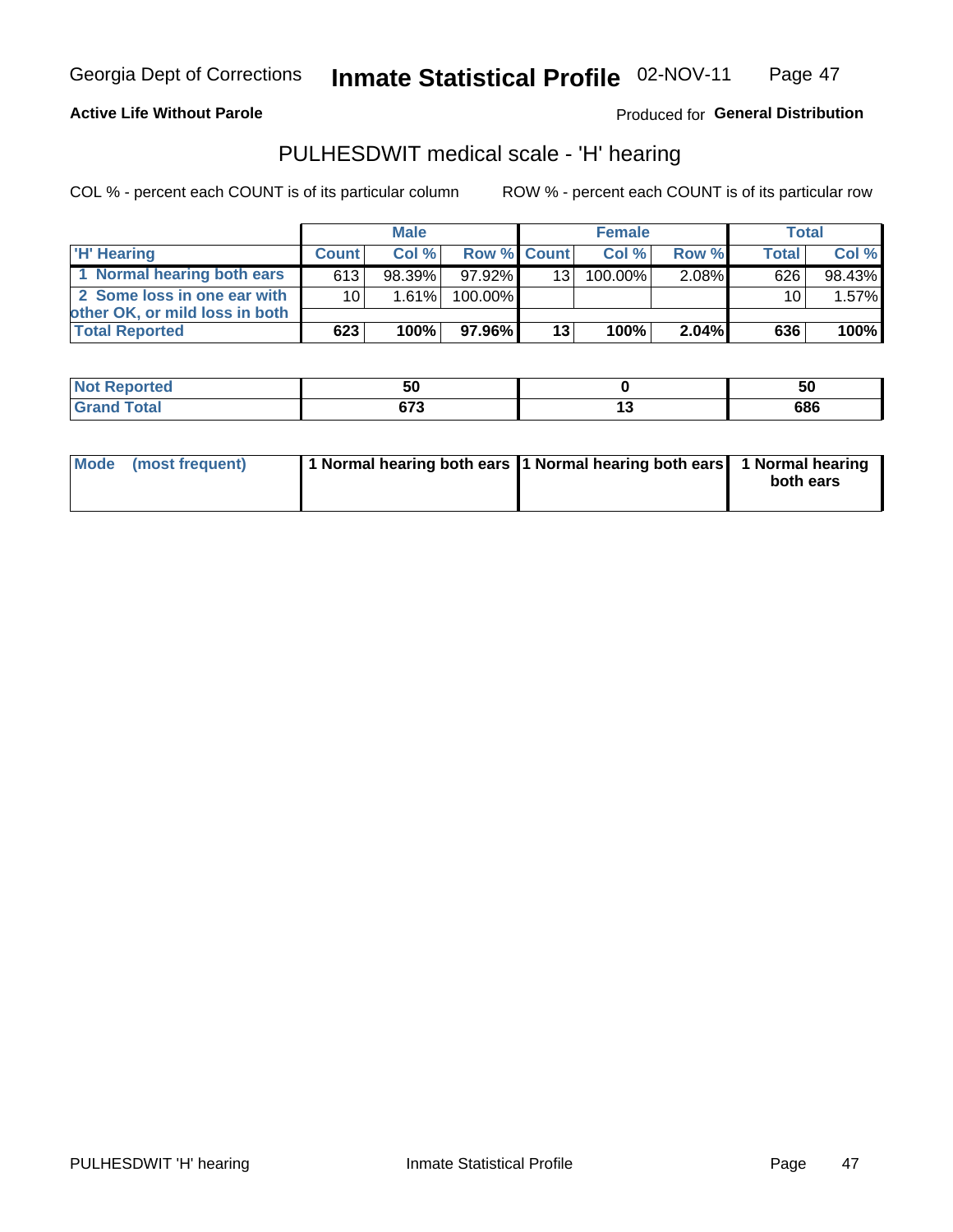#### **Active Life Without Parole**

#### Produced for General Distribution

## PULHESDWIT medical scale - 'E' vision

COL % - percent each COUNT is of its particular column

|                                |                 | <b>Male</b> |             |    | <b>Female</b> |       |              | <b>Total</b> |
|--------------------------------|-----------------|-------------|-------------|----|---------------|-------|--------------|--------------|
| <b>E' Vision</b>               | <b>Count</b>    | Col %       | Row % Count |    | Col %         | Row % | <b>Total</b> | Col %        |
| 1 Correctable to 20/40 in both | 463             | 79.83%      | 98.30%      | 8  | 61.54%        | 1.70% | 471          | 79.43%       |
| eyes                           |                 |             |             |    |               |       |              |              |
| 2 Correctable to 20/70 in one  | 101             | 17.41%      | 95.28%      | 5  | 38.46%        | 4.72% | 106          | 17.88%       |
| eye, may be blind in other     |                 |             |             |    |               |       |              |              |
| 3 Correctable to 20/200 in one | 13 <sub>1</sub> | $2.24\%$    | 100.00%     |    |               |       | 13           | 2.19%        |
| eye, may be blind in other     |                 |             |             |    |               |       |              |              |
| 4 One eye not correctable to   | 3               | 0.52%       | 100.00%     |    |               |       | 3            | 0.51%        |
| 20/200, other may be blind     |                 |             |             |    |               |       |              |              |
| <b>Total Reported</b>          | 580             | 100%        | 97.81%      | 13 | 100%          | 2.19% | 593          | 100.0%       |

| <b>Not Reported</b> | ◡                   |     | n.<br><br>ີ |
|---------------------|---------------------|-----|-------------|
| Total               | <b>C70</b><br>v 1 J | . . | 686         |

| Mode (most frequent) | <sup>1</sup> Correctable to 20/40 in both 1 Correctable to 20/40 in 1 Correctable to<br>eves | both eyes | 20/40 in both eyes |
|----------------------|----------------------------------------------------------------------------------------------|-----------|--------------------|
|                      |                                                                                              |           |                    |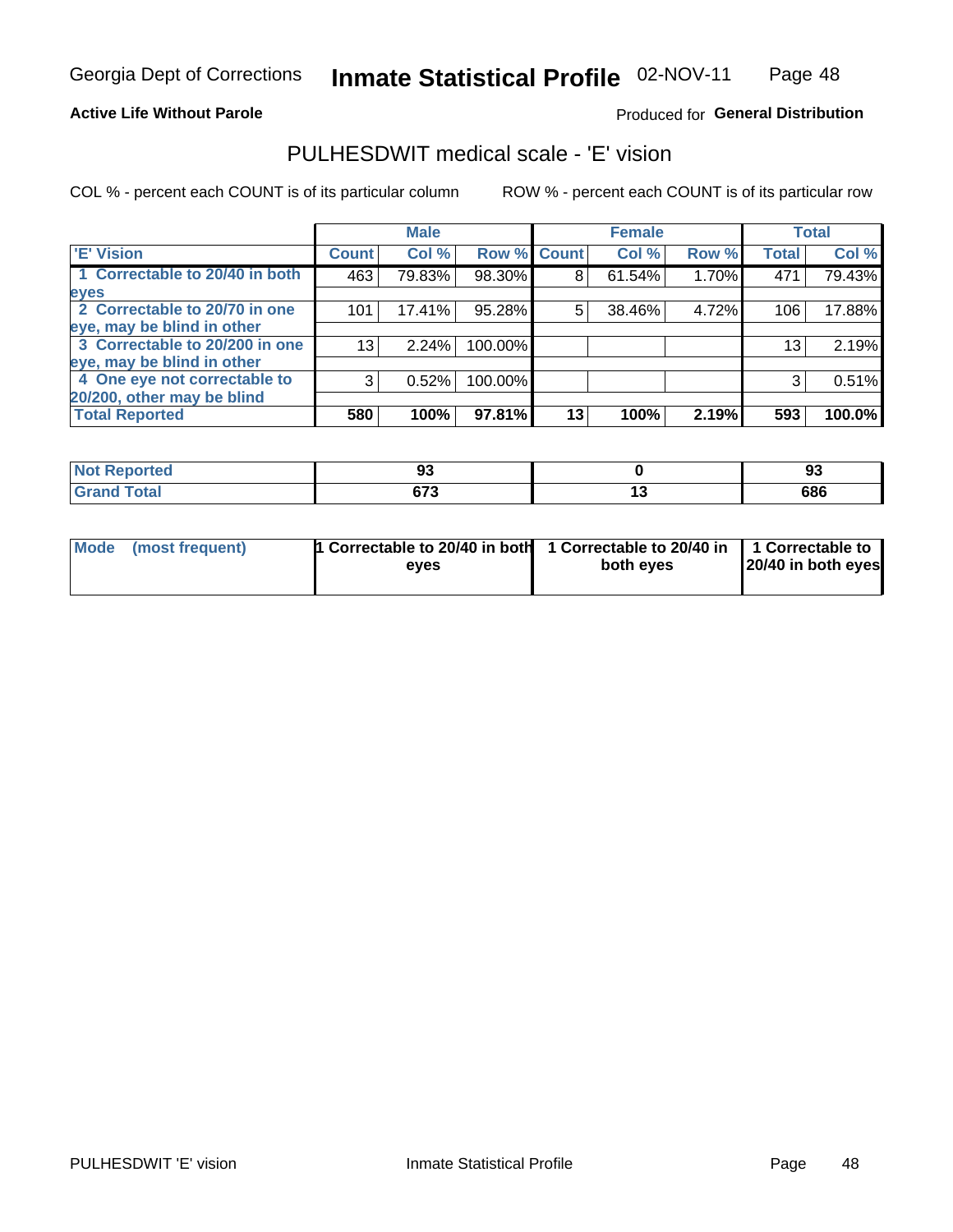#### **Active Life Without Parole**

### Produced for General Distribution

# PULHESDWIT medical scale - 'S' pSychiatric

COL % - percent each COUNT is of its particular column

|                                |              | <b>Male</b> |                    |    | <b>Female</b> |       |              | Total  |
|--------------------------------|--------------|-------------|--------------------|----|---------------|-------|--------------|--------|
| 'S' pSychiatric                | <b>Count</b> | Col %       | <b>Row % Count</b> |    | Col %         | Row % | <b>Total</b> | Col %  |
| 1 No impairment or disorders   | 495          | 81.68%      | 99.00%             | 5  | 45.45%        | 1.00% | 500          | 81.04% |
| 2 Stable, or in remission, or  | 72           | 11.88%      | 92.31%             | 6  | 54.55%        | 7.69% | 78           | 12.64% |
| mild impairment or retardation |              |             |                    |    |               |       |              |        |
| 3 Requires moderate inpatient  | 33           | 5.45%       | 100.00%            |    |               |       | 33           | 5.35%  |
| treatment                      |              |             |                    |    |               |       |              |        |
| 4 Requires intensive inpatient | 6            | 0.99%       | 100.00%            |    |               |       | 6            | 0.97%  |
| treatment                      |              |             |                    |    |               |       |              |        |
| <b>Total Reported</b>          | 606          | 100%        | 98.22%             | 11 | 100%          | 1.78% | 617          | 100%   |

| med | $\sim$<br>v.       | - 1<br>৩১ |
|-----|--------------------|-----------|
|     | ~70<br>נ וט<br>- - | 686       |

| Mode (most frequent) | <sup>1</sup> No impairment or disorders 2 Stable, or in remission, <sup>1</sup> No impairment or |                       |           |
|----------------------|--------------------------------------------------------------------------------------------------|-----------------------|-----------|
|                      |                                                                                                  | or mild impairment or | disorders |
|                      |                                                                                                  | retardation           |           |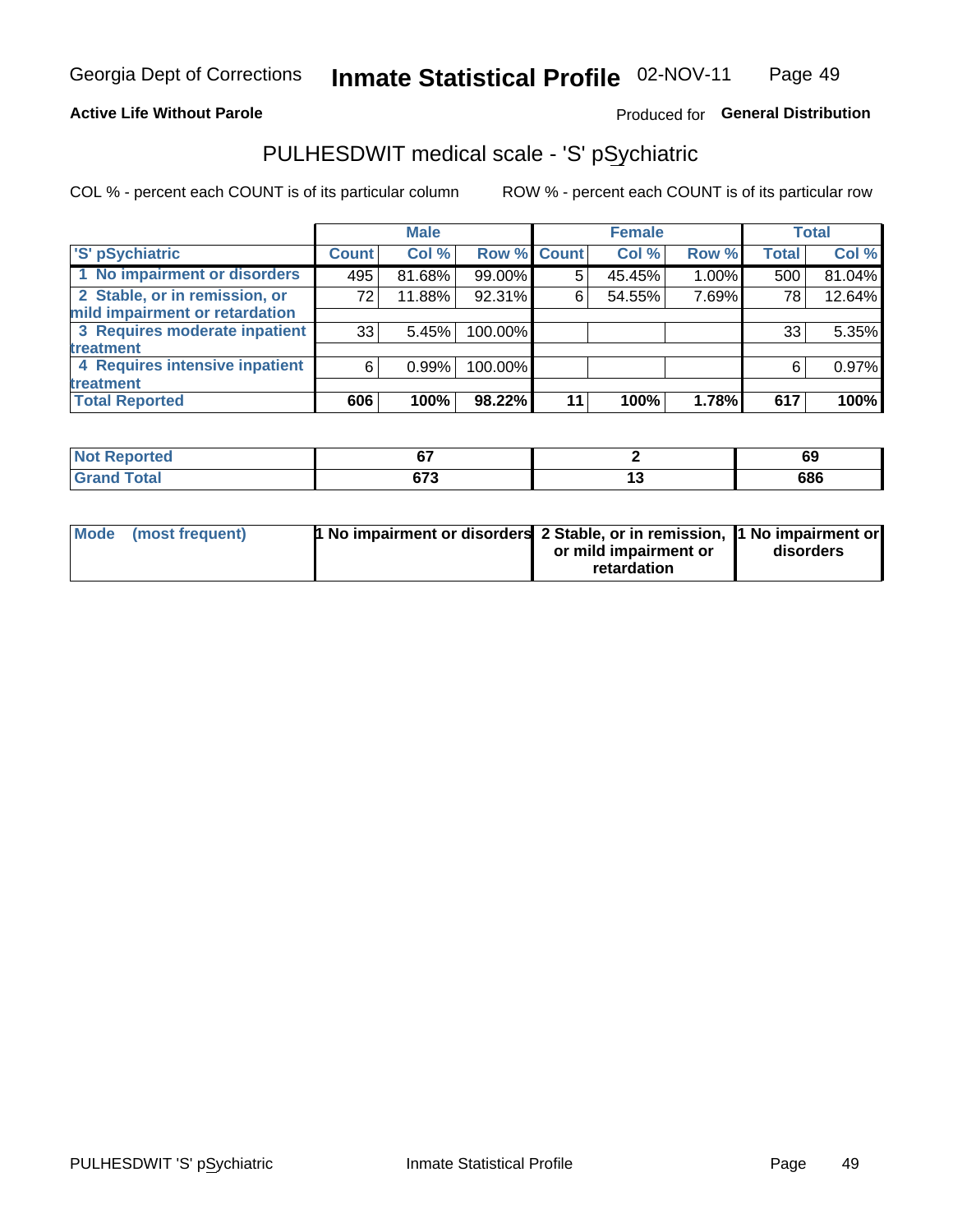### **Active Life Without Parole**

### Produced for General Distribution

## PULHESDWIT medical scale - 'D' dental

COL % - percent each COUNT is of its particular column

|                                 |                 | <b>Male</b> |             |    | <b>Female</b> |       |              | <b>Total</b> |
|---------------------------------|-----------------|-------------|-------------|----|---------------|-------|--------------|--------------|
| <b>D'</b> Dental                | <b>Count</b>    | Col %       | Row % Count |    | Col %         | Row % | <b>Total</b> | Col %        |
| 1 Minimal routine dental health | 435             | 74.74%      | 98.42%      |    | 58.33%        | 1.58% | 442          | 74.41%       |
| <b>needs</b>                    |                 |             |             |    |               |       |              |              |
| 2 Moderate cavities and/or gum  | 118             | 20.27%      | 95.93%      | 5  | 41.67%        | 4.07% | 123          | 20.71%       |
| disease                         |                 |             |             |    |               |       |              |              |
| 3 Extensive gum disease         | 28 <sub>1</sub> | 4.81%       | 100.00%     |    |               |       | 28           | 4.71%        |
| and/or widespread decay         |                 |             |             |    |               |       |              |              |
| 4 Urgent need for dental        |                 | 0.17%       | 100.00%     |    |               |       |              | 0.17%        |
| <b>services</b>                 |                 |             |             |    |               |       |              |              |
| <b>Total Reported</b>           | 582             | 100%        | 97.98%      | 12 | 100%          | 2.02% | 594          | 100%         |

| <b>Construction Construction</b><br>rtea<br>w.<br>. |     |    | . .<br>◡ |
|-----------------------------------------------------|-----|----|----------|
| $F0+0$                                              | ~70 | __ | 686      |

| <b>Mode</b> | (most frequent) | Minimal routine dental<br>health needs | 1 Minimal routine dental 11 Minimal routine<br>health needs | dental health<br>needs |
|-------------|-----------------|----------------------------------------|-------------------------------------------------------------|------------------------|
|-------------|-----------------|----------------------------------------|-------------------------------------------------------------|------------------------|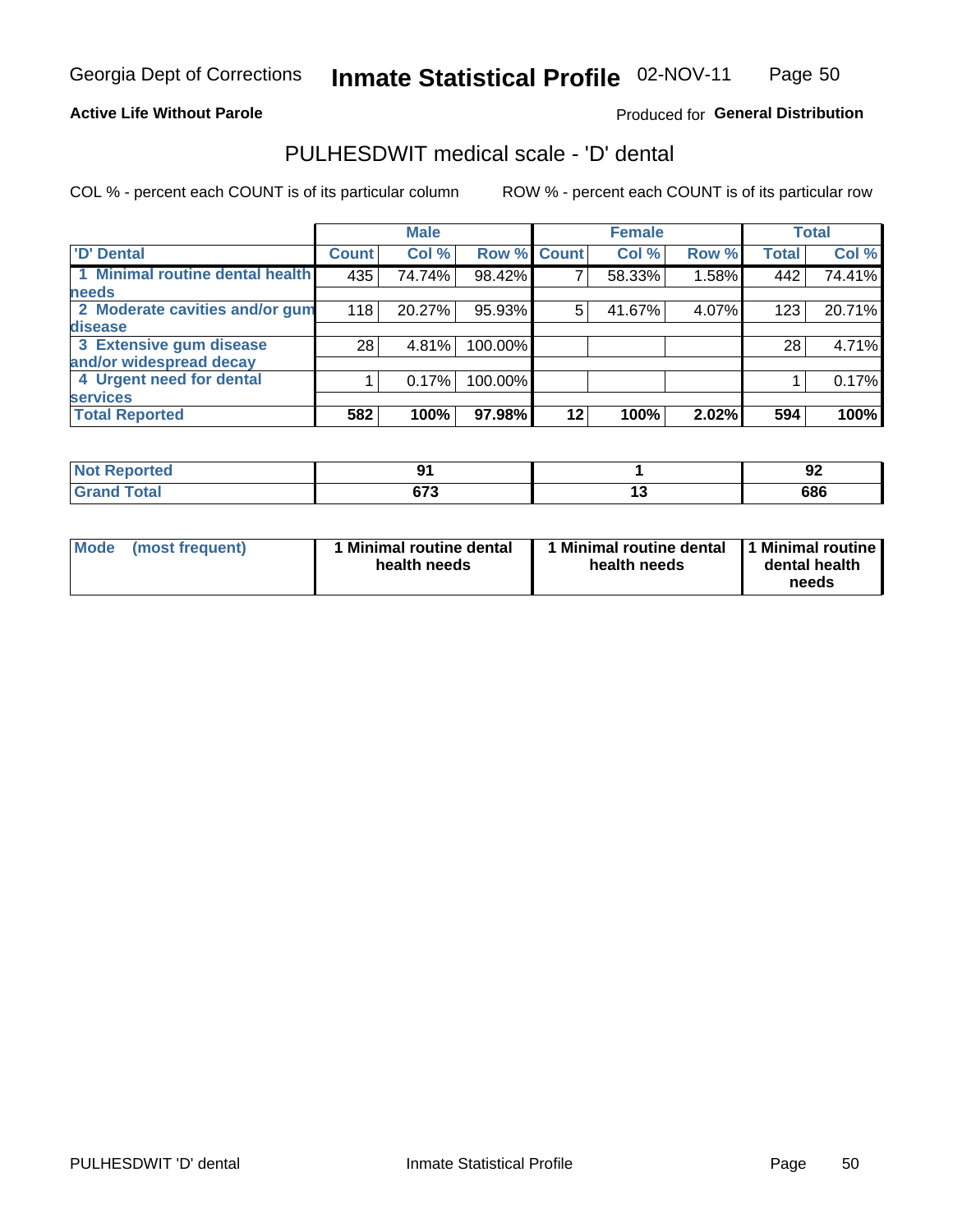#### **Active Life Without Parole**

### Produced for General Distribution

## PULHESDWIT medical scale - 'W' work ability

COL % - percent each COUNT is of its particular column

|                                 |                 | <b>Male</b> |         |             | <b>Female</b> |       |              | <b>Total</b> |
|---------------------------------|-----------------|-------------|---------|-------------|---------------|-------|--------------|--------------|
| <b>W' work ability</b>          | <b>Count</b>    | Col %       |         | Row % Count | Col %         | Row % | <b>Total</b> | Col %        |
| 1 Unrestricted work or activity | 488             | 78.21%      | 97.99%  | 10          | 76.92%        | 2.01% | 498          | 78.18%       |
| 2 Minor restrictions on type of | 105             | 16.83%      | 97.22%  | 3           | 23.08%        | 2.78% | 108          | 16.95%       |
| <b>work</b>                     |                 |             |         |             |               |       |              |              |
| 3 Moderate restrictions on type | 20 <sub>1</sub> | 3.21%       | 100.00% |             |               |       | 20           | 3.14%        |
| of work                         |                 |             |         |             |               |       |              |              |
| 4 Major restrictions on type of | 8               | 1.28%       | 100.00% |             |               |       | 8            | 1.26%        |
| <b>work</b>                     |                 |             |         |             |               |       |              |              |
| 5 Cannot work under any         | 3               | 0.48%       | 100.00% |             |               |       | 3            | 0.47%        |
| <b>circumstances</b>            |                 |             |         |             |               |       |              |              |
| <b>Total Reported</b>           | 624             | 100%        | 97.96%  | 13          | 100%          | 2.04% | 637          | 100%         |

| <b>Not Reported</b> | л.                  | 49  |
|---------------------|---------------------|-----|
| <b>Grand Total</b>  | <b>C70</b><br>v 1 J | 686 |

| <b>Mode</b> | (most frequent) | 1 Unrestricted work or<br>activity | 1 Unrestricted work or<br>activity | 1 Unrestricted<br>work or activity |
|-------------|-----------------|------------------------------------|------------------------------------|------------------------------------|
|-------------|-----------------|------------------------------------|------------------------------------|------------------------------------|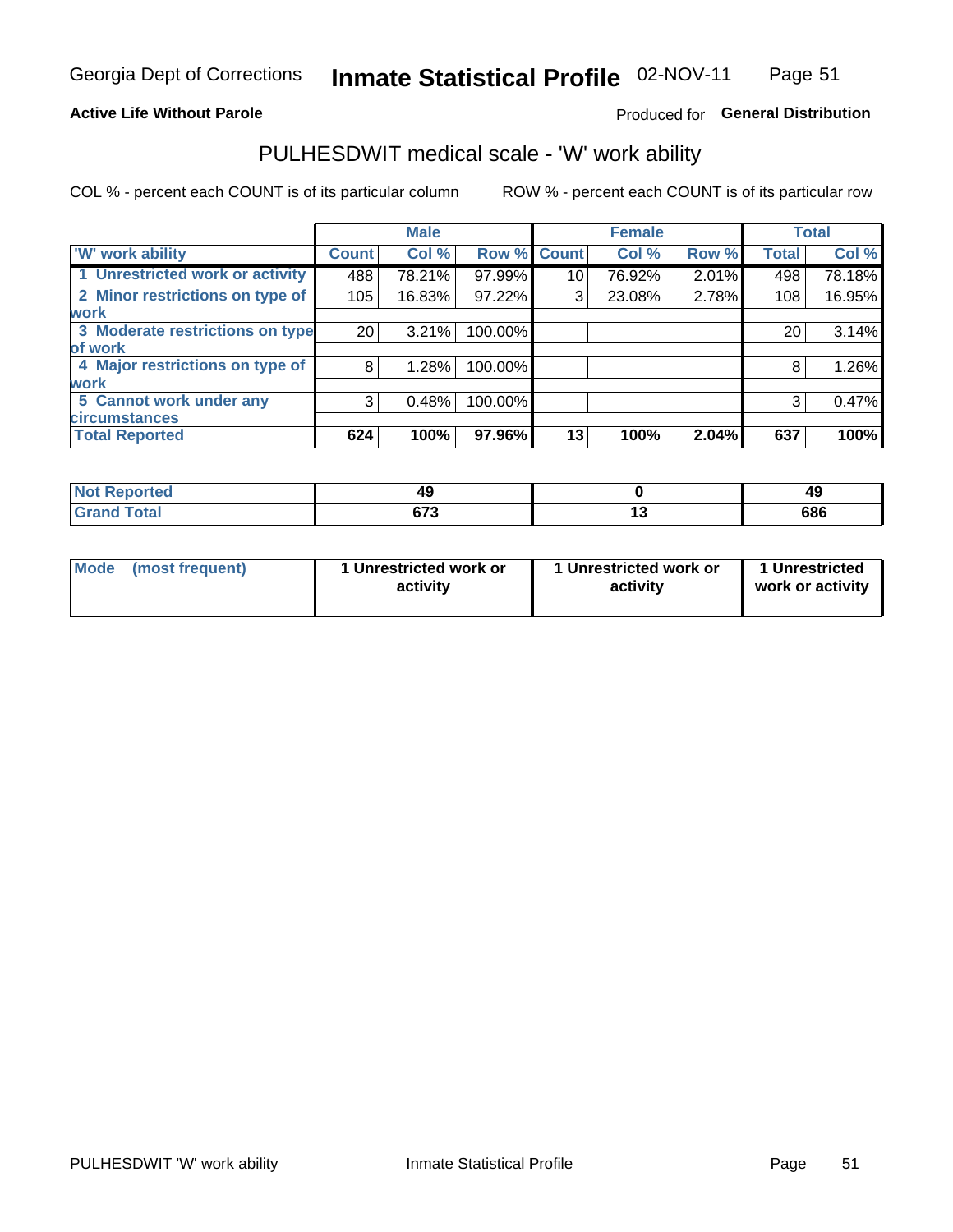**Active Life Without Parole** 

Produced for General Distribution

# PULHESDWIT medical scale - 'I' impairment

|                          |              | <b>Male</b> |                    |                 | <b>Female</b> |          |              | <b>Total</b> |
|--------------------------|--------------|-------------|--------------------|-----------------|---------------|----------|--------------|--------------|
| 'I' Impairment           | <b>Count</b> | Col %       | <b>Row % Count</b> |                 | Col %         | Row %    | <b>Total</b> | Col %        |
| 1 No impairments or      | 615          | 98.56%      | 97.93%             | 13 <sub>1</sub> | 100.00%       | 2.07%    | 628          | 98.59%       |
| disabilities             |              |             |                    |                 |               |          |              |              |
| 2 Wheelchair-bound but   | 8            | 1.28%       | 100.00%            |                 |               |          |              | 1.26%        |
| otherwise OK             |              |             |                    |                 |               |          |              |              |
| 5 Needs maximal Assisted |              | 0.16%       | 100.00%            |                 |               |          |              | 0.16%        |
| Living (level III)       |              |             |                    |                 |               |          |              |              |
| <b>Total Reported</b>    | 624          | 100%        | 97.96%I            | 13              | 100%          | $2.04\%$ | 637          | 100.0%       |

| <b>Not Reported</b> | 40<br>т.       | 45  |
|---------------------|----------------|-----|
| <b>otal</b>         | $\sim$<br>נו ו | 686 |

| <b>Mode</b>     | 1 No impairments or | 1 No impairments or | 1 1 No impairments |
|-----------------|---------------------|---------------------|--------------------|
| (most frequent) | disabilities        | disabilities        | or disabilities    |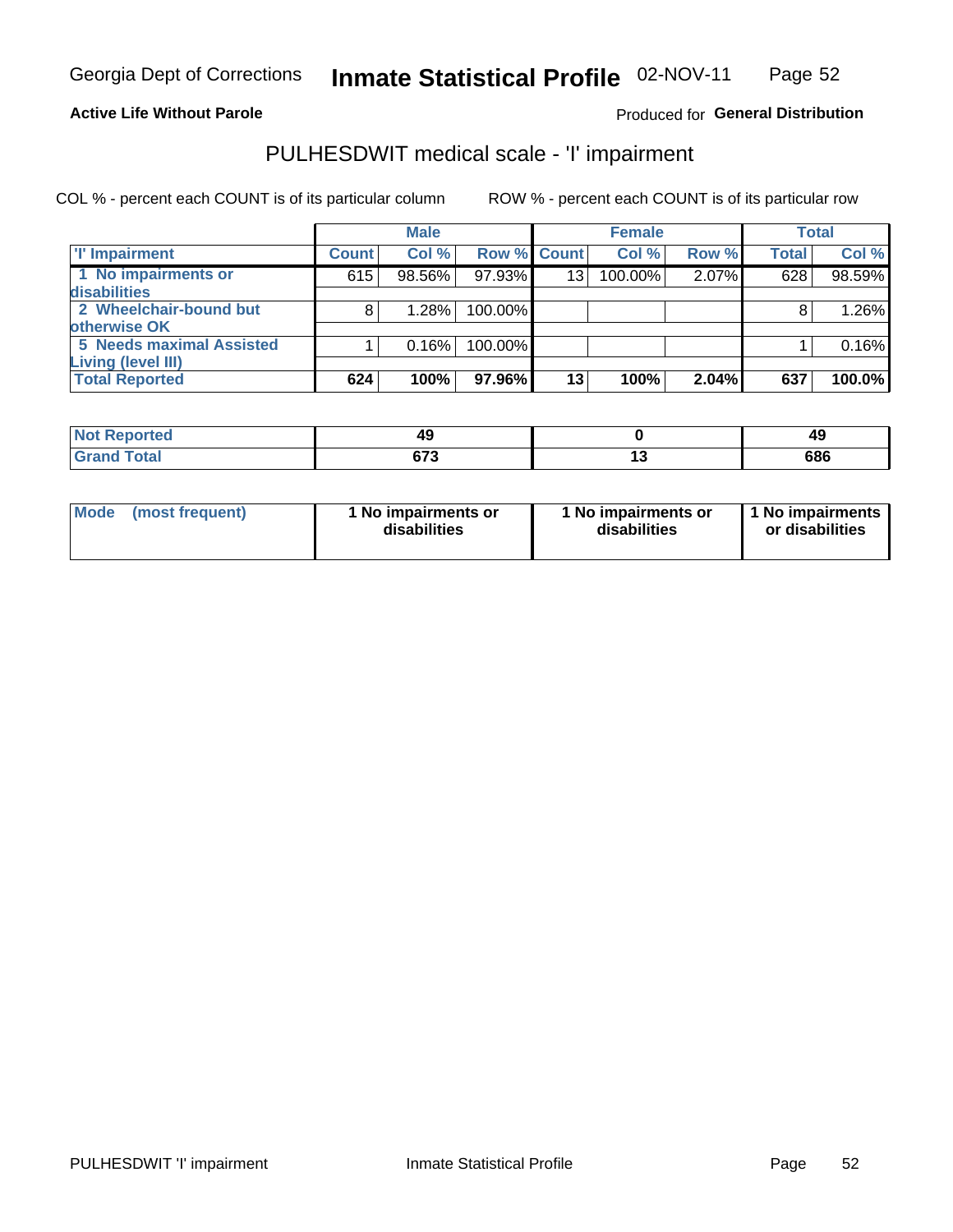#### **Active Life Without Parole**

#### Produced fo General Distribution

# PULHESDWIT medical scale - 'T' transportability

COL % - percent each COUNT is of its particular column

|                              |              | <b>Male</b> |         |             | <b>Female</b> |       |              | <b>Total</b> |
|------------------------------|--------------|-------------|---------|-------------|---------------|-------|--------------|--------------|
| <b>T' Transportability</b>   | <b>Count</b> | Col %       |         | Row % Count | Col %         | Row % | <b>Total</b> | Col %        |
| 1 Can be transported in any  | 622          | 99.20%      | 97.95%  | 13          | 100.00%       | 2.05% | 635          | 99.22%       |
| ordinary approved vehicle    |              |             |         |             |               |       |              |              |
| 2 Wheelchair-bound, not      | 2            | 0.32%       | 100.00% |             |               |       |              | 0.31%        |
| needing special vehicle      |              |             |         |             |               |       |              |              |
| 3 Wheelchair-bound, requires |              | 0.16%       | 100.00% |             |               |       |              | 0.16%        |
| special vehicle              |              |             |         |             |               |       |              |              |
| 5 Requires ambulance         | 2            | 0.32%       | 100.00% |             |               |       |              | 0.31%        |
| transport                    |              |             |         |             |               |       |              |              |
| <b>Total Reported</b>        | 627          | 100%        | 97.97%  | 13          | 100%          | 2.03% | 640          | 100%         |

| ported<br>- 131 | 4Ο           | ⁄1 I<br>≖ч |
|-----------------|--------------|------------|
|                 | ~70<br>u 1 J | 686        |

| <b>Mode</b> | (most frequent) | 1 Can be transported in any 1 Can be transported in any | ordinary approved vehicle   ordinary approved vehicle   transported in any | 1 Can be<br>  ordinary approved  <br>vehicle |
|-------------|-----------------|---------------------------------------------------------|----------------------------------------------------------------------------|----------------------------------------------|
|-------------|-----------------|---------------------------------------------------------|----------------------------------------------------------------------------|----------------------------------------------|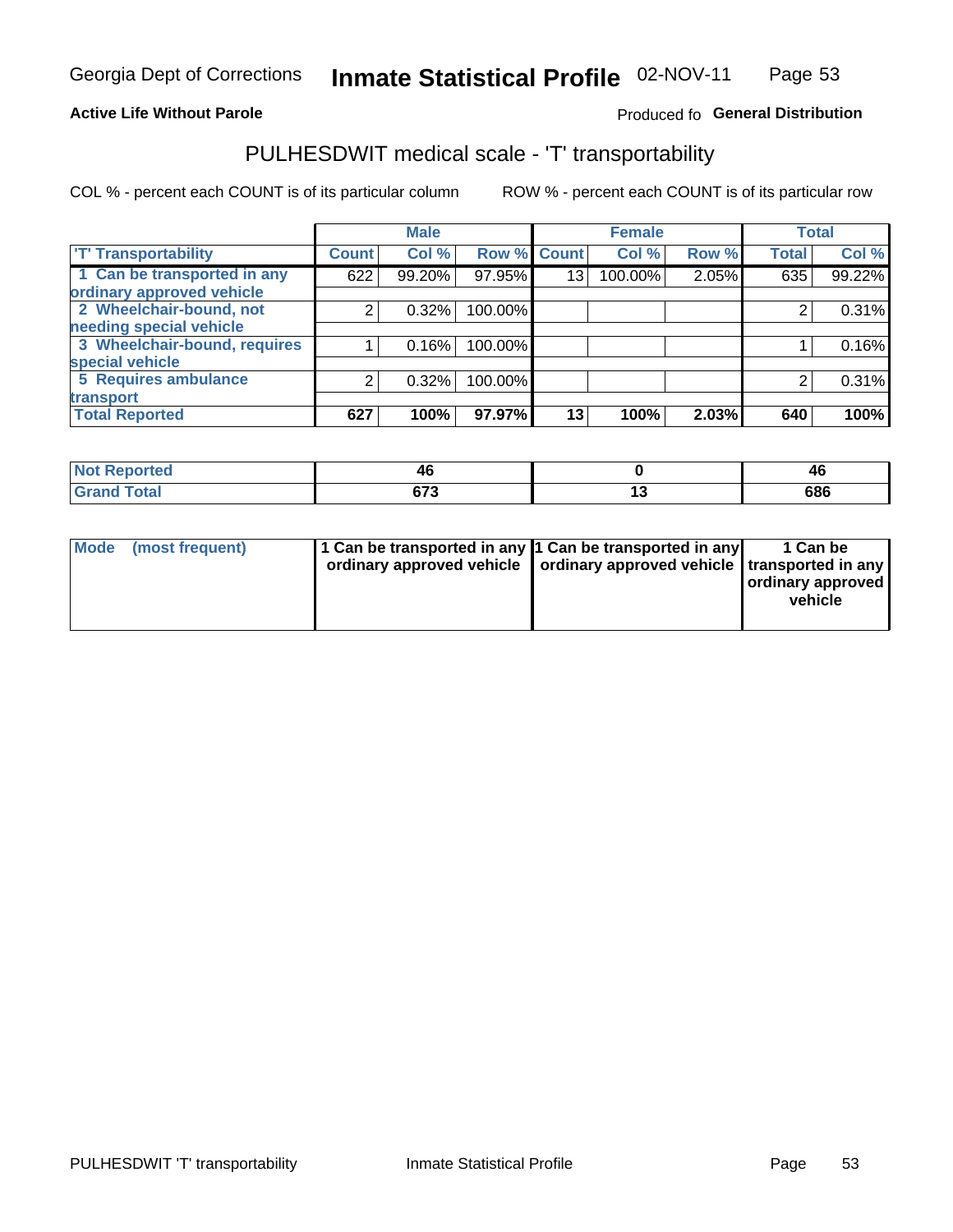### **Active Life Without Parole**

### Produced for General Distribution

## Criminality in family, self-reported

COL % - percent each COUNT is of its particular column

|                              |              | <b>Male</b> |           |                 | <b>Female</b> |          |       | Total  |
|------------------------------|--------------|-------------|-----------|-----------------|---------------|----------|-------|--------|
| <b>Criminality In Family</b> | <b>Count</b> | Col %       | Row %     | <b>Count</b>    | Col %         | Row %    | Total | Col %  |
| Yes, criminality in family   | 158 l        | 28.32%      | 96.93%    | 5               | 50.00%        | $3.07\%$ | 163   | 28.70% |
| No criminality in family     | 400'         | 71.68%      | 98.77%    | 5               | $50.00\%$     | 1.23%    | 405   | 71.30% |
| <b>Total Reported</b>        | 558          | 100%        | $98.24\%$ | 10 <sub>1</sub> | 100%          | 1.76%    | 568   | 100%   |

| Reported<br>' NOT | - -<br>             | 118 |
|-------------------|---------------------|-----|
| <b>otal</b>       | <b>C70</b><br>0 I J | 686 |

|  | Mode (most frequent) | No criminality in family | Yes, criminality in family | No criminality in<br>family |
|--|----------------------|--------------------------|----------------------------|-----------------------------|
|--|----------------------|--------------------------|----------------------------|-----------------------------|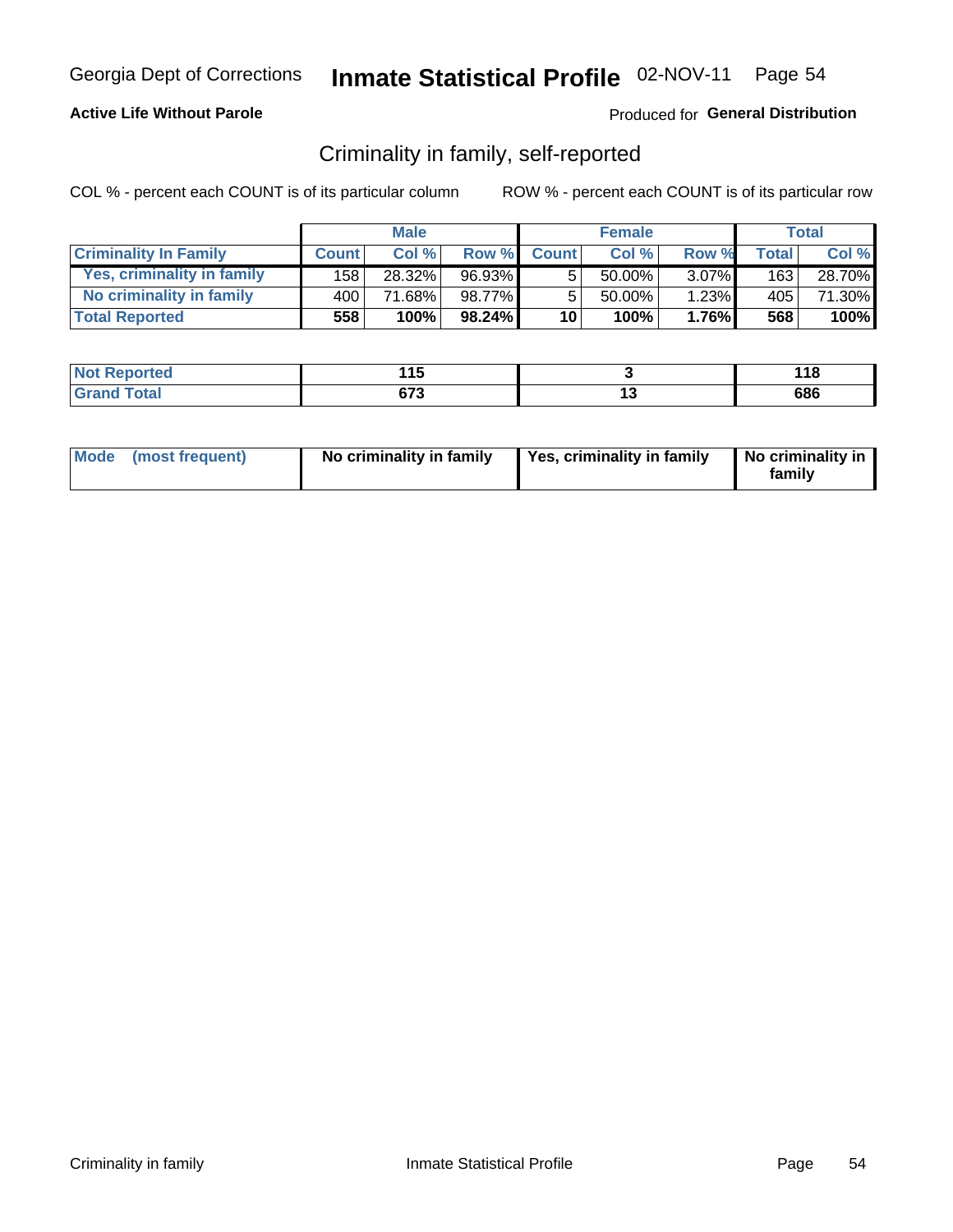### **Active Life Without Parole**

### Produced for General Distribution

## Alcoholism in family, self-reported

COL % - percent each COUNT is of its particular column

|                             |              | <b>Male</b> |        |                 | <b>Female</b> |          |       | Total  |
|-----------------------------|--------------|-------------|--------|-----------------|---------------|----------|-------|--------|
| <b>Alcoholism In Family</b> | <b>Count</b> | Col%        | Row %  | <b>Count</b>    | Col %         | Row %    | Total | Col %  |
| Yes, alcoholism in family   | 109          | $19.53\%$   | 97.32% | વ               | 30.00%        | $2.68\%$ | 112   | 19.72% |
| No alcoholism in family     | 449          | 80.47%      | 98.46% |                 | 70.00%        | $1.54\%$ | 456   | 80.28% |
| <b>Total Reported</b>       | 558          | 100%        | 98.24% | 10 <sup>1</sup> | 100%          | $1.76\%$ | 568   | 100%   |

| <b>Not Reported</b>     | 1 A C<br>- 1   |     | . IU |
|-------------------------|----------------|-----|------|
| <b>Total</b><br>' Grano | $\sim$<br>נ וט | . v | 686  |

|  | Mode (most frequent) | No alcoholism in family | No alcoholism in family | No alcoholism in<br>family |
|--|----------------------|-------------------------|-------------------------|----------------------------|
|--|----------------------|-------------------------|-------------------------|----------------------------|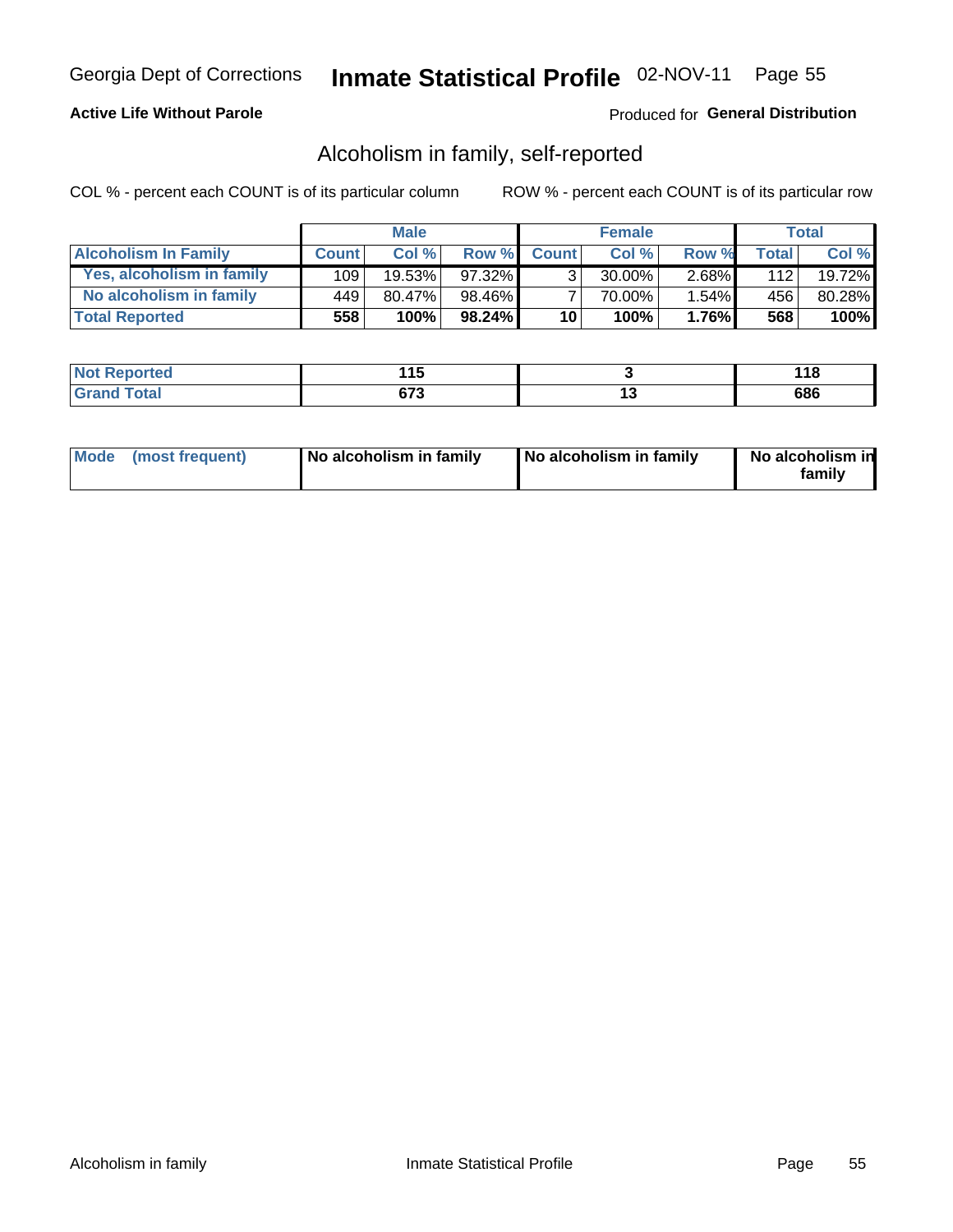### **Active Life Without Parole**

Produced for General Distribution

## Drug abuse in family, self-reported

COL % - percent each COUNT is of its particular column

|                           |              | <b>Male</b> |           |                 | <b>Female</b> |          |       | Total  |
|---------------------------|--------------|-------------|-----------|-----------------|---------------|----------|-------|--------|
| Drug Abuse In Family      | <b>Count</b> | Col %       | Row %     | <b>Count</b>    | Col%          | Row %    | Total | Col %  |
| Yes, drug abuse in family | 63           | 11.29%      | 95.45%    | 3 <sub>1</sub>  | $30.00\%$     | $4.55\%$ | 66    | 11.62% |
| No drug abuse in family   | 495          | 88.71%      | 98.61%    | 7               | 70.00%        | 1.39%    | 502   | 88.38% |
| <b>Total Reported</b>     | 558          | 100%        | $98.24\%$ | 10 <sub>1</sub> | 100%          | $1.76\%$ | 568   | 100%   |

| <b>Not Reported</b>     | 1 A C<br>- 1   |     | . IU |
|-------------------------|----------------|-----|------|
| <b>Total</b><br>' Grano | $\sim$<br>נ וט | . v | 686  |

|  | Mode (most frequent) | No drug abuse in family | No drug abuse in family | No drug abuse in<br>family |
|--|----------------------|-------------------------|-------------------------|----------------------------|
|--|----------------------|-------------------------|-------------------------|----------------------------|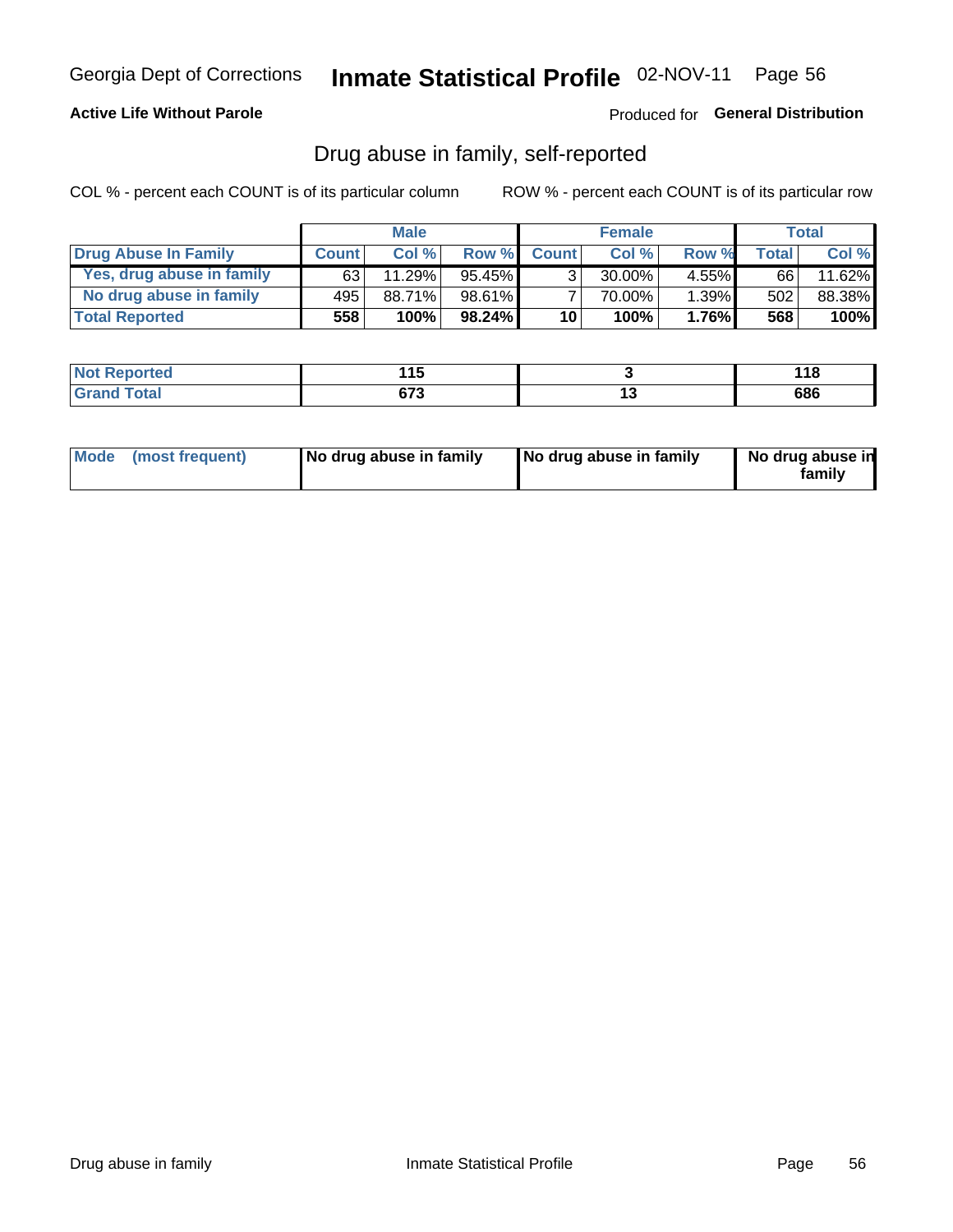### **Active Life Without Parole**

#### Produced for General Distribution

## Subjected to frequent beatings, self-reported

COL % - percent each COUNT is of its particular column

|                                   |              | <b>Male</b> |           |              | <b>Female</b> |       |       | Total  |
|-----------------------------------|--------------|-------------|-----------|--------------|---------------|-------|-------|--------|
| <b>Frequent beatings</b>          | <b>Count</b> | Col %       | Row %     | <b>Count</b> | Col %         | Row % | Total | Col %  |
| <b>Yes, subjected to frequent</b> | 34           | 6.09%       | 97.14%    |              | 10.00%        | 2.86% | 35    | 6.16%  |
| <b>beatings</b>                   |              |             |           |              |               |       |       |        |
| Not subjected to frequent         | 524          | 93.91%      | 98.31%    | 9            | 90.00%        | 1.69% | 533   | 93.84% |
| <b>beatings</b>                   |              |             |           |              |               |       |       |        |
| <b>Total Reported</b>             | 558          | 100%        | $98.24\%$ | 10           | 100%          | 1.76% | 568   | 100%   |

| <b>Not Reported</b> | . .         |     | 440<br>. |
|---------------------|-------------|-----|----------|
| <b>Total</b>        | 070<br>נ וכ | . . | 686      |

| (most frequent)<br>Not subjected to frequent<br><b>Mode</b><br>beatings | Not subjected to frequent   Not subjected to<br>beatings | <b>frequent beatings</b> |
|-------------------------------------------------------------------------|----------------------------------------------------------|--------------------------|
|-------------------------------------------------------------------------|----------------------------------------------------------|--------------------------|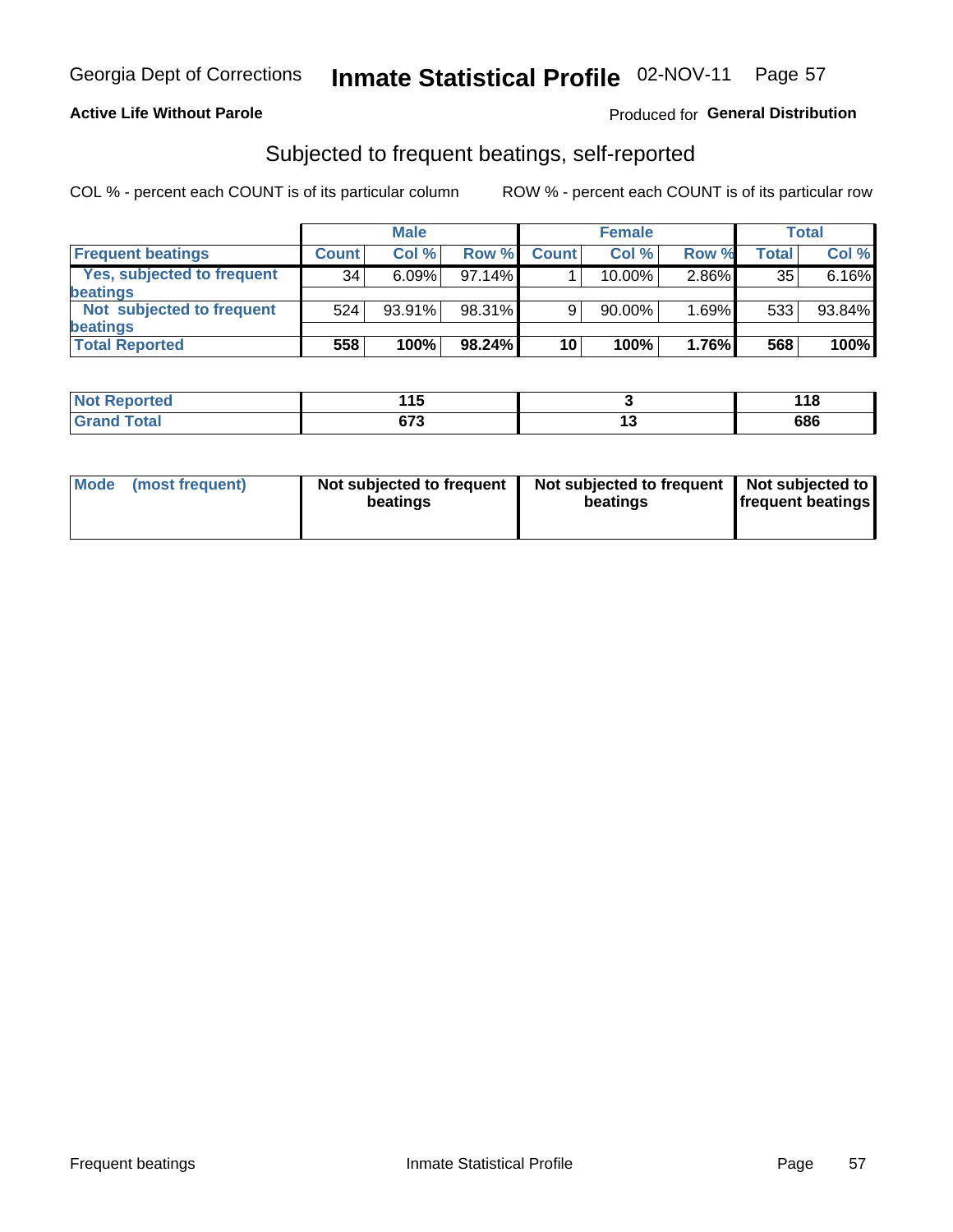### **Active Life Without Parole**

### **Produced for General Distribution**

## Father absent during inmate's childhood

COL % - percent each COUNT is of its particular column

|                           | <b>Male</b>  |        | <b>Female</b> |                 |           | Total    |         |         |
|---------------------------|--------------|--------|---------------|-----------------|-----------|----------|---------|---------|
| <b>Father Absent</b>      | <b>Count</b> | Col%   | Row %         | <b>Count</b>    | Col %     | Row %    | Total i | Col %   |
| Yes, father was absent    | 275          | 49.28% | 98.92%        | 3 <sub>1</sub>  | $30.00\%$ | $1.08\%$ | 278     | 48.94%  |
| No, father was not absent | 283          | 50.72% | $97.59\%$     |                 | 70.00%    | $2.41\%$ | 290     | 51.06%  |
| <b>Total Reported</b>     | 558          | 100%   | $98.24\%$     | 10 <sup>1</sup> | 100%      | $1.76\%$ | 568     | $100\%$ |

| <b>Not Reported</b>     | .<br>יי     | 440<br>. I C |
|-------------------------|-------------|--------------|
| <b>Total</b><br>' Grand | ~70<br>נ וט | 686          |

|  | Mode (most frequent) | No, father was not absent No, father was not absent |  | No, father was not<br>absent |
|--|----------------------|-----------------------------------------------------|--|------------------------------|
|--|----------------------|-----------------------------------------------------|--|------------------------------|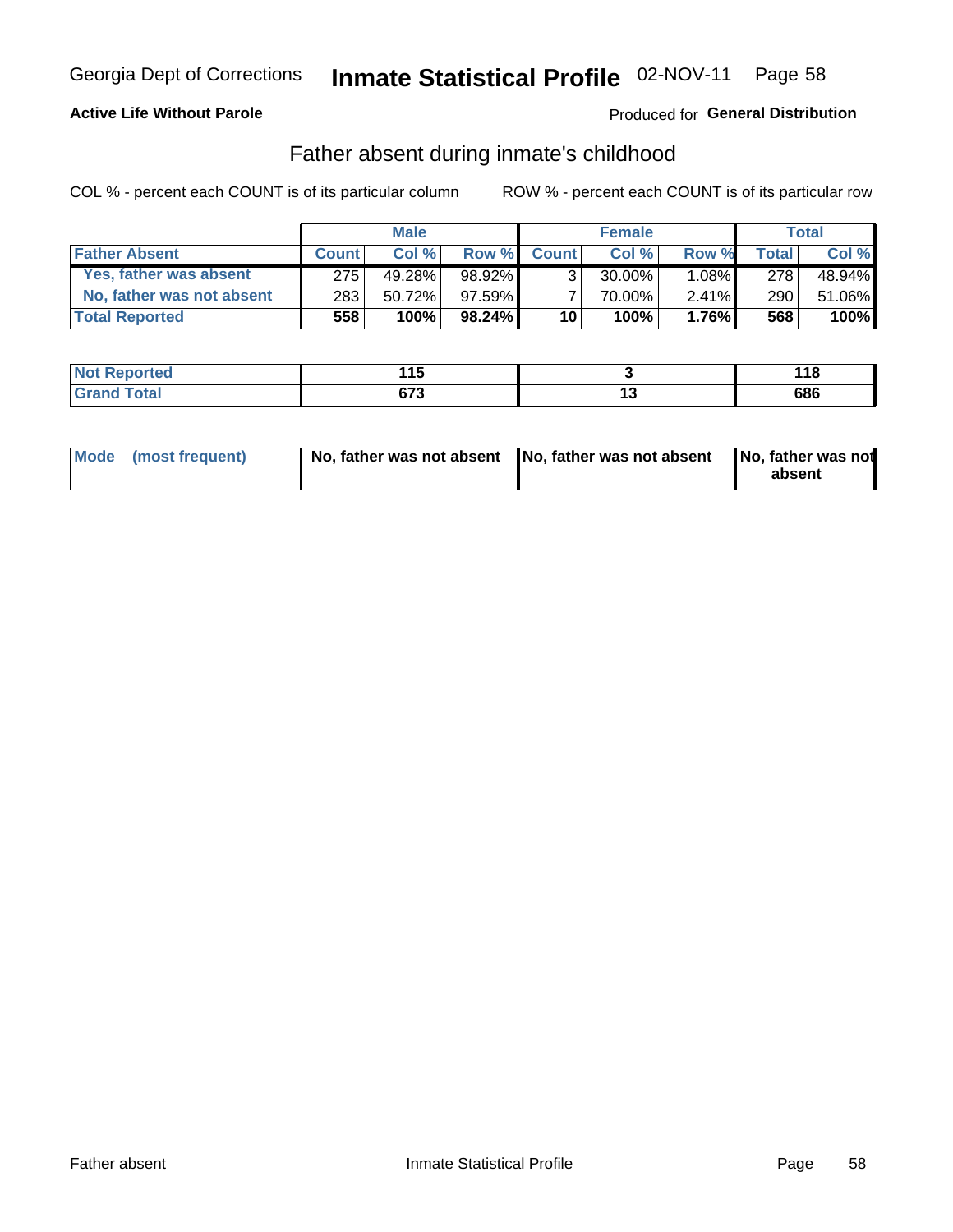### **Active Life Without Parole**

### **Produced for General Distribution**

## Mother absent during inmate's childhood

COL % - percent each COUNT is of its particular column

|                           |              | <b>Male</b> |           |                 | <b>Female</b> |          |              | Total  |
|---------------------------|--------------|-------------|-----------|-----------------|---------------|----------|--------------|--------|
| <b>Mother Absent</b>      | <b>Count</b> | Col%        | Row %     | <b>Count</b>    | Col%          | Row %    | <b>Total</b> | Col %  |
| Yes, mother was absent    | 781          | 13.98%      | $97.50\%$ | 2               | $20.00\%$     | $2.50\%$ | 80           | 14.08% |
| No, mother was not absent | 480          | 86.02%      | 98.36%    | 8               | 80.00%        | 1.64%    | 488          | 85.92% |
| <b>Total Reported</b>     | 558          | 100%        | $98.24\%$ | 10 <sup>1</sup> | 100%          | $1.76\%$ | 568          | 100%   |

| <b>Not</b><br>Reported | . .<br>. .  |     | 118 |
|------------------------|-------------|-----|-----|
| <b>otal</b><br>_______ | ~70<br>ખા ડ | $-$ | 686 |

| Mode (most frequent) | No, mother was not absent   No, mother was not absent   No, mother was | not absent |
|----------------------|------------------------------------------------------------------------|------------|
|----------------------|------------------------------------------------------------------------|------------|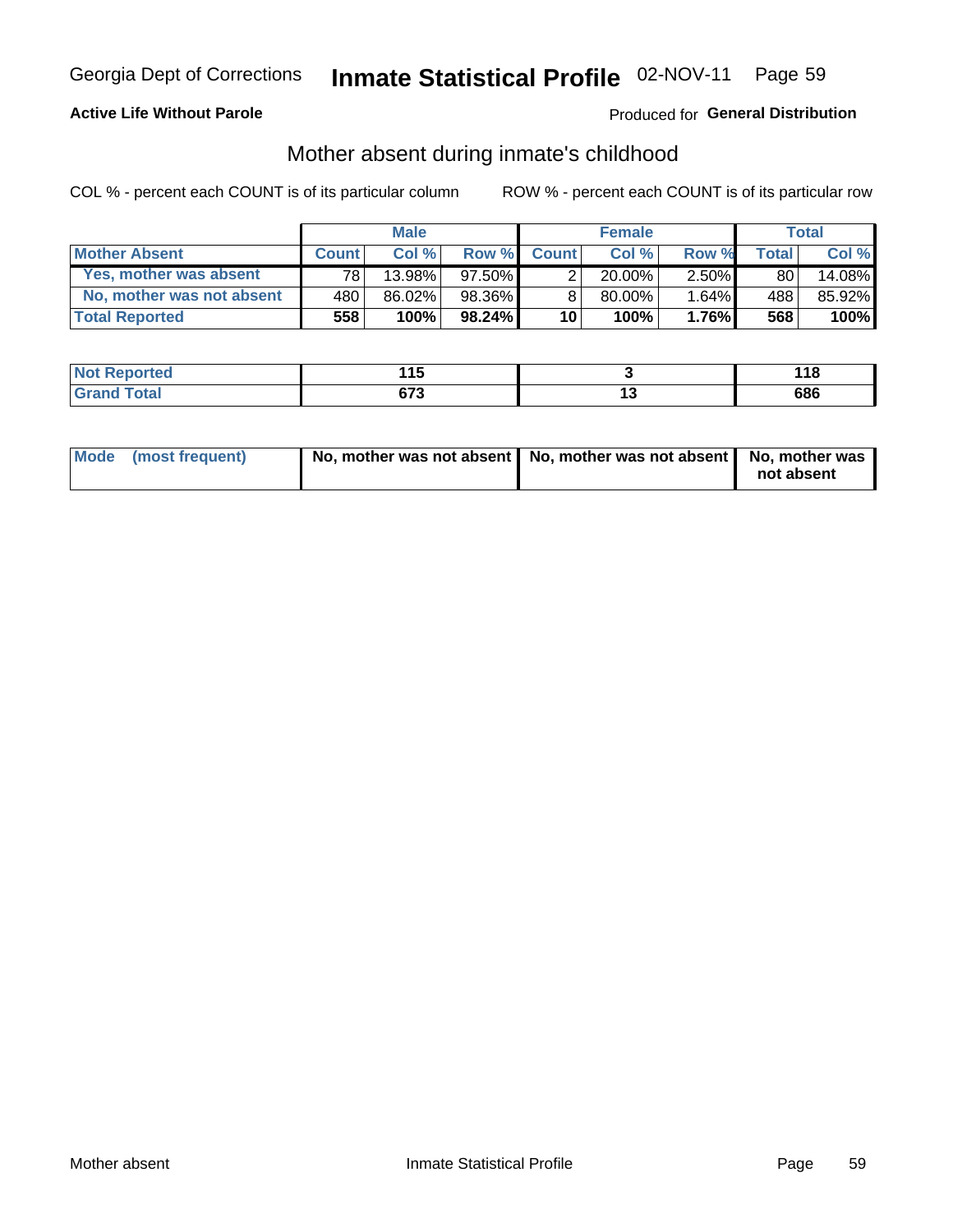### **Active Life Without Parole**

### Produced for General Distribution

## Inmate diagnosed as manipulative

COL % - percent each COUNT is of its particular column

|                          | <b>Male</b>  |        | <b>Female</b> |                 |             | Total |              |        |
|--------------------------|--------------|--------|---------------|-----------------|-------------|-------|--------------|--------|
| <b>Manipulative</b>      | <b>Count</b> | Col %  | Row %         | <b>Count</b>    | Col %       | Row % | <b>Total</b> | Col %  |
| <b>Yes, manipulative</b> | 132          | 23.83% | $99.25\%$     |                 | $10.00\%$ . | 0.75% | 133          | 23.58% |
| No, not manipulative     | 422          | 76.17% | $97.91\%$     | 9               | 90.00%      | 2.09% | 431          | 76.42% |
| <b>Total Reported</b>    | 554          | 100%   | $98.23\%$     | 10 <sup>1</sup> | 100%        | 1.77% | 564          | 100%   |

| <b>Not Reported</b>   | 440<br>. .          |     | י ה<br>'''' |
|-----------------------|---------------------|-----|-------------|
| 「otal<br><b>Grano</b> | <b>C70</b><br>0 I J | . . | 686         |

|  | Mode (most frequent) | No, not manipulative | No, not manipulative | No. not<br><b>I</b> manipulative |
|--|----------------------|----------------------|----------------------|----------------------------------|
|--|----------------------|----------------------|----------------------|----------------------------------|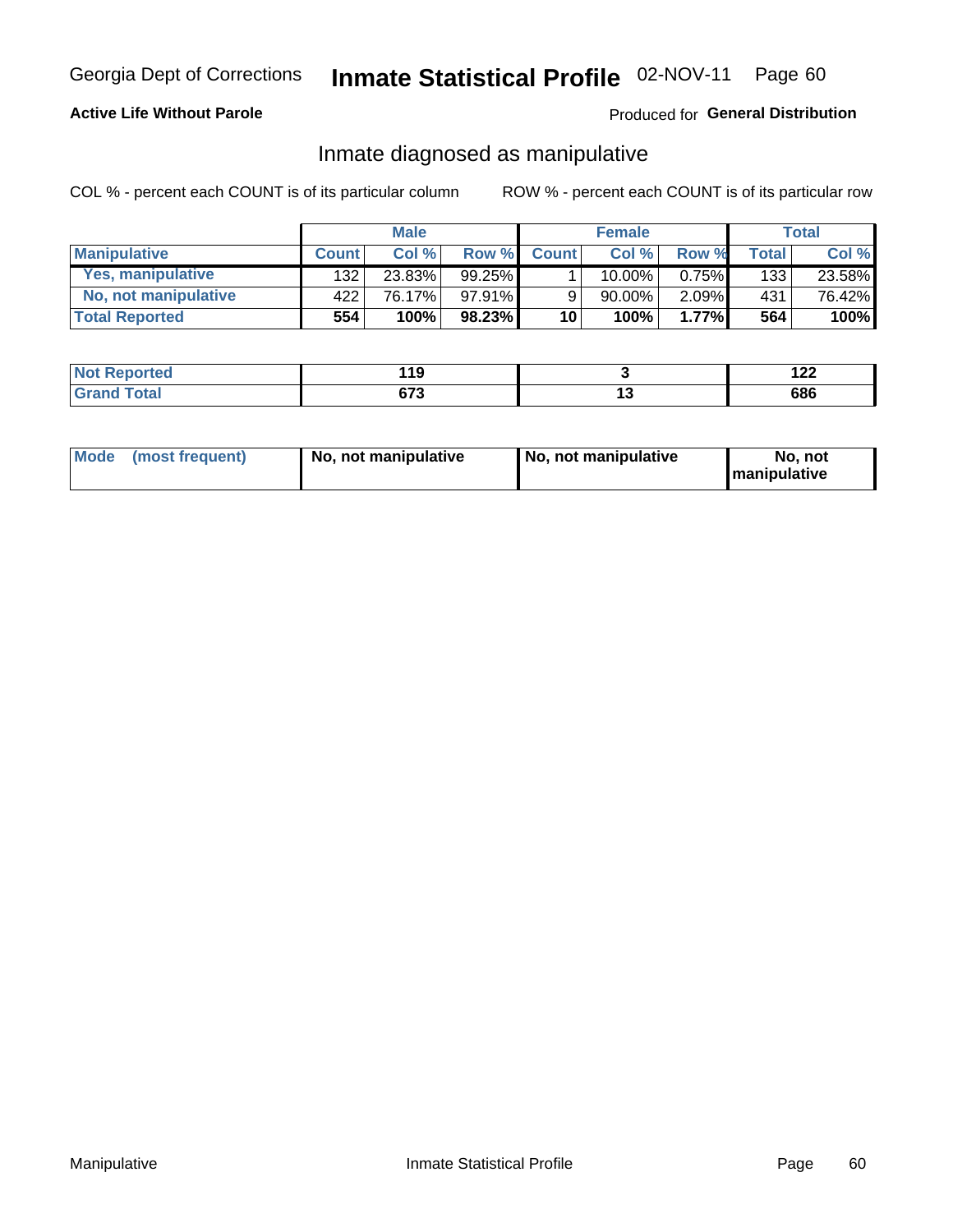# Inmate Statistical Profile 02-NOV-11 Page 61

### **Active Life Without Parole**

Produced for General Distribution

## Inmate diagnosed as assaultive

COL % - percent each COUNT is of its particular column

|                       | <b>Male</b>  |        | <b>Female</b> |              |        | Total    |       |        |
|-----------------------|--------------|--------|---------------|--------------|--------|----------|-------|--------|
| <b>Assaultive</b>     | <b>Count</b> | Col%   | Row %         | <b>Count</b> | Col%   | Row %    | Total | Col %  |
| Yes, assaultive       | 439          | 79.24% | $97.99\%$     | 9            | 90.00% | $2.01\%$ | 448   | 79.43% |
| No, not assaultive    | 115          | 20.76% | 99.14%        |              | 10.00% | $0.86\%$ | 116   | 20.57% |
| <b>Total Reported</b> | 554          | 100%   | 98.23%        | 10           | 100%   | $1.77\%$ | 564   | 100%   |

| <b>Not</b><br>Reported | 440<br>טו   |    | $\sim$<br>17L |
|------------------------|-------------|----|---------------|
| <b>Total</b>           | 070<br>נ וט | ıJ | 686           |

| Mode (most frequent)<br>Yes, assaultive | Yes, assaultive | <b>Yes, assaultive</b> |
|-----------------------------------------|-----------------|------------------------|
|-----------------------------------------|-----------------|------------------------|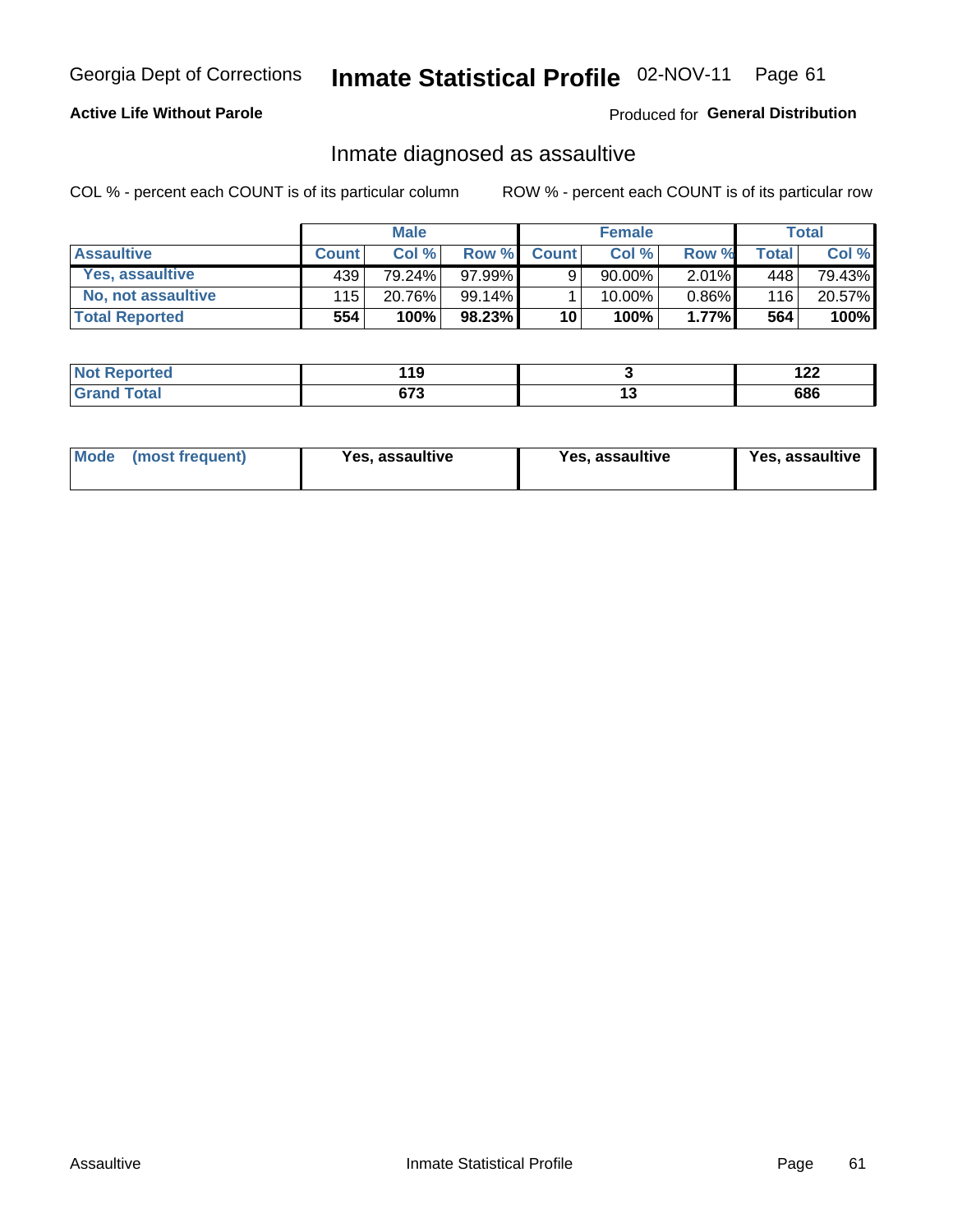#### Inmate Statistical Profile 02-NOV-11 Page 62

#### **Active Life Without Parole**

#### Produced for General Distribution

## Number of prior Georgia incarcerations

COL % - percent each COUNT is of its particular column

|                                       |              | <b>Male</b> |                    |    | <b>Female</b> |       |       | <b>Total</b> |
|---------------------------------------|--------------|-------------|--------------------|----|---------------|-------|-------|--------------|
| <b>Num of Prior GA Incarcerations</b> | <b>Count</b> | Col %       | <b>Row % Count</b> |    | Col %         | Row % | Total | Col %        |
|                                       | 323          | 47.99%      | 96.71%             | 11 | 84.62%        | 3.29% | 334   | 48.69%       |
|                                       | 137          | 20.36%      | 100.00%            |    |               |       | 137   | 19.97%       |
|                                       | 78           | 11.59%      | 100.00%            |    |               |       | 78    | 11.37%       |
|                                       | 64           | 9.51%       | 98.46%             |    | 7.69%         | 1.54% | 65    | 9.48%        |
|                                       | 35           | 5.20%       | 100.00%            |    |               |       | 35    | 5.10%        |
|                                       | 18           | 2.67%       | 100.00%            |    |               |       | 18    | 2.62%        |
| <b>More Than 5</b>                    | 18           | 2.67%       | 94.74%             |    | 7.69%         | 5.26% | 19    | 2.77%        |
| <b>Total Reported</b>                 | 673          | 100%        | 98.10%             | 13 | 100%          | 1.90% | 686   | 100%         |

| A (÷IO)     |                |     |
|-------------|----------------|-----|
| <b>otal</b> | ^¬^<br>$\cdot$ | 686 |

| Mean (average)       | 1.23 | 1.23 |
|----------------------|------|------|
| Median (middle)      |      |      |
| Mode (most frequent) |      |      |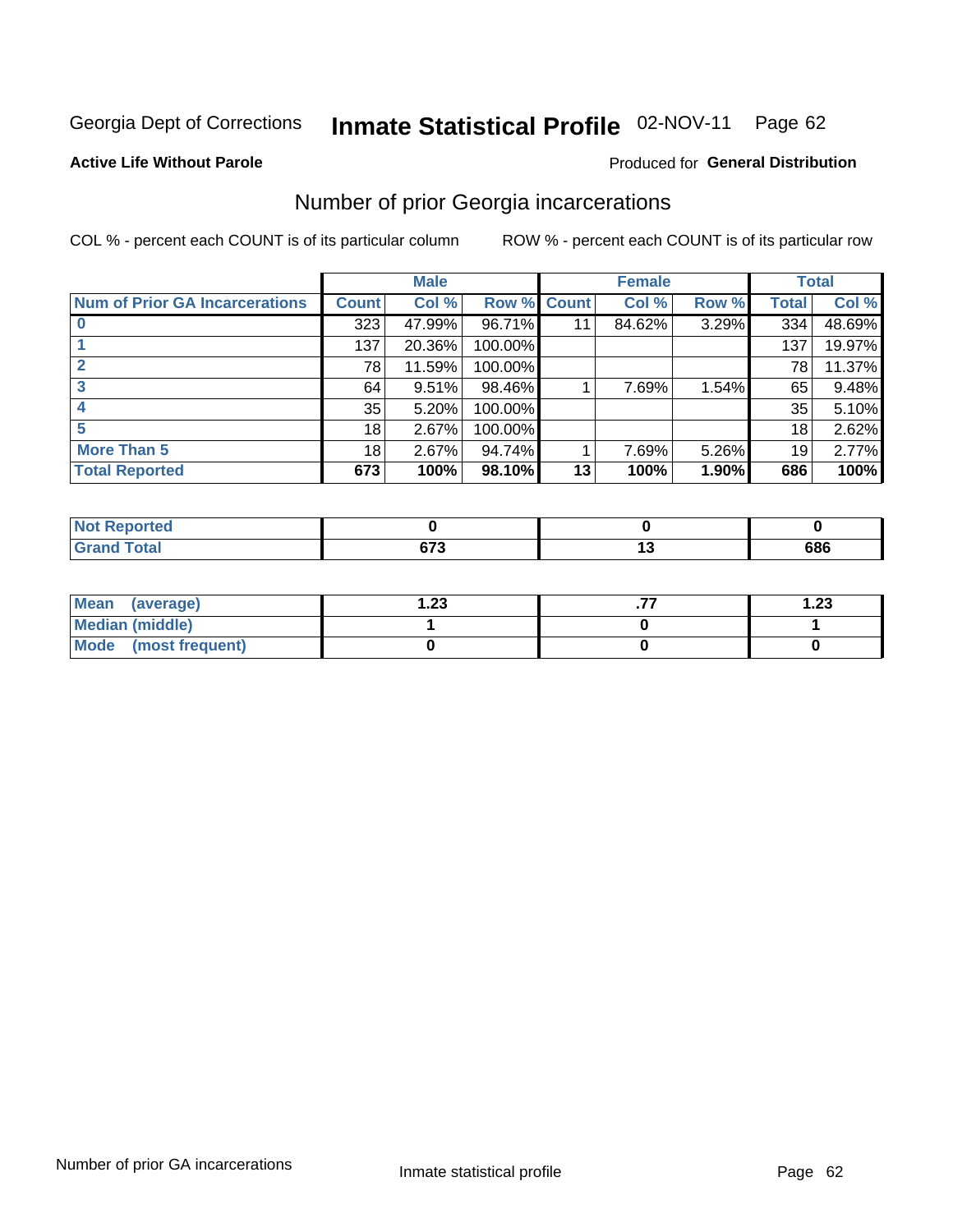#### Inmate Statistical Profile 02-NOV-11 Page 63

**Active Life Without Parole** 

Produced for General Distribution

### Prison sentence in years

COL % - percent each COUNT is of its particular column

ROW % - percent each COUNT is of its particular row

|                                 |         | <b>Male</b> |                    |                 | <b>Female</b> |       |             | Total   |
|---------------------------------|---------|-------------|--------------------|-----------------|---------------|-------|-------------|---------|
| <b>Prison Sentence In Years</b> | Count l | Col %       | <b>Row % Count</b> |                 | Col %         | Row % | $\tau$ otal | Col %   |
| <b>Life Without Parole</b>      | 673     | $100.00\%$  | 98.10%             | 13              | $100.00\%$    | 1.90% | 686         | 100.00% |
| <b>Total Reported</b>           | 673     | 100%        | 98.10%             | 13 <sub>1</sub> | 100%          | 1.90% | 686         | 100%    |

| <b>Not Reported</b> |               |     |
|---------------------|---------------|-----|
| <b>Grand Total</b>  | $\sim$<br>,,, | 686 |

#### **Determinate (numeric) sentences only**

| <b>Mean</b><br><i>(average)</i> |  |
|---------------------------------|--|
|---------------------------------|--|

All sentences (including determinate), with life, life without parole, and death sentences figured at 45 years

| l Mea<br>апе<br>. | -⊷ |  |
|-------------------|----|--|
|                   |    |  |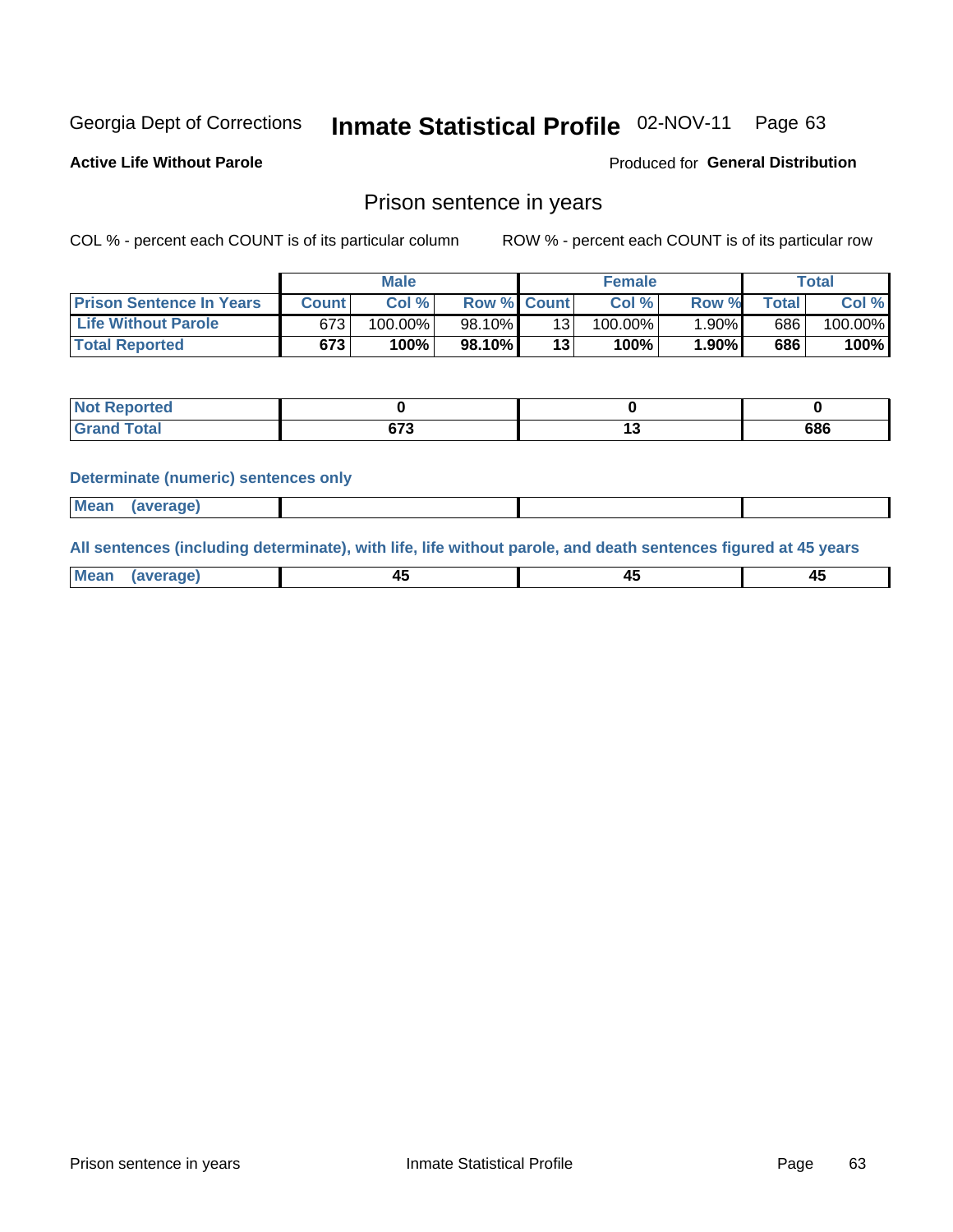#### **Active Life Without Parole**

#### Produced for General Distribution

## Primary offense, broken out into felonies vs misdemeanors

COL % - percent each COUNT is of its particular column

|                                  |              | <b>Male</b> |                    |                 | <b>Female</b> |          |              | Total   |
|----------------------------------|--------------|-------------|--------------------|-----------------|---------------|----------|--------------|---------|
| <b>Felonies and Misdemeanors</b> | <b>Count</b> | Col%        | <b>Row % Count</b> |                 | Col%          | Row %    | <b>Total</b> | Col %   |
| <b>Felonies</b>                  | 673          | 100.00%     | 98.10%             | 13 <sub>1</sub> | $100.00\%$    | $1.90\%$ | 686          | 100.00% |
| <b>Total Reported</b>            | 673          | $100\%$ .   | 98.1%              | 13 <sub>1</sub> | 100%          | 1.9%     | 686          | 100%    |

| <b>Not Reported</b>            |        |        |     |
|--------------------------------|--------|--------|-----|
| <b>Cotal</b><br>Gran<br>$\sim$ | $\sim$ | $\sim$ | 686 |

| <b>Mode</b><br>frequent)<br>nies<br>≧ (most tr.<br>. | onies<br>. | lonies<br>ею<br>____ |
|------------------------------------------------------|------------|----------------------|
|------------------------------------------------------|------------|----------------------|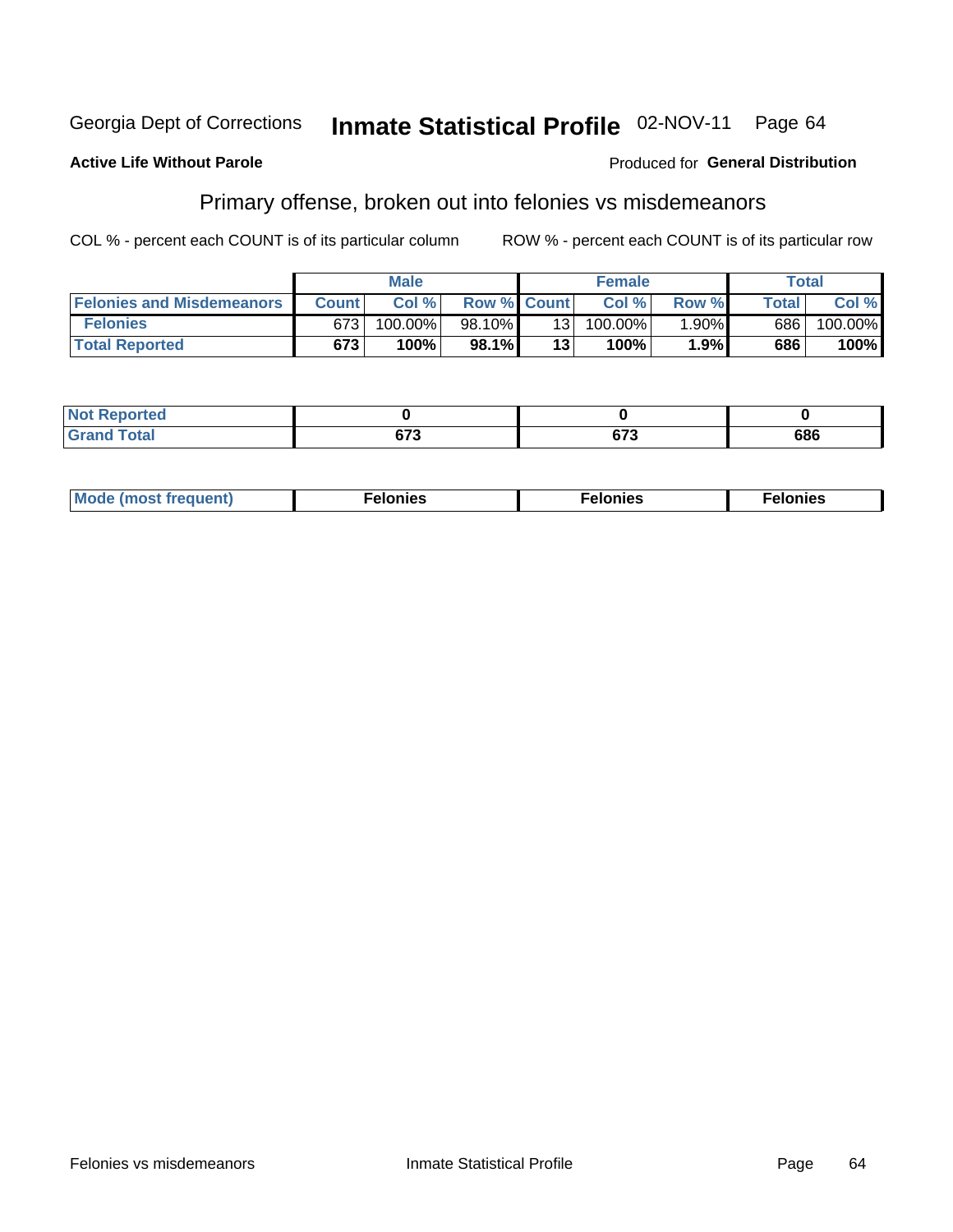#### Inmate Statistical Profile 02-NOV-11 Page 65

#### **Active Life Without Parole**

#### Produced for General Distribution

## Primary offense, broken out into six broad crime categories

COL % - percent each COUNT is of its particular column

|                         |              | <b>Male</b> |         |                    | <b>Female</b> |        |              | <b>Total</b> |
|-------------------------|--------------|-------------|---------|--------------------|---------------|--------|--------------|--------------|
| <b>Crime Categories</b> | <b>Count</b> | Col %       |         | <b>Row % Count</b> | Col %         | Row %  | <b>Total</b> | Col %        |
| <b>Violent</b>          | 551          | 81.87%      | 97.87%  | 12                 | 92.31%        | 2.13%  | 563          | 82.07%       |
| <b>Sex Crime</b>        | 102          | 15.16%      | 100.00% |                    | .00%          |        | 102          | 14.87%       |
| <b>Property</b><br>3    | 3            | .45%        | 75.00%  |                    | 7.69%         | 25.00% | 4            | .58%         |
| <b>Drug</b><br>4        | 16           | 2.38%       | 100.00% |                    | .00%          |        | 16           | 2.33%        |
| <b>Other</b><br>6       |              | .15%        | 100.00% |                    | .00%          |        |              | .15%         |
| <b>Total Reported</b>   | 673          | 100%        | 98.1%   | 13                 | 100%          | 1.9%   | 686          | 100%         |

| <b>Not Reported</b> |            |     |
|---------------------|------------|-----|
| <b>Total</b>        | ~70<br>. . | 686 |

| М | ,,, | - -- -<br>וחו | m |
|---|-----|---------------|---|
|   |     |               |   |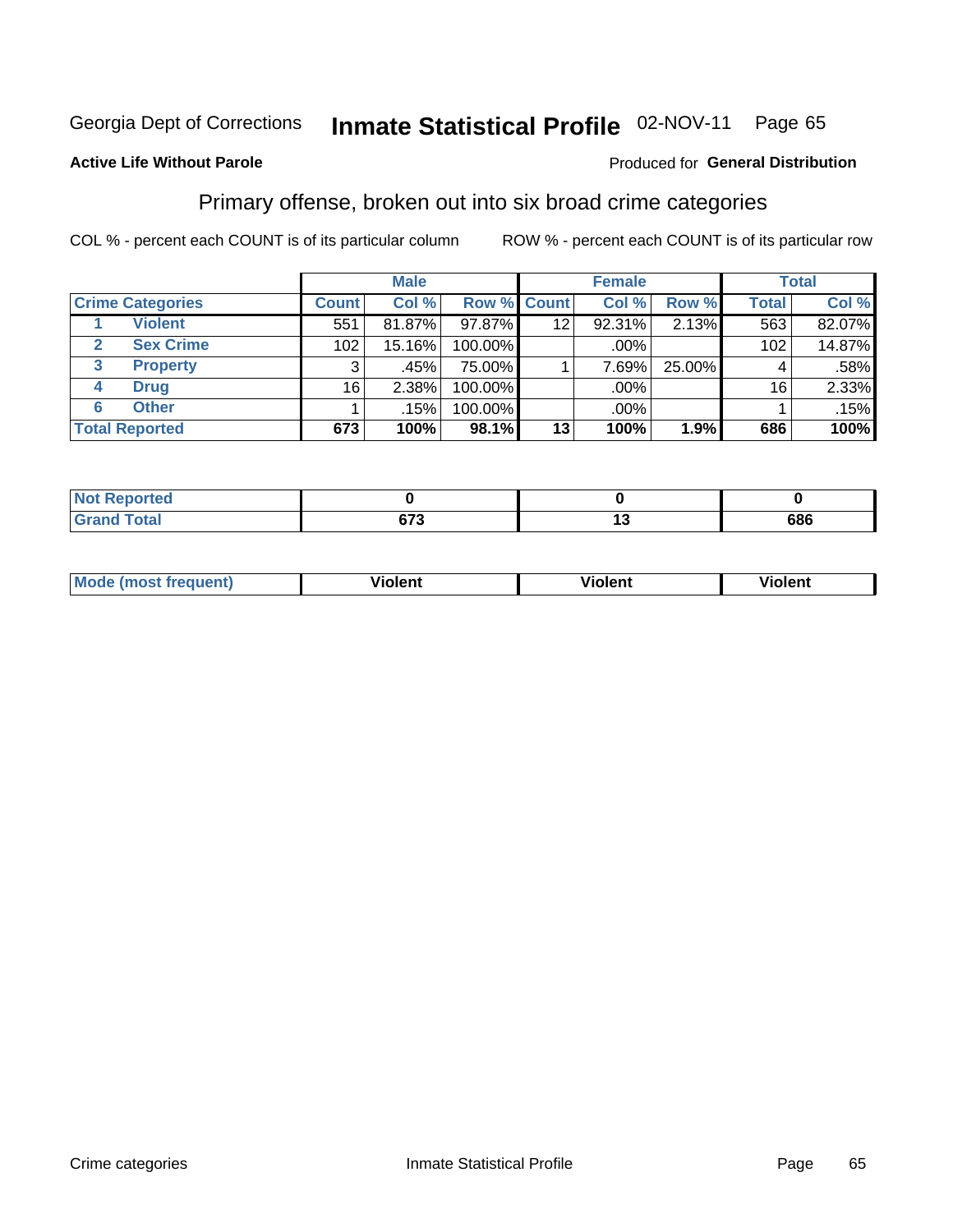#### Inmate Statistical Profile 02-NOV-11 Page 66

#### **Active Life Without Parole**

#### Produced for General Distribution

# Primary offense, detailed offense code

COL % - percent each COUNT is of its particular column

|                      |                                     | <b>Male</b><br><b>Female</b> |        |         | <b>Total</b>    |        |         |                |        |
|----------------------|-------------------------------------|------------------------------|--------|---------|-----------------|--------|---------|----------------|--------|
|                      | <b>Primary Offense</b>              | <b>Count</b>                 | Col %  | Row %   | <b>Count</b>    | Col %  | Row %   | <b>Total</b>   | Col %  |
| 1101                 | <b>Murder</b>                       | $\overline{378}$             | 56.17% | 97.17%  | 11              | 84.62% | 2.83%   | 389            | 56.71% |
| 1311                 | <b>Kidnapping</b>                   | 63                           | 9.36%  | 100.00% |                 |        |         | 63             | 9.18%  |
| 1601                 | <b>Burglary</b>                     | 3                            | .45%   | 100.00% |                 |        |         | 3              | .44%   |
| 1821                 | <b>Theft By Shoplifting</b>         |                              |        |         | 1               | 7.69%  | 100.00% | $\mathbf{1}$   | .15%   |
| 1901                 | <b>Robbery</b>                      | 1                            | .15%   | 100.00% |                 |        |         | $\mathbf{1}$   | .15%   |
| 1902                 | <b>Armed Robbery</b>                | 107                          | 15.90% | 99.07%  | $\mathbf{1}$    | 7.69%  | .93%    | 108            | 15.74% |
| 1911                 | <b>Hijacking Motor Vehicle</b>      | 1                            | .15%   | 100.00% |                 |        |         | 1              | .15%   |
| 2001                 | Rape                                | 72                           | 10.70% | 100.00% |                 |        |         | 72             | 10.50% |
| 2003                 | <b>Aggrav Sodomy</b>                | 7                            | 1.04%  | 100.00% |                 |        |         | $\overline{7}$ | 1.02%  |
| 2009                 | <b>Aggrav Sexual Battery</b>        | 5                            | .74%   | 100.00% |                 |        |         | 5              | .73%   |
| 2019                 | <b>Child Molestation</b>            | 4                            | .59%   | 100.00% |                 |        |         | 4              | .58%   |
| 2021                 | <b>Aggrav Child Molestation</b>     | 14                           | 2.08%  | 100.00% |                 |        |         | 14             | 2.04%  |
| 2801                 | <b>Cruelty To Children</b>          | 1                            | .15%   | 100.00% |                 |        |         | 1              | .15%   |
| 2912                 | <b>Poss Of Certain</b>              | 1                            | .15%   | 100.00% |                 |        |         | 1              | .15%   |
|                      | <b>Weapons</b>                      |                              |        |         |                 |        |         |                |        |
| 4012                 | <b>Viol Ga Cntrl Sbst Act</b>       | 1                            | .15%   | 100.00% |                 |        |         | 1              | .15%   |
| 4018                 | <b>S/D Cont Sub School</b>          | 1                            | .15%   | 100.00% |                 |        |         | $\mathbf{1}$   | .15%   |
| 4021                 | <b>S/D Cocaine</b>                  | 4                            | .59%   | 100.00% |                 |        |         | 4              | .58%   |
| 4022                 | <b>Poss Of Cocaine</b>              | 3                            | .45%   | 100.00% |                 |        |         | 3              | .44%   |
| 4050                 | <b>Poss W Int Dist Cocaine</b>      | 1                            | .15%   | 100.00% |                 |        |         | $\mathbf{1}$   | .15%   |
| 4101                 | <b>Traf Cocaine Less 200</b>        | $\overline{2}$               | .30%   | 100.00% |                 |        |         | $\overline{2}$ | .29%   |
|                      | Gm                                  |                              |        |         |                 |        |         |                |        |
| 4103                 | <b>Traf Cocaine 401+ Gm</b>         | $\overline{2}$               | .30%   | 100.00% |                 |        |         | 2              | .29%   |
| 4134                 | <b>Att/Consprcy Commt</b><br>C/S/Of | 1                            | .15%   | 100.00% |                 |        |         | $\mathbf{1}$   | .15%   |
| 4140                 | <b>Traf Methamph 28-199</b><br>Gm   | 1                            | .15%   | 100.00% |                 |        |         | 1              | .15%   |
| <b>Total Rported</b> |                                     | 673                          | 100%   | 98.1%   | $\overline{13}$ | 100%   | 1.9%    | 686            | 100%   |

| <b>Not Reported</b> |              |         |
|---------------------|--------------|---------|
| <b>c</b> otal       | 070<br>. . J | <br>686 |

| Mode (most frequent) | 1101 Murder | 1101 Murder | 1101 Murder |
|----------------------|-------------|-------------|-------------|
|----------------------|-------------|-------------|-------------|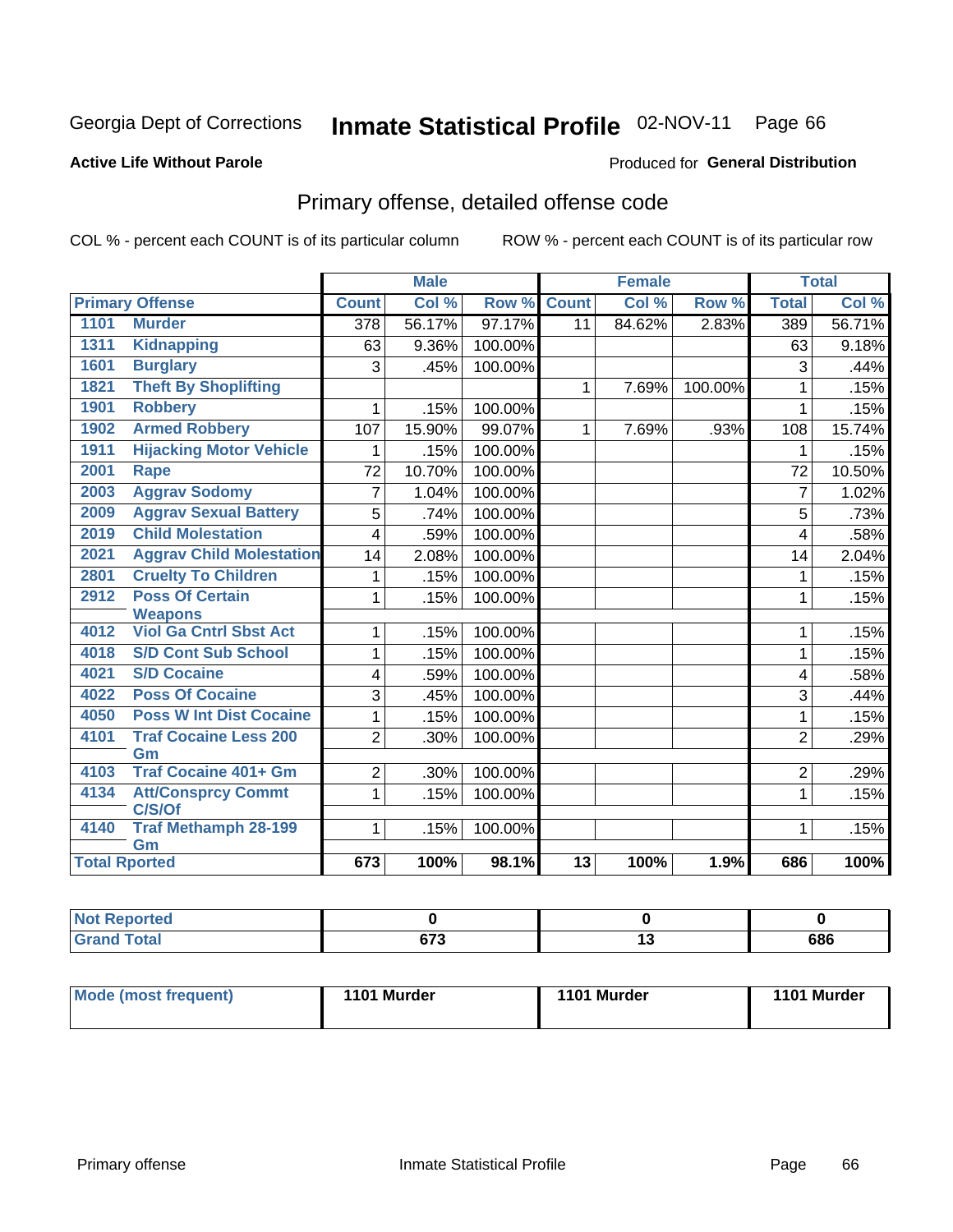#### **Active Life Without Parole**

#### Produced for **General Distribution**

# County of conviction of primary offense

|                                |                | <b>Male</b> |         | <b>Female</b> |       |        | <b>Total</b>   |       |
|--------------------------------|----------------|-------------|---------|---------------|-------|--------|----------------|-------|
| <b>County of Conviction</b>    | <b>Count</b>   | Col %       | Row %   | <b>Count</b>  | Col % | Row %  | <b>Total</b>   | Col % |
| <b>Appling County</b><br>001   | 3              | .45%        | 100.00% |               |       |        | $\overline{3}$ | .44%  |
| <b>Atkinson County</b><br>002  | $\overline{2}$ | .30%        | 100.00% |               |       |        | $\overline{2}$ | .29%  |
| <b>Bacon County</b><br>003     | 1              | .15%        | 100.00% |               |       |        | $\mathbf{1}$   | .15%  |
| <b>Baldwin County</b><br>005   | 5              | .74%        | 100.00% |               |       |        | 5              | .73%  |
| <b>Banks County</b><br>006     | 1              | .15%        | 100.00% |               |       |        | $\mathbf{1}$   | .15%  |
| <b>Barrow County</b><br>007    | 4              | .59%        | 100.00% |               |       |        | 4              | .58%  |
| <b>Bartow County</b><br>008    | 5              | .74%        | 100.00% |               |       |        | 5              | .73%  |
| <b>Ben Hill County</b><br>009  | 4              | .59%        | 100.00% |               |       |        | 4              | .58%  |
| <b>Berrien County</b><br>010   | 1              | .15%        | 100.00% |               |       |        | 1              | .15%  |
| <b>Bibb County</b><br>011      | 21             | 3.12%       | 100.00% |               |       |        | 21             | 3.06% |
| <b>Bleckley County</b><br>012  | 1              | .15%        | 100.00% |               |       |        | 1              | .15%  |
| <b>Brantley County</b><br>013  | 1              | .15%        | 100.00% |               |       |        | $\mathbf{1}$   | .15%  |
| <b>Brooks County</b><br>014    | 1              | .15%        | 100.00% |               |       |        | $\mathbf{1}$   | .15%  |
| <b>Bulloch County</b><br>016   | 4              | .59%        | 80.00%  | 1             | 7.69% | 20.00% | 5              | .73%  |
| <b>Burke County</b><br>017     | 6              | .89%        | 100.00% |               |       |        | 6              | .87%  |
| <b>Butts County</b><br>018     | 4              | .59%        | 100.00% |               |       |        | 4              | .58%  |
| <b>Camden County</b><br>020    | 4              | .59%        | 100.00% |               |       |        | 4              | .58%  |
| <b>Candler County</b><br>021   | 1              | .15%        | 100.00% |               |       |        | $\mathbf{1}$   | .15%  |
| <b>Carroll County</b><br>022   | 3              | .45%        | 100.00% |               |       |        | 3              | .44%  |
| <b>Catoosa County</b><br>023   | $\overline{2}$ | .30%        | 100.00% |               |       |        | $\overline{2}$ | .29%  |
| <b>Charlton County</b><br>024  | 1              | .15%        | 100.00% |               |       |        | $\mathbf{1}$   | .15%  |
| <b>Chatham County</b><br>025   | 28             | 4.16%       | 100.00% |               |       |        | 28             | 4.08% |
| <b>Chattooga County</b><br>027 | 1              | .15%        | 100.00% |               |       |        | 1              | .15%  |
| <b>Cherokee County</b><br>028  | 3              | .45%        | 100.00% |               |       |        | 3              | .44%  |
| <b>Clarke County</b><br>029    | 16             | 2.38%       | 100.00% |               |       |        | 16             | 2.33% |
| <b>Clayton County</b><br>031   | 31             | 4.61%       | 100.00% |               |       |        | 31             | 4.52% |
| <b>Cobb County</b><br>033      | 19             | 2.82%       | 95.00%  | 1             | 7.69% | 5.00%  | 20             | 2.92% |
| <b>Coffee County</b><br>034    | 4              | .59%        | 100.00% |               |       |        | 4              | .58%  |
| <b>Colquitt County</b><br>035  | 4              | .59%        | 100.00% |               |       |        | 4              | .58%  |
| <b>Columbia County</b><br>036  | 5              | .74%        | 100.00% |               |       |        | 5              | .73%  |
| <b>Cook County</b><br>037      | 4              | .59%        | 100.00% |               |       |        | 4              | .58%  |
| 038<br><b>Coweta County</b>    | 4              | .59%        | 100.00% |               |       |        | 4              | .58%  |
| <b>Crisp County</b><br>040     | 3              | .45%        | 100.00% |               |       |        | 3              | .44%  |
| <b>Dade County</b><br>041      | 1              | .15%        | 100.00% |               |       |        | $\mathbf{1}$   | .15%  |
| <b>Dawson County</b><br>042    | 1              | .15%        | 100.00% |               |       |        | 1              | .15%  |
| <b>Decatur County</b><br>043   | $\overline{2}$ | .30%        | 100.00% |               |       |        | $\overline{2}$ | .29%  |
| <b>Dekalb County</b><br>044    | 50             | 7.43%       | 98.04%  | 1             | 7.69% | 1.96%  | 51             | 7.43% |
| <b>Dodge County</b><br>045     | $\mathbf 1$    | .15%        | 100.00% |               |       |        | 1              | .15%  |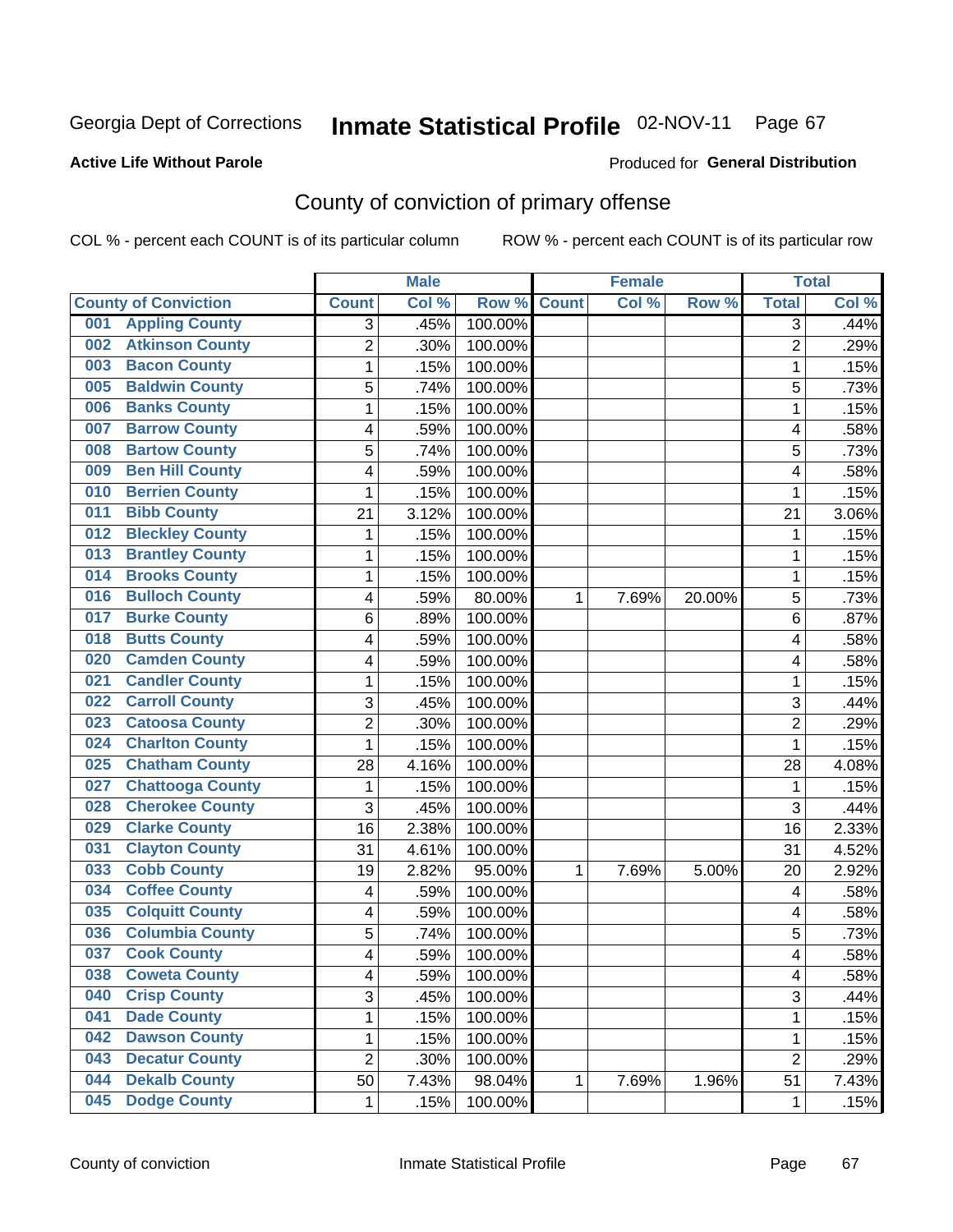#### **Active Life Without Parole**

#### Produced for **General Distribution**

# County of conviction of primary offense

|                                 |                | <b>Male</b> |         | <b>Female</b> |       |        | <b>Total</b>   |        |
|---------------------------------|----------------|-------------|---------|---------------|-------|--------|----------------|--------|
| <b>County of Conviction</b>     | <b>Count</b>   | Col %       | Row %   | <b>Count</b>  | Col % | Row %  | <b>Total</b>   | Col %  |
| <b>Dooly County</b><br>046      | 2              | .30%        | 100.00% |               |       |        | 2              | .29%   |
| <b>Dougherty County</b><br>047  | 23             | 3.42%       | 95.83%  | 1             | 7.69% | 4.17%  | 24             | 3.50%  |
| <b>Douglas County</b><br>048    | 20             | 2.97%       | 95.24%  | 1             | 7.69% | 4.76%  | 21             | 3.06%  |
| <b>Early County</b><br>049      | 1              | .15%        | 100.00% |               |       |        | 1              | .15%   |
| <b>Effingham County</b><br>051  | 4              | .59%        | 100.00% |               |       |        | 4              | .58%   |
| <b>Elbert County</b><br>052     | $\overline{2}$ | .30%        | 100.00% |               |       |        | $\overline{2}$ | .29%   |
| <b>Emanuel County</b><br>053    | 5              | .74%        | 100.00% |               |       |        | 5              | .73%   |
| <b>Fayette County</b><br>056    | 3              | .45%        | 100.00% |               |       |        | 3              | .44%   |
| <b>Floyd County</b><br>057      | 9              | 1.34%       | 100.00% |               |       |        | 9              | 1.31%  |
| <b>Forsyth County</b><br>058    | $\overline{2}$ | .30%        | 100.00% |               |       |        | $\overline{2}$ | .29%   |
| <b>Franklin County</b><br>059   | $\overline{2}$ | .30%        | 100.00% |               |       |        | $\overline{2}$ | .29%   |
| <b>Fulton County</b><br>060     | 76             | 11.29%      | 98.70%  | 1             | 7.69% | 1.30%  | 77             | 11.22% |
| <b>Gilmer County</b><br>061     | 1              | .15%        | 100.00% |               |       |        | 1              | .15%   |
| <b>Glynn County</b><br>063      | 15             | 2.23%       | 100.00% |               |       |        | 15             | 2.19%  |
| <b>Gordon County</b><br>064     | 1              | .15%        | 100.00% |               |       |        | 1              | .15%   |
| <b>Greene County</b><br>066     | 1              | .15%        | 100.00% |               |       |        | 1              | .15%   |
| <b>Gwinnett County</b><br>067   | 10             | 1.49%       | 90.91%  | 1             | 7.69% | 9.09%  | 11             | 1.60%  |
| <b>Habersham County</b><br>068  | 3              | .45%        | 100.00% |               |       |        | 3              | .44%   |
| <b>Hall County</b><br>069       | 11             | 1.63%       | 100.00% |               |       |        | 11             | 1.60%  |
| <b>Haralson County</b><br>071   | $\mathbf 2$    | .30%        | 100.00% |               |       |        | $\overline{2}$ | .29%   |
| <b>Harris County</b><br>072     | $\mathbf{1}$   | .15%        | 100.00% |               |       |        | $\mathbf{1}$   | .15%   |
| <b>Hart County</b><br>073       | 3              | .45%        | 100.00% |               |       |        | 3              | .44%   |
| <b>Henry County</b><br>075      | 10             | 1.49%       | 100.00% |               |       |        | 10             | 1.46%  |
| <b>Houston County</b><br>076    | 8              | 1.19%       | 100.00% |               |       |        | 8              | 1.17%  |
| <b>Irwin County</b><br>077      | 1              | .15%        | 100.00% |               |       |        | $\mathbf{1}$   | .15%   |
| <b>Jackson County</b><br>078    | 10             | 1.49%       | 100.00% |               |       |        | 10             | 1.46%  |
| <b>Jasper County</b><br>079     | 1              | .15%        | 100.00% |               |       |        | 1              | .15%   |
| <b>Jeff Davis County</b><br>080 | 1              | .15%        | 100.00% |               |       |        | 1              | .15%   |
| <b>Jefferson County</b><br>081  | 1              | .15%        | 100.00% |               |       |        | 1              | .15%   |
| <b>Jones County</b><br>084      | $\overline{2}$ | .30%        | 100.00% |               |       |        | $\overline{2}$ | .29%   |
| <b>Laurens County</b><br>087    | 3              | .45%        | 100.00% |               |       |        | 3              | .44%   |
| 088<br><b>Lee County</b>        | 2              | .30%        | 100.00% |               |       |        | 2              | .29%   |
| <b>Liberty County</b><br>089    | 6              | .89%        | 85.71%  | 1             | 7.69% | 14.29% | $\overline{7}$ | 1.02%  |
| <b>Long County</b><br>091       | 3              | .45%        | 100.00% |               |       |        | 3              | .44%   |
| <b>Lowndes County</b><br>092    | 5              | .74%        | 100.00% |               |       |        | 5              | .73%   |
| <b>Madison County</b><br>095    | 1              | .15%        | 100.00% |               |       |        | 1              | .15%   |
| <b>Marion County</b><br>096     | 1              | .15%        | 100.00% |               |       |        | 1              | .15%   |
| <b>Mcduffie County</b><br>097   | $\overline{2}$ | .30%        | 100.00% |               |       |        | $\overline{2}$ | .29%   |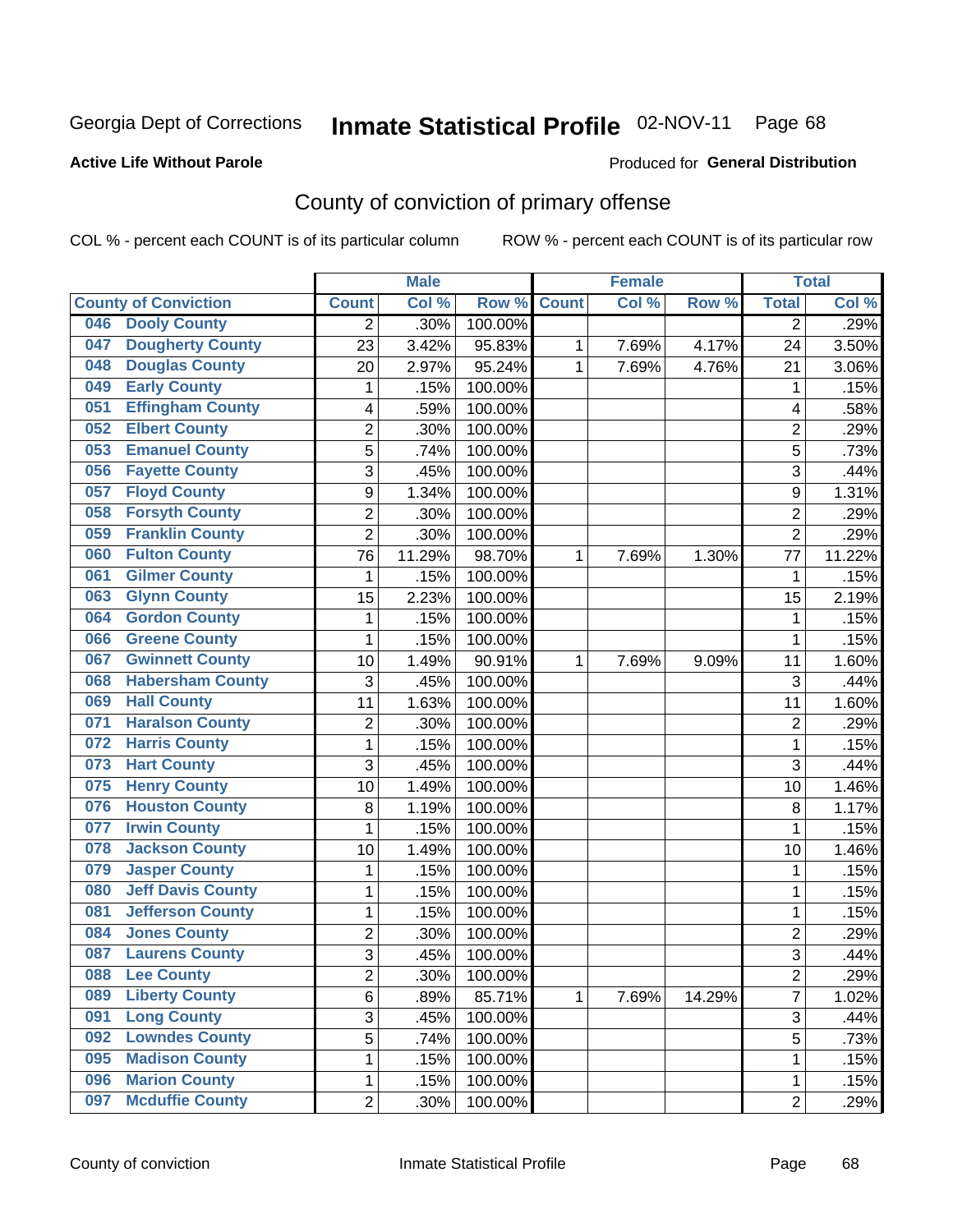#### **Active Life Without Parole**

#### Produced for **General Distribution**

# County of conviction of primary offense

|                                 |                | <b>Male</b> |         | <b>Female</b>  |        |        | <b>Total</b>              |       |
|---------------------------------|----------------|-------------|---------|----------------|--------|--------|---------------------------|-------|
| <b>County of Conviction</b>     | <b>Count</b>   | Col %       | Row %   | <b>Count</b>   | Col %  | Row %  | <b>Total</b>              | Col % |
| <b>Mcintosh County</b><br>098   | 1              | .15%        | 100.00% |                |        |        | 1                         | .15%  |
| <b>Miller County</b><br>100     | 1              | .15%        | 100.00% |                |        |        | 1                         | .15%  |
| <b>Monroe County</b><br>102     | 3              | .45%        | 100.00% |                |        |        | 3                         | .44%  |
| <b>Morgan County</b><br>104     | $\mathbf{1}$   | .15%        | 100.00% |                |        |        | 1                         | .15%  |
| <b>Muscogee County</b><br>106   | 20             | 2.97%       | 100.00% |                |        |        | 20                        | 2.92% |
| <b>Newton County</b><br>107     | 6              | .89%        | 85.71%  | 1              | 7.69%  | 14.29% | $\overline{7}$            | 1.02% |
| <b>Oglethorpe County</b><br>109 | 1              | .15%        | 100.00% |                |        |        | 1                         | .15%  |
| <b>Paulding County</b><br>110   | $\overline{2}$ | .30%        | 100.00% |                |        |        | $\overline{2}$            | .29%  |
| <b>Pierce County</b><br>113     | 3              | .45%        | 100.00% |                |        |        | 3                         | .44%  |
| <b>Pike County</b><br>114       | 4              | .59%        | 80.00%  | 1              | 7.69%  | 20.00% | 5                         | .73%  |
| <b>Polk County</b><br>115       | 2              | .30%        | 100.00% |                |        |        | $\overline{2}$            | .29%  |
| <b>Pulaski County</b><br>116    | 1              | .15%        | 100.00% |                |        |        | $\mathbf 1$               | .15%  |
| <b>Putnam County</b><br>117     | 6              | .89%        | 100.00% |                |        |        | 6                         | .87%  |
| <b>Rabun County</b><br>119      | 1              | .15%        | 100.00% |                |        |        | 1                         | .15%  |
| <b>Randolph County</b><br>120   | $\overline{2}$ | .30%        | 100.00% |                |        |        | $\overline{2}$            | .29%  |
| <b>Richmond County</b><br>121   | 29             | 4.31%       | 93.55%  | $\overline{2}$ | 15.38% | 6.45%  | 31                        | 4.52% |
| <b>Rockdale County</b><br>122   | $\,6$          | .89%        | 100.00% |                |        |        | 6                         | .87%  |
| <b>Spalding County</b><br>126   | 7              | 1.04%       | 100.00% |                |        |        | $\overline{7}$            | 1.02% |
| <b>Stephens County</b><br>127   | 2              | .30%        | 100.00% |                |        |        | $\overline{2}$            | .29%  |
| <b>Sumter County</b><br>129     | 1              | .15%        | 100.00% |                |        |        | $\mathbf 1$               | .15%  |
| <b>Taliaferro County</b><br>131 | 1              | .15%        | 100.00% |                |        |        | 1                         | .15%  |
| <b>Tattnall County</b><br>132   | 1              | .15%        | 100.00% |                |        |        | $\mathbf 1$               | .15%  |
| <b>Terrell County</b><br>135    | 1              | .15%        | 100.00% |                |        |        | 1                         | .15%  |
| <b>Thomas County</b><br>136     | 4              | .59%        | 100.00% |                |        |        | 4                         | .58%  |
| <b>Tift County</b><br>137       | 7              | 1.04%       | 100.00% |                |        |        | 7                         | 1.02% |
| <b>Toombs County</b><br>138     | 9              | 1.34%       | 100.00% |                |        |        | 9                         | 1.31% |
| <b>Towns County</b><br>139      | 1              | .15%        | 100.00% |                |        |        | 1                         | .15%  |
| <b>Treutlen County</b><br>140   | 1              | .15%        | 100.00% |                |        |        | 1                         | .15%  |
| <b>Troup County</b><br>141      | 1              | .15%        | 100.00% |                |        |        | 1                         | .15%  |
| <b>Turner County</b><br>142     | 1              | .15%        | 100.00% |                |        |        | $\mathbf 1$               | .15%  |
| <b>Twiggs County</b><br>143     | 1              | .15%        | 100.00% |                |        |        | 1                         | .15%  |
| 144<br><b>Union County</b>      | 1              | .15%        | 100.00% |                |        |        | 1                         | .15%  |
| <b>Upson County</b><br>145      | 3              | .45%        | 100.00% |                |        |        | 3                         | .44%  |
| 146<br><b>Walker County</b>     | 4              | .59%        | 80.00%  | $\mathbf{1}$   | 7.69%  | 20.00% | 5                         | .73%  |
| <b>Walton County</b><br>147     | 8              | 1.19%       | 100.00% |                |        |        | 8                         | 1.17% |
| <b>Ware County</b><br>148       | 11             | 1.63%       | 100.00% |                |        |        | 11                        | 1.60% |
| <b>Washington County</b><br>150 | $\sqrt{3}$     | .45%        | 100.00% |                |        |        | $\ensuremath{\mathsf{3}}$ | .44%  |
| <b>Wayne County</b><br>151      | 3              | .45%        | 100.00% |                |        |        | 3                         | .44%  |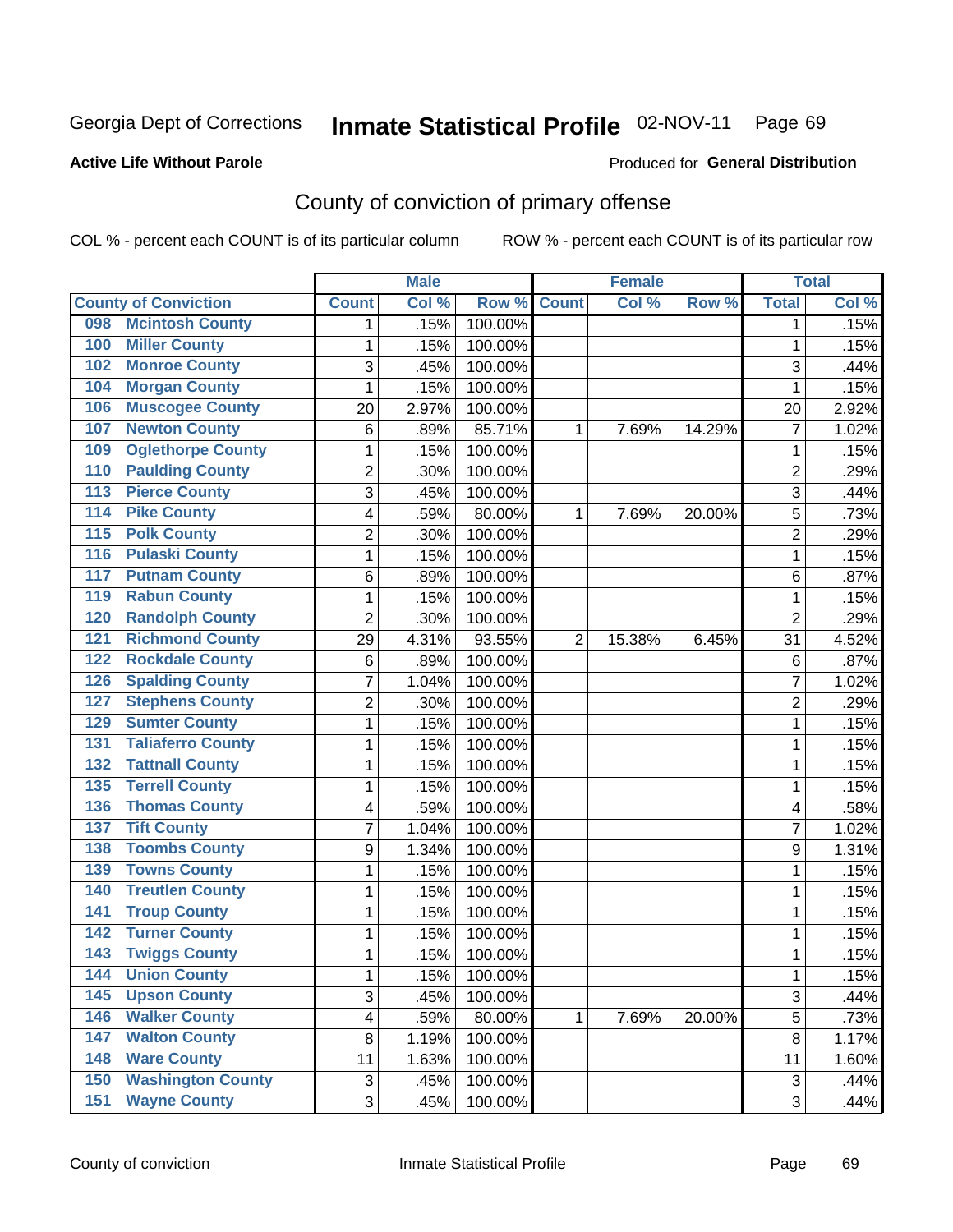#### **Active Life Without Parole**

#### Produced for **General Distribution**

# County of conviction of primary offense

|                                | <b>Male</b>  |                   |             |    | <b>Female</b> | <b>Total</b> |              |         |
|--------------------------------|--------------|-------------------|-------------|----|---------------|--------------|--------------|---------|
| <b>County of Conviction</b>    | <b>Count</b> | Col %             | Row % Count |    | Col %         | Row %        | <b>Total</b> | Col %   |
| <b>Whitfield County</b><br>155 |              | .89%              | 100.00%     |    |               |              |              | $.87\%$ |
| <b>Wilkes County</b><br>157    |              | .15% <sup> </sup> | 100.00%     |    |               |              |              | .15%    |
| <b>Total Rported</b>           | 673          | 100%              | 98.1%       | 13 | 100%          | 1.9%         | 686          | 100%    |

| <b>orted</b> |            |     |
|--------------|------------|-----|
| <b>otal</b>  | 672<br>o r | 686 |

| <b>Mode (most frequent)</b> | <b>Fulton County</b> | <b>Richmond County</b> | <b>Fulton County</b> |
|-----------------------------|----------------------|------------------------|----------------------|
|                             |                      |                        |                      |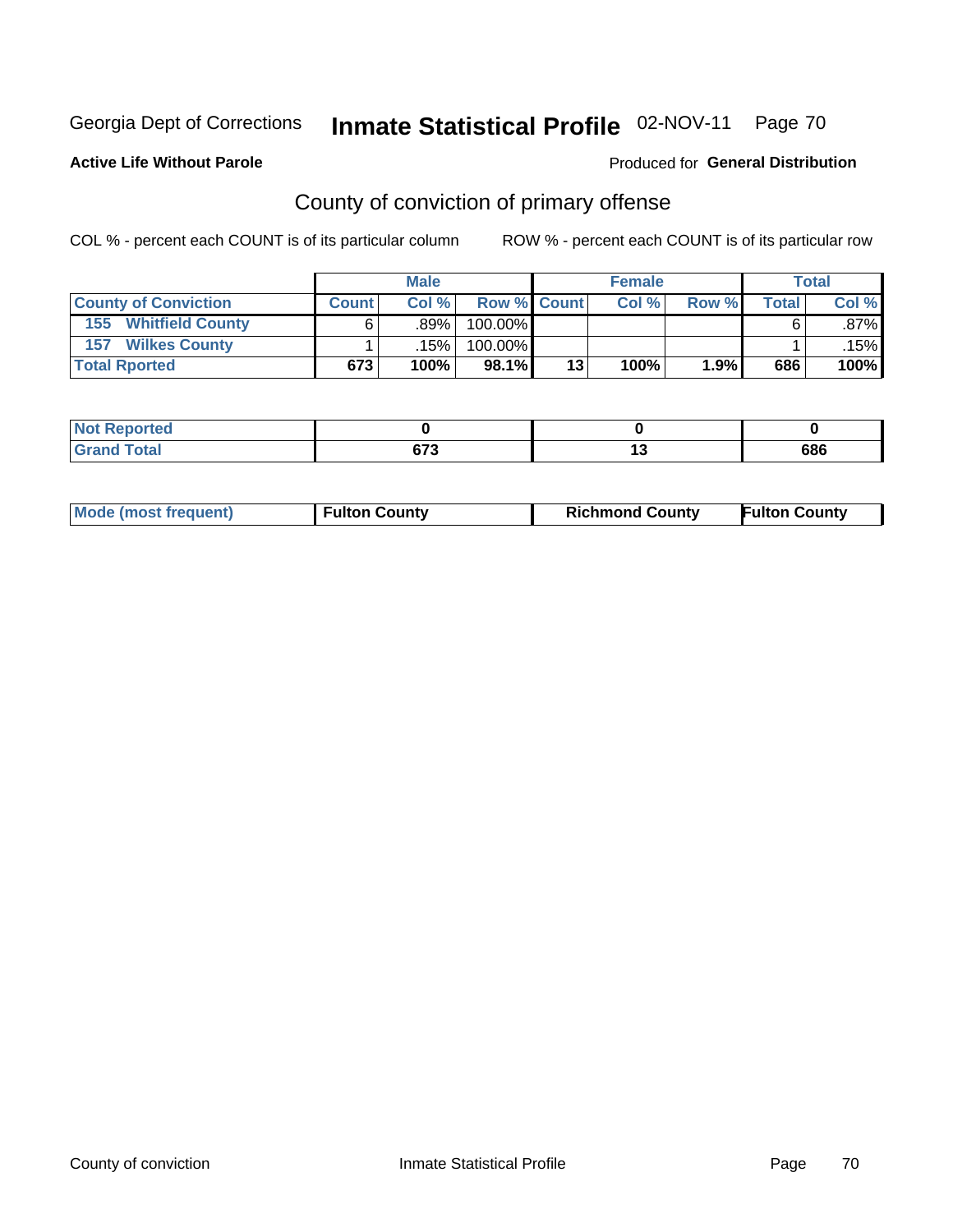#### **Active Life Without Parole**

#### Produced for **General Distribution**

# Circuit of conviction of primary offense

|                         |                                 |                | <b>Male</b> |         | <b>Female</b>  |        |        | <b>Total</b>     |        |
|-------------------------|---------------------------------|----------------|-------------|---------|----------------|--------|--------|------------------|--------|
|                         | <b>Circuit of Conviction</b>    | <b>Count</b>   | Col %       | Row %   | <b>Count</b>   | Col %  | Row %  | <b>Total</b>     | Col %  |
| $\overline{1}$          | <b>Alapaha Circuit</b>          | $\overline{7}$ | 1.04%       | 100.00% |                |        |        | 7                | 1.02%  |
| $\overline{2}$          | <b>Alcovy Circuit</b>           | 14             | 2.08%       | 93.33%  | 1              | 7.69%  | 6.67%  | 15               | 2.19%  |
| $\overline{\mathbf{3}}$ | <b>Atlanta Circuit</b>          | 76             | 11.29%      | 98.70%  | $\mathbf{1}$   | 7.69%  | 1.30%  | 77               | 11.22% |
| 4                       | <b>Atlantic Circuit</b>         | 11             | 1.63%       | 91.67%  | 1              | 7.69%  | 8.33%  | 12               | 1.75%  |
| 5                       | <b>Augusta Circuit</b>          | 40             | 5.94%       | 95.24%  | $\overline{2}$ | 15.38% | 4.76%  | 42               | 6.12%  |
| $6\phantom{a}$          | <b>Blue Ridge Circuit</b>       | 3              | .45%        | 100.00% |                |        |        | 3                | .44%   |
| 7                       | <b>Brunswick Circuit</b>        | 26             | 3.86%       | 100.00% |                |        |        | 26               | 3.79%  |
| 8                       | <b>Chattahoochee Circuit</b>    | 22             | 3.27%       | 100.00% |                |        |        | 22               | 3.21%  |
| $\overline{9}$          | <b>Cherokee Circuit</b>         | 6              | .89%        | 100.00% |                |        |        | 6                | .87%   |
| 10                      | <b>Clayton Circuit</b>          | 31             | 4.61%       | 100.00% |                |        |        | 31               | 4.52%  |
| $\overline{11}$         | <b>Cobb Circuit</b>             | 19             | 2.82%       | 95.00%  | 1              | 7.69%  | 5.00%  | 20               | 2.92%  |
| $\overline{12}$         | <b>Conasauga Circuit</b>        | 6              | .89%        | 100.00% |                |        |        | $\,6$            | .87%   |
| $\overline{13}$         | <b>Cordele Circuit</b>          | 9              | 1.34%       | 100.00% |                |        |        | $\boldsymbol{9}$ | 1.31%  |
| 14                      | <b>Coweta Circuit</b>           | 8              | 1.19%       | 100.00% |                |        |        | 8                | 1.17%  |
| 15                      | <b>Dougherty Circuit</b>        | 23             | 3.42%       | 95.83%  | 1              | 7.69%  | 4.17%  | 24               | 3.50%  |
| 16                      | <b>Dublin Circuit</b>           | 5              | .74%        | 100.00% |                |        |        | 5                | .73%   |
| 17                      | <b>Eastern Circuit</b>          | 28             | 4.16%       | 100.00% |                |        |        | 28               | 4.08%  |
| 18                      | <b>Flint Circuit</b>            | 10             | 1.49%       | 100.00% |                |        |        | 10               | 1.46%  |
| 19                      | <b>Griffin Circuit</b>          | 17             | 2.53%       | 94.44%  | 1              | 7.69%  | 5.56%  | 18               | 2.62%  |
| 20                      | <b>Gwinnett Circuit</b>         | 10             | 1.49%       | 90.91%  | $\mathbf 1$    | 7.69%  | 9.09%  | 11               | 1.60%  |
| $\overline{21}$         | <b>Houston Circuit</b>          | 8              | 1.19%       | 100.00% |                |        |        | 8                | 1.17%  |
| $\overline{22}$         | <b>Lookout Mountain Circuit</b> | 8              | 1.19%       | 88.89%  | $\mathbf 1$    | 7.69%  | 11.11% | 9                | 1.31%  |
| 23                      | <b>Macon Circuit</b>            | 21             | 3.12%       | 100.00% |                |        |        | 21               | 3.06%  |
| $\overline{24}$         | <b>Middle Circuit</b>           | 19             | 2.82%       | 100.00% |                |        |        | 19               | 2.77%  |
| $\overline{25}$         | <b>Mountain Circuit</b>         | 6              | .89%        | 100.00% |                |        |        | 6                | .87%   |
| 26                      | <b>Northeastern Circuit</b>     | 12             | 1.78%       | 100.00% |                |        |        | 12               | 1.75%  |
| $\overline{27}$         | <b>Northern Circuit</b>         | 9              | 1.34%       | 100.00% |                |        |        | $\boldsymbol{9}$ | 1.31%  |
| 28                      | <b>Ocmulgee Circuit</b>         | 16             | 2.38%       | 100.00% |                |        |        | 16               | 2.33%  |
| 29                      | <b>Oconee Circuit</b>           | 3              | .45%        | 100.00% |                |        |        | 3                | .44%   |
| 30                      | <b>Ogeechee Circuit</b>         | 8              | 1.19%       | 88.89%  | $\mathbf 1$    | 7.69%  | 11.11% | $\boldsymbol{9}$ | 1.31%  |
| $\overline{31}$         | <b>Pataula Circuit</b>          | $\overline{5}$ | .74%        | 100.00% |                |        |        | $\overline{5}$   | .73%   |
| 32                      | <b>Piedmont Circuit</b>         | 15             | 2.23%       | 100.00% |                |        |        | 15               | 2.19%  |
| 33                      | <b>Rome Circuit</b>             | 9              | 1.34%       | 100.00% |                |        |        | 9                | 1.31%  |
| 34                      | <b>South Georgia Circuit</b>    | $\overline{2}$ | .30%        | 100.00% |                |        |        | $\overline{2}$   | .29%   |
| 35                      | <b>Southern Circuit</b>         | 14             | 2.08%       | 100.00% |                |        |        | 14               | 2.04%  |
| 36                      | <b>Southwestern Circuit</b>     | 3              | .45%        | 100.00% |                |        |        | 3                | .44%   |
| 37                      | <b>Stone Mountain Circuit</b>   | 50             | 7.43%       | 98.04%  | 1              | 7.69%  | 1.96%  | 51               | 7.43%  |
| 38                      | <b>Tallapoosa Circuit</b>       | 4              | .59%        | 100.00% |                |        |        | 4                | .58%   |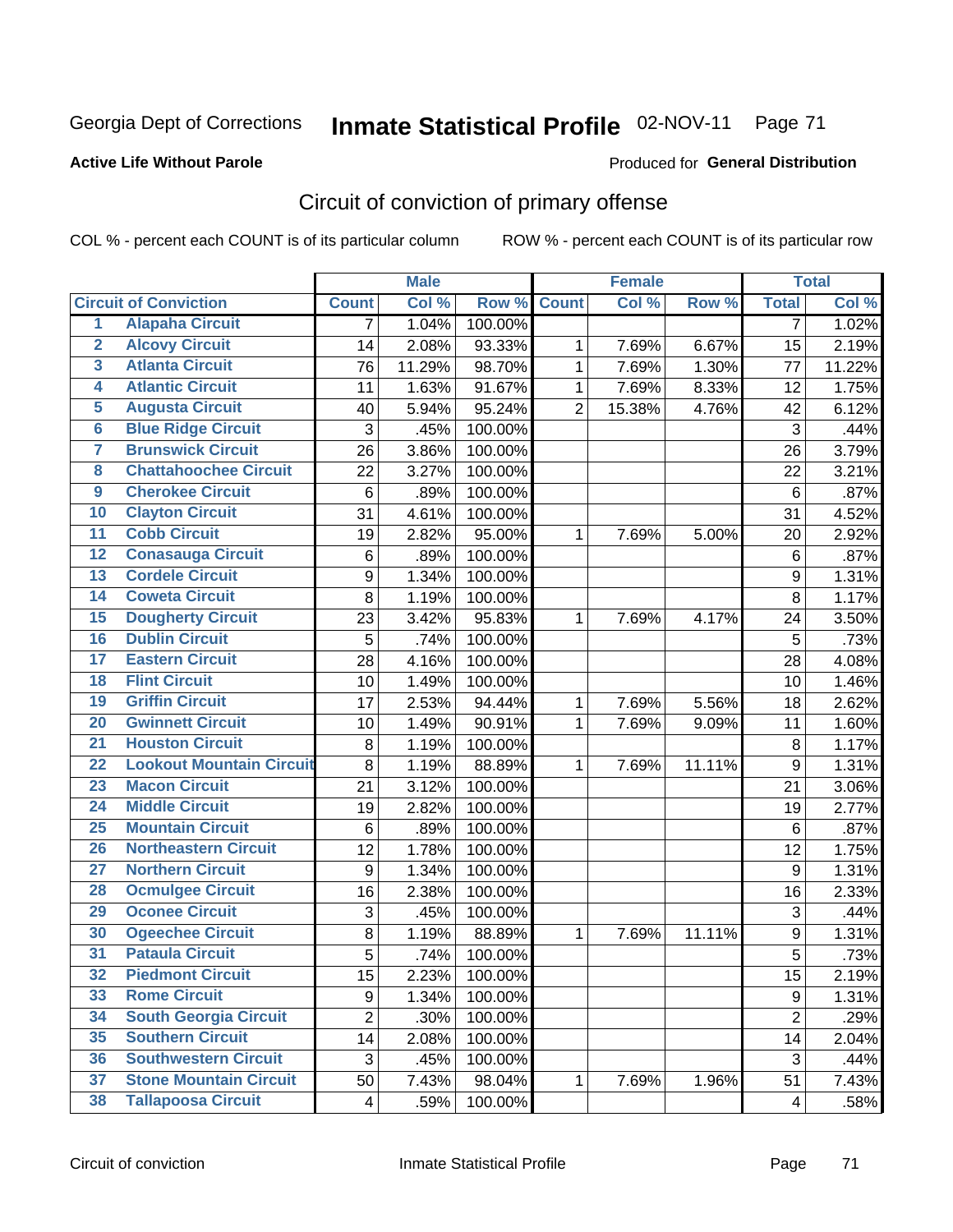#### **Active Life Without Parole**

#### Produced for **General Distribution**

# Circuit of conviction of primary offense

|                              |                             | <b>Male</b><br><b>Female</b> |       |         |              | <b>Total</b> |       |                |       |
|------------------------------|-----------------------------|------------------------------|-------|---------|--------------|--------------|-------|----------------|-------|
| <b>Circuit of Conviction</b> |                             | <b>Count</b>                 | Col % | Row %   | <b>Count</b> | Col %        | Row % | <b>Total</b>   | Col % |
| 39                           | <b>Tifton Circuit</b>       | 9                            | 1.34% | 100.00% |              |              |       | 9              | 1.31% |
| 40                           | <b>Toombs Circuit</b>       | 4                            | .59%  | 100.00% |              |              |       | 4              | .58%  |
| 41                           | <b>Waycross Circuit</b>     | 21                           | 3.12% | 100.00% |              |              |       | 21             | 3.06% |
| 42                           | <b>Western Circuit</b>      | 16                           | 2.38% | 100.00% |              |              |       | 16             | 2.33% |
| 43                           | <b>Rockdale Circuit</b>     | 6                            | .89%  | 100.00% |              |              |       | 6              | .87%  |
| 44                           | <b>Douglas Circuit</b>      | 20                           | 2.97% | 95.24%  |              | 7.69%        | 4.76% | 21             | 3.06% |
| 45                           | <b>Appalachian Circuit</b>  |                              | .15%  | 100.00% |              |              |       |                | .15%  |
| 46                           | <b>Enotah Circuit</b>       | 2                            | .30%  | 100.00% |              |              |       | 2              | .29%  |
| 47                           | <b>Bell-Forsyth Circuit</b> | 2                            | .30%  | 100.00% |              |              |       | $\overline{2}$ | .29%  |
| 48                           | <b>Towaliga Circuit</b>     |                              | 1.04% | 100.00% |              |              |       |                | 1.02% |
| 49                           | <b>Paulding Circuit</b>     | 2                            | .30%  | 100.00% |              |              |       | 2              | .29%  |
|                              | <b>Total Rported</b>        | 673                          | 100%  | 98.1%   | 13           | 100%         | 1.9%  | 686            | 100%  |

| <b>eported</b>        |     |     |
|-----------------------|-----|-----|
| <b>otal</b><br>$\sim$ | ~70 | 686 |

| М<br>. Innás<br>.<br>.<br>wanta<br>Πū<br>31.<br>$\sim$ $\sim$ $\sim$ |
|----------------------------------------------------------------------|
|----------------------------------------------------------------------|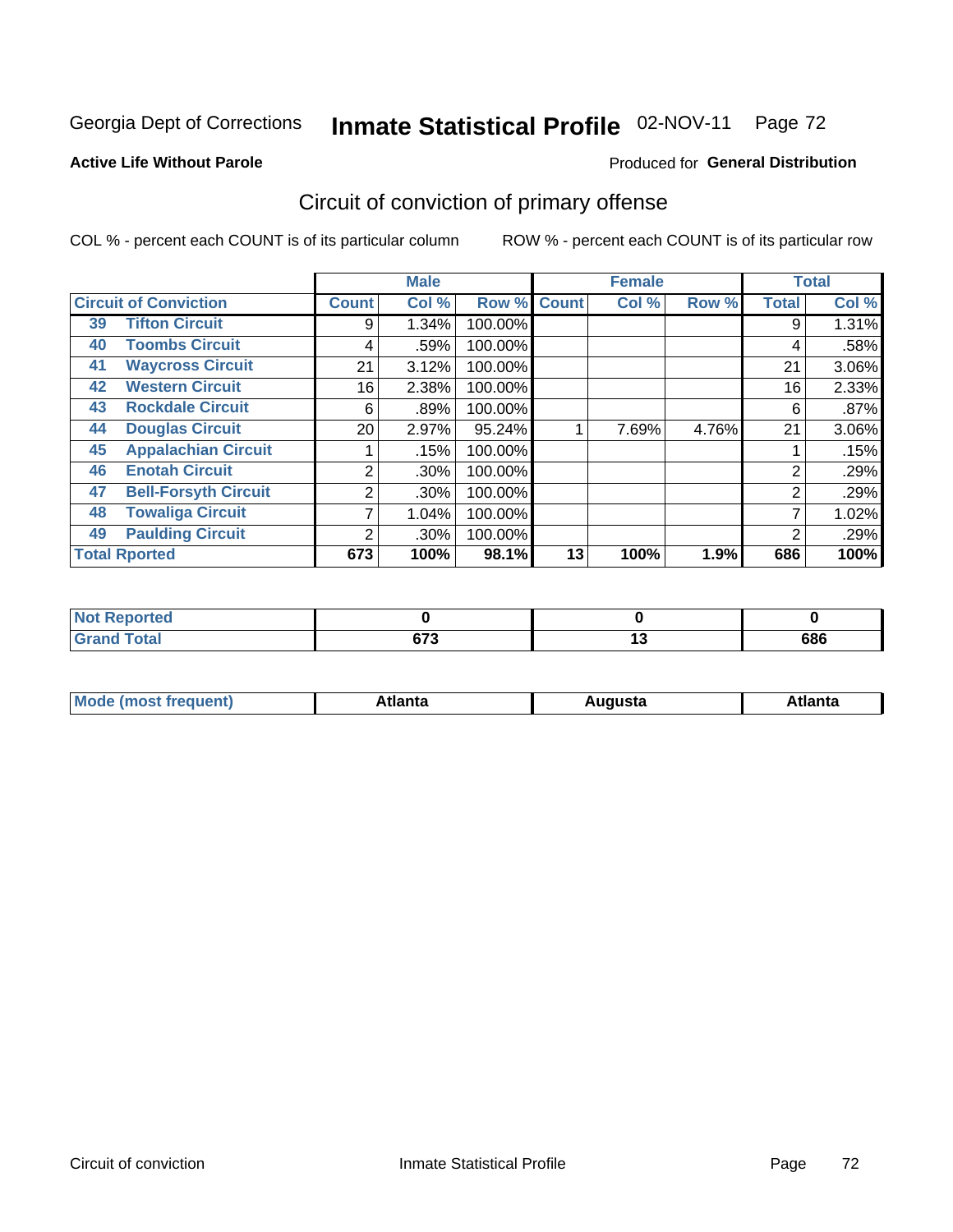#### **Active Life Without Parole**

#### Produced for **General Distribution**

### Years served (jail + prison) in this incarceration

|                       |                | <b>Male</b> |         |                 | <b>Female</b> |        |                | <b>Total</b> |
|-----------------------|----------------|-------------|---------|-----------------|---------------|--------|----------------|--------------|
| <b>Years Served</b>   | <b>Count</b>   | Col %       | Row %   | <b>Count</b>    | Col %         | Row %  | <b>Total</b>   | Col %        |
| Less than one year    | 13             | 1.93%       | 92.86%  | 1.              | 7.69%         | 7.14%  | 14             | 2.04%        |
| 1 to 1.99 years       | 37             | 5.50%       | 100.00% |                 |               |        | 37             | 5.39%        |
| 2 to 2.99 years       | 38             | 5.65%       | 97.44%  | 1               | 7.69%         | 2.56%  | 39             | 5.69%        |
| 3 to 3.99 years       | 43             | 6.39%       | 100.00% |                 |               |        | 43             | 6.27%        |
| 4 to 4.99 years       | 41             | 6.09%       | 97.62%  | 1               | 7.69%         | 2.38%  | 42             | 6.12%        |
| 5 to 5.99 years       | 25             | 3.71%       | 89.29%  | 3               | 23.08%        | 10.71% | 28             | 4.08%        |
| 6 to 6.99 years       | 28             | 4.16%       | 100.00% |                 |               |        | 28             | 4.08%        |
| 7 to 7.99 years       | 36             | 5.35%       | 100.00% |                 |               |        | 36             | 5.25%        |
| 8 to 8.99 years       | 30             | 4.46%       | 93.75%  | $\overline{2}$  | 15.38%        | 6.25%  | 32             | 4.66%        |
| 9 to 9.99 years       | 40             | 5.94%       | 93.02%  | 3               | 23.08%        | 6.98%  | 43             | 6.27%        |
| 10 to 10.99 years     | 45             | 6.69%       | 100.00% |                 |               |        | 45             | 6.56%        |
| 11 to 11.99 years     | 46             | 6.84%       | 100.00% |                 |               |        | 46             | 6.71%        |
| 12 to 12.99 years     | 30             | 4.46%       | 100.00% |                 |               |        | 30             | 4.37%        |
| 13 to 13.99 years     | 48             | 7.13%       | 97.96%  | $\mathbf{1}$    | 7.69%         | 2.04%  | 49             | 7.14%        |
| 14 to 14.99 years     | 44             | 6.54%       | 97.78%  | 1               | 7.69%         | 2.22%  | 45             | 6.56%        |
| 15 to 15.99 years     | 39             | 5.79%       | 100.00% |                 |               |        | 39             | 5.69%        |
| 16 to 16.99 years     | 26             | 3.86%       | 100.00% |                 |               |        | 26             | 3.79%        |
| 17 to 17.99 years     | 23             | 3.42%       | 100.00% |                 |               |        | 23             | 3.35%        |
| 18 to 18.99 years     | 14             | 2.08%       | 100.00% |                 |               |        | 14             | 2.04%        |
| 19 to 19.99 years     | 3              | 0.45%       | 100.00% |                 |               |        | 3              | 0.44%        |
| 20 to 20.99 years     | 6              | 0.89%       | 100.00% |                 |               |        | $6\phantom{1}$ | 0.87%        |
| 21 to 21.99 years     | $\mathbf 1$    | 0.15%       | 100.00% |                 |               |        | $\mathbf 1$    | 0.15%        |
| 22 to 22.99 years     | 5              | 0.74%       | 100.00% |                 |               |        | 5              | 0.73%        |
| 23 to 23.99 years     | 2              | 0.30%       | 100.00% |                 |               |        | $\overline{c}$ | 0.29%        |
| 24 to 24.99 years     | 3              | 0.45%       | 100.00% |                 |               |        | 3              | 0.44%        |
| 27 to 27.99 years     | $\overline{c}$ | 0.30%       | 100.00% |                 |               |        | $\overline{2}$ | 0.29%        |
| Thirty $+$ years      | 5              | 0.74%       | 100.00% |                 |               |        | $\overline{5}$ | 0.73%        |
| <b>Total Reported</b> | 673            | 100%        | 98.10%  | $\overline{13}$ | 100%          | 1.90%  | 686            | 100%         |

| Reported<br>NOT.            |             |     |
|-----------------------------|-------------|-----|
| <b>Total</b><br><b>C.L.</b> | 570<br>נ וט | 686 |

| Mean<br>(average)    | 10.01             | 7.45            | 9.96            |
|----------------------|-------------------|-----------------|-----------------|
| Median (middle)      | 10.12             | 8.44            | 10.01           |
| Mode (most frequent) | 15 to 15.99 years | 8 to 8.99 years | 9 to 9.99 years |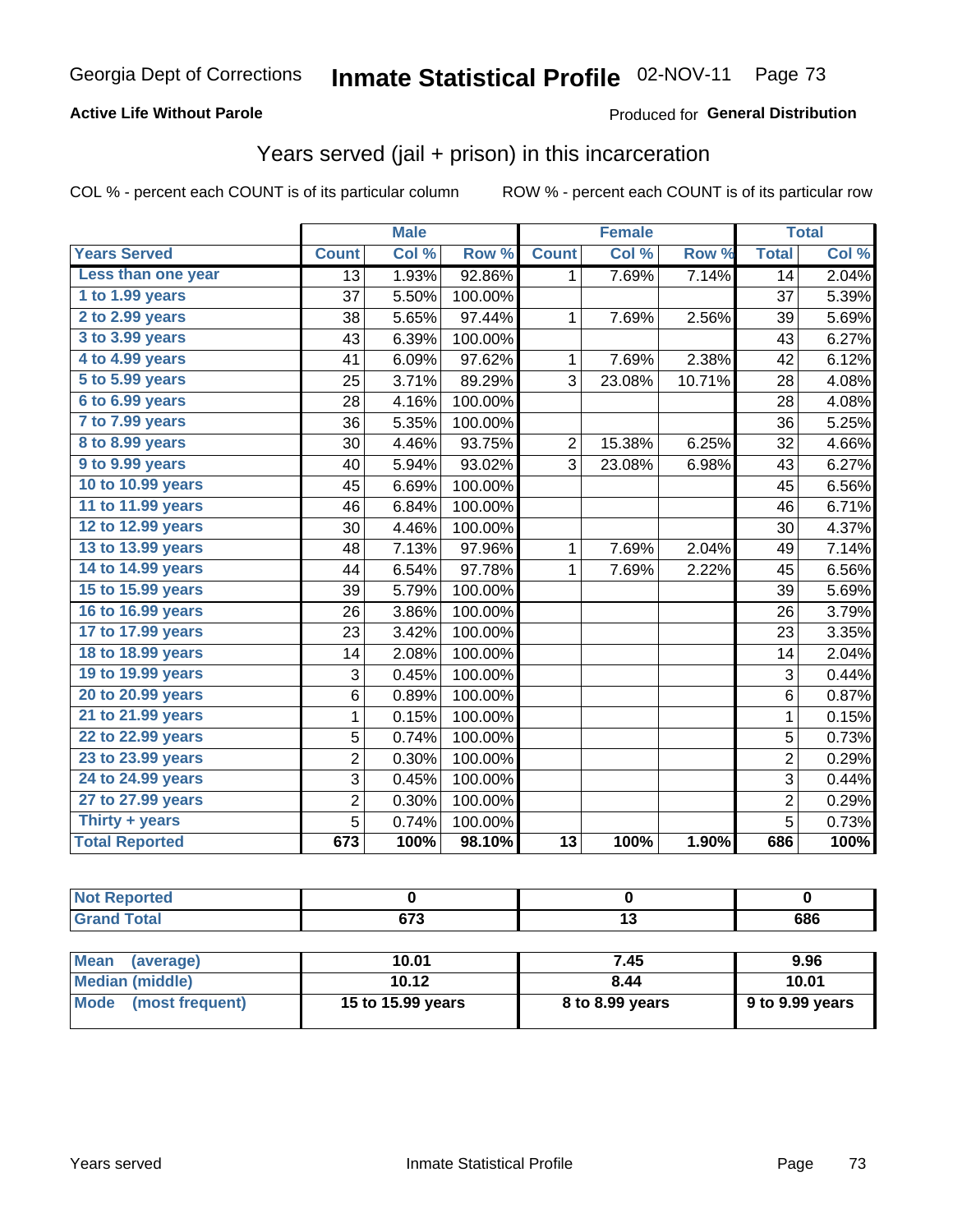#### **Active Life Without Parole**

Produced for **General Distribution**

### Results of most recent HIV tests

|                         |              | <b>Male</b> |        |              | <b>Female</b> |        |         | Total  |
|-------------------------|--------------|-------------|--------|--------------|---------------|--------|---------|--------|
| <b>HIV Test Results</b> | <b>Count</b> | Col%        | Row %I | <b>Count</b> | Col %         | Row %  | Total i | Col %  |
| <b>Positive</b>         |              | $0.60\%$    | 80.00% |              | $7.69\%$      | 20.00% |         | 0.74%  |
| <b>Negative</b>         | 661          | 99.40%      | 98.22% | 12           | 92.31%        | 1.78%  | 673     | 99.26% |
| <b>Total Reported</b>   | 665          | 100%        | 98.08% | 13           | 100%          | 1.92%  | 678     | 100%   |

| <b>Not Reported</b> |                 |     |
|---------------------|-----------------|-----|
| <b>Grand Total</b>  | $\sim$<br>০ ৷ ১ | 686 |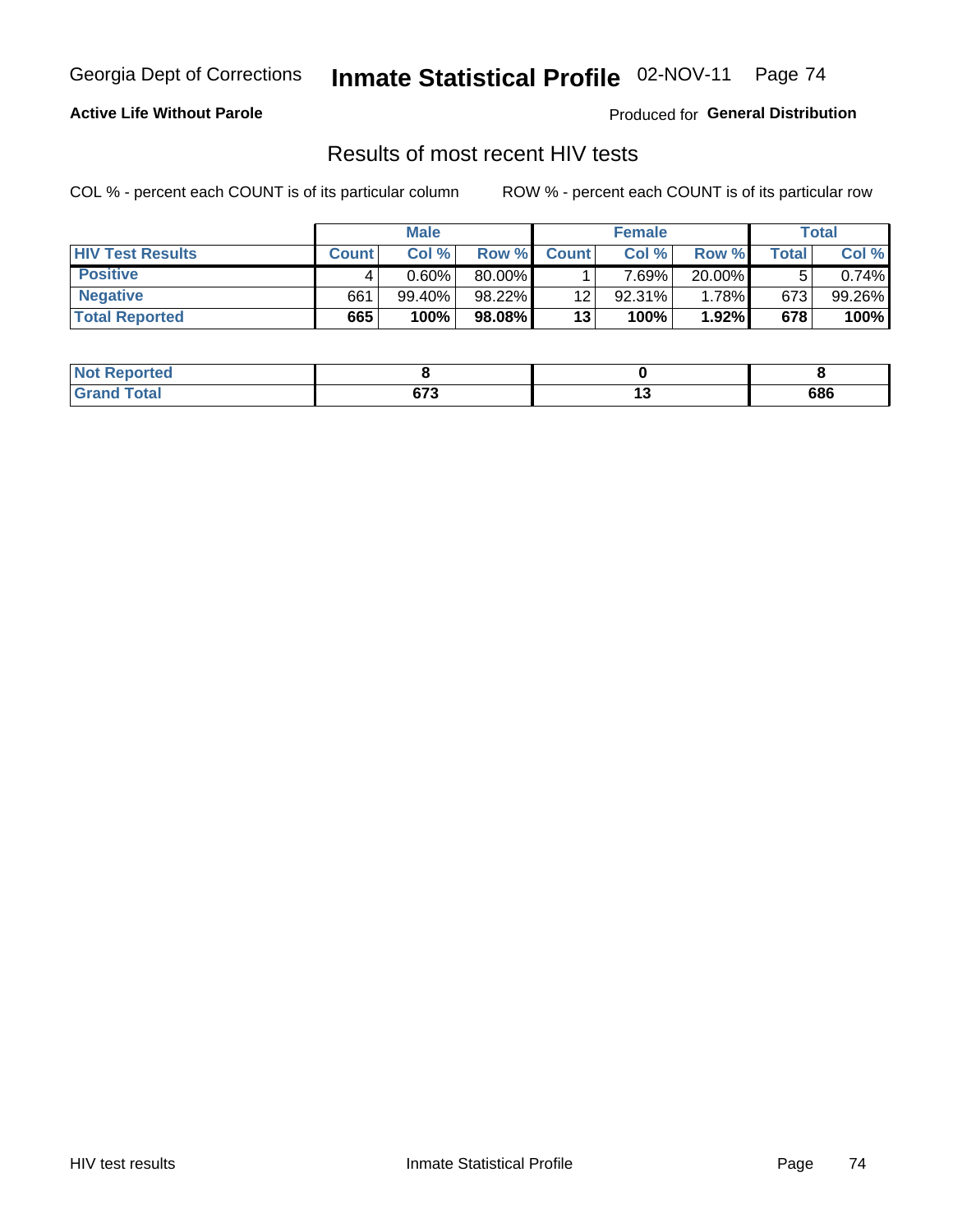#### **Active Life Without Parole**

Produced for **General Distribution**

### Results of most recent tuberculosis test

|                                  |              | <b>Male</b> |        |              | <b>Female</b> |          |       | Total  |
|----------------------------------|--------------|-------------|--------|--------------|---------------|----------|-------|--------|
| <b>Tuberculosis Test Results</b> | <b>Count</b> | Col%        | Row %  | <b>Count</b> | Col%          | Row %    | Total | Col %  |
| <b>Positive on current test</b>  | 178          | 26.77%      | 99.44% |              | $7.69\%$      | $0.56\%$ | 179   | 26.40% |
| <b>Negative</b>                  | 487          | 73.23%      | 97.60% | 12           | 92.31%        | 2.40%    | 499   | 73.60% |
| <b>Total Reported</b>            | 665          | 100%        | 98.08% | 13           | 100%          | $1.92\%$ | 678   | 100%   |

| <b>Not Reported</b>         |                |        |     |
|-----------------------------|----------------|--------|-----|
| <b>Total</b><br><b>Gran</b> | $\sim$<br>ט וט | $\sim$ | 686 |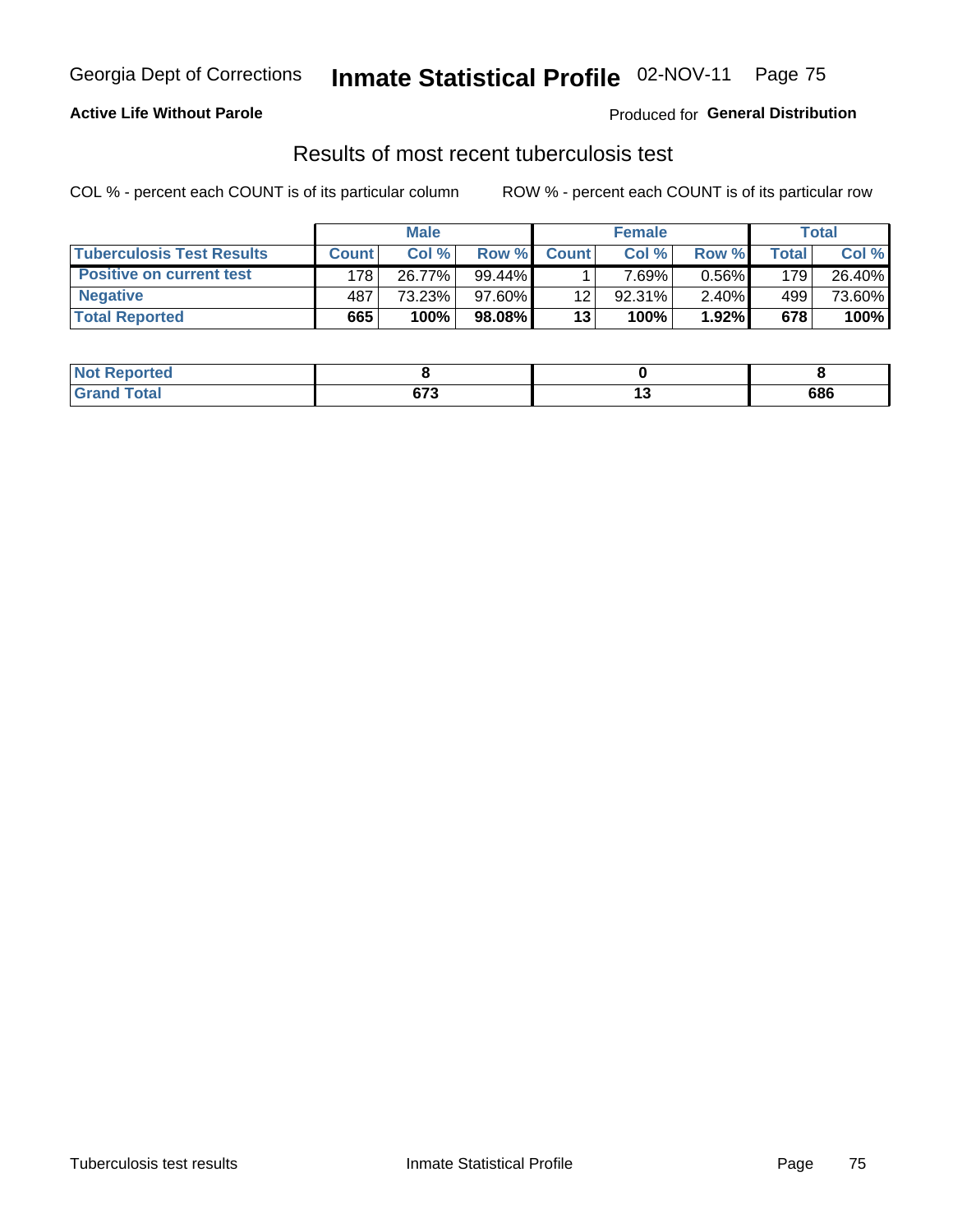#### **Active Life Without Parole**

Produced for **General Distribution**

### Results of most recent syphilis test

|                                 | <b>Male</b>  |           |           | <b>Female</b> |           |          | Total |        |
|---------------------------------|--------------|-----------|-----------|---------------|-----------|----------|-------|--------|
| <b>Syphilis Test Results</b>    | <b>Count</b> | Col %     | Row %     | <b>Count</b>  | Col %     | Row %    | Total | Col %  |
| <b>Positive on current test</b> |              | $2.84\%$  | $94.44\%$ |               | 9.09%     | 5.56%    | 18    | 2.96%  |
| <b>Negative</b>                 | 581          | $97.16\%$ | 98.31%    | 10            | $90.91\%$ | $1.69\%$ | 591   | 97.04% |
| <b>Total Reported</b>           | 598          | 100%      | 98.19%    | 11            | 100%      | $1.81\%$ | 609   | 100%   |

| <b>Not Reported</b> | --              |        |     |
|---------------------|-----------------|--------|-----|
| <b>Grand Total</b>  | $\sim$<br>০ / ১ | $\sim$ | 686 |